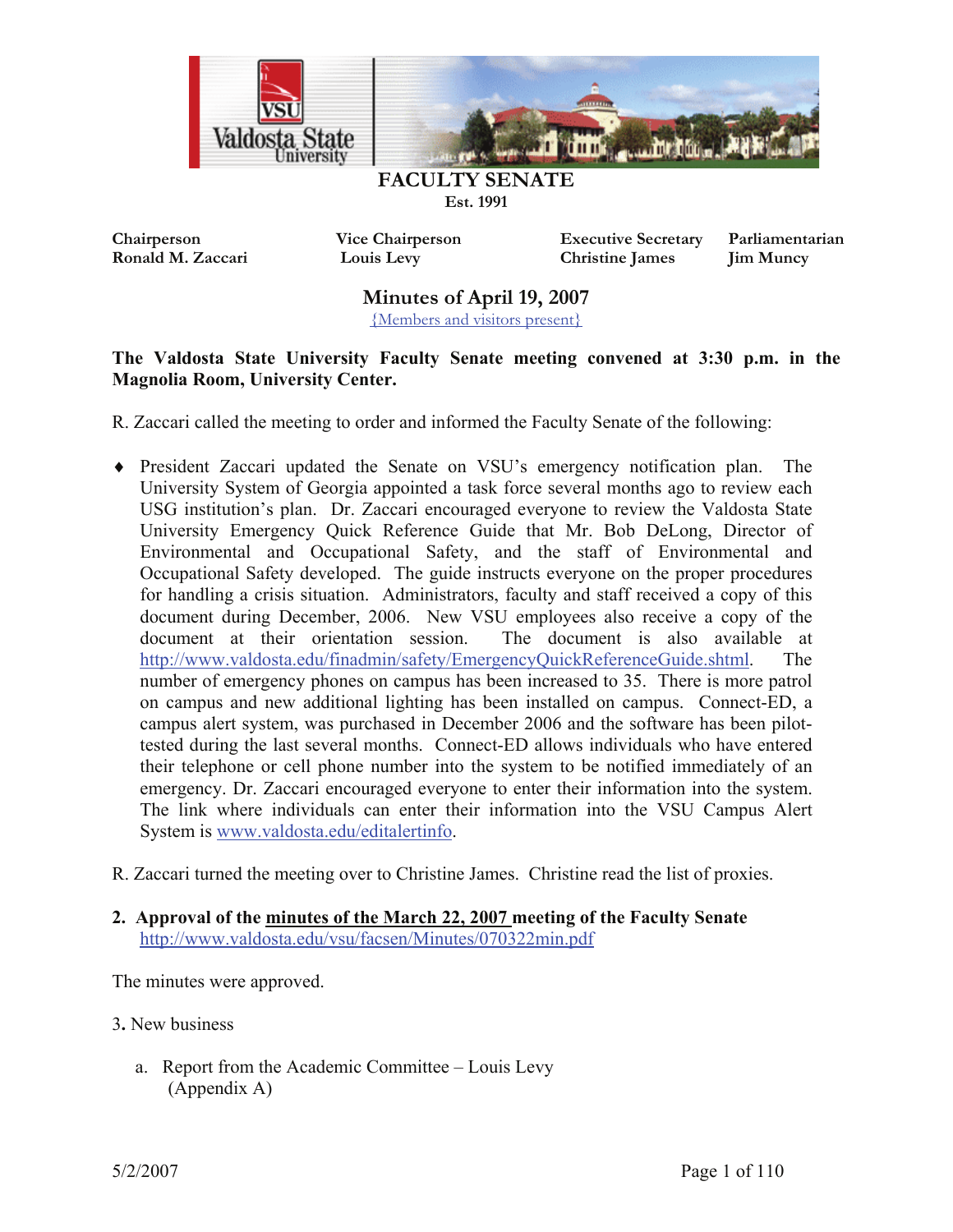Dr. Levy informed the Senate that Dr. Sheri Gravett is chairing the VSU General Education Program review. Additionally, Dr. Dorothy Leland is the chair of a USG committee that is reviewing the framework of the core curriculum. Neither the General Education Program nor the core curriculum has been reviewed since semester conversion. The reports and strategies from these two committees will be discussed at the VSU General Faculty meeting during Fall, 2007.

Dr. Levy moved for approval of the minutes with one noted change – Julia Reffel was present at the Academic Committee meeting. The motion was approved.

b. Report from the Committee on Committees – Jay Rickman

Jay Rickman stated that all colleges but one has held initial senate elections for the term August 1, 2007 through July 31, 2010. The Committee on Committees sent out the committee request form via the VSU faculty listserv and request that the forms are returned to Jay Rickman by April 20, 2007.

c. Report from the Institutional Planning Committee – James LaPlant

James LaPlant stated the Institutional Planning Committee recently met on March  $23^{\text{rd}}$ . The IPC is appreciative that the Chair of the IPC is a representative on the University Council. Dr. LaPlant also expressed his appreciation to Michael Noll for updating the IPC website. The IPC provided feedback on a draft of the Environmental Policy which was circulated to the University Council.

c. Report from the Faculty Affairs Committee – Marty Williams

Final vote on the Faculty Evaluation Model with Friendly Amendments, see Appendix B; the Faculty Evaluation Model without the amendments appears immediately after for comparison; the main changes are removal of "Needs Improvement" evaluation categories. Approximately four committee comments in the right margin had to be removed for inclusion of this new draft in the Faculty Senate Agenda, to see those comments, you can download the document from http://teach.valdosta.edu/chjames/DraftFacultyEvaluationModelamended4-07.doc

Marty Williams, on behalf of the Faculty Affairs Committee, presented friendly amendments to the Faculty Evaluation Model for Senate approval. A motion was made to accept the friendly amendments. The motion was approved. Dr. Levy indicated the Faculty Evaluation Model will be posted on the Academic Affairs website. This model goes into effect during the 2007-2008 academic year.

d. Report from the Faculty Grievance Committee – Stephen Lahr

No report.

e. Report from the Senate Executive Secretary – Christine James

 (1) The 2008-2009 Academic Schedule prepared by the Academic Scheduling and Procedures Committee of the Faculty Senate, Carol Barnett, Chair. The Proposed Schedule and accompanying email is Appendix C.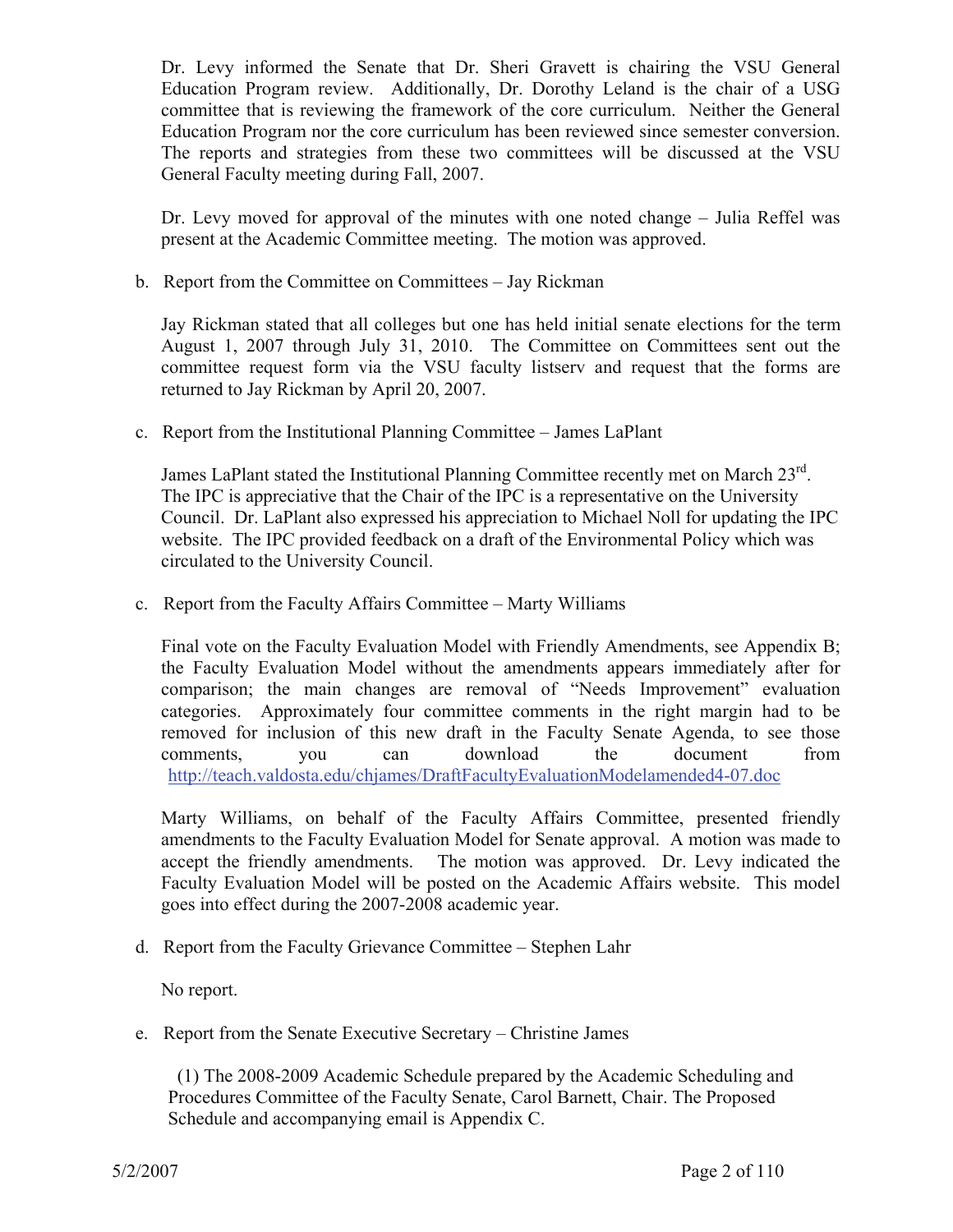Dr. Carol Barnett provided some background information regarding the proposed 2008- 2009 Academic Schedule. The committee voluntarily surveyed faculty and students during Fall semester, 2006. The results of the survey, along with additional information regarding other USG institutions spring breaks, was presented to the Faculty Senate in November, 2006 and are included in the appendices of these minutes. Also, Dr. Barnett noted that the VSU Student Government Association voted 20 to 1 in favor of keeping Spring Break in the middle of the semester.

As the committee deliberated about the 2008-2009 calendar, they invited several constituencies to address their February meeting. These constituencies included representatives from the Lowndes County and Valdosta City School systems and Michael Noll of VSU. After carefully considering the information gathered, the committee unanimously approved the proposal that is included in these minutes as Appendix C.

Dr. John Hummel called the question. Fifty-four senators voted to proceed with voting on the calendar without any discussion and 12 senators voted no, indicating they preferred to discuss the calendar before voting on it. A motion to pass the calendar as a whole was made and 56 senators voted to approve the calendar as presented by the committee and 10 senators voted against the calendar. The calendar was approved as presented by the Academic Scheduling and Procedures Committee.

 (2) Information Items: Academic Scheduling and Procedures Committee Report (including information from the survey and from other state system schools) From the November 2006 Faculty Senate meeting and discussion, and Michael Noll's report (Appendix D)

 (3) Item to be voted on from the Environmental Issues Committee and the University Council: The comprehensive Environmental Policy. (See Appendix E. Also included are two sets of Suggestions/Comments as received on Friday, April 13, 2007: Comments from University Council Members, Comments from COSA Members.)

Vice President Jim Black stated that members of the Environmental Issues Committee and others recently met to review Section 1 of the Environmental Policy. He noted that Section 2 is not eligible for change. A meeting to review Section 3 was also scheduled; however, a quorum was not present so another meeting to review Section 3 had been scheduled for April  $20<sup>th</sup>$ . The EIC will send its recommendations to the Faculty Senate, the Council on Staff Affairs, and the Student Government Association. A final review of the proposed policy will be presented to the University Council in May. Mr. Black thanked Dr. Richard Carter, Chair of the Environmental Issues Committee, as well as the Student Government Association, members of S.A.V.E., Mr. Ray Sable, Director of Physical Plant and Facilities Planning, and the staff of Physical Plant and Facilities Planning for their assistance.

Mr. Black informed the Senate that Dr. Richard Carter would present the Environmental Policy to the Senate for a vote at a later date.

 (4) Minors awarded after degree awarded; issue to be remanded to the Educational Policies Committee (Appendix F)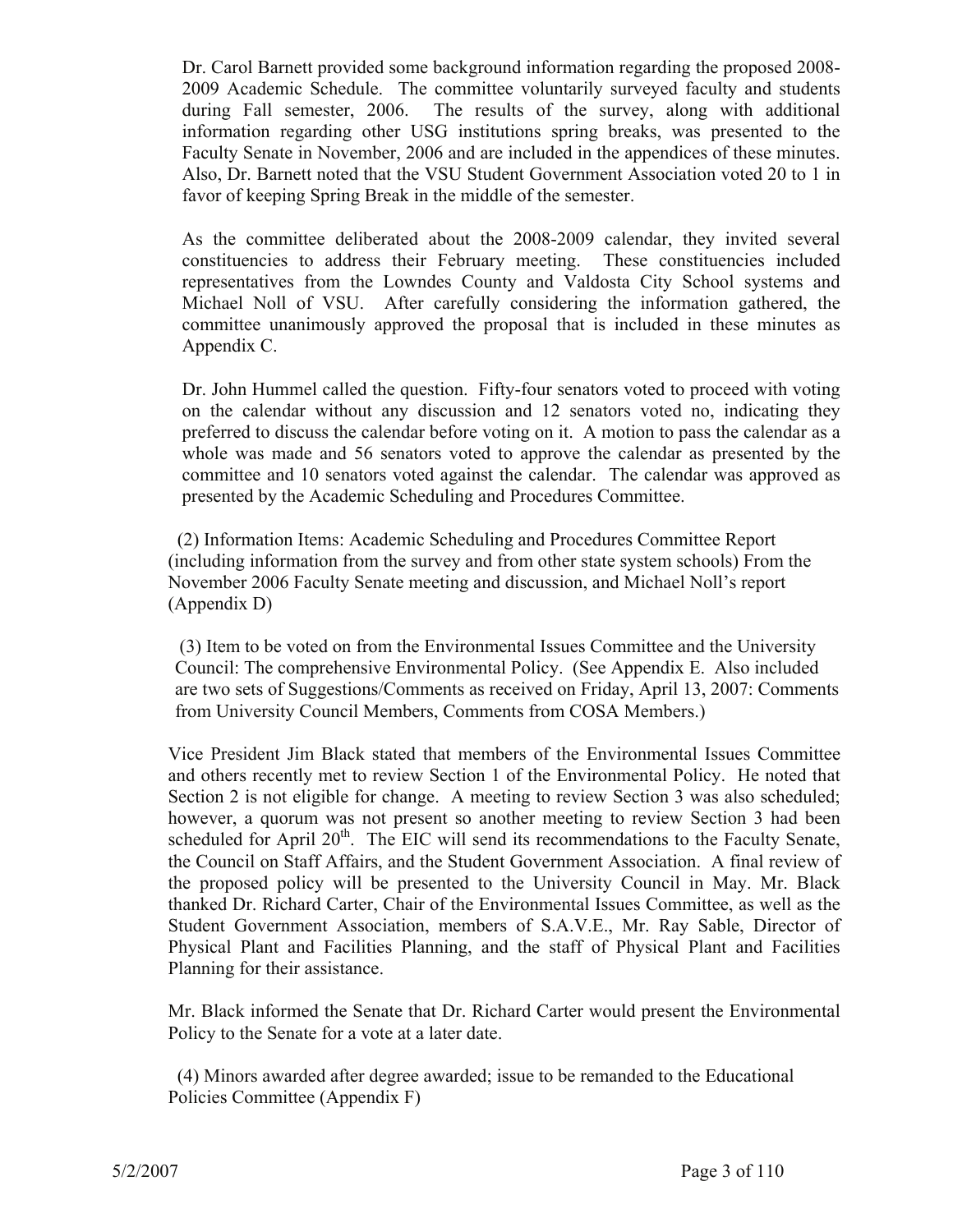(5) Information item regarding ORP legislation (Appendix G)

 (6) Nominating Committee, Election of Faculty Senate Executive Secretary. Christine James is eligible for re-election to a second year.

The meeting was turned over to Dr. Louis Levy. Dr. Levy stated that one candidate had been recommended for the position of Faculty Senate Executive Secretary for the upcoming academic year – Dr. Christine James. The floor was opened for nominations. Since no nominations were recommended from the floor John Samaras recommended the nominations close and Dr. James be accepted by acclamation. The motion was seconded by Dr. Williams. The motion was approved. Dr. Christine James will serve as the Faculty Senate Executive Secretary during the 2008 academic year. Dr. Christine James expressed her thanks to the Faculty Senate.

4. Old Business

None.

5. Discussion

Dr. Cindy Tori asked if there are working video cameras outside of the buildings on campus. Vice President Jim Black confirmed that a new video system had recently been installed.

6. Adjournment

The meeting adjourned at 4:24.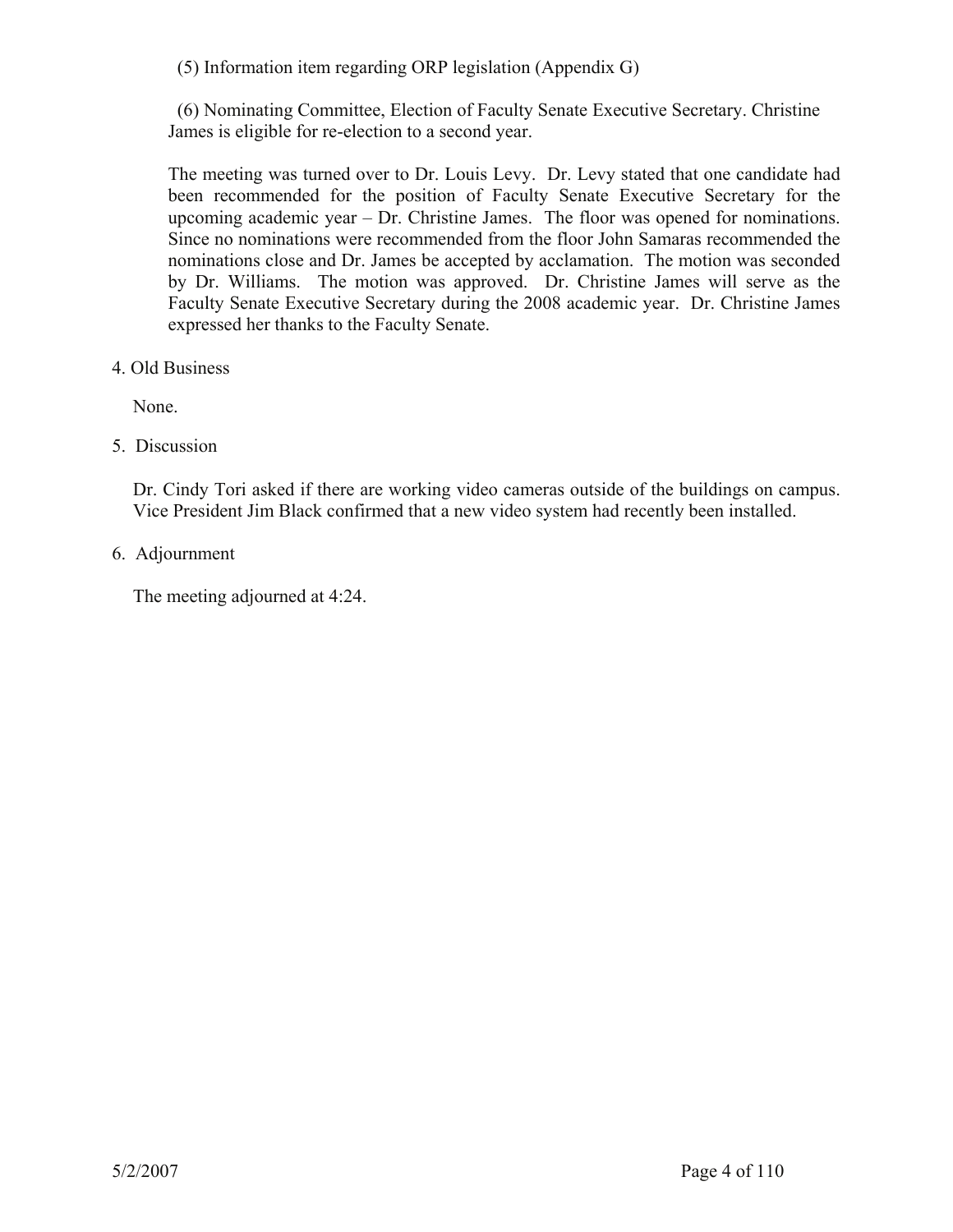#### **APPENDIX A:**

#### VALDOSTA STATE UNIVERSITY ACADEMIC COMMITTEE MINUTES February 5, 2007

The Academic Committee of the Valdosta State University Faculty Senate met in the University Center Cypress Room on Monday, February 5, 2007. Dr. Sharon Gravett, Assistant Vice President for Academic Affairs, presided.

Members Present: Mr. Eric Nielsen, Dr. Beverly Blake, Dr. Bruce Caster, Dr. Yahya Mat Som, Dr. Selen Lauterbach, Mr. Alan Bernstein, Ms. Catherine Schaeffer, Mr. Mike Savoie, Dr. Frank Flaherty, Dr. Kathe Lowney, Dr. Ray Elson, Dr. Bill Buchanan, Dr. James Ernest, Ms. Iris Ellis, Dr. James Humphrey, Dr. James Humphrey (proxy for Dr. Deborah Weaver), Mr. Alan Bernstein (proxy for Mr. Cliff Landis), and Dr. Diane Holliman.

Members Absent: Dr. Deborah Weaver, and Mr. Cliff Landis.

Visitors Present: Dr. L. Wayne Plumly, Jr., Dr. Mike Griffin, Dr. Barbara K. Stanley, Dr. Philip Gunter, Dr. James Shrader, Dr. Carl Cates, Dr. Mylan Redfern, Dr. Edward E. Chatelain, Dr. James T. LaPlant, Dr. Jeffrey Vasseur, Mrs. Teresa Williams, Dr. Julia Reffel, Dr. Reynaldo L. Martinez, Jr., Dr. Marty Giddings, Mr. Patrick McElwain and Mr. Lee Bradley.

The Minutes of the November 13, 2006, Academic Committee meeting were approved with the spelling of dance corrected in item F-2. (pages 1-3)

#### **A. College of Business**

- 1. Revised course description, Accounting (ACCT) 4850, "Accounting Internship", (ACCOUNTING INTERNSHIP – 3 credit hours, 3 lecture hours, 0 lab hours, and 3 contact hours), was approved effective Fall Semester 2007. (pages 4-5).
- 2. Revised course description, Accounting (FIN) 4980, "Finance Internship", (FINANCE INTERNSHIP – 3 credit hours, 3 lecture hours, 0 lab hours, and 3 contact hours), was approved effective Fall Semester 2007 with the course prefix corrected to read FIN, the description changed to read … academic finance skills… . (pages 6-7).
- 3. New course, Business Administration (BUSA) 3100, "Introduction to Fraud Examination", (INTRO TO FRAUD EXAMINATION – 3 credit hours, 3 lecture hours, 0 lab hours, and 3 contact hours), was approved effective Fall Semester 2007 with description changed to read …2102. An introduction… . (pages 8-11).
- 4. New course, Marketing (MKTG) 3100, "Health Care Marketing", (HEALTH CARE MARKETING – 3 credit hours, 3 lecture hours, 0 lab hours, and 3 contact hours), was approved effective Fall Semester 2007 with the description changed to read … health care markets. (pages 12-18).

#### **B. Division of Social Work**

1. Revised Admission requirements for the MSW in Social Work was approved effective Fall Semester 2007. (pages 19-20). Pending Graduate Executive Committee approval.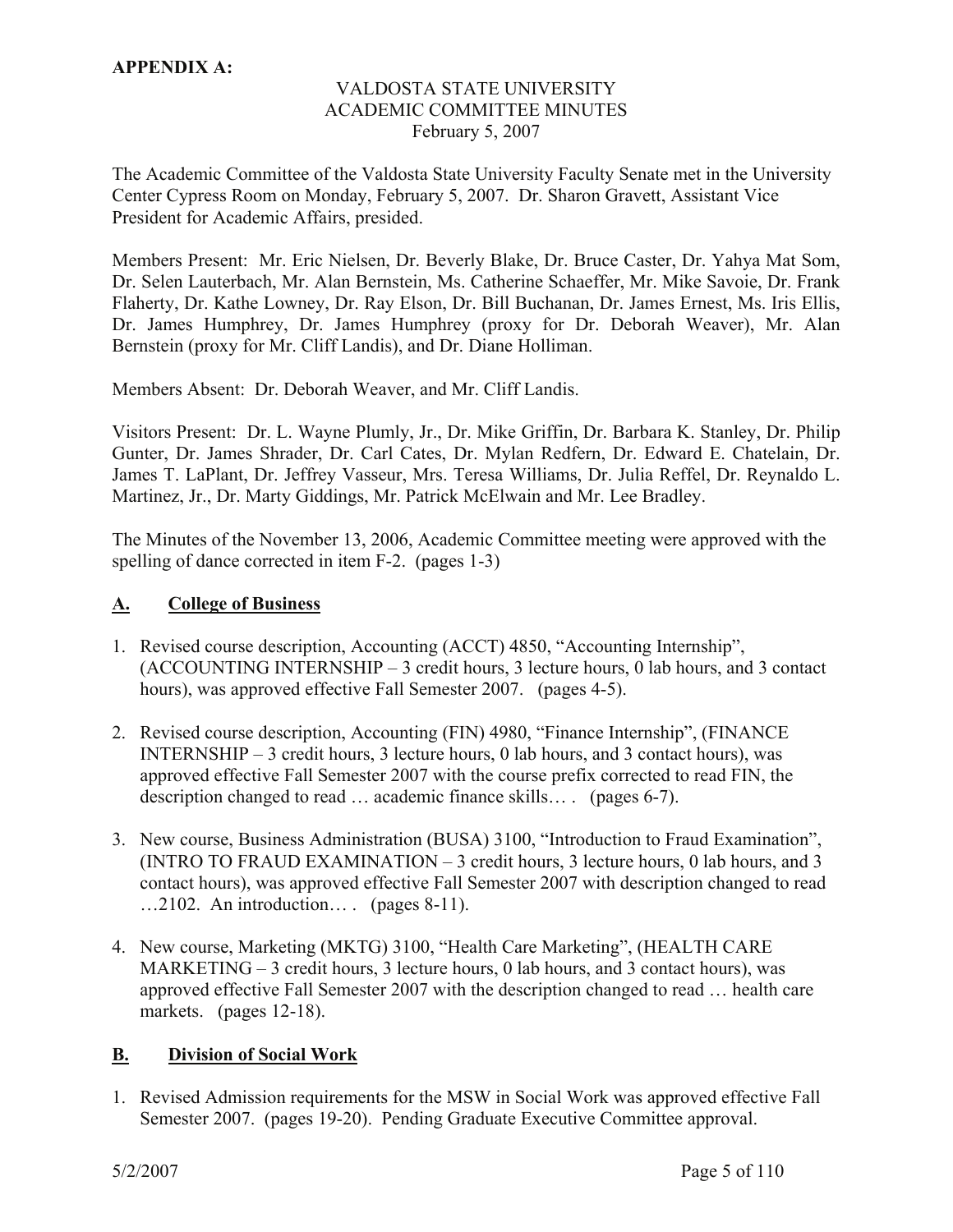- 2. Revised degree requirements for the MSW was approved effective Fall Semester 2007. (pages 21-22).
- 3. New course, Social Work (SOWK) 6303, "Practice Skills Lab", (SOWK PRACTICE SKILLS LAB – 1 credit hour, 0 lecture hours, 2 lab hours, and 2 contact hours), was approved effective Fall Semester 2007 with course description changed to read …Laboratory for practice… . (pages 23-31).
- 4. Revised course title, credit hours, and description, Social Work (SOWK) 6004, "Social Work Practice with Groups", (SOWK GROUPS – 2 credit hours, 2 lecture hours, 0 lab hours, and 2 contact hours), was approved effective Fall Semester 2007. (pages 32-46).
- 5. Revised course title, credit hours, and description, Social Work (SOWK) 6100, "Introduction to Professional Social Work Education", (SOWK INTRO TO PROFESSION – 1 credit hour, 1 lecture hour, 0 lab hours, and 1 contact hours), was approved effective Fall Semester 2007. (pages 47-54).
- 6. Revised credit hours, Social Work (SOWK) 6700, "Practicum II", (PRACTICUM II 3 credit hours, 0 lecture hours, 6 lab hours, and 6 contact hours), was approved effective Fall Semester 2007. (pages 55-56).

### **C. College of Arts and Sciences**

- 1. New course, History (HIST) 5202, "Hellenistic Greece and Rome", (HELLENISTIC GREECE AND ROME – 3 credit hours, 3 lecture hours, 0 lab hours, and 3 contact hours), was approved effective Fall Semester 2007. (pages 57-60).
- 2. Revised Special Retention Policy for the MS in Sociology was approved effective Fall Semester 2007. (pages 61-62).
- 3. New course, Astronomy (ASTR) 3400, "Planetary Geology", (PLANETARY GEOLOGY 3 credit hours, 3 lecture hours, 0 lab hours, and 3 contact hours), was approved effective Fall Semester 2007 with the description changed to read …surface, planetary interiors,… . (pages 63-71).
- 4. New course, Astronomy (ASTR) 5400, "Planetary Geology", (PLANETARY GEOLOGY 3 credit hours, 3 lecture hours, 0 lab hours, and 3 contact hours), was approved effective Fall Semester 2007 with the description changed to read …surface, planetary interiors,… . (pages 72-80). Pending Graduate Executive Committee approval.
- 5. New course, Astronomy (ASTR) 3800, "Astrobiology", (ASTROBIOLOGY 3 credit hours, 3 lecture hours, 0 lab hours, and 3 contact hours), was approved effective Fall Semester 2007. (pages 81-85).
- 6. New course, Geography (GEOG) 1120, "Introductory Oceanography", (INTRODUCTORY OCEANOGRAPHY – 3 credit hours, 3 lecture hours, 0 lab hours, and 3 contact hours), was approved effective Fall Semester 2007. (pages 86-91).
- 7. Revised Core Area D to include GEOG 1120 was approved effective Fall Semester 2007.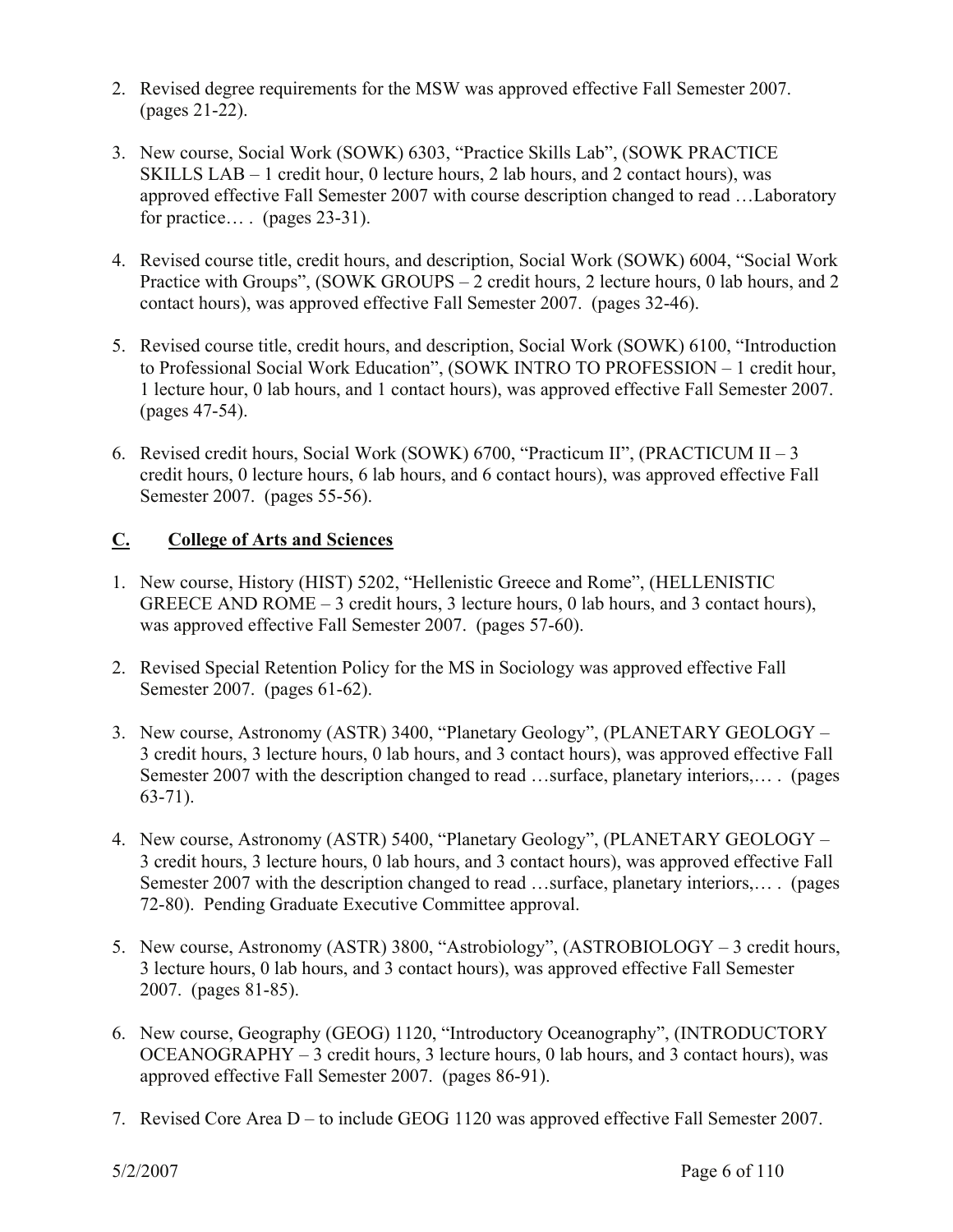(pages 92-93). Pending BOR approval.

- 8. Revised course description, Geography (GEOG) 3050, "Computer Cartography and Image Analysis", (COMP CART & IMAGE ANALYSIS – 3 credit hours, 2 lecture hours, 2 lab hours, and 4 contact hours), was approved effective Fall Semester 2007. (pages 94-95).
- 9. Revised course title, credit hours, and description, Geography (GEOG) 2010, "Tools of Environmental Geoscience", (TOOLS OF ENVIRONMENTAL GEOSCI – 3 credit hours, 2 lecture hours, 2 lab hours, and 4 contact hours), was approved effective Fall Semester 2007 with the description changed to read ... introduction used in geoscience research. This course… . (pages 96-97).
- 10. New course, Geology (GEOL) 2010, "Tools of Environmental Geoscience", (TOOLS OF ENVIRONMENTAL GEOSCI – 3 credit hours, 2 lecture hours, 2 lab hours, and 4 contact hours), was approved effective Fall Semester 2007 with the description changed to read …introduction used in geoscience research. This course… . (pages 98-102).
- 11. Revised Core Area F for the BS in Environmental Geosciences was approved effective Fall Semester 2007. (pages 103-104).
- 12. Revised course title, credit hours, and description, Geography/Geology (GEOG/GEOL) 3020, "Global Climate Change", (GLOBAL CLIMATE CHANGE – 3 credit hours, 3 lecture hours, 0 lab hours, and 3 contact hours), was approved effective Fall Semester 2007 with the last sentence of the course description deleted.. (pages 105-106).
- 13. Revised course title, Geography/Geology (GEOG/GEOL) 3300, "Process Geomophology", (PROCESS GEOMOPHOLOGY – 3 credit hours, 3 lecture hours, 2 lab hours, and 5 contact hours), was approved effective Fall Semester 2007. (pages 107-108).
- 14. Revised credit hours, Physic (PHYS) 4501, "Capstone Seminar I", (CAPSTONE SEMINAR I – 1 credit hours, 1 lecture hours, 0 lab hours, and 1 contact hours), was approved effective Fall Semester 2007. (pages 109-110). Deactivation of PHYS 4502.
- 15. Revised senior college curriculum for the BS in Physics was approved effective Fall Semester 2007. (pages 111-112).
- 16. Revised minors in Geology and Environmental Geosciences was approved effective Fall Semester 2007. (pages 114-115).
- 17. Revised course title, and description, English/Creative Writing and Contemporary Literature (ENGL/CWCL) 4410, "Contemporary Poetics: Form and Theory", (POETICS: FORM AND THEORY – 3 credit hours, 3 lecture hours, 0 lab hours, and 3 contact hours), was approved effective Fall Semester 2007. (pages 116-117). Deactivation of CRWR 4410.
- 18. Revised course title, and description, English/Creative Writing and Contemporary Literature (ENGL/CWCL) 4420, "Contemporary Narrative: Form and Theory", (NARRATIVE: FORM AND THEORY – 3 credit hours, 3 lecture hours, 0 lab hours, and 3 contact hours), was approved effective Fall Semester 2007. (pages 118-119). Deactivation of CRWR 4420.
- 19. New course, English (ENGL) 4640/6000, "Studies in Composition Theory",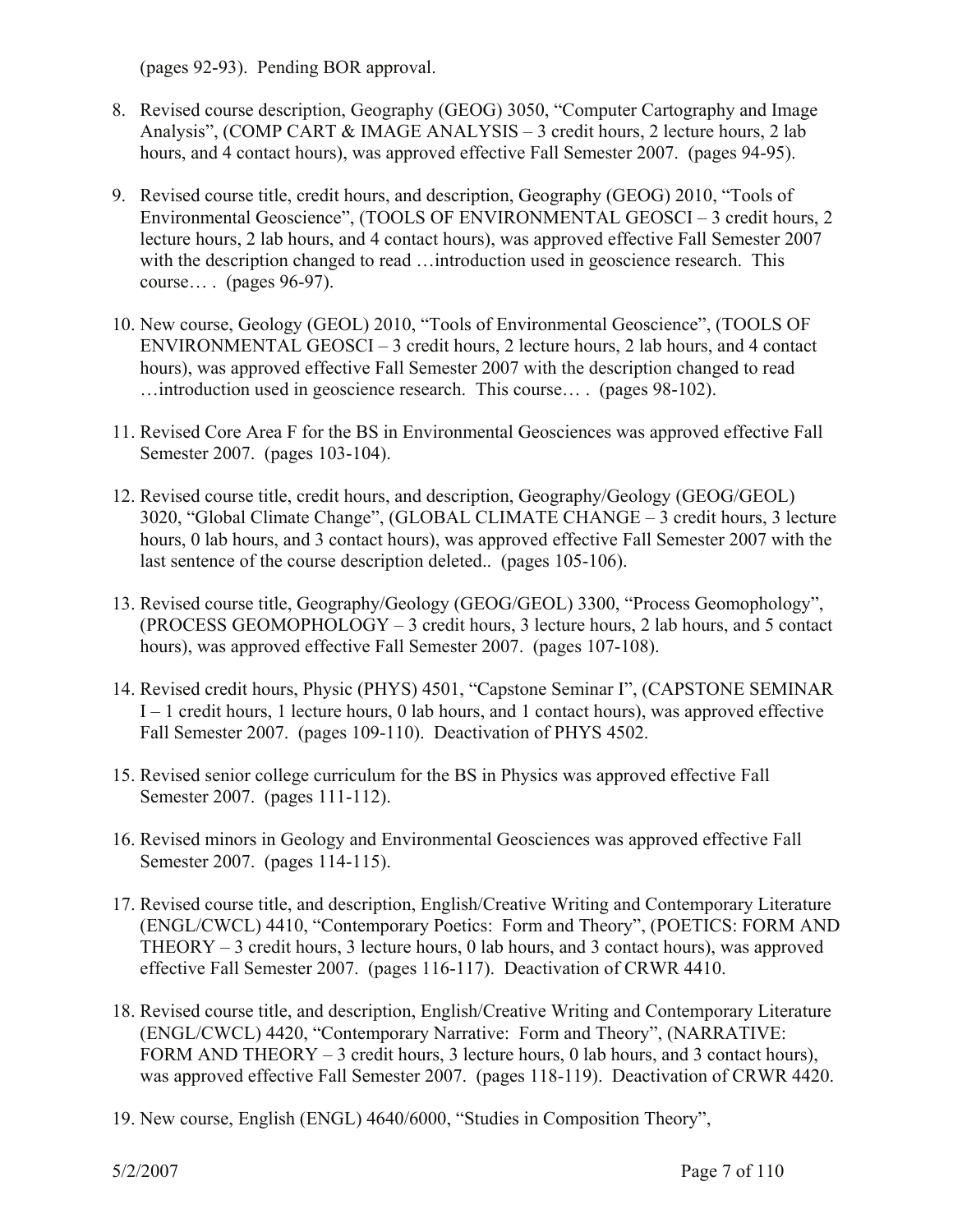(COMPOSITION THEORY - 3 credit hours, 3 lecture hours, 0 lab hours, and 3 contact hours), was approved effective Fall Semester 2007. (pages 120-127).

- 20. New course, Creative Writing and Contemporary Literature/English (CWCL/ENGL) 4430/6000, "Contemporary Creative Non-Fiction: Form and Theory", (CR NONFICTION, FORM & THEORY – 3 credit hours, 3 lecture hours, 0 lab hours, and 3 contact hours), was approved effective Fall Semester 2007. (pages 128-130).
- 21. Revised Creative Writing track for the BA in English to the Creative Writing and Contemporary Literature Track – and change all courses with the prefix of CRWR to the prefix of CWCL (3400, 3420, 3440, 3460, 4410, 4420, 4440, and 4460) and deactivate the CRWR courses - eliminate all cross listed components of CRWR effective Fall Semester 2007. (pages 131-134).
- 22. Revised minor in Creative Writing and Contemporary Literature was approved effective Fall Semester 2007. (pages 135-138a).
- 23. Program/minor name change from Women's Studies Program to Women's and Gender Studies was approved effective Fall Semester 2007. (pages 138b-141).
- 24. Revised requirements for the minor in Women's and Gender Studies Program and revised prefix for all WMST courses to WGST 2010, 2020, 3000, 3010, 3020, 3030, 3330, 3600, 4220, 4261, 4262, 4270, 4280, 4400, 4500, and 4600 was approved effective Fall Semester 2007. (pages 142-143).
- 25. New course, Computer Science (CS) 3340, "Web Programming", (WEB PROGRAMMING – 3 credit hours, 3 lecture hours, 0 lab hours, and 3 contact hours), was approved effective Fall Semester 2007 with the description changed to read – Examination and implementation of foundations… . (pages 144-147). Deactivation of CS 3320.
- 26. New course, Computer Science (CS) 3700, "Introduction to E-Commerce", (INTRODUCTION TO E-COMMERCE  $-3$  credit hours, 3 lecture hours, 0 lab hours, and 3 contact hours), was approved effective Fall Semester 2007. (pages 148-150).
- 27. New course, Computer Science (CS) 4700, "E-Commerce Design", (E-COMMERCE DESIGN – 3 credit hours, 3 lecture hours, 0 lab hours, and 3 contact hours), was approved effective Fall Semester 2007. (pages 151-153).
- 28. New course, Mathematics (MATH) 2008, "Foundations of Numbers & Operations", (NUMBERS & OPERATIONS – 3 credit hours, 3 lecture hours, 0 lab hours, and 3 contact hours), was approved effective Fall Semester 2007 with the description changed to read …113. Introductory… . (pages 154-161).

## **D. College of the Arts**

- 1. Revised senior college curriculum for the BFA in Art Education was approved effective Fall Semester 2007. (pages 162-163).
- 2. Revised Core Area F, and senior college curriculum for the BM in Music Education was approved effective Fall Semester 2007. (pages 164-165).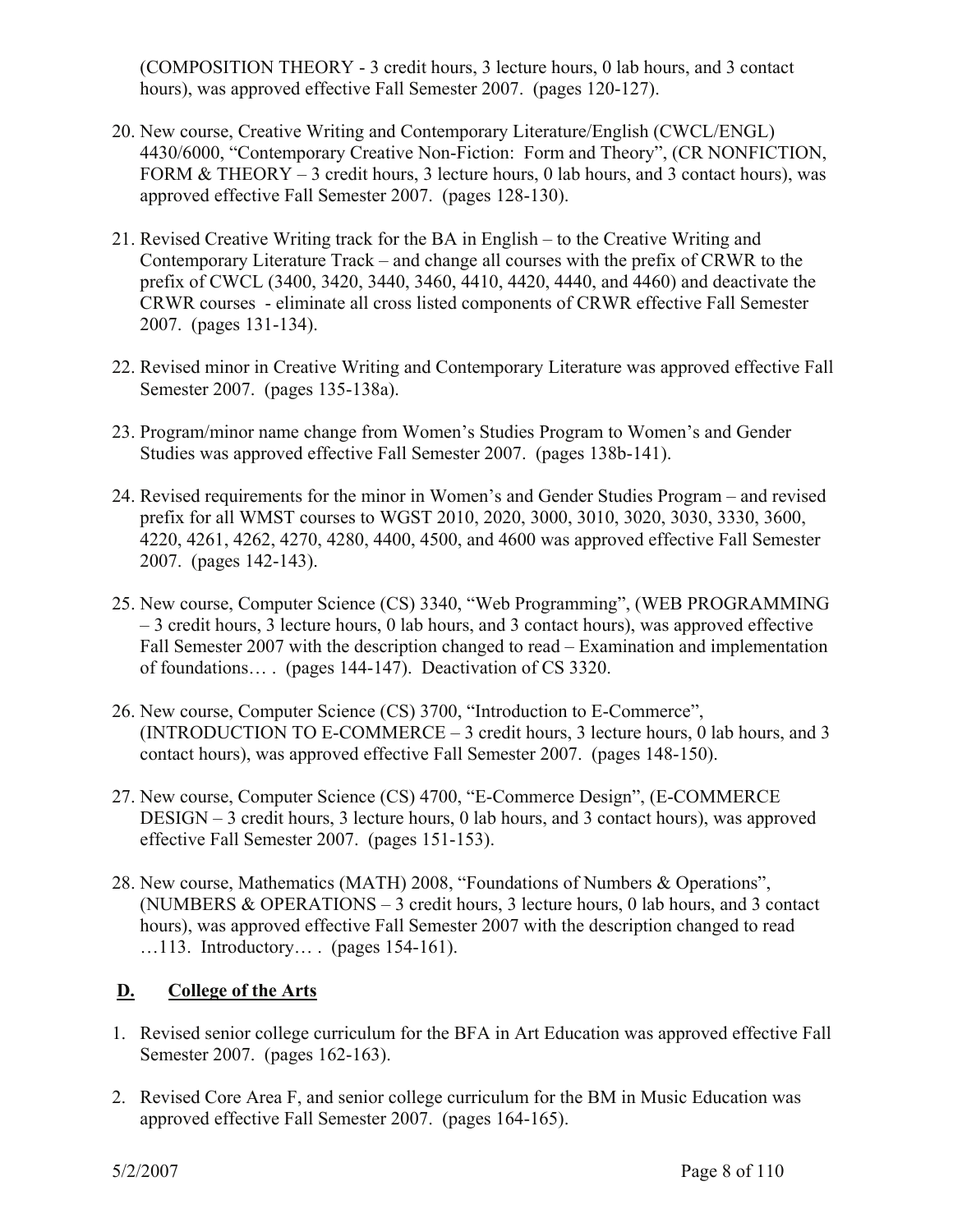- 3. Revised admission requirements for the MMED in Music Education was approved effective Fall Semester 2007. (pages 166-167).
- 4. Revised course description, Music (MUSC) 3430/5430, "History of Jazz", (HISTORY OF JAZZ – 2 credit hours, 2 lecture hours, 0 lab hours, and 2 contact hours), was approved effective Fall Semester 2007 with the description changed to read …day. Emphasizes the evaluation … and deleted the last sentence. (pages 168-169). Pending Graduate Executive Committee approval.
- 5. New course, Communication Arts (COMM) 3550, "Managing Diversity", (MANAGING DIVERSITY – 3 credit hours, 3 lecture hours, 0 lab hours, and 3 contact hours), was approved effective Fall Semester 2007. (pages 170-172).
- 6. New course, Communication Arts (COMM) 4430, "Ethics in Human Communication", (ETHICS IN HUMAN COMMUNICATION – 3 credit hours, 3 lecture hours, 0 lab hours, and 3 contact hours), was approved effective Fall Semester 2007. (pages 173-175).
- 7. New course, Communication Arts (COMM) 4440, "Intercultural Training", (INTERCULTURAL TRAINING – 3 credit hours, 3 lecture hours, 0 lab hours, and 3 contact hours), was approved effective Fall Semester 2007 with the description changed to read …4420. Theoretical… . (pages 176-178).
- 8. Revised International Documentary Production Emphasis for the BFA in Mass Media was approved effective Fall Semester 2007. (pages 179-180).
- 9. Revised Core Area F for the BFA in Speech Communication was approved effective Fall Semester 2007. (pages 181-182).
- 10. Revised General Speech Communication Emphasis for the BFA in Speech Communication was approved effective Fall Semester 2007. (pages 183-184).
- 11. Revised/renaming of the Organizational Communication Emphasis to the Intercultural Organizational Communication Emphasis, and the deactivation of the Intercultural Communication Emphasis for the BFA in Speech Communication was approved effective Fall Semester 2007. (pages 185-186).
- 12. Revised course description, Communication Arts (COMM) 3200, "Contemporary Public Relations", (CONTEMPORARY PUBLIC RELATIONS – 3 credit hours, 3 lecture hours, 0 lab hours, and 3 contact hours), was approved effective Fall Semester 2007. (pages 187- 188).
- 13. Revised course description, Communication Arts (COMM) 3210, "Electronic Public Relations Applications", (ELECTRONIC PR APPLICATIONS – 3 credit hours, 2 lecture hours, 2 lab hours, and 4 contact hours), was approved effective Fall Semester 2007. (pages 189-190).
- 14. Revised course description, Communication Arts (COMM) 3220, "Public Relations Writing", (PUBLIC RELATIONS WRITING  $-3$  credit hours, 3 lecture hours, 0 lab hours, and 3 contact hours), was approved effective Fall Semester 2007. (pages 191-192).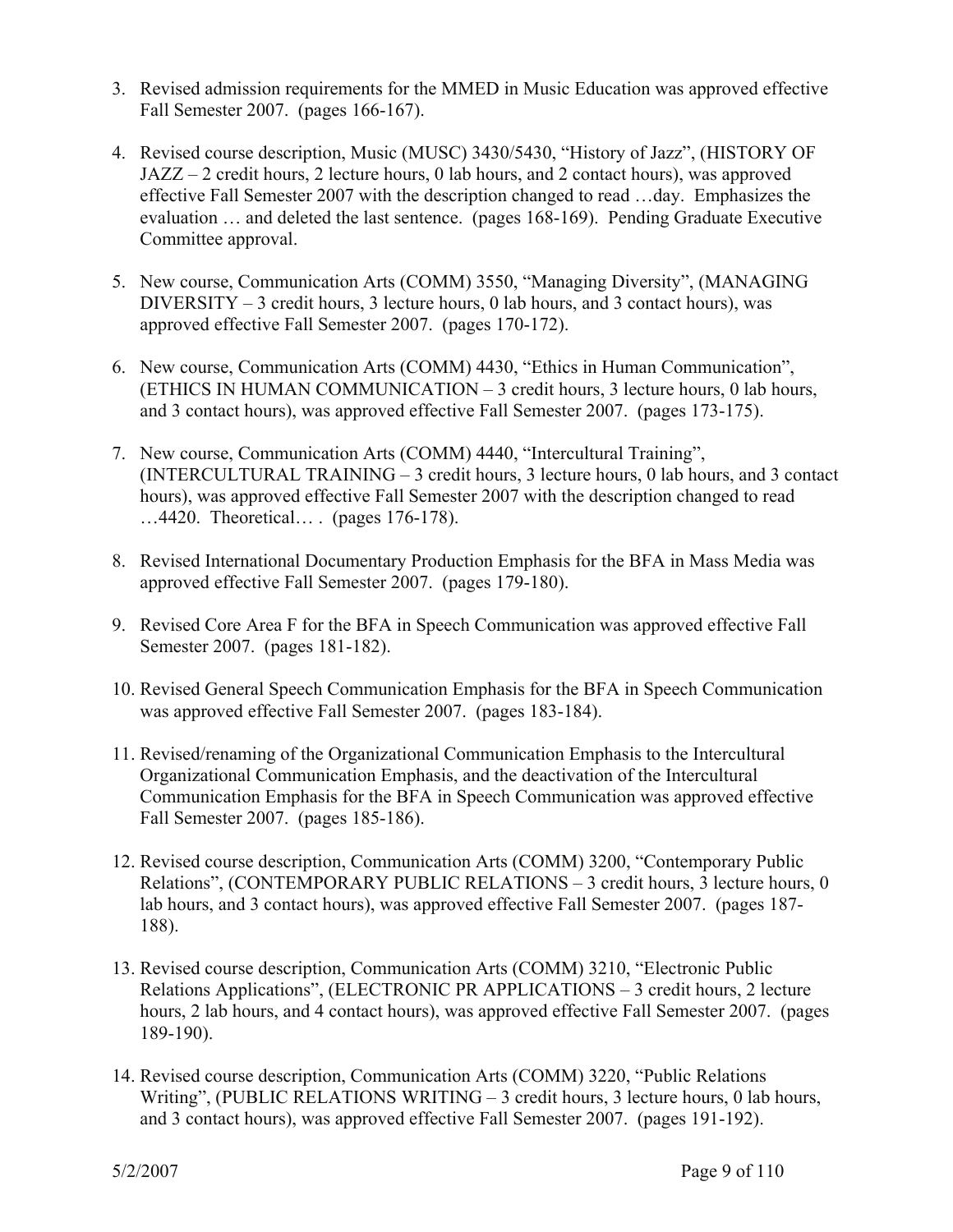- 15. Revised course description, Communication Arts (COMM) 3400, "Organizational Communication", (ORGANIZATIONAL COMMUNICATION – 3 credit hours, 3 lecture hours, 0 lab hours, and 3 contact hours), was approved effective Fall Semester 2007. (pages 193-194).
- 16. Revised course description, Communication Arts (COMM) 3410, "Conflict Management and Leadership", (CONFLICT MANGMNT/LDERSHIP – 3 credit hours, 3 lecture hours, 0 lab hours, and 3 contact hours), was approved effective Fall Semester 2007. (pages 195-196).
- 17. Revised course description, Communication Arts (COMM) 4220, "Integrated Communication", (INTEGRATED COMMUNICATION – 3 credit hours, 3 lecture hours, 0 lab hours, and 3 contact hours), was approved effective Fall Semester 2007. (pages 197- 198).
- 18. Revised course description, Communication Arts (COMM) 4340, "Advanced Interpersonal Communication", (ADV INTERPERSONAL COMMUNICATIO – 3 credit hours, 3 lecture hours, 0 lab hours, and 3 contact hours), was approved effective Fall Semester 2007. (pages 199-200).
- 19. Revised course description, Communication Arts (COMM) 4400, "Organizational Presentation", (ORGANIZATIONAL PRESENTATION – 3 credit hours, 3 lecture hours, 0 lab hours, and 3 contact hours), was approved effective Fall Semester 2007 with the description changed to read …study of advanced preparation… . (pages 201-202).
- 20. Revised course description, Communication Arts (COMM) 4420, "Advanced Organizational Communication", (ADV ORGANIZATIONAL COMM – 3 credit hours, 3 lecture hours, 0 lab hours, and 3 contact hours), was approved effective Fall Semester 2007 with the spelling corrected of "forma" to "formal", and changed to read …settings are included. . (pages 203- 204).
- 21. Revised course description, Communication Arts (COMM) 3230, "Public Relations Practicum", (PUBLIC RELATIONS PRACTICUM – 1 credit hour, 0 lecture hours, 2 lab hours, and 2 contact hours), was approved effective Fall Semester 2007 with Public Relations capitalized in the description, and changed to read …May be repeated once. . (pages 205- 206).
- 22. Revised course description, Communication Arts (COMM) 3240, "Public Relations Document Layout and Design", (PR DOCUMENT LAYOUT AND DESIGN – 3 credit hours, 2 lecture hours, 2 lab hours, and 4 contact hours), was approved effective Fall Semester 2007. (pages 207-208).
- 23. Revised course description, Communication Arts (COMM) 4200, "Public Relations Techniques", (PUBLIC RELATIONS TECHNIQUES – 3 credit hours, 3 lecture hours, 0 lab hours, and 3 contact hours), was approved effective Fall Semester 2007. (pages 209-210).
- 24. Revised course description, Communication Arts (COMM) 4230, "Public Relations Plans and Campaigns", (PR PLAN S AND CAMPAIGNS – 3 credit hours, 3 lecture hours, 0 lab hours, and 3 contact hours), was approved effective Fall Semester 2007. (pages 211-212).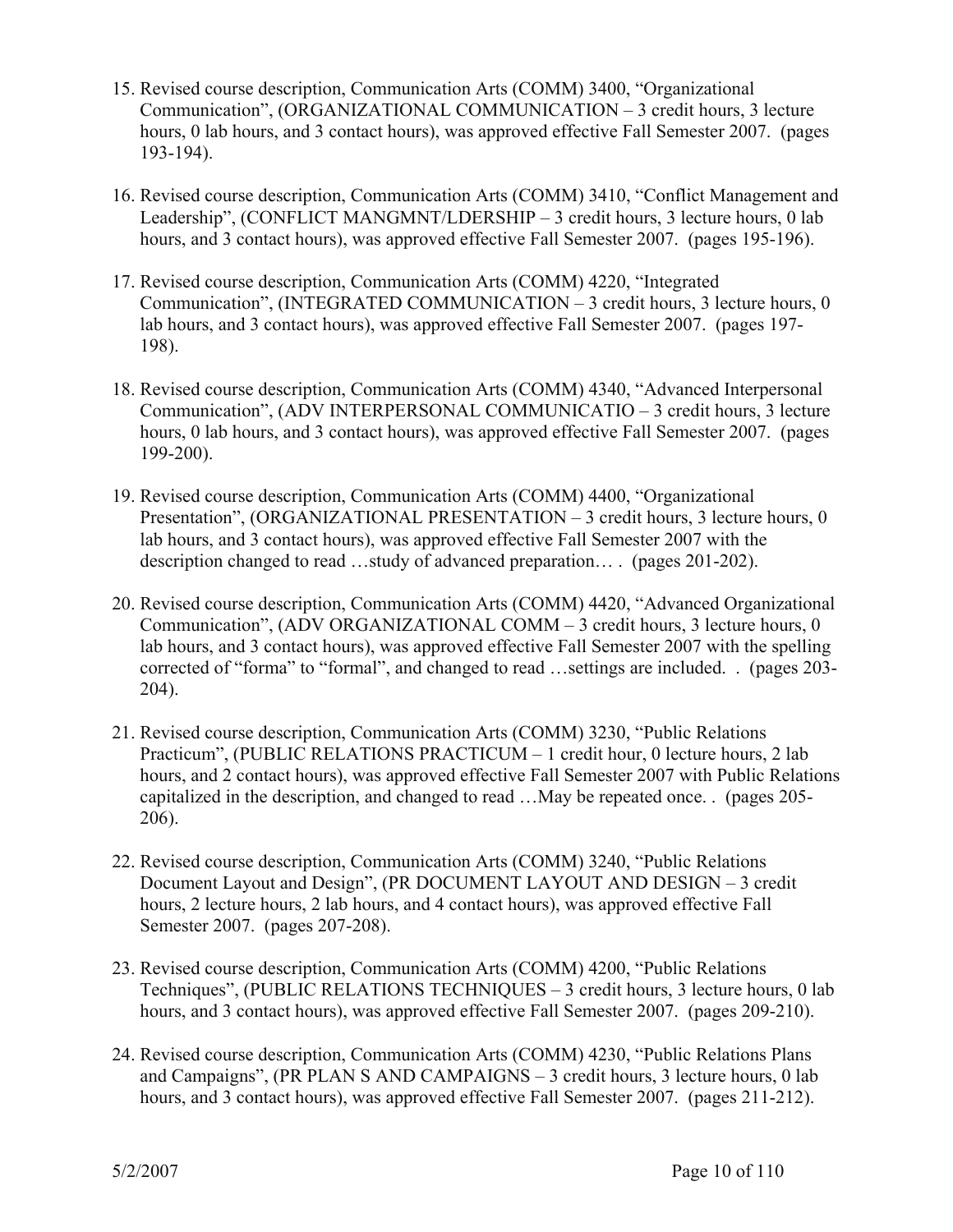- 25. Revised course description, Communication Arts (COMM) 4240, "Advanced Public Relations Practices", (ADV PUBLIC RELATIONS PRACTICES – 3 credit hours, 3 lecture hours, 0 lab hours, and 3 contact hours), was approved effective Fall Semester 2007. (pages 213-214).
- 26. Revised course title, Communication Arts (COMM) 4120, "Theories of Public Communication", (THEORIES OF PUBLIC COMM – 3 credit hours, 3 lecture hours, 0 lab hours, and 3 contact hours), was approved effective Fall Semester 2007. (pages 215-216).
- 27. Deactivation of COMM 2550, 4500, 4610, and 4700 was noted effective Fall Semester 2007. (page 217).
- 28. New course, Theatre Arts (THEA) 3200, "Audition Techniques", (AUDITION TECHNIQUES – 1 credit hour, 0 lecture hours, 2 lab hours, and 2 contact hours), was approved effective Fall Semester 2007 with "Department Head" changed to "Instructor" in the description. (pages 218-220).
- 29. Revised Performance Track for the BFA in Theatre Arts was approved effective Fall Semester 2007. (pages 221-222).
- 30. Revised course description, Theatre Arts (THEA) 3720, "Theatre Production", (THEATRE PRODUCTION – 1 credit hour, 0 lecture hours, 2 lab hours, and 2 contact hours), was approved effective Fall Semester 2007. (pages 223-224).
- 31. Revised course description, Theatre Arts (THEA) 3760, "Lighting Design, (LIGHTING DESIGN – 3 credit hours, 3 lecture hours, 0 lab hours, and 3 contact hours), was approved effective Fall Semester 2007 with "Department Head" changed to "Instructor" in the description. (pages 225-226).
- 32. Revised course description, Theatre Arts (THEA) 3780, "Scene Design", (SCENE DESIGN – 3 credit hours, 3 lecture hours, 0 lab hours, and 3 contact hours), was approved effective Fall Semester 2007. (pages 227-228).
- 33. Revised requirements for the minor in Dance was approved effective Fall Semester 2007. (pages 229-230).
- 34. Deactivation of the Dance emphasis for the BFA in Theatre Arts was noted effective Fall Semester 2007. (page 231).
- 35. Core Area F and senior college curriculum requirements for the BFA in Dance were approved effective Fall Semester 2007. (page 232).

## **E. College of Education**

- 1. New course, Education (EDUC) 2110, "Investigating/Critical and Contemporary Issues in Education", (ISSUES IN EDUCATION – 3 credit hours, 3 lecture hours, 1 lab hour, and 4 contact hours), was approved effective Fall Semester 2007 was approved with "This course engages students in" deleted from the beginning of the description. (pages 233-243).
- 2. New course, Education (EDUC) 2120, "Exploring Socio-Cultural Perspectives on Diversity",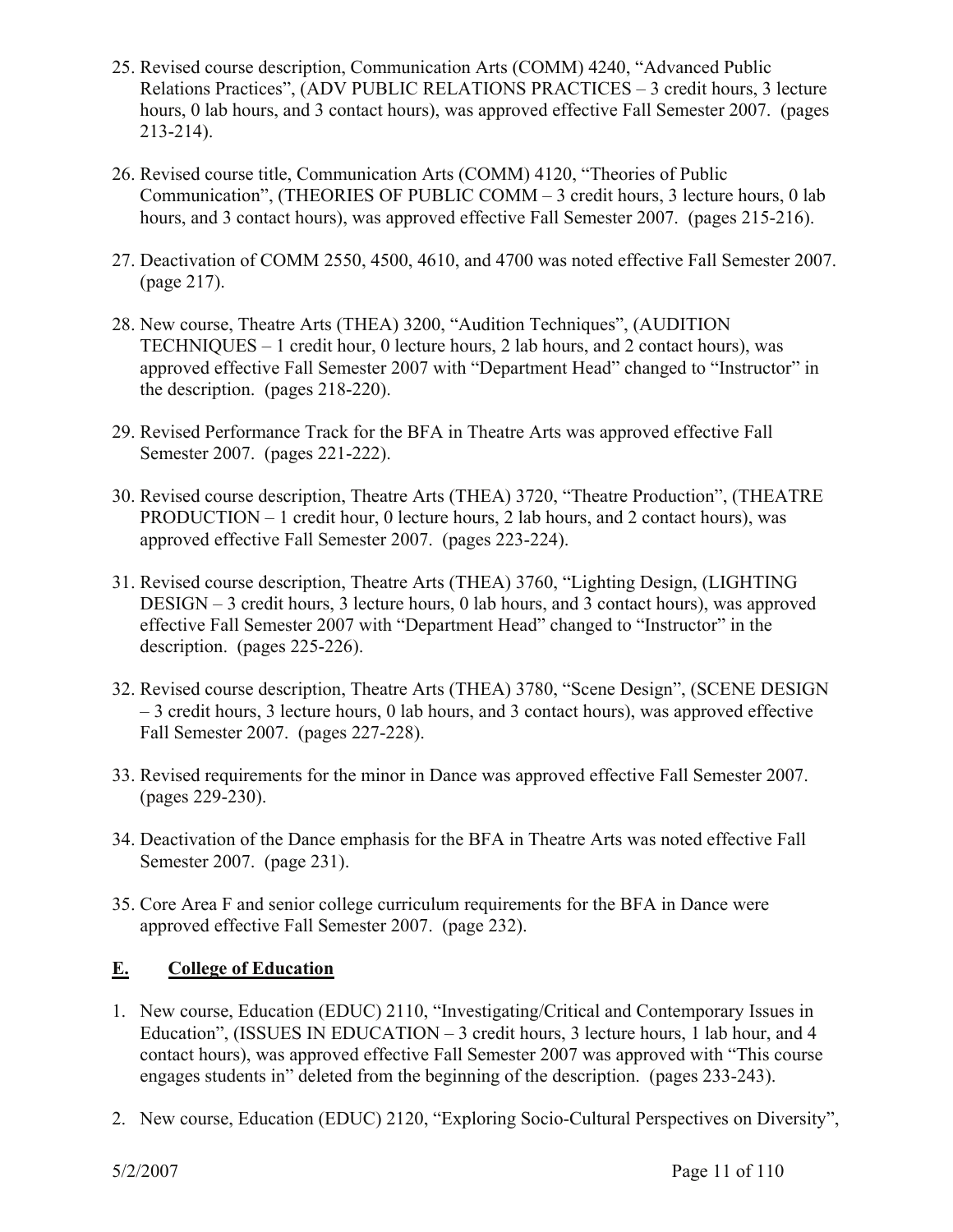(EXP SOC-CULT PERSP DIV – 3 credit hours, 3 lecture hours, 1 lab hour, and 4 contact hours), was approved effective Fall Semester 2007 was approved with the description changed to read …The fundamental knowledge…, and the numbers removed the description. (pages 244-256).

- 3. New course, Education (EDUC) 2130, "Exploring Learning and Teaching", (EXPLORING LEARNING AND TEACHING – 3 credit hours, 3 lecture hours, 1 lab hour, and 4 contact hours), was approved effective Fall Semester 2007 was approved with the description changed to read …Key aspects of learning and teaching through examination of own… . (pages 257-267).
- 4. Revised course number, Special Education (SPEC) 3000, "Serving Students with Diverse Needs", (SERVING STUDENTS DIVERSE NEEDS – 3 credit hours, 3 lecture hours, 0 lab hours, and 3 contact hours), was approved effective Fall Semester 2007. (pages 268-269). Deactivation of SPEC 2000.
- 5. Revised Core Area F for the BSED in Health and Physical Education was approved effective Fall Semester 2007. (pages 270-271).
- 6. Revised senior college curriculum for the BSED in Health and Physical Education was approved effective Fall Semester 2007. (pages 272-273).
- 7. Revised Core Area F for the BSED in Early Childhood Education was approved effective Fall Semester 2007. (pages 274-275).
- 8. Revised senior college curriculum for the BSED in Early Childhood Education was approved effective Fall Semester 2007. (pages 276-277).
- 9. Revised prerequisite, Early Childhood Education (ECED) 3000, "Integrating and Applying Technology into the ECE Curriculum", (INTEGRATING TECH INFO ECE CURR – 3 credit hours, 3 lecture hours, 0 lab hours, and 3 contact hours), was approved effective Fall Semester 2007. (pages 278-279).
- 10. Revised course description, Reading Education (READ) 7110, "Research and Theory in Reading", (RESEARCH & THEORY IN READING – 3 credit hours, 3 lecture hours, 0 lab hours, and 3 contact hours), was approved effective Fall Semester 2007. (pages 280-281).
- 11. Revised Core Area F, and the senior college curriculum for the BSED in Middle Grades Education were approved effective all Semester 2007. (pages 282-283).
- 12. Revised course description, credit hours, and prerequisite, Middle Grades Education (MGED) 3990, "Development and Education of the Middle Grades Students Part I", (DEVELOPMENT AND EDUCATION I – 4 credit hours, 3 lecture hours, 2 lab hours, and 5 contact hours), was approved effective Fall Semester 2007. (pages 284-285).
- 13. Revised credit hours, and prerequisite, Middle Grades Education (MGED) 3991, "Differentiated Classroom for Middle Grades", (DIFFERENTIATED CLASSROOM MGE – 4 credit hours, 3 lecture hours, 2 lab hours, and 5 contact hours), was approved effective Fall Semester 2007. (pages 286-287).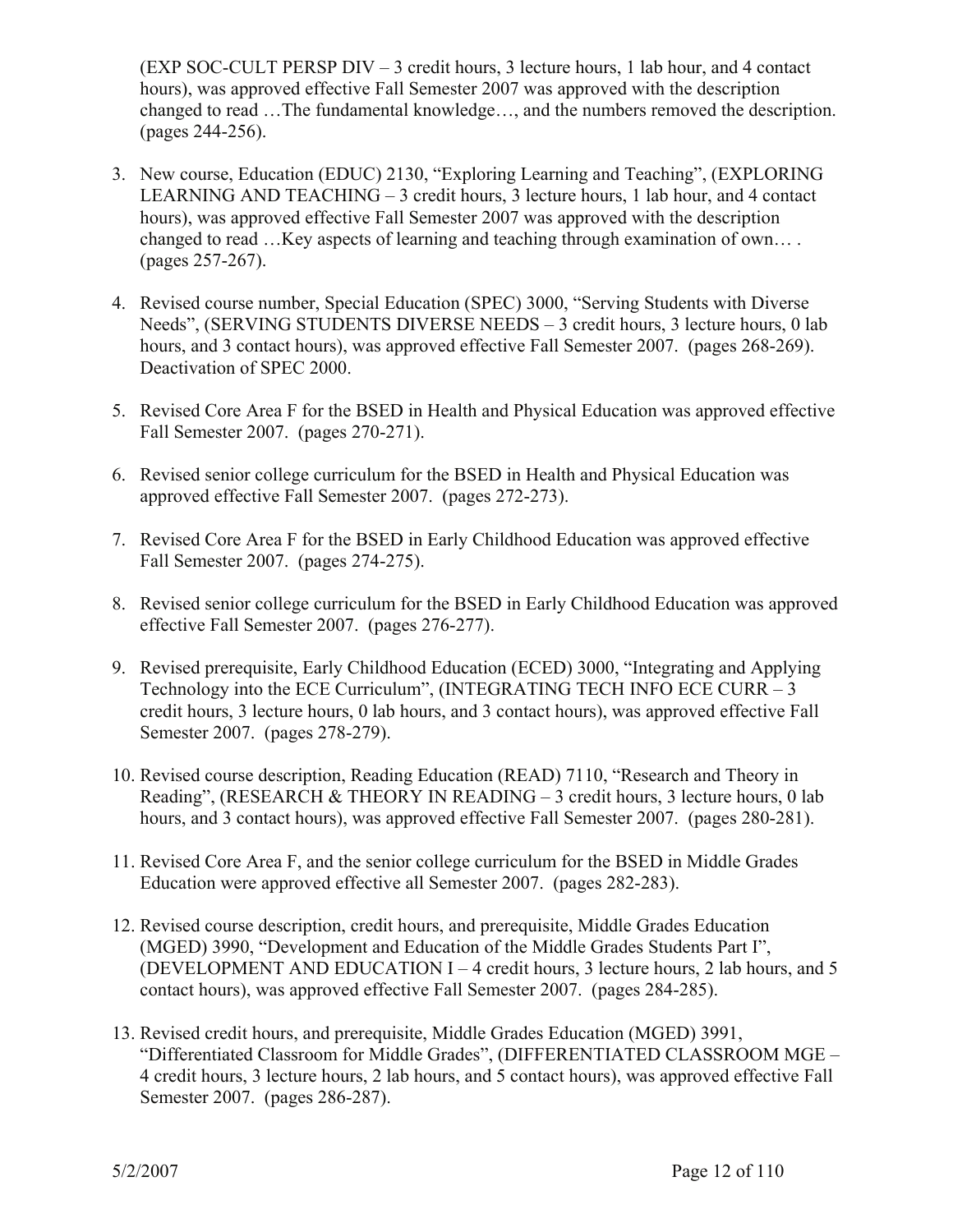- 14. Revised credit hours, Middle Grades Education (MGED)4620, "Apprenticeship in Middle Grades Education", (APPRENTICESHIP MID GRDS TCHNG - 2 credit hours, 0 lecture hours, 4 lab hours, and 4 contact hours), was approved effective Fall Semester 2007. (pages 288-289).
- 15. Revised curriculum for the MED in Middle Grades Education or Secondary Education Alternative Certification track was approved effective Fall Semester 2007. (pages 290-291).
- 16. Revised course description, Adult and Career Education (ACED) 2400, "Computer Technology for the Workplace", (COMPUTER TECHNLGY WORKPLACE- 3 credit hours, 3 lecture hours, 0 lab hours, and 3 contact hours), was approved effective Fall Semester 2007. (pages 292-300).
- 17. Request to revise Core Area D to include ACED 2400 was NOT approved. (pages 301-310). Vote 8-No, 3-Yes
- 18. Revised Core Area F, and senior college curriculum for the BSED in Business Education were approved effective Fall Semester 2007. (pages 311-312).
- 19. Revised Core Area F for the BSED in Technical, Trade and Industrial Education Secondary Option was approved effective Fall Semester 2007. (pages 313-314).
- 20. Revised senior college curriculum for the BSED in Technical, Trade and Industrial Education – Secondary Option was approved effective Fall Semester 2007. (pages 315-316).
- 21. Revised Core Area F for the BSED in Technical, Trade and Industrial Education Post-Secondary Option was approved effective Fall Semester 2007. (pages 317-318).
- 22. Revised senior college curriculum for the BS in Administrative Services was approved effective Fall Semester 2007. (pages 319-320).
- 23. Revised course title, description, Adult and Career Education (ACED) 3650, "Ethics and Liability in Adult and Career Education", (ETHICS AND LIABILITY IN ACED - 3 credit hours, 3 lecture hours, 0 lab hours, and 3 contact hours), was approved effective Fall Semester 2007. (pages 321-322).
- 24. Revised course description, Adult and Career Education (ACED) 4070, "Office Applications", (OFFICE APPLICATIONS- 3 credit hours, 3 lecture hours, 0 lab hours, and 3 contact hours), was approved effective Fall Semester 2007. (pages 323-324).
- 25. Revised course title, description, Adult and Career Education (ACED) 4560, "Safety and Health in the Career Education Classroom", (SAFETY AND HEALTH IN CAREER ED- 3 credit hours, 3 lecture hours, 0 lab hours, and 3 contact hours), was approved effective Fall Semester 2007. (pages 325-326).
- 26. New course COMD 5999 (pages 327-332). WITHDRAWN
- 27. New course, Interpreting (INTP) 3150, "English ASL Translation", (ENG/ASL TRANSLATION - 3 credit hours, 3 lecture hours, 0 lab hours, and 3 contact hours), was approved effective Fall Semester 2007. (pages 333-339).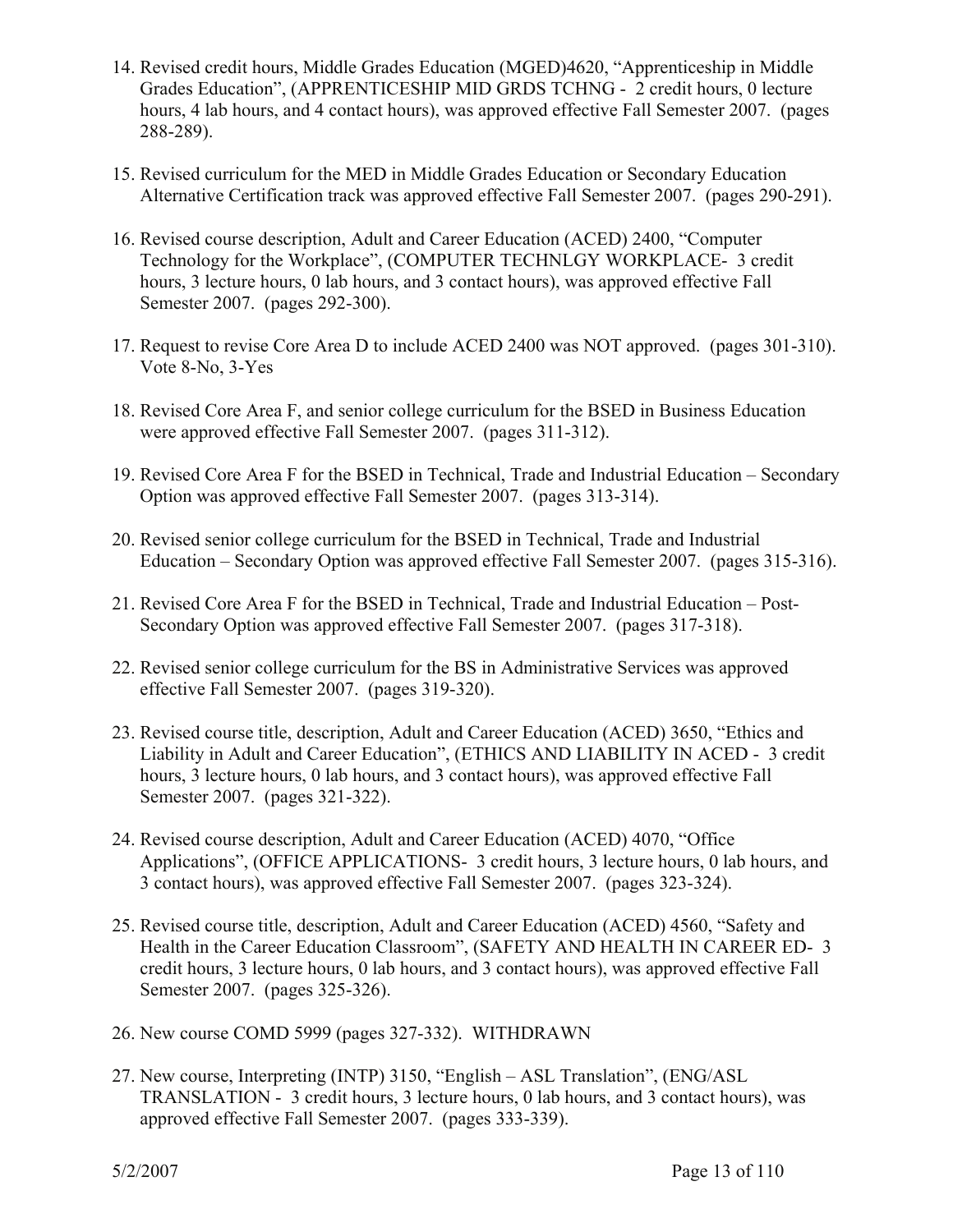- 28. New course, Special Education (SPEC) 3100, "Serving Individuals with Diverse Needs", (SERV IND DIV NEEDS - 3 credit hours, 3 lecture hours, 1 lab hour, and 4 contact hours), was approved effective Fall Semester 2007 with the description changed to read …Observation and participation…, and "is" in the last sentence changed to "are". (pages 340-350).
- 29. New course, Special Education (SPEC) 5230, "Field Experience Lab", (FIELD EXPER LAB - 1 credit hour, 0 lecture hours, 2 lab hours, and 2 contact hours), was approved effective Summer Semester 2007. (pages 351-355). Pending Graduate Executive Committee Approval.
- 30. New course, Special Education (SPEC) 5290, "Audiological Considerations for Teachers", (AUDIOLOGICAL CONS TCHERS - 4 credit hours, 4 lecture hours, 0 lab hours, and 4 contact hours), was approved effective Summer Semester 2007. (pages 356-362). Pending Graduate Executive Committee Approval.
- 31. New course, Special Education (SPEC) 5500, "Characteristics of Students with Low Incidence Disabilities", (CHARACT STUDENT LOW INCID DIS - 3 credit hours, 3 lecture hours, 0 lab hours, and 3 contact hours), was approved effective Summer Semester 2007 with the title changed to what is stated above, and the description changed to read …individuals are included. (pages 363-368). Pending Graduate Executive Committee Approval.
- 32. New course, Special Education (SPEC) 5510, "Curriculum Design for Students with Low Incidence Disabilities", (CURR LOW INCID DISABILITIES - 3 credit hours, 3 lecture hours, 0 lab hours, and 3 contact hours), was approved effective Summer Semester 2007. (pages 369-376). Pending Graduate Executive Committee Approval.
- 33. New course, Special Education (SPEC) 5520, "Assessment of Students with Low Incidence Disabilities", (ASSESS LOW INCID DISABILITIES - 3 credit hours, 3 lecture hours, 0 lab hours, and 3 contact hours), was approved effective Summer Semester 2007. (pages 377- 382). Pending Graduate Executive Committee Approval.
- 34. New course, Special Education (SPEC) 5530, "Systematic Instruction for Students with Low Incidence Disabilities", (SYST INST LOW INCID DISABIL - 3 credit hours, 3 lecture hours, 0 lab hours, and 3 contact hours), was approved effective Summer Semester 2007. (pages 383-388). Pending Graduate Executive Committee Approval.
- 35. New course, Special Education (SPEC) 5540, "Positive Behavior Support", (POSITIVE BEHAVIOR SUPPORT - 3 credit hours, 3 lecture hours, 0 lab hours, and 3 contact hours), was approved effective Summer Semester 2007. (pages 389-396). Pending Graduate Executive Committee Approval.
- 36. New course, Special Education (SPEC) 5550, "Communication Strategies for Students with Low Incidence Disabilities", (COMM STRAT LOW INCID DISABIL - 3 credit hours, 3 lecture hours, 0 lab hours, and 3 contact hours), was approved effective Summer Semester 2007. (pages 397-402). Pending Graduate Executive Committee Approval.
- 37. New course, Special Education (SPEC) 7600, "Assessment of Children Who Are Talented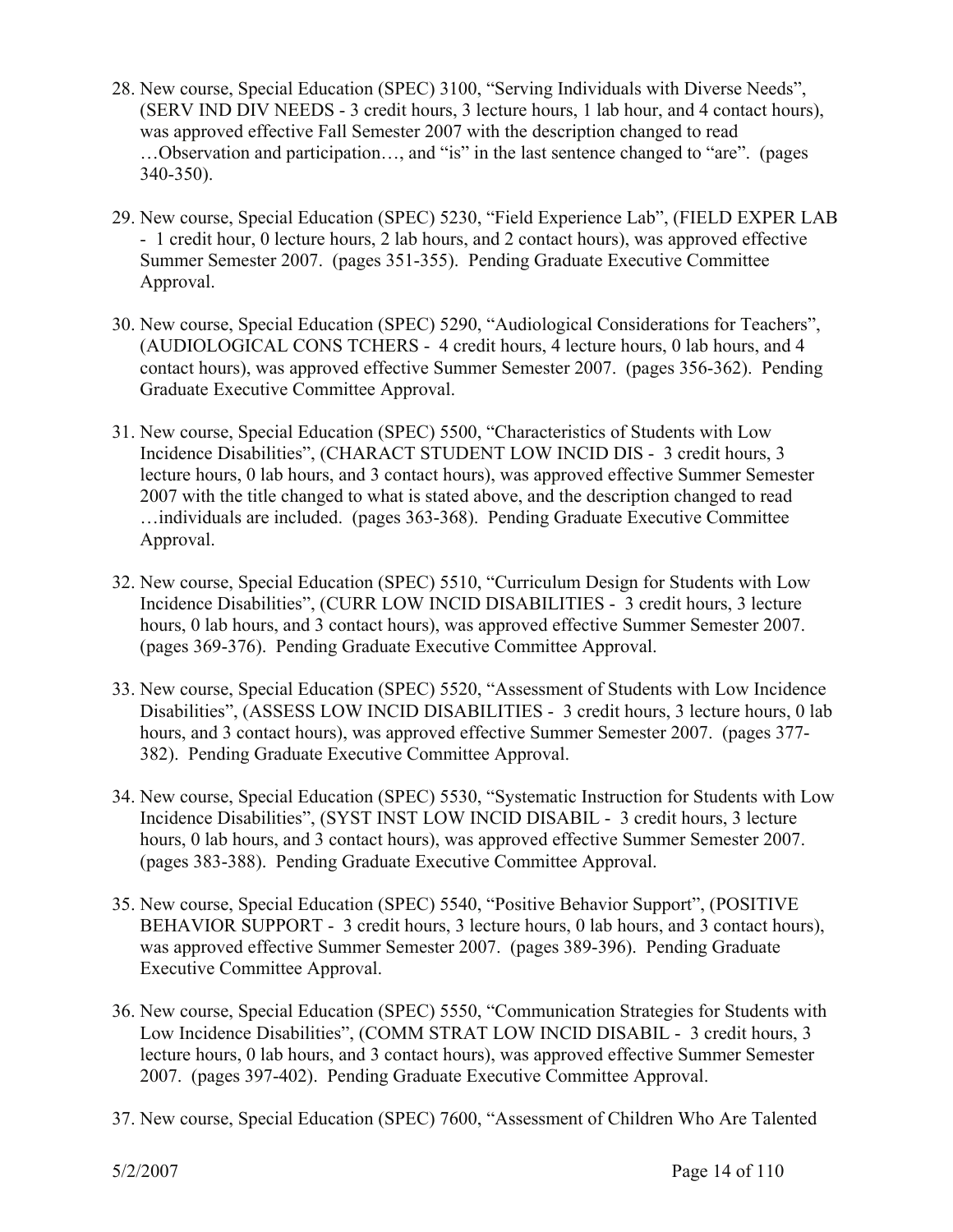and Gifted", (ASSESS TALENTED/GIFTED - 3 credit hours, 3 lecture hours, 0 lab hours, and 3 contact hours), was approved effective Summer Semester 2007. (pages 403-409). Pending Graduate Executive Committee Approval.

- 38. New course, Special Education (SPEC) 8110, "Advanced Capstone Experience", (ADV CAPSTONE - 3 credit hours, 3 lecture hours, 0 lab hours, and 3 contact hours), was approved effective Summer Semester 2007. (pages 410-415). Pending Graduate Executive Committee Approval.
- 39. Revised Core Area F for the BSED in Communication Disorders was approved effective Fall Semester 2007. (pages 416-417).
- 40. Revised Core Area F for the BSED in American Sign Language Interpreting was approved effective Fall Semester 2007. (pages 418-419).
- 41. Revised senior college curriculum for the BSED in American Sign Language Interpreting was approved effective Fall Semester 2007. (pages 420-421).
- 42. Revised Core Area F for the BSED in Special Education Deaf Education was approved effective Fall Semester 2007. (pages 422-423).
- 43. Revised senior college curriculum for the BSED in Special Education Deaf Education was approved effective Fall Semester 2007. (pages 424-426).
- 44. Revised curriculum for the MED in Special Education Deaf Education was approved effective Fall Semester 2007. (pages 427-428). Pending Graduate Executive Committee approval.
- 45. Renaming of the MED in Special Education Interrelated Special Education/Early Childhood to Special Education – Early Childhood Special Education General Curriculum was approved effective Fall Semester 2007. (pages 429-430). Pending Graduate Executive Committee approval.
- 46. Renaming of the BSED in Special Education Interrelated Special Education/Early Childhood to Special Education – Early Childhood Special Education General Curriculum was approved effective Fall Semester 2007. (pages 431-432).
- 47. Revised Core Area F for the BSED in Special Education Early Childhood Special Education General Curriculum was approved effective Fall Semester 2007. (pages 433-434).
- 48. Revised senior curriculum for the BSED in Special Education Early Childhood Special Education General Curriculum was approved effective Fall Semester 2007. (pages 435-436).
- 49. Revised curriculum for the EDS in Special Education was approved effective Fall Semester 2007. (pages 437-438). Pending Graduate Executive Committee approval.
- 50. Revised curriculum for the MED in Communication Disorders was approved effective Fall Semester 2007. (page 439). Pending Graduate Executive Committee approval.
- 51. Revised curriculum for the MED in Special Education Adapted Curriculum was approved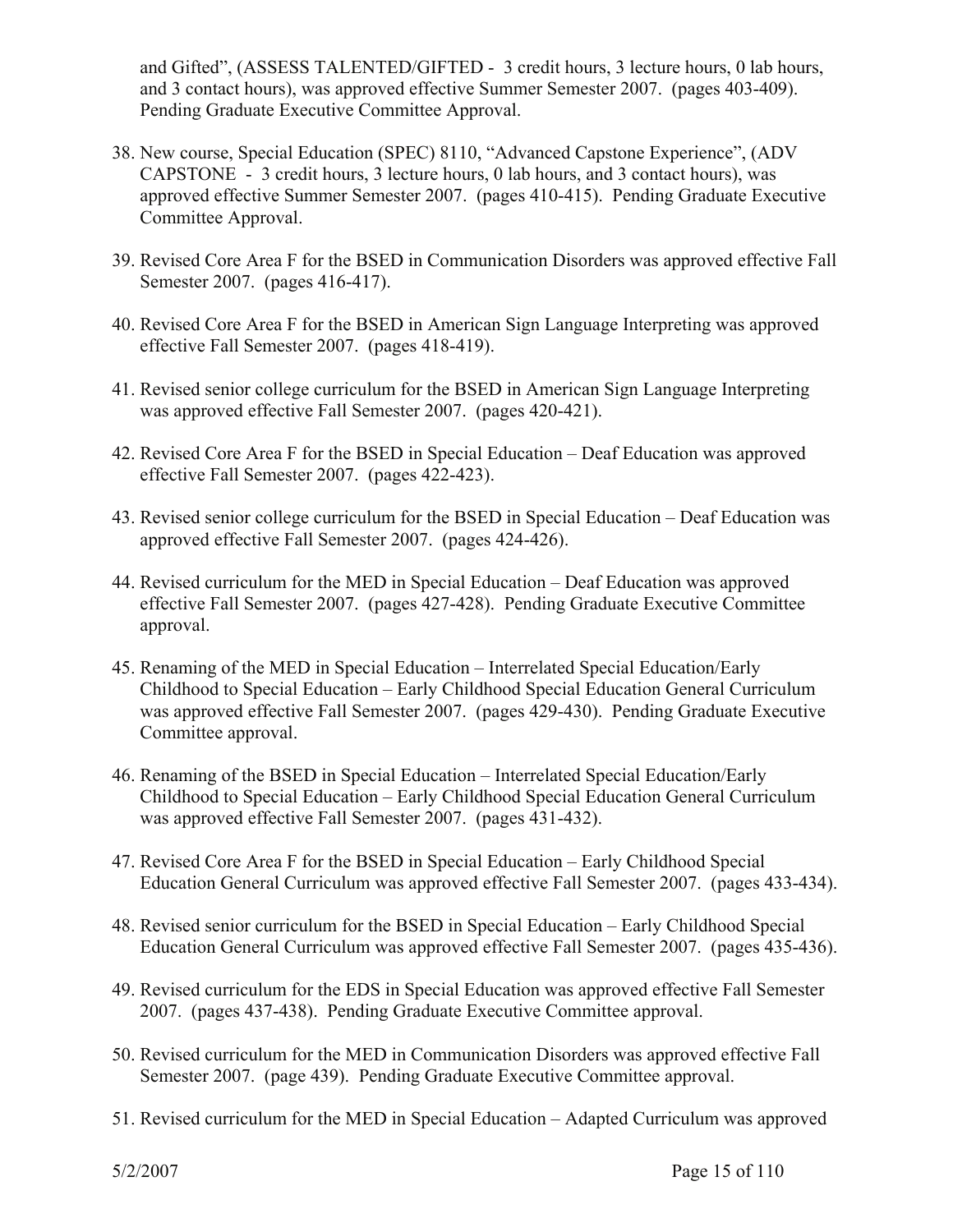effective Fall Semester 2007. (page 440). Pending Graduate Executive Committee approval.

- 52. Revised curriculum Endorsement for Talented & Gifted was approved effective Fall Semester 2007. (page 441). Pending Graduate Executive Committee approval.
- 53. Revised course title and description, Communication Disorders (COMD) 5110, "Science and Research in Communication Disorders", (SCIENCE & RESEARCH COMD - 3 credit hours, 3 lecture hours, 0 lab hours, and 3 contact hours), was approved effective Summer Semester 2007. (pages 442-443). Pending Graduate Executive Committee Approval.
- 54. Revised prerequisite, Communication Disorders (COMD) 5120, "Aphasia and Other Neurogenic Disorders", (APHASIA AND OTHER NEURO DIS - 3 credit hours, 3 lecture hours, 0 lab hours, and 3 contact hours), was approved effective Summer Semester 2007. (pages 444-445). Pending Graduate Executive Committee Approval.
- 55. Revised prerequisite, Communication Disorders (COMD) 5160, "Voice Disorders", (VOICE DISORDERS - 3 credit hours, 3 lecture hours, 0 lab hours, and 3 contact hours), was approved effective Summer Semester 2007. (pages 446-447). Pending Graduate Executive Committee Approval.
- 56. Revised credit hours, Communication Disorders (COMD) 5450, "Auditory/Oral Methods for Teachers", (AUDITORY ORAL METH FOR TEACHER - 3 credit hours, 3 lecture hours, 0 lab hours, and 3 contact hours), was approved effective Summer Semester 2007. (pages 448- 449). Pending Graduate Executive Committee Approval.
- 57. Revised course title, and description, Interpreting (INTP, "Introduction to ASL/English Interpreting", (INTRO ASL/ENG INTERPRETING - 3 credit hours, 3 lecture hours, 0 lab hours, and 3 contact hours), was approved effective Summer Semester 2007. (pages 450- 451).
- 58. Revised prerequisite, Special Education (SPEC) 4140, "Clinical Teaching", (CLINICAL TEACHING - 1 credit hour, 0 lecture hours, 2 lab hours, and 2 contact hours), was approved effective Summer Semester 2007. (pages 452-453).
- 59. Revised course description, and title, Special Education (SPEC) 3120, "Learning, Cognition and Social Development in Deaf Children", (LEARNING, COG & SOC DEV DEAF - 3 credit hours, 3 lecture hours, 0 lab hours, and 3 contact hours), was approved effective Summer Semester 2007. (pages 454-455).
- 60. Revised prerequisite, Special Education (SPEC) 4110, "Methods and Materials for Children and Youth with Mild Disabilities", (MTHD/MATRI CH/YTH MILD DISAB - 3 credit hours, 3 lecture hours, 0 lab hours, and 3 contact hours), was approved effective Summer Semester 2007. (pages 456-457).
- 61. Revised credit hours, Special Education (SPEC) 8010, "Readings and Issues in Special Education", (RDNG ISS EDU CH/YTH DISAB - 3 credit hours, 3 lecture hours, 0 lab hours, and 3 contact hours), was approved effective Summer Semester 2007. (pages 458- 459). Pending Graduate Executive Committee approval.
- 62. Revised credit hours, Special Education (SPEC) 8040, "Developing Professional training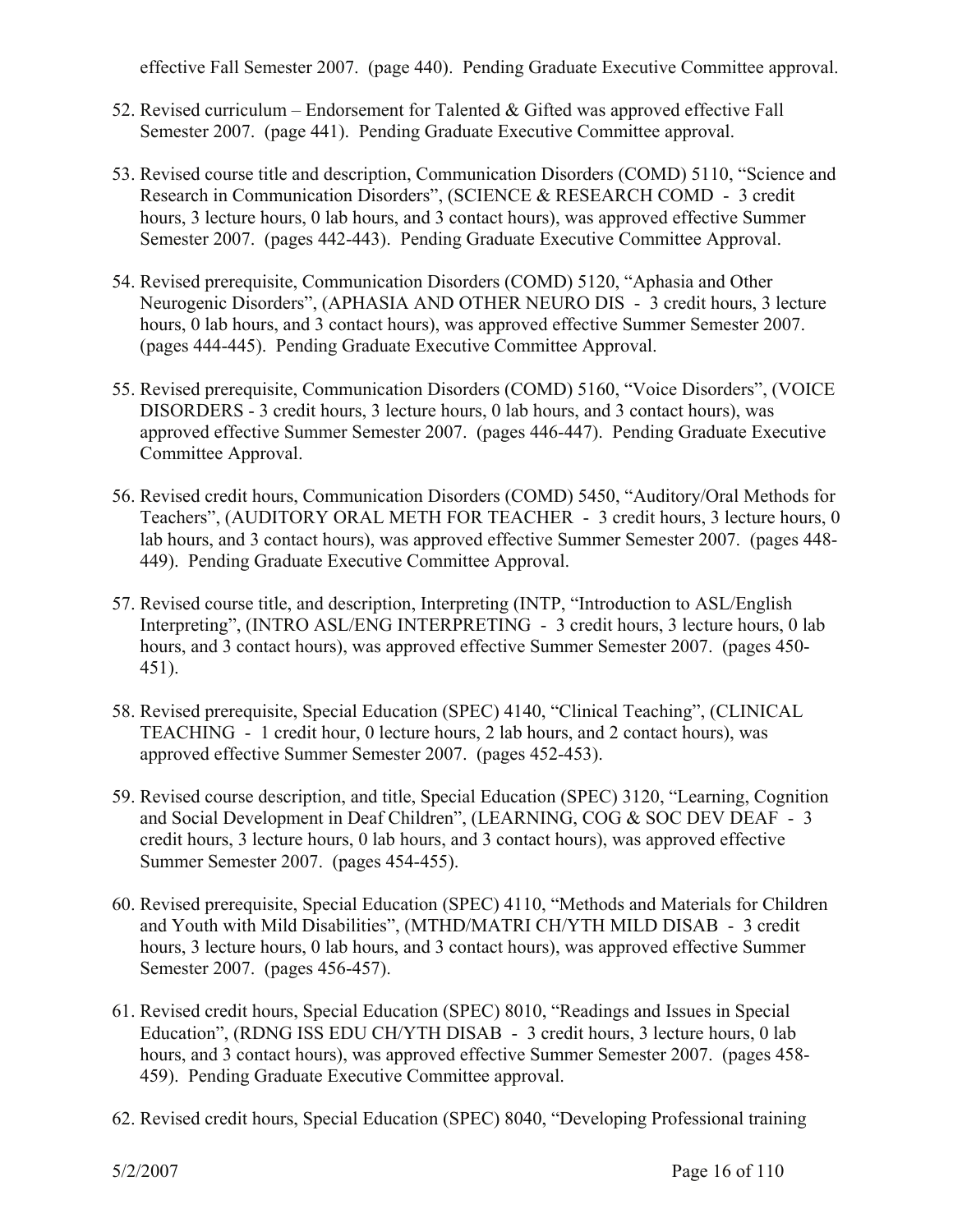Programs in Special Education", (DEVLPNG PROF TRAINING PROG SPE - 3 credit hours, 3 lecture hours, 0 lab hours, and 3 contact hours), was approved effective Summer Semester 2007. (pages 460-461). Pending Graduate Executive Committee approval.

- 63. Revised credit hours, Special Education (SPEC) 8060, "Single Subject Designs for Special Education Research", (SIN SUB DESIGN SPE EDU RES - 3 credit hours, 3 lecture hours, 0 lab hours, and 3 contact hours), was approved effective Summer Semester 2007. (pages 462-463). Pending Graduate Executive Committee approval.
- 64. Revised course description, and credit hours, Special Education (SPEC) 8999, "Thesis", (THESIS - 3 credit hours, 3 lecture hours, 0 lab hours, and 3 contact hours), was approved effective Summer Semester 2007. (pages 464-465). Pending Graduate Executive Committee approval.
- 65. Deactivation of MSED 2000 was noted effective Fall Semester 2007. (page 466).

## **F. Miscellaneous**

1. Academic Committee by-laws (pages 467-468). TABLED

Respectfully submitted,

Charles L. Hudson Registrar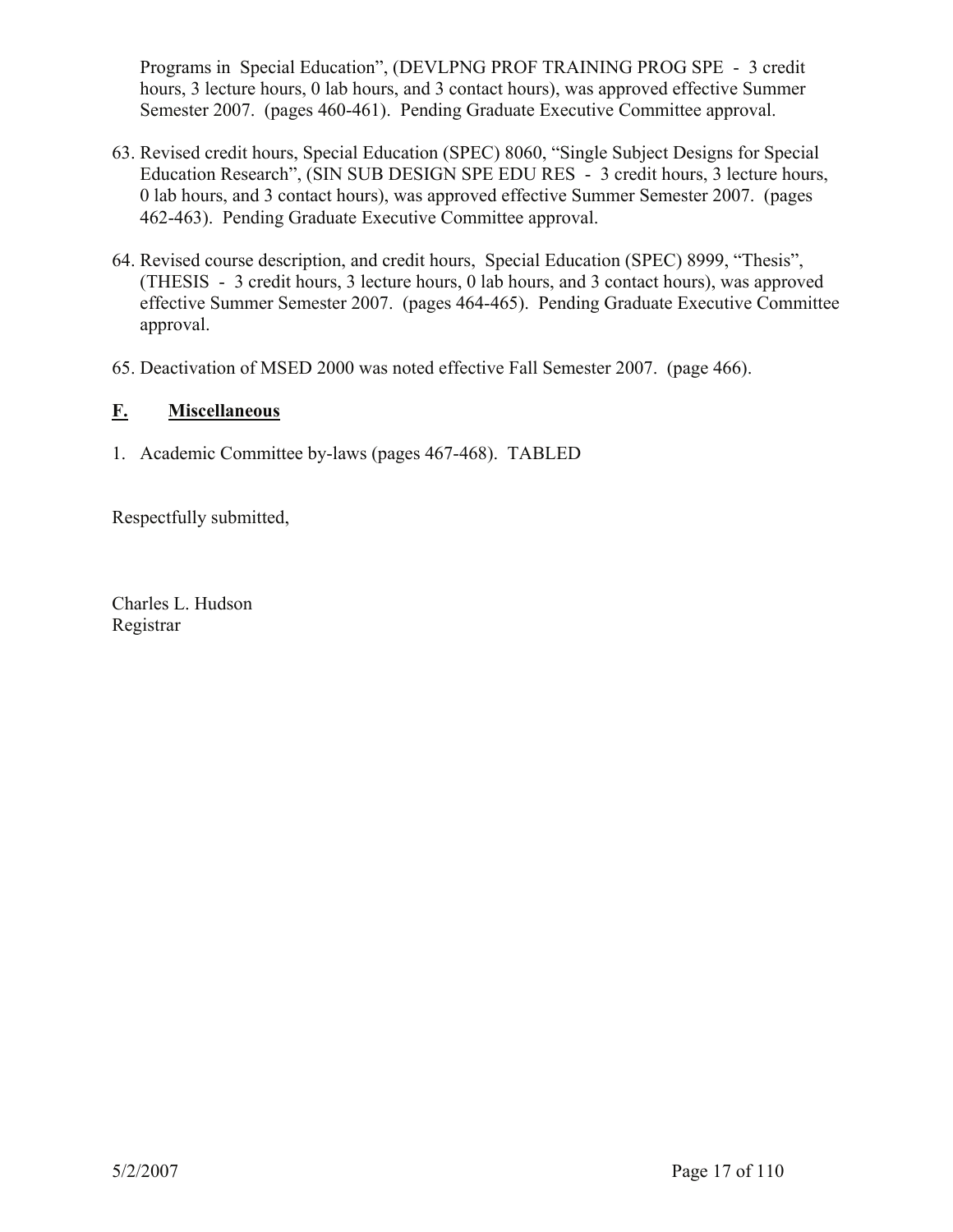# \_\_\_\_\_\_\_\_\_\_\_\_\_\_\_\_\_\_\_\_\_\_\_\_\_\_\_\_\_\_\_\_\_\_\_\_\_\_\_\_\_\_\_\_\_\_\_\_\_\_\_\_\_\_\_\_\_\_\_\_\_\_\_\_\_\_\_\_\_\_\_ **DRAFT 08/25/06, Amended 4/07 FACULTY EVALUATION MODEL<sup>1</sup> AT VALDOSTA STATE UNIVERSITY**

# **INTRODUCTION**

Valdosta State University wants its faculty members to succeed and to be productive members of the VSU community; therefore, the university and its colleges, departments, and divisions continuously use a series of evaluation processes that are intended to be both summative and formative. They should not only provide an accurate picture of the faculty member's performance in teaching and instruction, professional growth and productivity, and college and community service, but they should also assist faculty members in defining and meeting their own professional goals in these areas.

Faculty members at Valdosta State University are evaluated both by themselves and others numerous times over the course of their careers:

- (1) Every semester, students are given the opportunity to express their opinions about classroom instruction through the **Student Opinion of Instruction (SOI).**
- (2) Each year, faculty members evaluate themselves through an **Annual Faculty Activity Report and Action Plan** to which their department/unit head adds an **Annual Evaluation.**
- (3) Each year, faculty members are evaluated according to individual departmental standards for the award of **merit pay**.
- (4) During their third year of full-time service at VSU, tenure-track faculty members are also evaluated by departmental committees as well as their department/unit heads when they participate in a **Pre-Tenure Review**.
- (5) Beginning in their fourth year of full-time university service (if hired as an Assistant Professor or the fifth year if hired as an Associate Professor), tenure-track faculty members are eligible to apply for **Promotion**, and they are eligible to apply for **Tenure** in their fifth year. In both these processes, faculty must show the results of their earlier evaluation processes to departmental colleagues, department/unit head, the appropriate dean, and the Vice President for Academic Affairs.
- (6) Every five years after the award of tenure (unless interrupted by another personnel action such as promotion), faculty members participate in a **Post-Tenure Review.** During this review, they are evaluated by their departmental colleagues and their department/unit heads.

The Faculty Evaluation Model at Valdosta State University seeks to provide the following:

(a) the most helpful process for faculty members to ensure that they will have clear guidance about their performance goals and accomplishments in the areas of teaching and instruction, professional growth and productivity, and college and community service.

<sup>1</sup> <sup>1</sup> "Model" indicates that colleges and units will modify elements of the evaluative procedure (e.g. arrangement of professional categories or addition of questions to the SOI, etc.) to facilitate planning, program evaluation by external accrediting bodies, or other disciplinary requirements.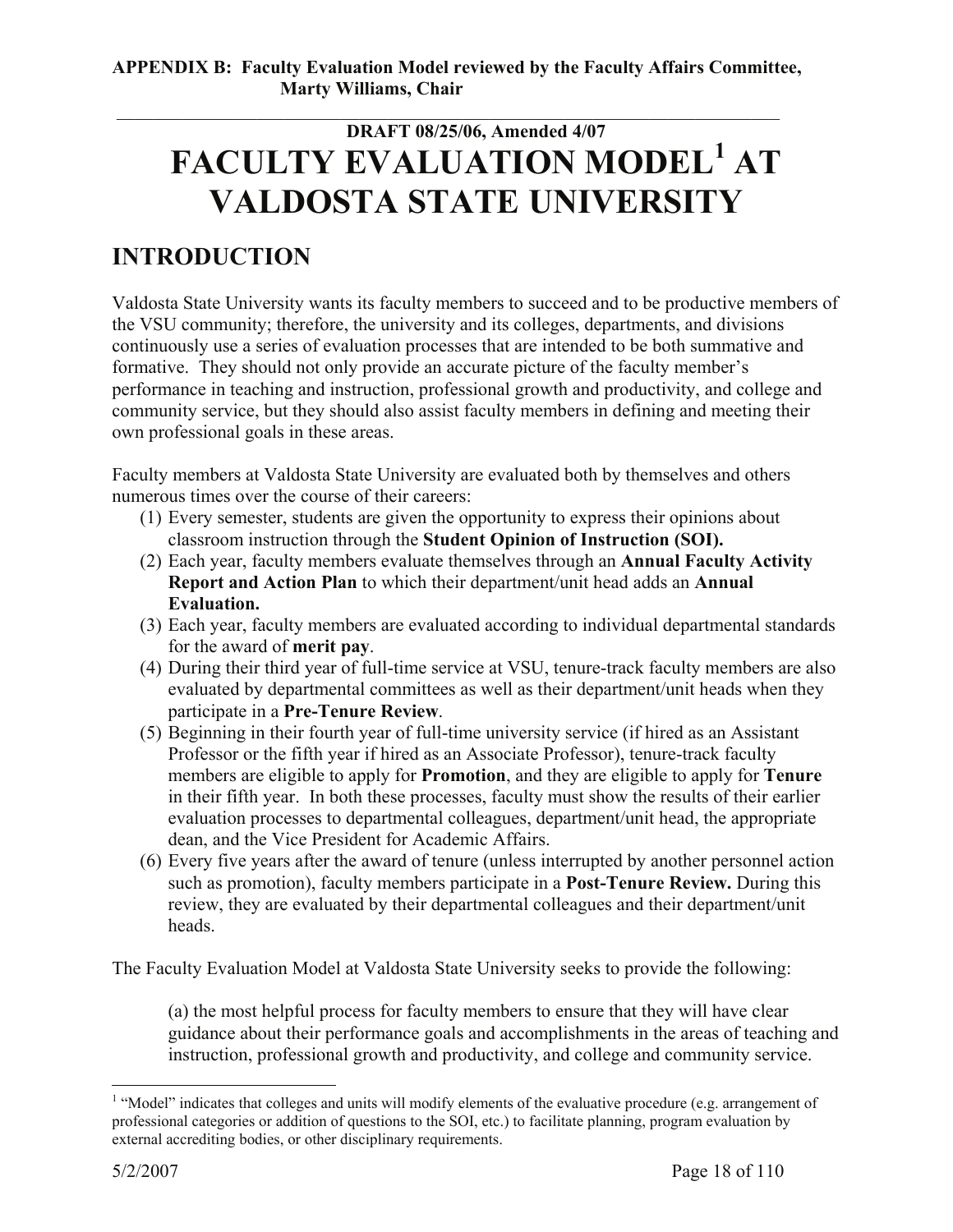This guidance should help faculty work in productive ways to achieve positive evaluations.

(b) the most helpful product for faculty members, department/unit heads, and deans as they make decisions about the allocation of resources as well as for promotion, tenure, and merit pay increases.

(c) the most efficient process for faculty members, department/unit heads, and deans so they will not need to do unnecessary and repetitive work.

(d) the most uniform process/product possible within the context of the many different disciplines within the university so that all faculty members, department/unit heads, and deans may be assured of equitable evaluation.

# **(1) STUDENT OPINION OF INSTRUCTION (SOI)**

The main goal of Student Opinion of Instruction is to help faculty improve courses and instruction; moreover, the SOI is used in the annual evaluation of faculty. Therefore, faculty will administer student evaluations for each course\* they teach during the fall and spring semesters, and the summer sessions. All SOIs must include both quantitative and qualitative sections and be completed by the last teaching day of the semester or summer session. Results from these evaluations will be returned to the faculty member in a timely manner. Fall semester student evaluations will be returned by midterm of the following spring semester. Spring semester evaluations will be returned by midterm of the following summer session II. Summer session evaluations will be returned by midterm of the following fall semester. All academic units are expected to follow this policy and exceptions should be reported to the Vice President for Academic Affairs.

\*Possible exceptions must be approved by the department head and might include student teaching, practicum courses, thesis courses, directed studies, internships, or other courses with low enrollments (<5) where the anonymity could be compromised.

**See** 

**Appendix A Guidelines for Interpreting Student Opinion of Instruction SOI) Appendix B Student Opinion of Instruction Form (Revised Draft of Universitywide Questions)** 

# **(2) THE ANNUAL FACULTY ACTIVITY REPORT, ACTION PLAN AND ANNUAL EVALUATION**

The Board of Regents' Policy regarding Annual Faculty Evaluations is quoted below.

 Each institution shall establish definite and stated criteria, consistent with the Regents' Policies and the statutes of the institution against which the performance of each faculty member will be evaluated. The evaluation shall occur at least annually and shall follow stated procedures as prescribed by each institution (Board of Regents' Policy Manual, section 803.07).

 The guidelines pertaining to the above were developed by the Chancellor's Office. They read in part: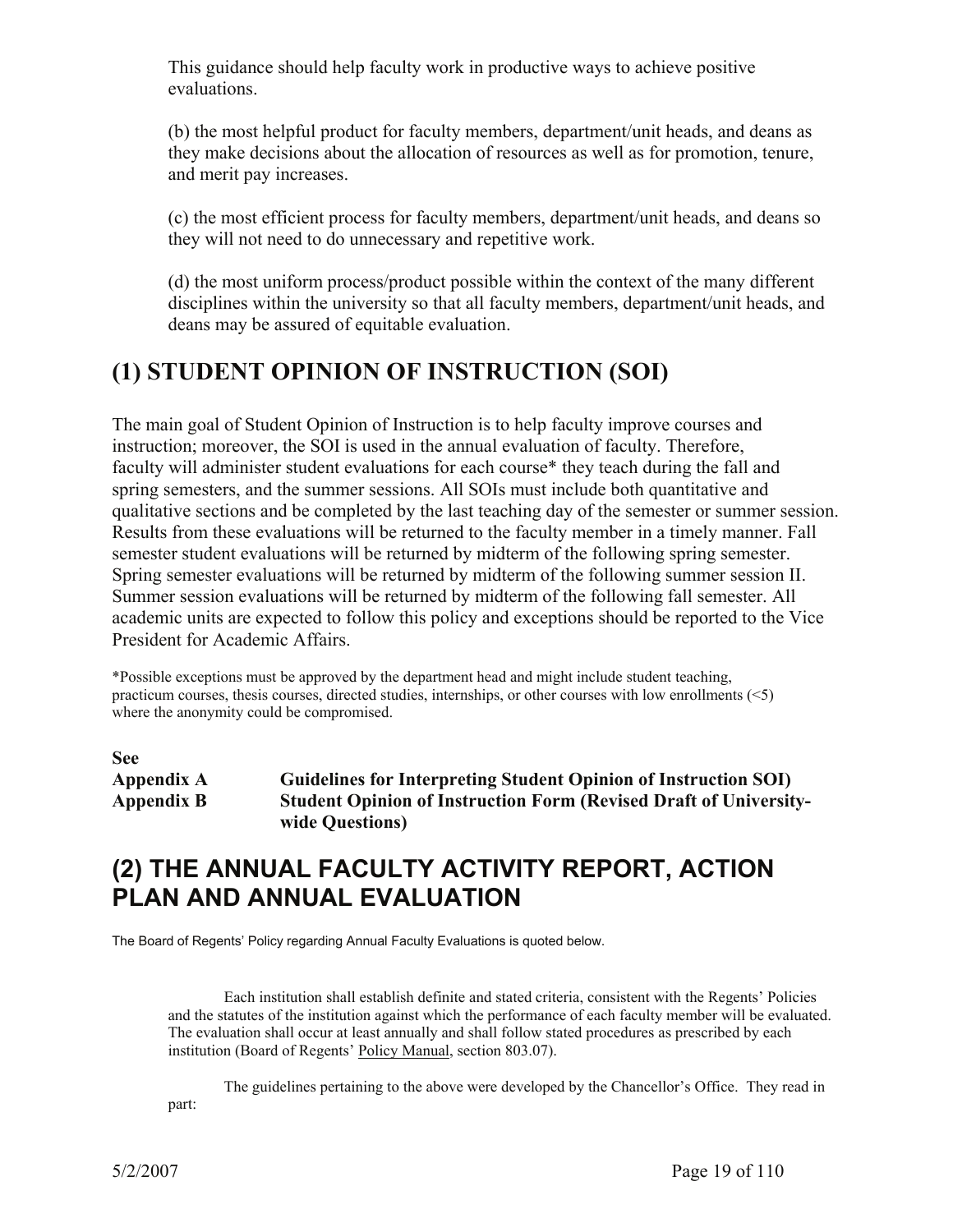The purpose of the new faculty evaluation policy is twofold. The primary purpose is to aid the faculty member in improving and developing his or her performance as a member of the academic community and to ensure the faculty member's understanding of the relationship between his or her performance and the expectations of the institutions. Secondly, the faculty evaluation should assist the institution in its review of the faculty member for continued employment, promotion, tenure and merit salary increases. The institution may wish to develop different procedures for each category of review. However, the faculty member must clearly understand the criteria and procedures to be used in the evaluation process for continued employment, promotion, tenure, and merit salary increases.

The faculty has a right to comment in writing on any aspect of the annual evaluation.

 The faculty shall sign and receive a final copy of their annual evaluation (Memoranda from the Chancellor to Presidents, June 22, 1981 and December 15, 1986).

At Valdosta State University, the Annual Faculty Activity Report, Action Plan, and Annual Evaluation document plays a number of important roles:

- $\bullet$  for faculty members, it helps them report their activities over the past year as well as evaluate their performance in teaching and instruction, professional growth and productivity, and college and community service;
- for department/unit heads, it allows them to assess the progress of faculty members for their next personnel action or merit determination and to provide guidance and assistance to help faculty members reach departmental expectations and goals;
- for deans, directors, and the Vice President for Academic Affairs, it not only provides documentation for personnel processes but also for strategic planning and development.

This document is also a critical component of the promotion and tenure process for faculty, it is the primary source of information for the university annual report, and it serves as a means to evaluate individual units' progress toward meeting strategic goals. Individual programs and departments should develop policies that address specific components of the report such as allocation of loads for service or special assignments. It is important that professional growth and productivity activities be discussed in departments, divisions, and colleges so that listings of activities are clearly and consistently reported across the unit.

#### **Faculty Activity Report and Action Plan (FAR)**

Faculty members are responsible for accurately reporting all activities—in teaching and instruction, professional growth and productivity, and college and community service in which they have been involved over the preceding calendar year. They should then view these activities in light of whatever personnel action they will next undergo—pre-tenure review, application for promotion and/or tenure, or post-tenure review—and set goals for the upcoming year in all three areas. This planning process will aid not only faculty members in meeting their own professional goals, but it will also help them realize these goals in conjunction with university, college, and departmental goals. Department/unit heads will be able to see what resources will be needed to help faculty members realize those goals.

#### **Annual Evaluation**

After the faculty member has completed the Annual Faculty Activity Report and Action Plan, the faculty member's department/unit head will complete an Annual Evaluation. This document should evaluate the faculty member's performance in the areas of teaching and instruction, professional growth and productivity, and college and community service. It should also include recommendations if activity in any given area is determined to need improvement. Attention should be given in cases where a faculty member has any form of load adjustment related to their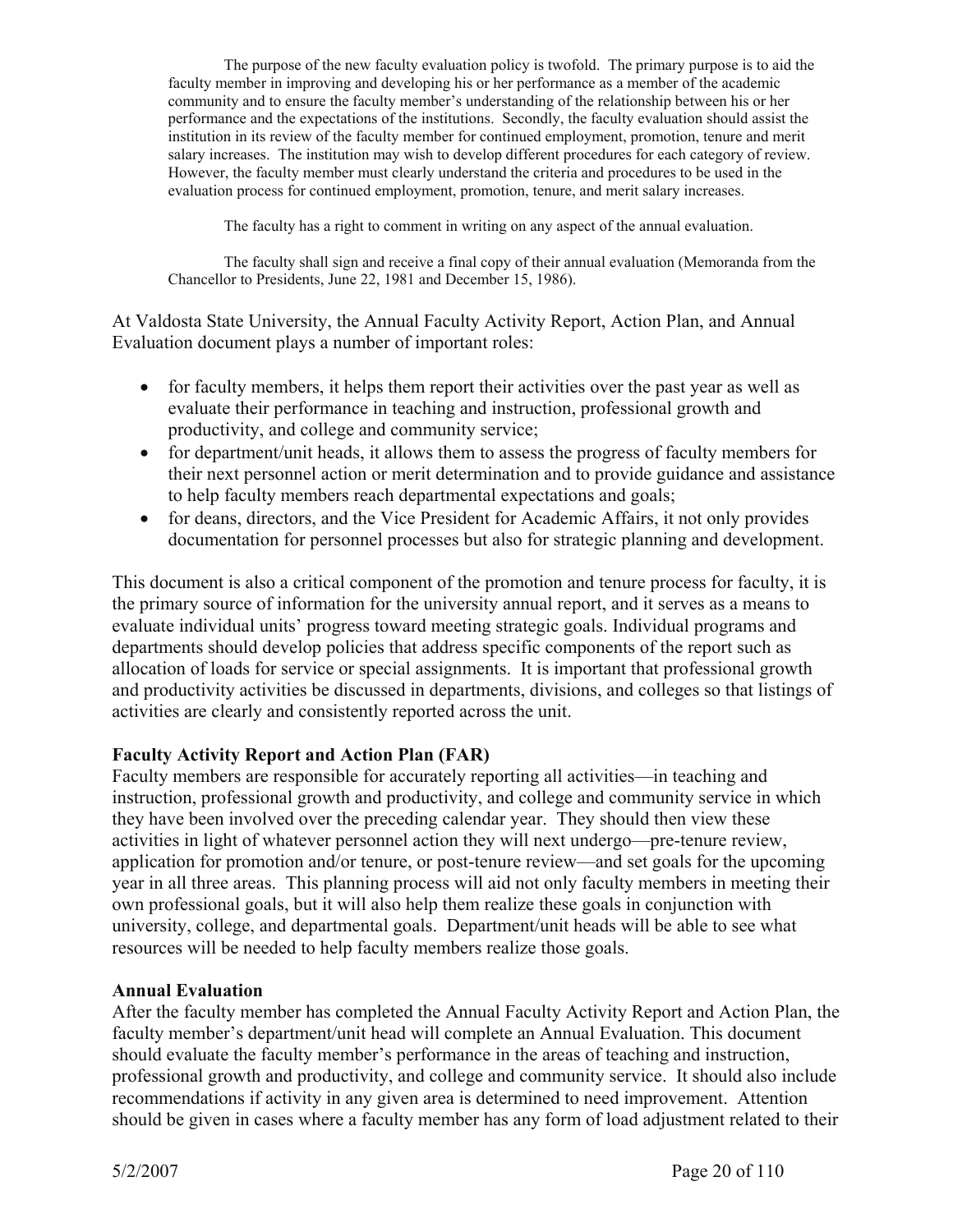duties within the department. The department/unit head should address the faculty member's planning and goals for the following year and determine if they are aligned with departmental, college, and university goals, and if they are prioritized in a manner that facilitates appropriate levels of activity that may lead to tenure and promotion.

Faculty Activity Reports and supporting documentation will be housed in the department/unit of the faculty member. Copies of the Annual Evaluation document will be forwarded to the appropriate dean and the Vice President for Academic Affairs.

#### **Schedule for Annual Faculty Activity Report, Action Plan, and Annual Evaluation**

| First semester of employment: | *New faculty members meet with department/unit heads to discuss the<br>Faculty Evaluation Model and departmental expectations. |
|-------------------------------|--------------------------------------------------------------------------------------------------------------------------------|
| End of fall semester:         | *All faculty members complete and submit faculty activity report and action<br>plan.                                           |
| February:                     | *Department/unit heads meet with all faculty members to go over annual<br>evaluations and action plans.                        |

**See Appendix C draft Faculty Activity Report, Action Plan, and Annual Evaluation** 

# **(3) MERIT PAY**

The Board of Regents each year receives an appropriation from the General Assembly for all phases of its operations. Expenditures for operation of the University System, including salaries, are therefore necessarily contingent upon legislative appropriations. While compensation could be reduced as a consequence of actions of the governor or General Assembly, it is the stated intent of the Board "to maintain current salary commitments in so far as possible to every employee and the Board will exert its composite influence and best efforts to that end." (Board of Regents' Policy Manual, Section 803.l40l).

Salary increases for full-time teaching faculty are awarded on the basis of merit. Merit ratings should be based on departmental evaluation procedures established in accordance with university policies and represent a consensus arrived at by the department/unit head, dean, and the Vice President for Academic Affairs.

Criteria for the determination of merit increases will include teaching ability, completion of significant professional development activities (including the attainment of additional academic degrees,) promotion in rank, seniority, research productivity, academic achievements and publications, academic honors and recognitions, relevant professional achievements and recognitions, and non-teaching services to the institution

Department/unit heads and deans of the colleges are responsible to convey in writing at the beginning of each academic year the method of evaluation of the criteria for merit that are specified in the preceding paragraph which will be utilized in determining merit pay increases. Faculty should be apprised of their success in meeting these evaluative requirements throughout the year and as part of the annual evaluation for which merit will be determined. If upon merit evaluation, the faculty member is not satisfied with the evaluation, the faculty member may appeal the decision through the normal appeal process for faculty.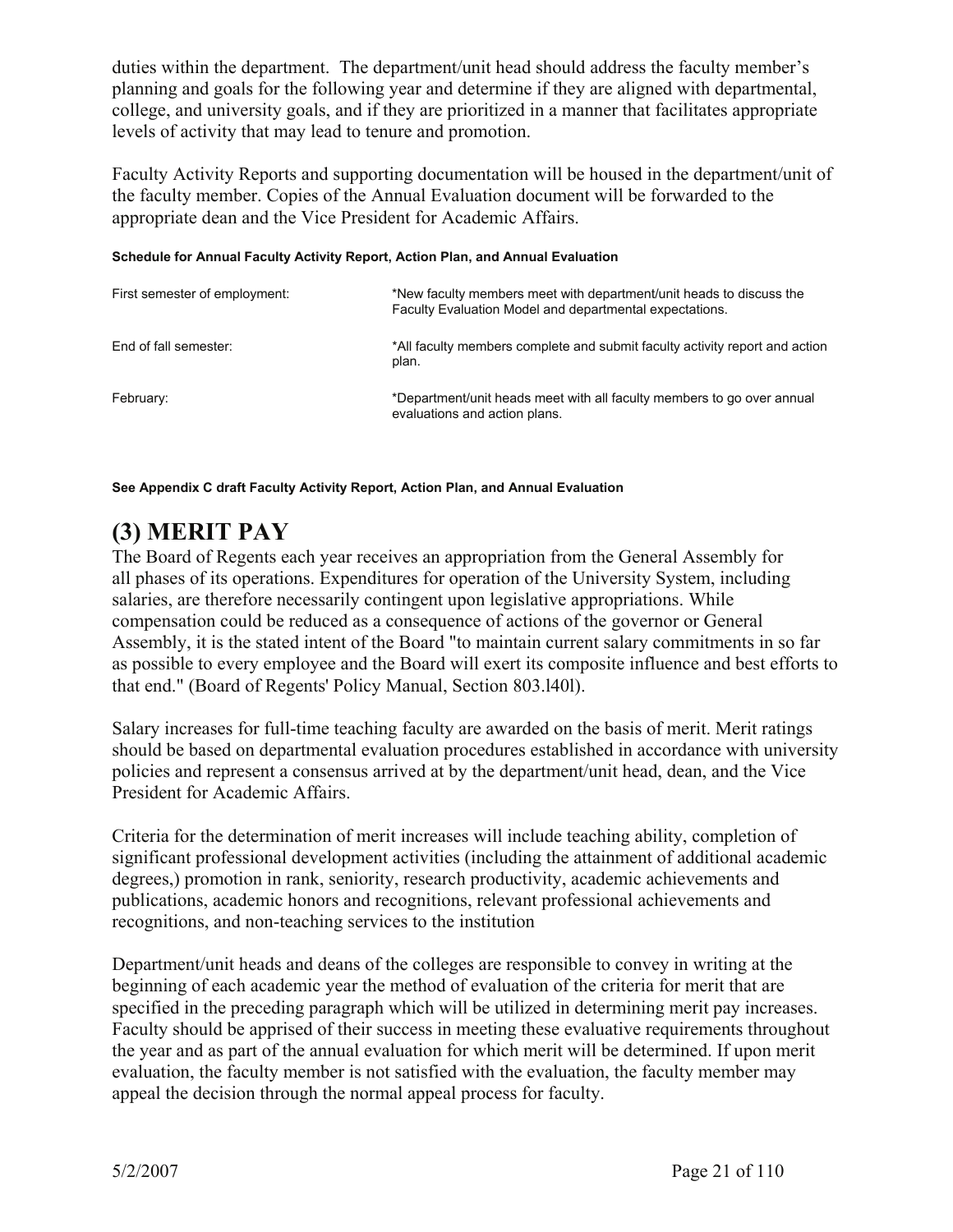# **(4) PRE-TENURE REVIEW**

#### **Preamble**

Two of the significant milestones of any professor's career involve the awarding of tenure and promotion in rank. Tenure resides with each institution and is not guaranteed; one normally must be employed in a tenure track position for at least five years of consecutive service before a tenure decision is considered. In order to be tenurable, faculty must meet the criteria set forth in the university's statutes and the Board of Regents' policies. The decision to grant tenure to a member of the faculty involves an extensive commitment of the institution's resources. Both the institution and the affected faculty member should maintain close contact with the individual's progress towards tenure. Each college or unit will hold an annual meeting to review the goals and needs of the institution in relation to tenure.

#### **Process**

Upon accepting a faculty appointment, new faculty should be provided with the guidelines for tenure followed by their college and department/unit. While insuring one's tenurability is primarily the responsibility of the individual, all tenured members of a department/unit have a professional obligation to help guide untenured faculty through their probationary period. The pre-tenure review process is one of the formal mechanisms through which untenured faculty gain positive and corrective feedback about their performance and how it relates to their tenure progress. This pre-tenure review process will employ the college and department/unit's established criteria for tenure, emphasizing excellence in teaching.

Annually, faculty are evaluated by their department/unit heads. One component of such evaluations should address the head's perception of the untenured individual's progress towards tenure. It is important to note that satisfactory progress towards tenure is never a guarantee of tenure because the needs of the institution do change, and even positive recommendations may not be supported at higher levels. Evaluations by the department/unit's head, while extremely important in all personnel decisions, are only one source of information that is considered in the tenure process. Accordingly, untenured faculty should also receive timely feedback from the tenured members of the department/unit to judge more accurately progress towards tenure. While the tenured members of department/units could also provide untenured faculty with written comments about their progress on an annual basis, all probationary faculty will have a pre-tenure review in the third year of the probationary period or, in cases with prior years services, at the mid-point of the remaining probationary period. By September 15 of each year, candidates for pre-tenure review are notified of their review and are asked to prepare materials for submission no later than November 1.

To accomplish this, the tenured members of the department/unit, or a committee representing the tenured faculty in the department/unit that consists of at least three faculty who are elected by the department/unit's tenured faculty must meet and discuss each candidate's progress towards tenure and promotion. In the case where a department/unit does not have at least three tenured faculty, the pre-tenure materials will be reviewed by a committee of at least three tenured faculty who are acceptable to both the individual faculty member and the appropriate dean/director or Vice President for Academic Affairs. The candidate should submit to the committee a draft copy of the current promotion and tenure document for that college/division with the appropriate supporting materials.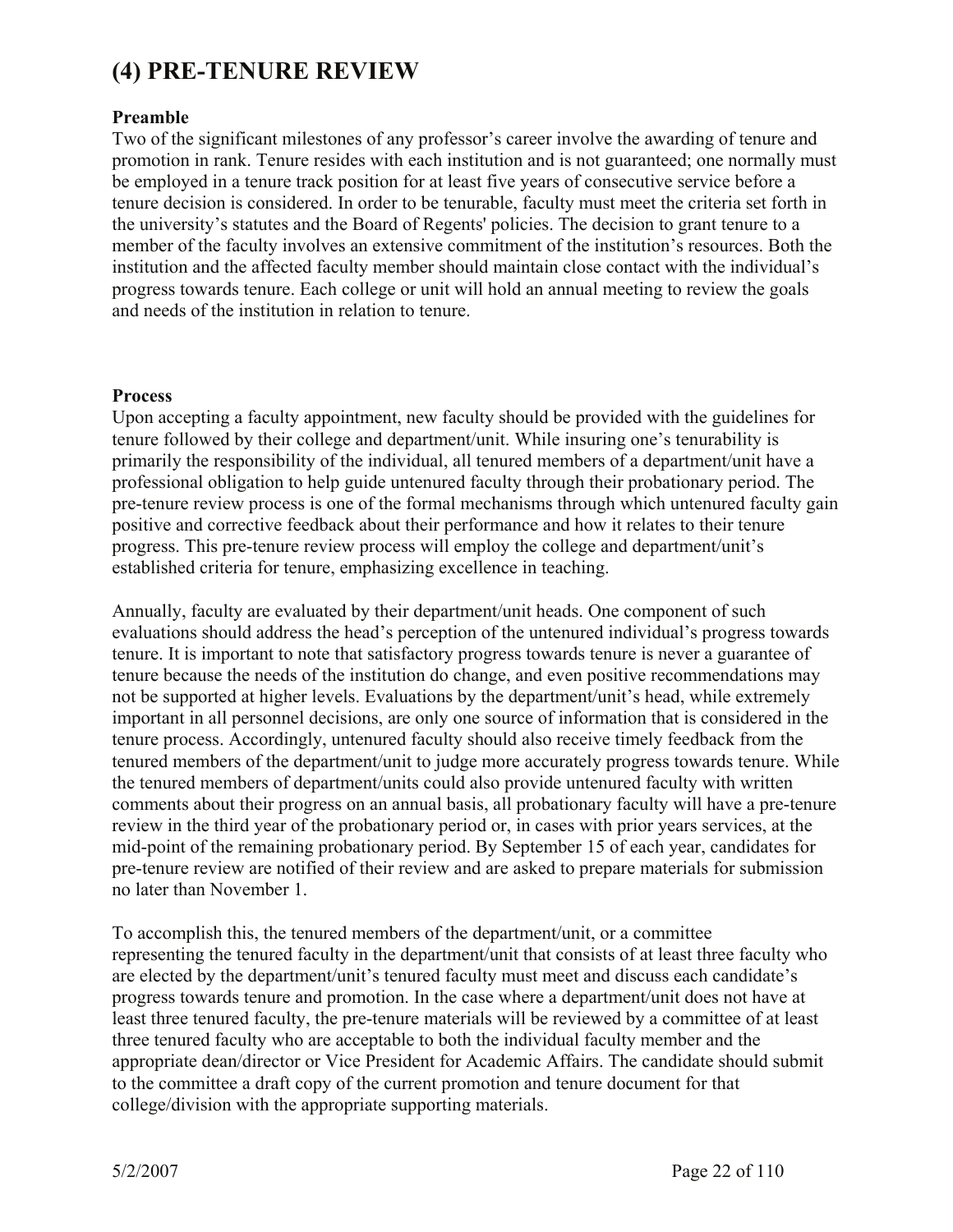Using the college/division and department/unit's criteria, the committee will provide the candidate with a written report identifying areas of strength and areas where additional attention is warranted. Within two weeks of the delivery of the written report to the untenured faculty member, the committee or candidate can request a meeting to discuss and clarify the report.

The committee's report and the optional follow-up meeting should be completed before the end of April of the academic year in which the pre-tenure review is mandated. The committee's report will be submitted to the faculty member and the head of the department/unit. A copy of the report should be included in the faculty member's personnel file.

If the faculty member feels that the report of the committee is unfair, the faculty member can follow the University's established appeals process.

# **(5) PROMOTION AND TENURE**

## **Promotion**

Promotions in rank are based on merit and are not automatic. The Board of Regents has fixed certain minimum criteria for promotion from one rank to another; these criteria include superior teaching, outstanding service to the institution, academic achievement, and professional growth and development. In at least two of these four areas, the faculty member's accomplishment should be noteworthy, with the greatest emphasis on teaching. Regents policies also state that there should be appropriate involvement of faculty in making recommendations for promotion. Each department/unit should have written procedures for making recommendations for promotion, and these procedures should be available to all faculty members.

At Valdosta State University, the terminal degree or its equivalent is normally required for promotion to associate or full professor. Strong justification should be provided in support of any recommendation for promotion to the ranks of associate or full professor without the terminal degree. In addition, length of service is considered for promotion: three years as instructor, four years as assistant professor, and five years as associate professor. Consideration is also taken of the number of promotions available to the university and the number of faculty members in each rank. Promotions are considered once each year at the April meeting of the Board of Regents.

Applications for promotion are initiated at the department level, with the applicant providing the relevant documentation. Appeal is through the deans to the Vice President for Academic Affairs, the President, and the Board of Regents.

Criteria for Promotion are delineated in the Board of Regents' Policy Manual, Section 803.08.

## **Tenure**

Tenure resides at the institutional level and is not guaranteed. Only assistant professors, associate professors, and professors are eligible for tenure. Faculty members with adjunct appointments will not acquire tenure, nor does tenure apply to honorific appointments.

Tenure may be awarded, upon recommendation by the President and approval by the Board of Regents, after completion of a probationary period of at least five years of full-time service, defined as a one-hundred percent workload basis for two out of every three consecutive academic terms, at the rank of assistant professor or higher. The five-year period must be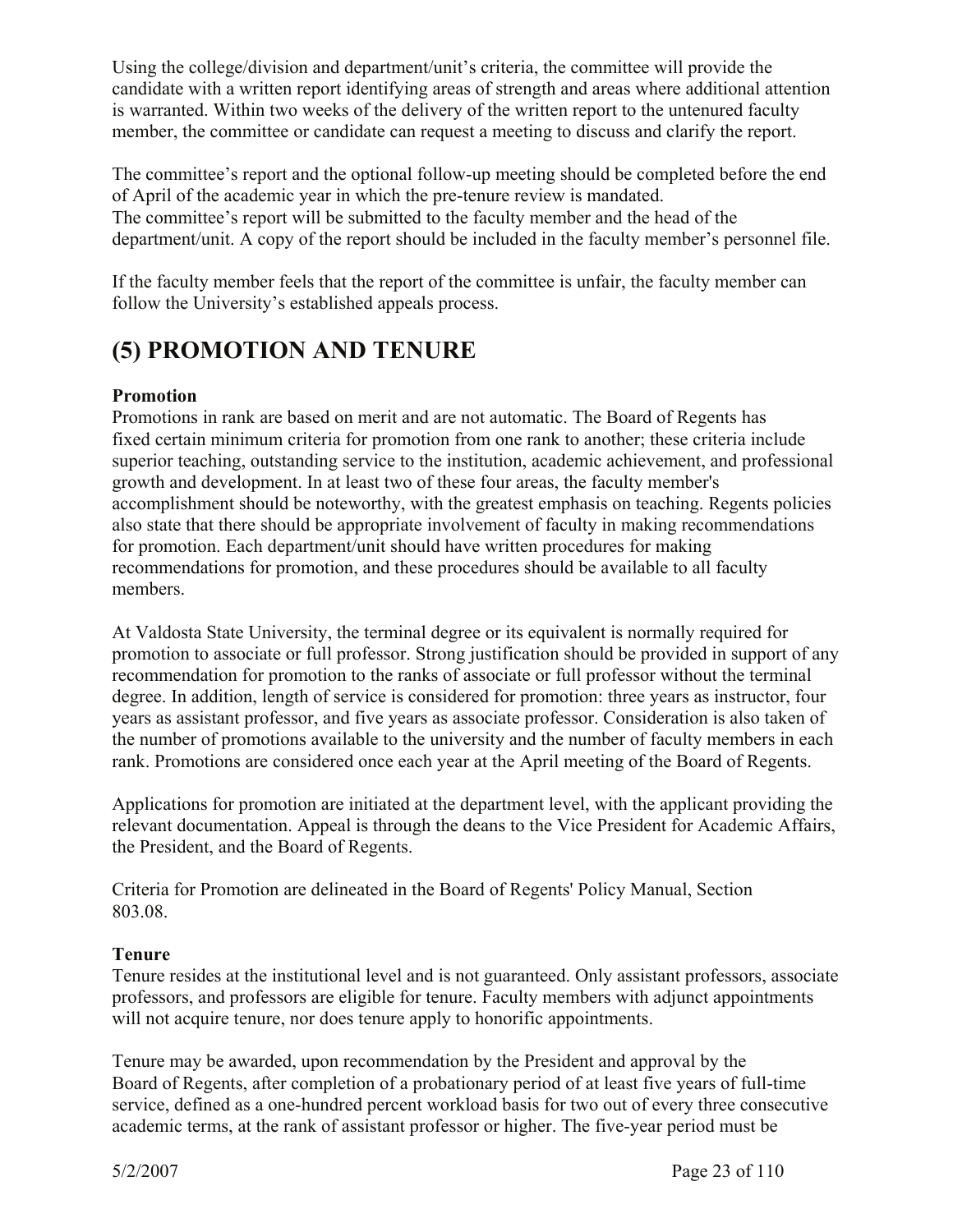continuous, with the exception of a maximum of two years' interruption because of a leave of absence or approved part-time service. However, no probationary credit may be given for such interrupted service. A maximum of three years' credit toward the minimum probationary period may be allowed for service in tenure-track positions at other institutions or for full-time service at the rank of instructor or lecturer at the same institution. Such credit for prior service is to be defined in writing by the President and approved by the Board of Regents at the time of the initial appointment at the rank of assistant professor or higher.

Credit toward the award of tenure and/or promotion may be earned while in a temporary status at this institution. However, only full-time permanent faculty members are eligible for the award of tenure. Credit should be negotiated before the first tenure-track faculty status contract.

The maximum time that may be served at the rank of assistant professor or above without the award of tenure is seven years. The maximum time that may be served in any combination of full-time instructional appointments without the award of tenure is ten years. The maximum period of time that may be served at the rank of full-time instructor is seven years. Tenure or probationary credit towards tenure is lost upon resignation from an institution. However, in the event the individual is again employed as a candidate for tenure, probationary credit for the prior service may be awarded in the same manner as the service at another institution.

Tenure is discussed in the Board of Regents' Policy Manual, Sections 803.09 and 803.0901.

### **Availability of Promotion and Tenure Evaluation Forms**

Each college within the university provides its own promotion and tenure evaluation forms. Copies are available in the respective dean's offices.

# **(6) POST-TENURE REVIEW**

#### **Preamble**

Tenure protects academic freedom; it is granted only after a rigorous review of an individual's teaching and instruction, professional growth and productivity, and college and community service. The tenured faculty member becomes a leader of the university community by providing direction, expertise, and stability to the university's academic programs. Tenured faculty members must maintain a level of professional competence that serves as a model for all faculty members and for members of the professional community. According to Board of Regents' policy, this competence must be evaluated periodically throughout each faculty member's career.

#### **Goals**

Routine evaluation of tenured faculty is a system of recognition, reward, and enhancement of faculty performance. In every aspect of post-tenure review, the principles of academic freedom and due process must be protected.

#### **Goal 1: Expand and strengthen established evaluation procedures**

Valdosta State University (VSU) already evaluates the performance of all faculty members through an established annual review process. This process is designed to guide faculty in maintaining a high level of professional competence and to recognize and reward faculty for outstanding achievement. The annual evaluations will serve as the guide for the post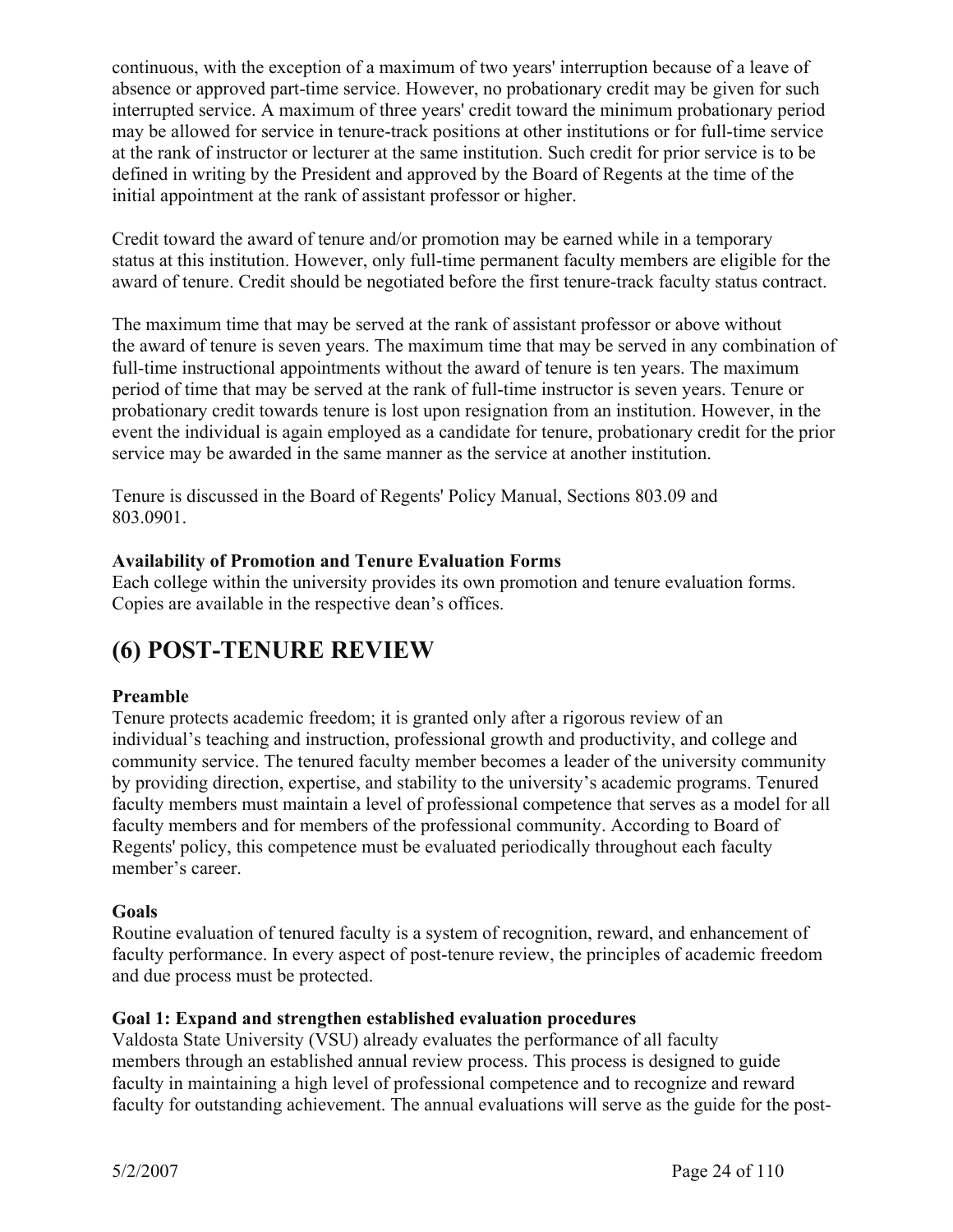tenure review, and each annual evaluation should end with a statement that clearly specifies if the previous year's performance was satisfactory or unsatisfactory.

The post-tenure review process should not place an onerous burden on faculty to document their continuing competence, which is why the primary documentation submitted by faculty are the five most recent annual evaluations and a current curriculum vitae. Generally, faculty with three or more satisfactory annual evaluations with at least two of these within the three years prior to the review will be considered as candidates for reward and recognition by the department/unit's Promotion and Tenure Committee. Faculty who have two or more unsatisfactory annual evaluations with at least one of these within the three years prior to the review will be considered as candidates for remediation. Faculty whose annual evaluations are between these extremes will be provided with information concerning their areas of strength as well as those areas which they should consider for continued development.

The post-tenure review will be conducted by each department/unit's Promotion and Tenure Committee. The deadline for submission of material will be consistent with those established for VSU promotion and tenure. This review should begin five years after the most recent promotion or personnel action (tenure) and continue at five year intervals unless interrupted by a promotion, impending candidacy for promotion within a year, or approved leave of absence. A statement will be added to each annual contract stating the anticipated year for post-tenure review. Tenured faculty who hold administrative positions above department head will be reviewed five years after returning to a full-time teaching appointment. The review process for department heads will be the same as for faculty except the report from the review committee will be submitted the dean of that college.

The post-tenure review should address accomplishments in teaching, in advising and serving students, in research/scholarly/creative activity, and in service. While a candidate should not be expected to prepare additional materials solely for the purpose of the post-tenure review, faculty should provide performance documentation as follows: (1) a current curriculum vitae and copies of annual evaluations for the years under consideration;

(2) measures of teaching effectiveness including, but not limited to, written student ratings and/or peer evaluations;

(3) a self-assessment; and

(4) other documentation faculty may choose to present.

#### **Goal 2: Recognize and reward outstanding professional accomplishments**

Post-tenure review should help tenured faculty members improve their performance. One important means of achieving this objective is formally to recognize and adequately reward outstanding faculty accomplishments. The University will develop a reward structure that recognizes faculty excellence, supports distinguished faculty work,

attracts and retains outstanding faculty, and enhances the academic reputation of VSU. Such a reward program should include, among other measures, the following:

(1) increased visibility for faculty achievements in teaching, scholarship, and service;

(2) substantial merit-pay increases that are in addition to those awarded through the annual evaluation process; and

(3) continuation, expansion, and support of course reassignment policy and an enhancement of the leave of absence program for the development of faculty scholarship, other creative professional activities, and teaching.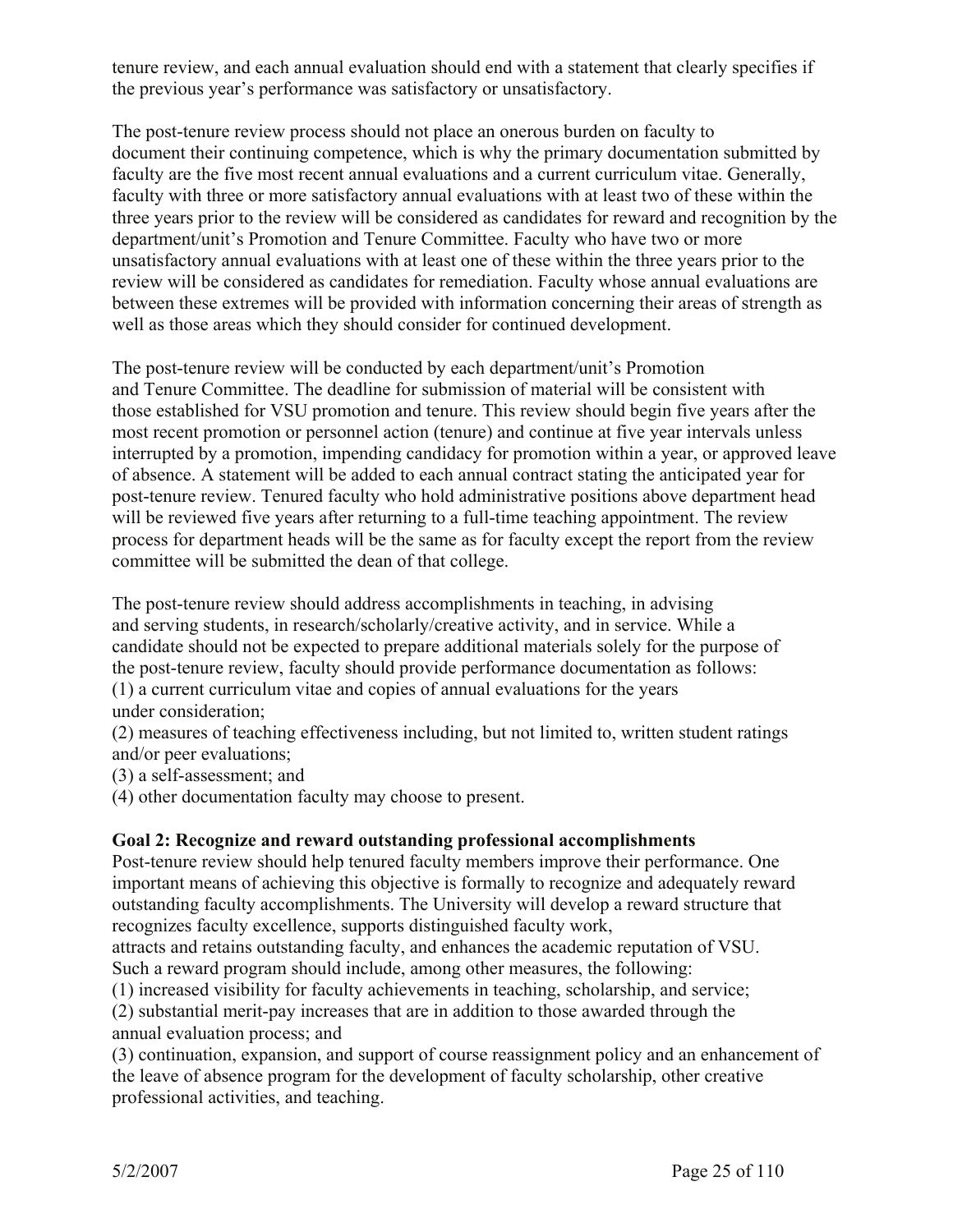#### **Goal 3: Detect and remediate sub-standard professional performance**

If, as a result of the review process, the need for faculty development is recommended, the Promotion and Tenure Committee will provide a written summary of its findings and any recommendations to the department/unit head. Department/unit heads should add their own comments, confer with the faculty member, and present the findings. Both the department/unit head and the faculty member must sign the report indicating the results had been presented and discussed. If a development plan is proposed, recommendations from the Promotion and Tenure Committee will be forwarded to the department/unit head for additional suggestions.

This development plan must accomplish the following:

- (a) define specific goals or outcomes;
- (b) outline activities to be undertaken to achieve these goals or outcomes;
- (c) contain a schedule; and
- (d) define the criteria by which the faculty member's progress will be monitored.

The department/unit head will be responsible for forwarding the faculty member's development plan resulting from post-tenure review to the appropriate administrator at least one level above the faculty member's unit and to the Vice President for Academic Affairs. The department/unit head and administrative officer are responsible for arranging appropriate support for the approved plan, if required. This process will be integrated into the timetable for personnel decisions and merit pay decisions established by the Vice President for Academic Affairs.

The development plan will be signed by the members of the Promotion and Tenure Committee, the department/unit head, and the faculty member. A copy of this signed plan will be provided to the faculty member, committee members, the department/unit head, and the appropriate dean. As part of the annual evaluation, the department/unit head will meet with the faculty member engaged in enhancement work to review progress according to the plan. The outcome of this review will be included in the annual evaluation. If, in a period of time not to exceed three years, the department/unit head and Promotion and Tenure Committee agree the faculty member has been successful, they will report this to the department/unit head, dean, and the Vice President for Academic Affairs. A faculty member who successfully completes the development plan will be reviewed 5 years from the date of the original review.

For a faculty member who fails to achieve the improvements identified in the development plan within the agreed-upon timetable as evidenced by the department/unit head's evaluation, both the faculty member and head will be asked to submit a written explanation to the Promotion and Tenure Committee. The faculty member's account should explain why the faculty member has been unable to meet the terms of the development plan. The Promotion and Tenure committee may respond to these written explanations in one of three ways. The Promotion and Tenure Committee: (1) may agree with the faculty member's evaluation that performance has improved;

(2) may agree with the faculty member's explanation for why the performance goal(s) have not been met; in this case, the committee will work with the faculty member to revise the development plan; or

(3) disagree with the faculty member's explanation; in this case it will prepare a report of the entire post-tenure review process specific to the case, and forward it to the faculty member, the department/unit head, and the dean with the recommendation that appropriate sanctions be implemented.

Regardless of the committee's recommendation, the faculty member can follow the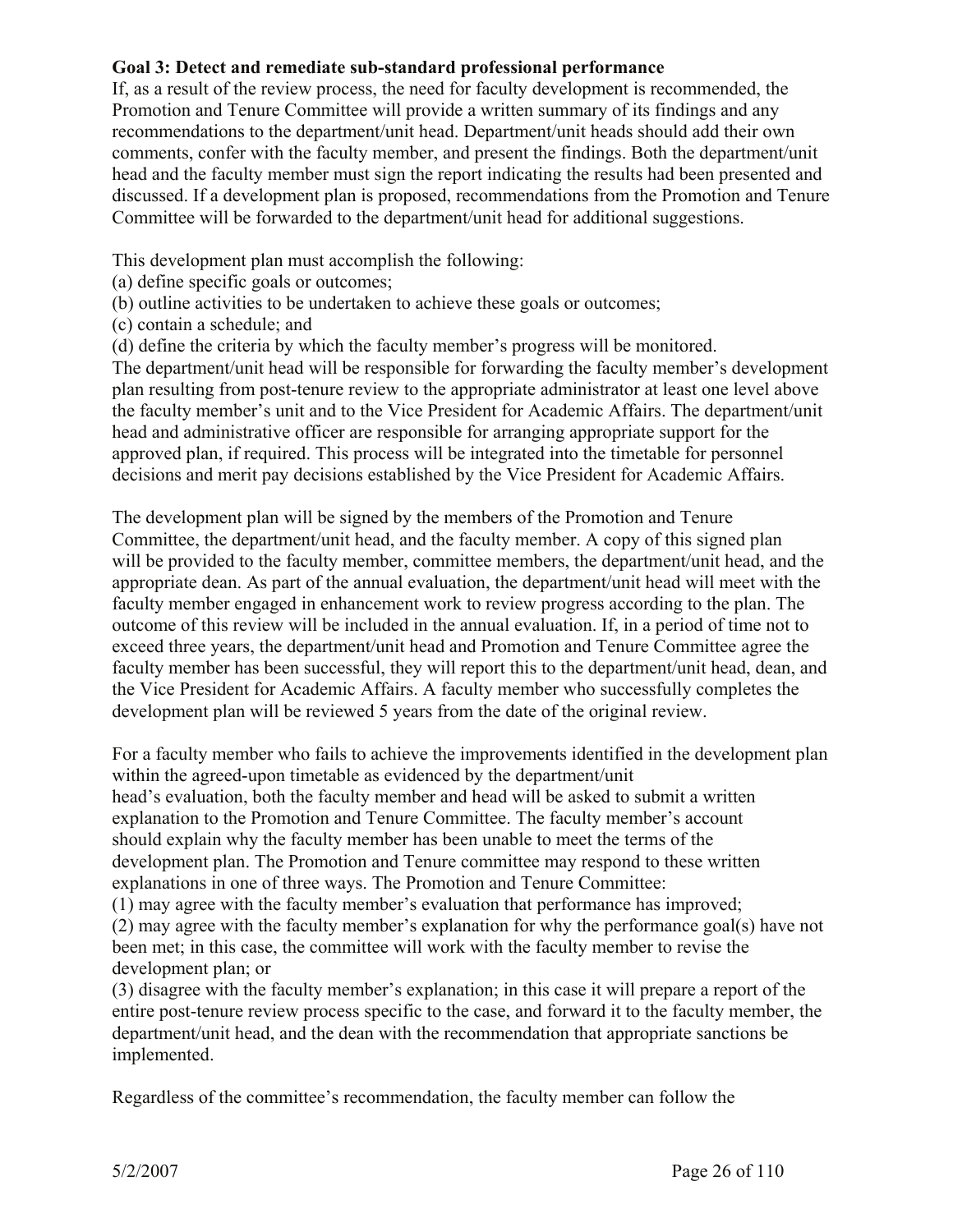appeals process established by the Board of Regents. If the administration decides to initiate sanctions or dismissal procedures because of an unsatisfactory performance on the part of the faculty member, it will adhere to the University and Board of Regents guidelines for dismissal for cause.

#### **Establishing Standards of Performance**

Each department/unit will periodically review and maintain its statement of expectations for satisfactory performance applicable to all faculty members (tenured and non-tenured). Departmental/unit statements will address expectations for the areas of teaching and instruction, professional growth and productivity, and college and community service. These must be as specific as possible, without arbitrarily precluding the diverse contributions that individual faculty members might make to the university community. Individual differences in teaching, scholarship, and service are valued. After approval by the members of the department/unit, the statement will be submitted to the dean for review.

The dean of each unit will certify in writing that department/unit expectations are in keeping with the established mission of the college, that they meet minimum standards, and that expectations are equitable throughout the college. These expectations will be provided to all new faculty. Questions concerning these policies and procedures will be answered at annual meetings open to all faculty of the college.

#### **Conclusion**

This post-tenure review provides an opportunity to assess faculty development goals and achievements and provides assistance to faculty in ensuring continuous intellectual and professional growth. The post-tenure review is distinguished from the annual review in that it requires faculty and administrators to assess achievements and goals over a longer term. It also merges the faculty and administration into a unit dedicated to expanding and strengthening the overall quality of education at VSU by encouraging highly motivated and professionally active tenured faculty.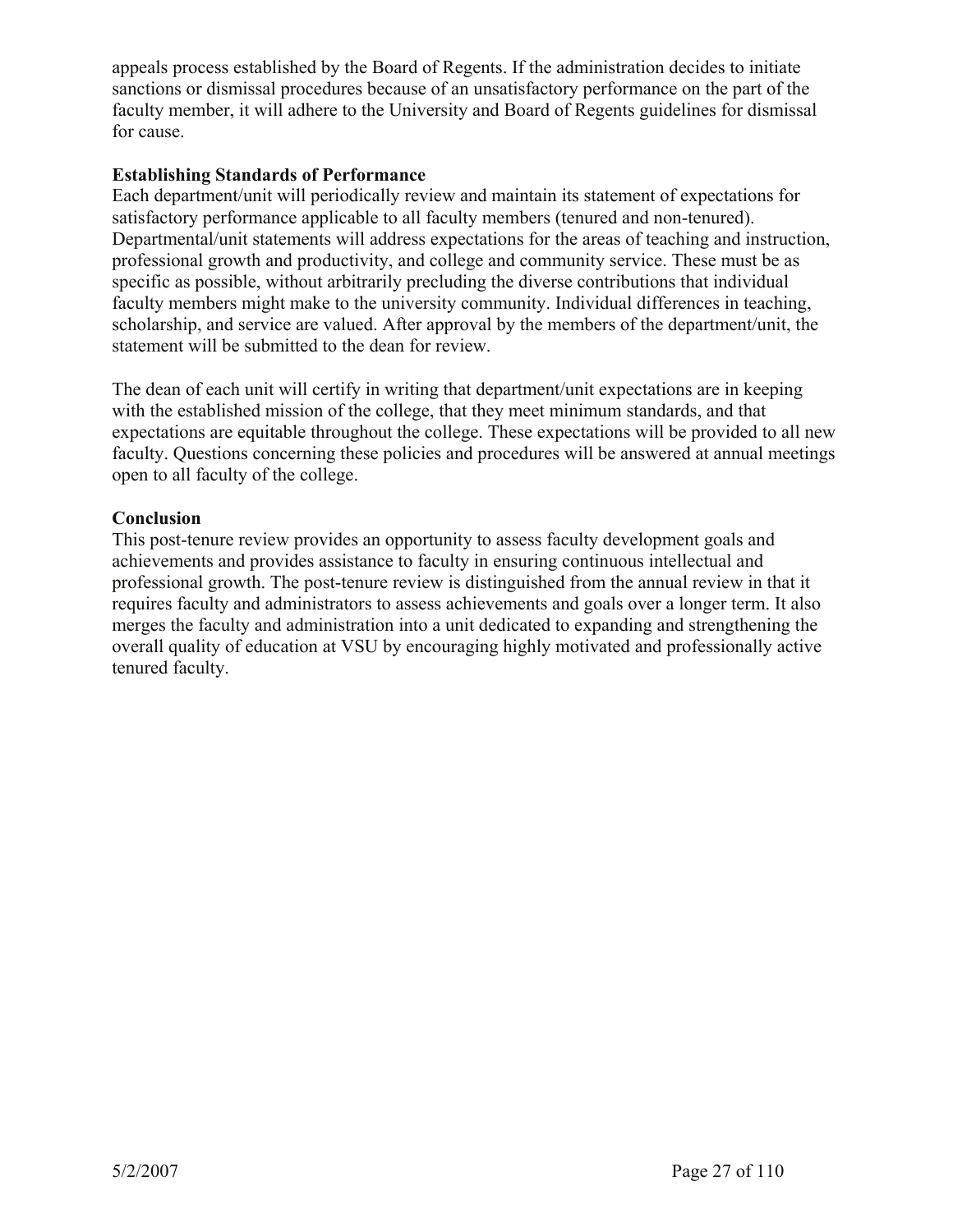## **APPENDIX A**

# **Guidelines for Interpreting Student Opinion of Instruction (SOI)**

Note: The following recommendations are taken from the University of North Dakota website, with only slight modifications. http://www.und.edu/dept/oid/evaluation\_literature.htm

Student course ratings have many uses, particularly if viewed over time and across courses. Student ratings provide information that instructors can use to identify areas of strength and areas needing improvement in their teaching. Furthermore, departments and teaching units can use student ratings in the aggregate to assess the overall performance of multi-course and multiinstructor units, as well as to evaluate individual instructors for personnel reasons, such as decisions regarding retention, promotion, tenure and merit pay.

The recommendations listed below can provide helpful guidelines for the use of student course ratings in personnel decisions.

> **1. Student ratings must be used in concert with other data that relate to the quality of a faculty member's teaching, rather than as a sole indicator of teaching quality**. Other sources such as peer reviews of classroom sessions, peer reviews of curricular materials, and faculty self-reflection should be assessed in addition to student evaluations to gain a true sense of the teaching skills and performance of a faculty member. Consideration of these other sources of evidence is especially important because student ratings alone do not provide sufficient evidence of the extent of student learning in a course.

> **2. Evaluations from more than a single section should be used in making any decision about teaching quality**. Research has shown that ratings from at least five courses are necessary to assure adequate reliability. The validity of the ratings for measuring teaching quality is increased as a greater variety of course formats is represented in the data upon which decisions are based. Trends in ratings across years may also be important in assessing teaching.

> **3. Overall ratings of teaching effectiveness are most appropriate to use in personnel decisions.** Overall ratings of the teacher and the course tend to correlate more closely with student achievement scores than do other items. More specific items should be used by the faculty member for review of specific skills and areas for improvement.

**4. Small differences in individual evaluations should not be used as a basis for differential decisions.** Because student ratings yield numerical averages, there is a temptation to overestimate the precision of the averages that are presented. Small differences in ratings may not be meaningful. It is better to deal with much broader classifications, such as Excellent/Good/Acceptable/Unacceptable or Significantly Exceeds Expectations/Meets Expectations/Falls Short of Expectations/Falls Significantly Short of Expectations.

**5. Interpretations of student ratings averages should be guided by awareness that students tend to rate faculty at or near the high end of the scale.** It is therefore not appropriate to use the median (or 50th percentile) as a presumed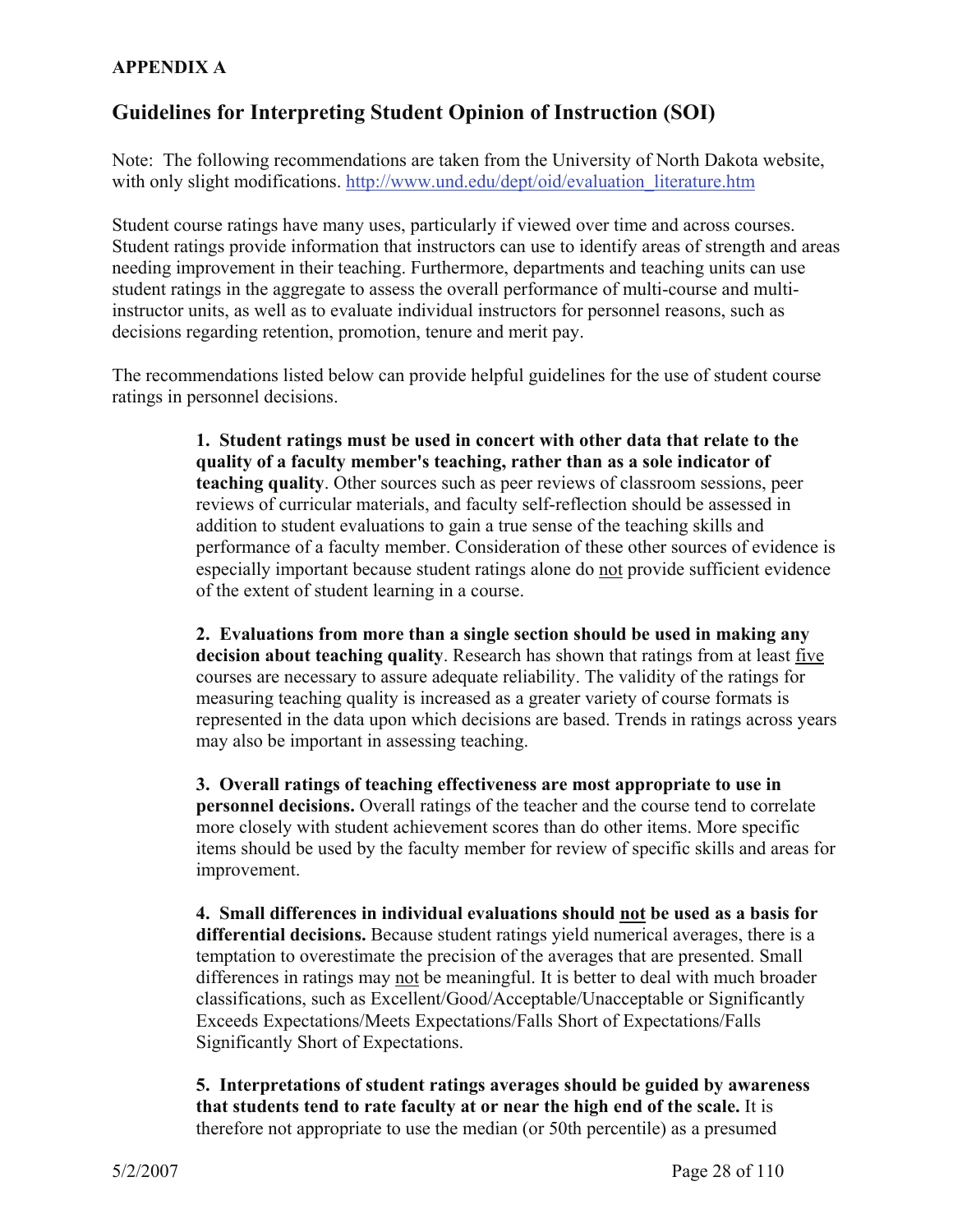dividing line between strong and weak teachers. More appropriate would be to assume that the majority of teachers are strong. It is also appropriate, when evaluating average ratings of individual instructors, to consider relevant comparisons (see Recommendation 6) and specific characteristics of courses taught (see Recommendation 7).

**6. Comparative data should be used with caution**. Department-wide comparison data might be reported on the summary report. However, for comparisons to be useful, the normative group should be based on more than a narrow population of instructors. Smaller departments may not want to rely on departmental norms but use norms calculated for a number of similar departments.

**7. Course characteristics should be considered when interpreting results**. For example, large lecture courses typically receive lower ratings than smaller courses, new courses being taught for the first time receive lower ratings than well-established courses, introductory courses for non-majors receive lower ratings than higher division courses for majors. Adjustments for course type should be made in order to have a fairer sense of the faculty member's teaching skills. One way to adjust for course types is by choosing similar courses for normative comparisons.

**8. Faculty members should be given an opportunity to respond to evaluation results**. Faculty should have an opportunity to discuss the objectives of the course, how the teaching methods were used to meet those objectives, and how circumstances in the course might have affected evaluations. Furthermore, other evaluation information gained from a given course (see Recommendation 1) can aid with the interpretation of ratings results. (At VSU, faculty members are given the chance to respond in their annual Faculty Activity Report).

**9. Administration of course ratings should be scheduled to maximize the number of respondents.** Generally, evaluations will have greater validity when higher proportions of the enrolled students complete evaluation forms. Ratings may not be an accurate reflection of the entire class when smaller proportions of students respond. This problem can be particularly acute in small classes. It is recommended that at least two-thirds of enrolled students must be included in the results to have any confidence in the results. As proportions decrease, particularly in small classes, there is greater opportunity for the rating of one or a few students to disproportionately affect the results.

For References, see http://www.und.edu/dept/oid/evaluation\_literature.htm

## **Thinking about Teaching Evaluations http://www.oberlin.edu/cot/pdweval.htm**

Patty deWinstanley, Associate Professor of Psychology (Oberlin), prepared the following based on her reading of the extensive literature on teaching evaluations. She focused predominantly on three literature reviews: [1] Cashin, W. E. (1995). Student Ratings of Teaching: The Research Revisited. Center for Faculty Evaluation and Development, Idea Paper no.32; [2] Aleamoni, L.M. (1999). Student rating myths versus research facts from 1924 to 1988. Journal of Personnel Evaluation in Education, 13(2), 153-166. (Provided to COT in Spring, 2000); and [3] Pratt, D. D. (1997). Reconceptualizing the evaluation of teaching in higher education. Higher Education, 34, 23-44.

#### **1. Students can make reliable and valid judgments about an instructor and certain aspects of instruction.**

#### **A. Reliability**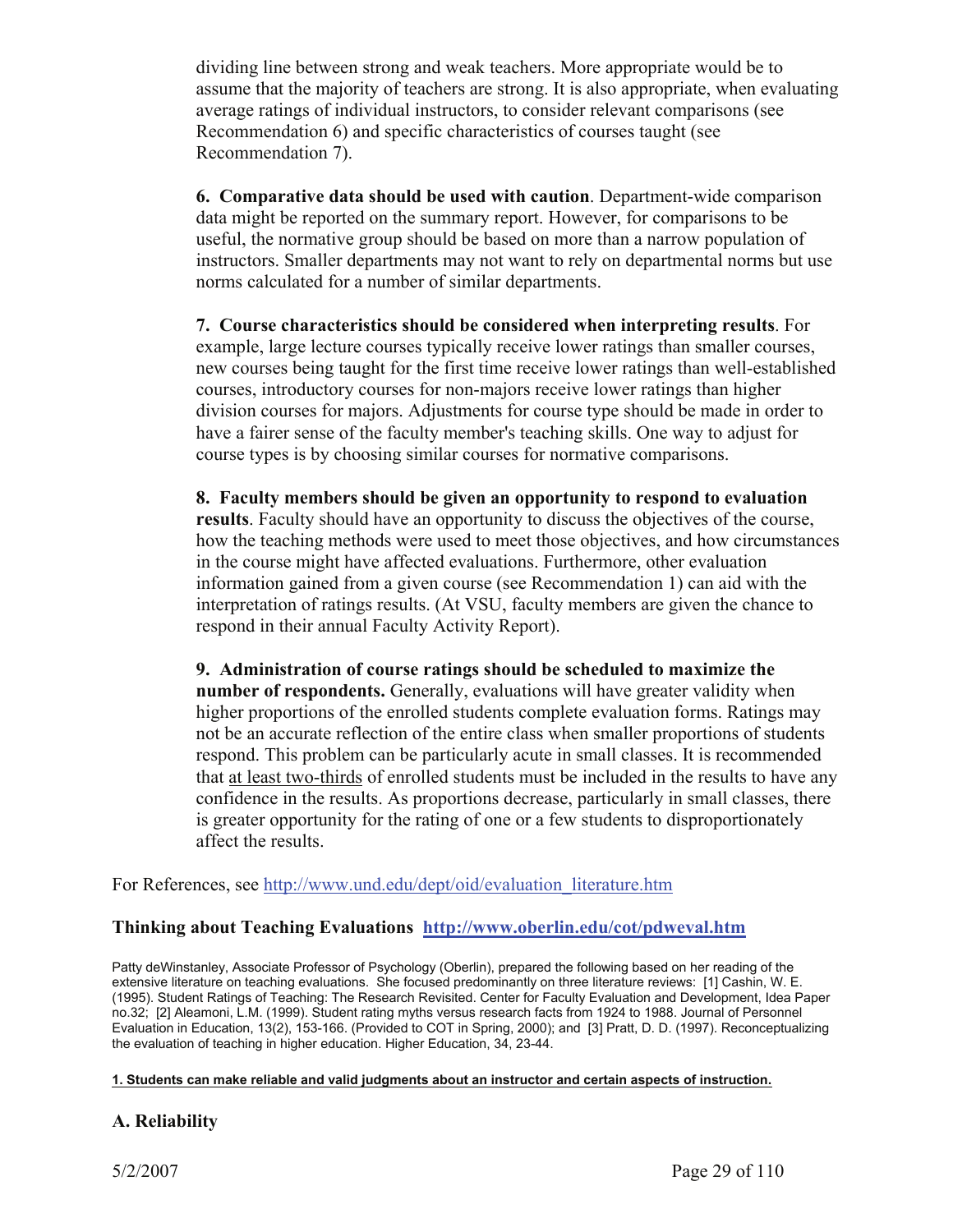Just as you would throw away a bathroom scale that gave you a different measure of your weight every time that you stepped on it, an evaluation form with low reliability also should be thrown away. Fortunately, under best case scenarios, student evaluation forms have been shown to be reliable.

Reliability refers to the consistency, stability, and replicability of a measurement.

The consistency of student evaluations refers to the extent that students within the same class give similar ratings on a given question. Good consistency is achievable with class sizes greater than 30. Class sizes of 10 or fewer students will probably not produce adequate consistency.

The stability of student evaluations refers to the agreement among raters over time. Student evaluations tend to be fairly stable. Thus, one can expect to see good agreement between ratings at the end of the semester and ratings given by those same students years after graduation. Some institutions spend a lot of time and effort surveying graduates about teaching effectiveness for tenure decisions. The literature suggests that little if any new information is obtained because of the high stability levels of student evaluations.

The replicability of student evaluations refers to the extent that the same instructor is rated the same for the same course over a number of semesters and for all his or her courses. Replicability is high for both the same course over a number of semesters and for different courses taught by the same instructor.

Cashin (1995) provides the following guidelines for assuring that acceptable levels of reliability are achieved for student evaluations when making personnel decisions.

1. Reliability will be achieved only to the extent that the surveys are well designed, thus forms should be developed in consultation with someone knowledgeable about educational measurement.

2. Reliability will be achieved when using "ratings from a variety of courses, for two or more courses from every term for at least two years, totaling at least five courses." If there are less than 15-20 students in any class, data from additional classes are recommended.

Aleamoni (1999) echoes Cashin's suggestions and further emphasizes the importance of consultation in the construction of the evaluation forms: "It should be noted, however, that wherever student rating forms are not carefully constructed with the aid of professionals, as in the case of most student- and faculty- generated forms, the reliabilities may be so low as to negate completely the evaluation effect and its results".

#### **B. Validity**

Although you might not throw away a scale that always reported your weight at ten pounds lighter than every other scale that you have stepped on, you would know that the scale isn't a valid measure of your weight. A scale can be highly reliable (always giving you the same weight) but not valid (the weight is really ten pounds under your actual weight). Student evaluations can also be reliable (in the ways mentioned), but not valid. That is, student evaluations might not measure "effective teaching."

Validity refers to the extent that student evaluations measure what we want them to measure, that is, good teaching. There are several studies reported in the literature indicating that student evaluations can be valid measures of some aspects of teaching effectiveness. To illustrate, student ratings have been found to correlate with final exam performance, instructor's self-ratings, ratings of colleagues, and ratings of administrators. In addition, numerical ratings tend to correlate well with student comments on open-end questions.

#### **2. Some variables that are unrelated to teaching effectiveness do correlate with student evaluations. In addition, some variables that have been purported to correlate with student ratings do not.**

When considering student evaluations as part of a personnel evaluation, the variables that are unrelated to teaching effectiveness but do correlate with student evaluations should be taken into consideration. The variables listed below as correlating with student evaluations are the ones for which a consistent pattern based on many studies has been obtained.

A. Elective courses are rated higher than required courses.

B. More advanced students give higher ratings than less advanced students.

C. Grades are weakly correlated with student ratings: Higher grades are associated with somewhat higher ratings.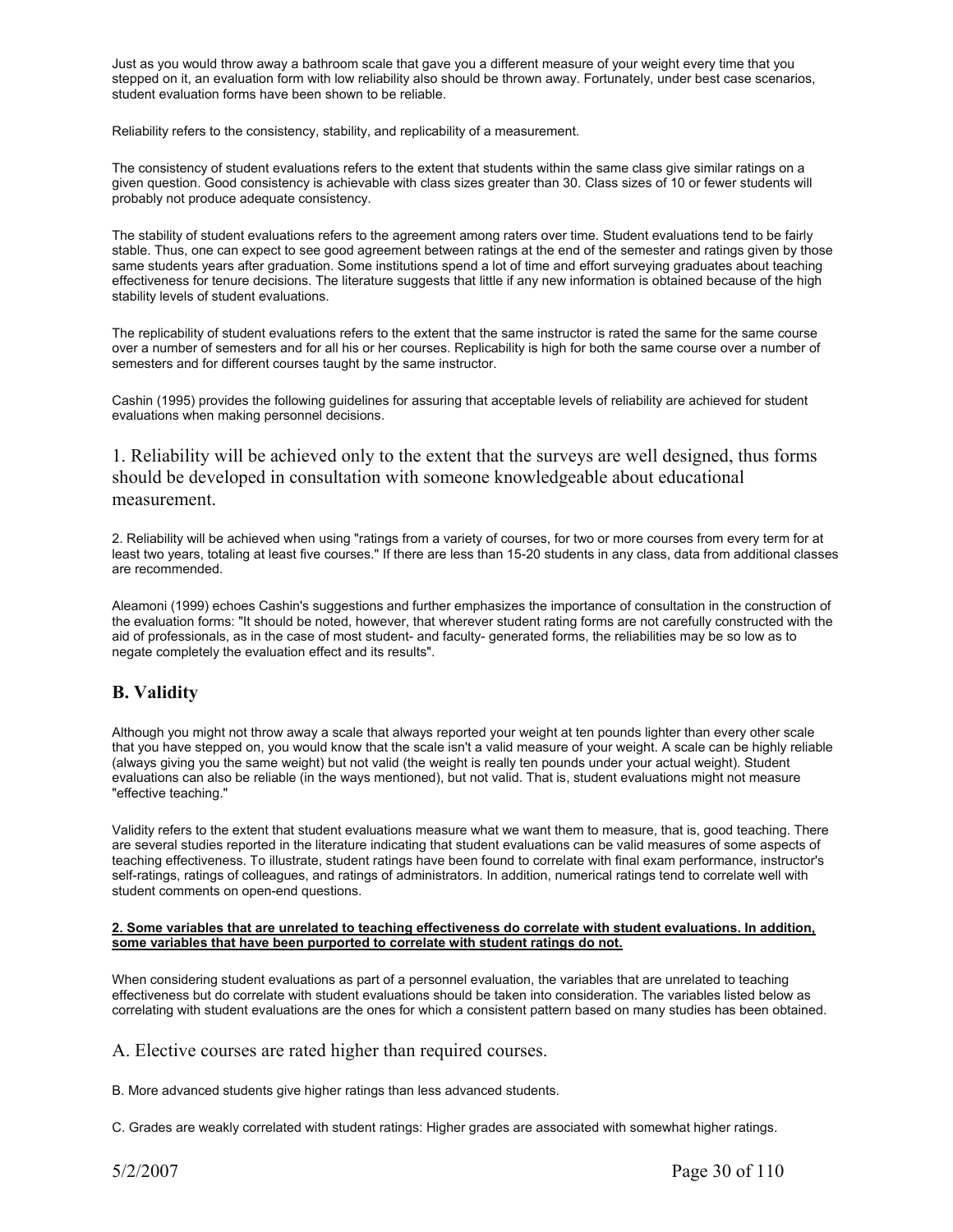D. Humanities courses receive higher ratings than social science courses, and social science courses receive higher ratings than science courses.

The variables listed below are the ones that many people believe are correlated with student ratings, but for which inconsistent results have been found.

A. Size of the class (although, keep in mind the issue of reliability when class size falls below 15).

- B. Gender of the student
- C. Gender of the instructor
- D. An interaction between gender of the student and gender of the instructor
- E. Time of day that the course is offered.
- F. Whether students are majors or non-majors.
- G. Rank of instructor

Information regarding the type of variables that have an impact on student evaluations must be kept in mind when comparing evaluations from different courses. At the very least, department heads and deans should be aware of the impact of variables on student evaluations that we do not think are important to teaching effectiveness. Furthermore, the information provided to the persons making personnel decisions must be periodically updated. The research on student evaluations is very active. More researchers are beginning to investigate the interactions of several variables on student evaluations. To insure appropriate interpretations of the evaluations, up-to-date information must be provided.

#### **3. Student evaluations are multidimensional. Contrary to some people's perceptions, student evaluations are not simply measuring popularity. Most researchers show that at least six dimensions, or factors, are commonly found in student rating forms. Below is a list of the factors. Any student evaluation form must have a few questions dedicated to assessing each of the six factors.**

#### A. Course Organization

- B. Clarity, communication skills
- C. Teacher/student interaction, or rapport
- D. Course difficulty, workload
- E. Grading and examinations
- F. Student self-rated learning

All authors of the review articles cautioned that a single overall (or general) measure of teaching effectiveness is inadequate because single items are not reliable or valid. Futhermore, single items, such as in general how would you rate this teacher's effectiveness, tend to correlate with many more of the factors that are unrelated to teaching effectiveness (i.e., gender, class size, etc.)

**4. All authors of the review articles state that student evaluations must be used in conjunction with other methods of evaluating teaching. Pratt (1997) lists six principles for evaluating teachers in a broader approach that includes student evaluations as only one aspect of teaching evaluations.**

The six principles are as follows:

B. Evaluation should involve multiple and credible sources of data.

A. Evaluation should acknowledge and respect diversity in actions, intentions, and beliefs.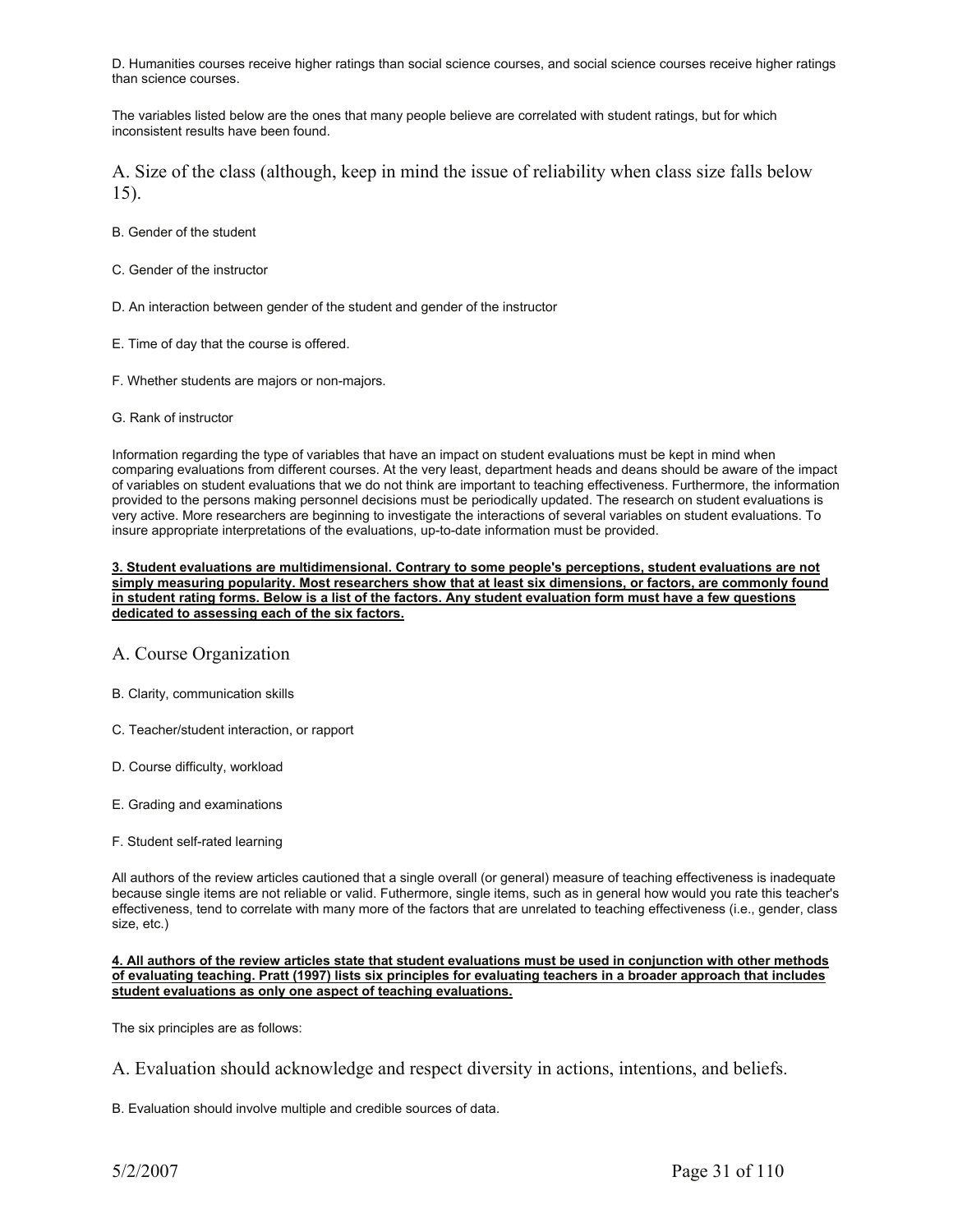- C. Evaluation should assess substantive, as well as technical, aspects of teaching.
- D. Evaluations should consider planning, implementation, and results of teaching.
- E. Evaluation should contribute to the improvement of teaching.

F. Evaluation should be done in consultation with key individuals responsible for taking data and recommendations forward within an institution.

# **Understanding Quantitative Data in the Student Opinion of Instruction**

#### *Common Statistical Terms—What they mean and how to use them*

http://cstl.syr.edu/cstl2/Home/Teaching%20Support/Teaching%20at%20SU/Student%20Ratings/ 12A400.htm

**N—**The letter "N" represents the sample size (number of students who responded to the course evaluation overall or to a particular item).

**Mean—**The mean score represents the numerical average for a set of responses. The following points assume a scale in which a low score is assigned to negative responses (i.e., poor) and a high score to positive responses (i.e., excellent).

#### **Generally, the higher the mean score, the better the evaluation.**

On a 5-point scale, items with mean scores above 4.0 generally reflect teaching aspects that are particularly effective.

**Standard Deviation—**The standard deviation represents the distribution of the responses around the mean. It indicates the degree of consistency among student responses. The standard deviation is often abbreviated in data tables as *s*, *sd*, *SD*, *std*, or *StD*.

The standard deviation in conjunction with the mean provides a better understanding of your data. Begin by adding the standard deviation to the mean. Next subtract the standard deviation from the mean. The range between the two calculated values represents where approximately 2/3 of your students' responses fall. For example, if the mean score is 3.3 with a std of 0.4, then 2/3 of the students' responses lie between 2.9 (3.3 - 0.4) and 3.7 (3.3 + 0.4).

The standard deviation represents the degree of similarity among the students' responses. A small standard deviation (as in the example above) reflects a high degree of consensus among the students. Since there is a small numerical range (2.9 - 3.7) in which 2/3 of the ratings fall, the response pattern among your students is very consistent.

A large standard deviation indicates that there was considerable disagreement among the students' responses. For example, if the mean score is 3.3 with a std of 1.0, then 2/3 of the students' responses lie between 2.3 and 4.3. This indicates a wide disparity among the responses to this item, with the mean simply representing a numerical average of the responses and not a consensus rating by the class.

#### **More on Standard Deviation & Mean** http://www.brevard.edu/fyc/fya/CuseoLink.htm

The standard deviation for individual items is an index of agreement or disagreement among student raters. Perfect agreement yields a standard deviation of 0. Deviations of less than 1.0 indicate relatively good agreement in a 5-point scale.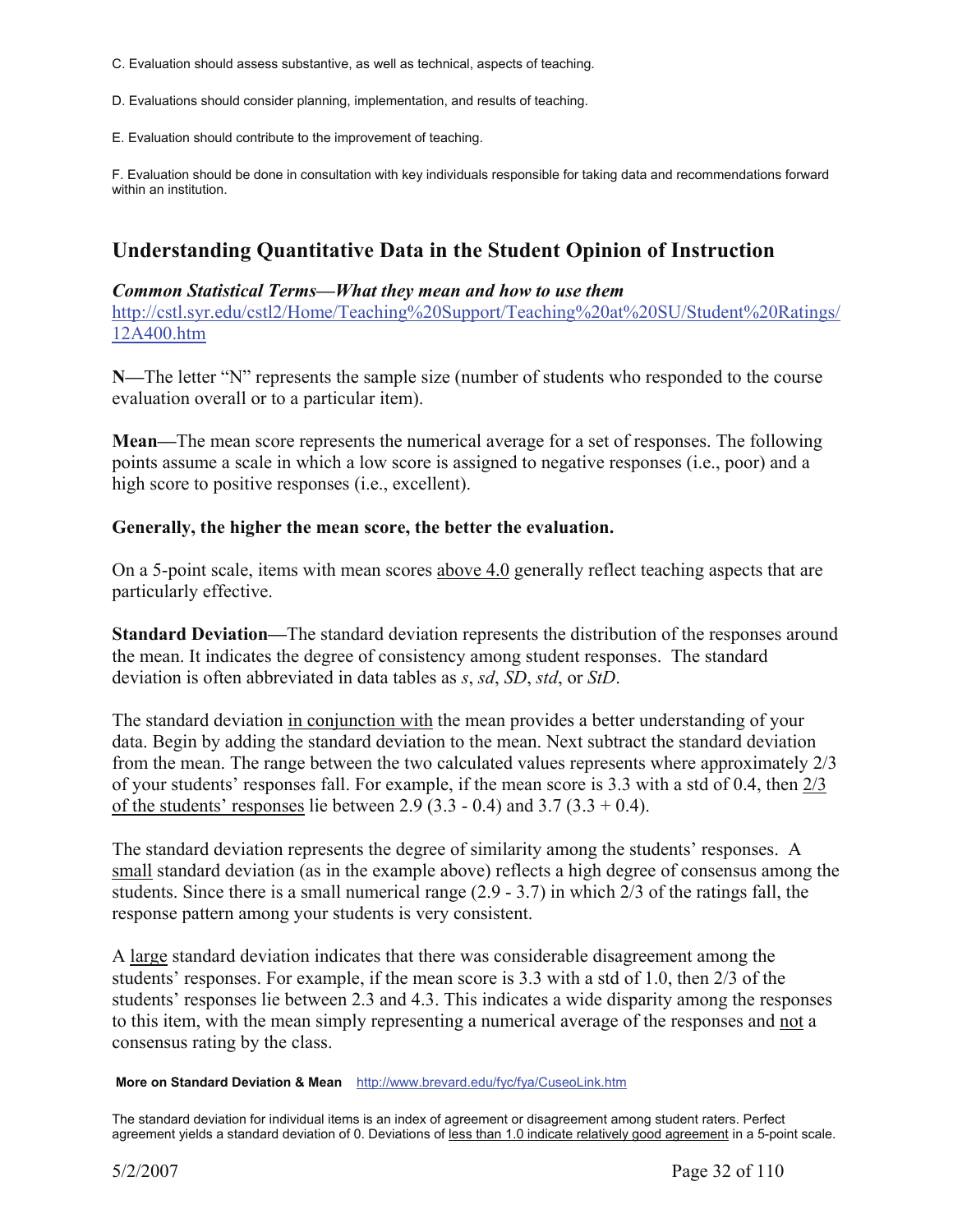Deviations of 1.2 and higher indicate that the mean may not be a good measure of student agreement. This situation may occur when opinion in a class is strongly divided between very high and very low ratings or, possibly, is evenly dispersed across the entire response scale, resulting in a mean that does not represent a "typical" student opinion in any meaningful sense. A mean of 3.0 or 3.5 [on a 5-point scale] cannot be construed to represent "average" performance in the sense of middle-range performance when the mean is simply an artifact of strong disagreement among students.

# **UNDERSTANDING WRITTEN COMMENTS IN THE STUDENT OPINION OF INSTRUCTION (SOI)**

Individual written comments should be interpreted only in the context of all written comments and student ratings; an individual comment should not be considered meaningful unless it is supported by other written comments or by the ratings. Any analysis of comments should seek patterns rather than focusing on isolated statements.

http://www.radford.edu/~mayleswo/sef/Principles.html

**http://www.uni.edu/vpaa/GuidelinesforStudentEvaluation.pdf**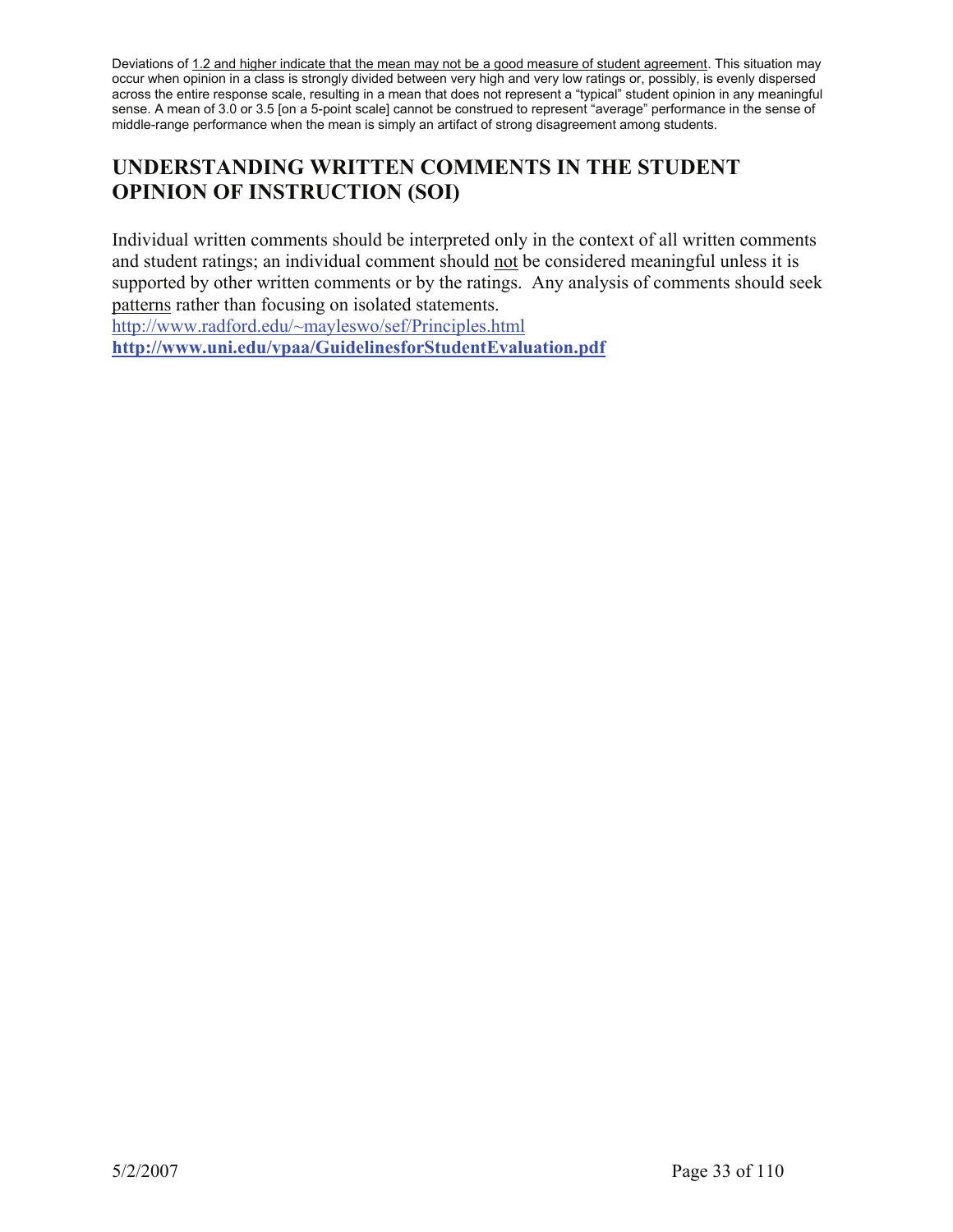#### Appendix B Student Opinion on Instruction (SOI) Revised Draft of University-wide Questions

#### As you answer the questions below, be aware that successful learning requires effort by **both** instructor and students.

|                                                                                                                                                                                     | Strongly<br>Agree | Agree                       | Neutral | Disagree | Strongly<br>Disagree |
|-------------------------------------------------------------------------------------------------------------------------------------------------------------------------------------|-------------------|-----------------------------|---------|----------|----------------------|
| 1. Course assignments were clearly explained in<br>the syllabus or other handouts.                                                                                                  | $\Box$            | $\Box$                      |         | $\Box$   |                      |
| 2. Course policies (for example,<br>attendance, late papers) were<br>clearly explained in the syllabus<br>or other handouts.                                                        | $\Box$            | $\mathcal{L}_{\mathcal{A}}$ | $\Box$  | $\Box$   |                      |
| 3. The instructor was well<br>prepared for class.                                                                                                                                   |                   | $\sim$                      |         |          |                      |
| 4. The instructor made effective<br>use of class time to cover course<br>content.                                                                                                   | $\Box$            | П                           | $\Box$  | П        |                      |
| 5. Course assignments were<br>returned in a timely manner.                                                                                                                          | П                 | $\Box$                      | $\Box$  | $\Box$   |                      |
| 6. The instructor explained<br>grading criteria (for example,<br>grammar, content) clearly.                                                                                         | П                 | $\Box$                      | $\Box$  | $\Box$   |                      |
| 7. The instructor was willing to<br>discuss course-related issues<br>either in person or by email /<br>telephone.                                                                   | $\Box$            | $\Box$                      |         |          |                      |
| 8. The instructor responded to<br>student questions on course<br>material in a professional<br>manner.                                                                              |                   |                             |         |          |                      |
| 9. This course increased my<br>knowledge of the topic.                                                                                                                              |                   |                             |         |          |                      |
| 10. This course helped me further<br>develop my academic skills (for<br>example, reading, writing,<br>speaking, critical analysis,<br>performance, artistic abilities,<br>$etc.$ ). |                   |                             |         |          |                      |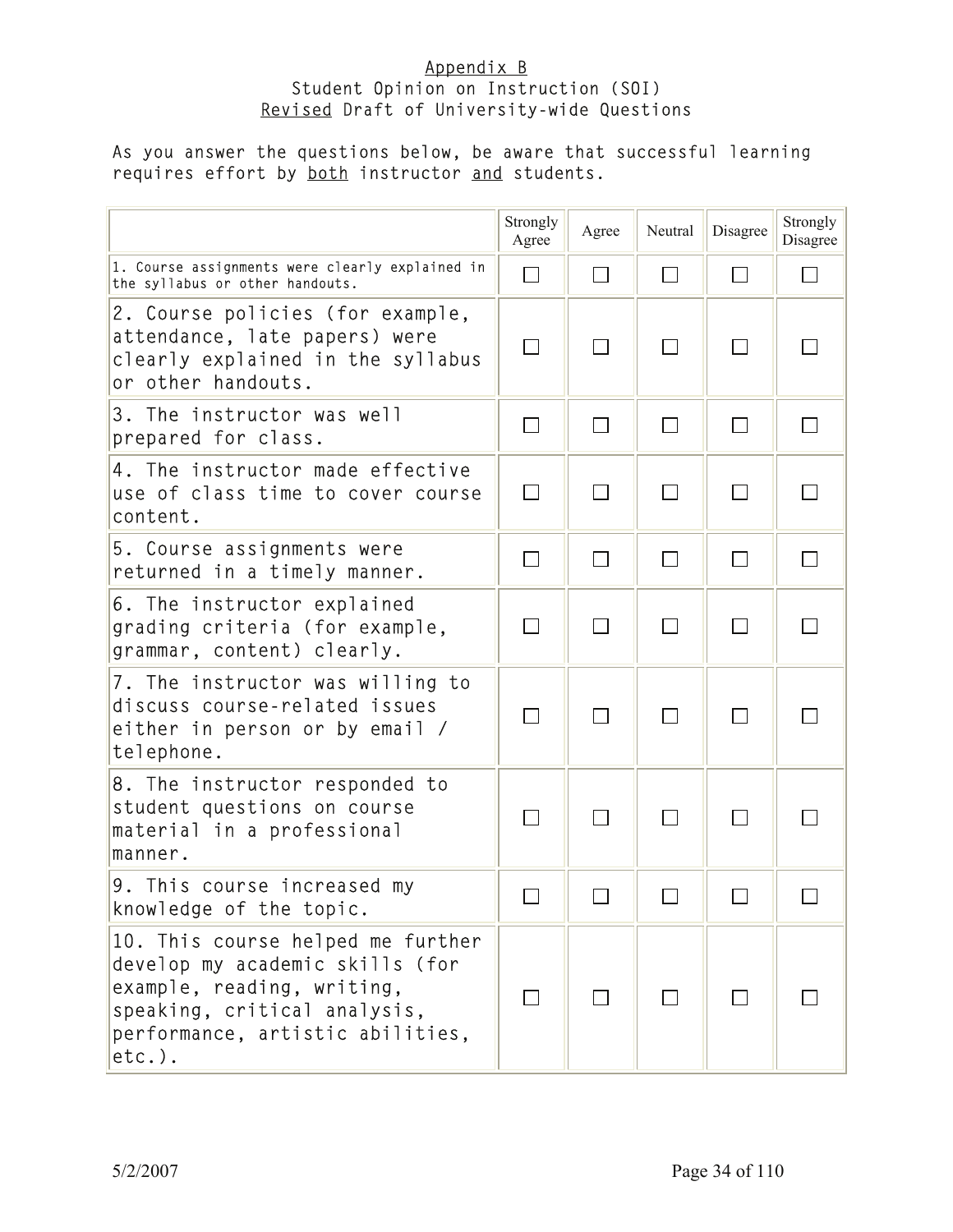2. WHAT ARE YOUR INSTRUCTOR'S STRENGTHS?

3. WHAT SUGGESTIONS WOULD YOU GIVE YOUR INSTRUCTOR FOR IMPROVING THE COURSE?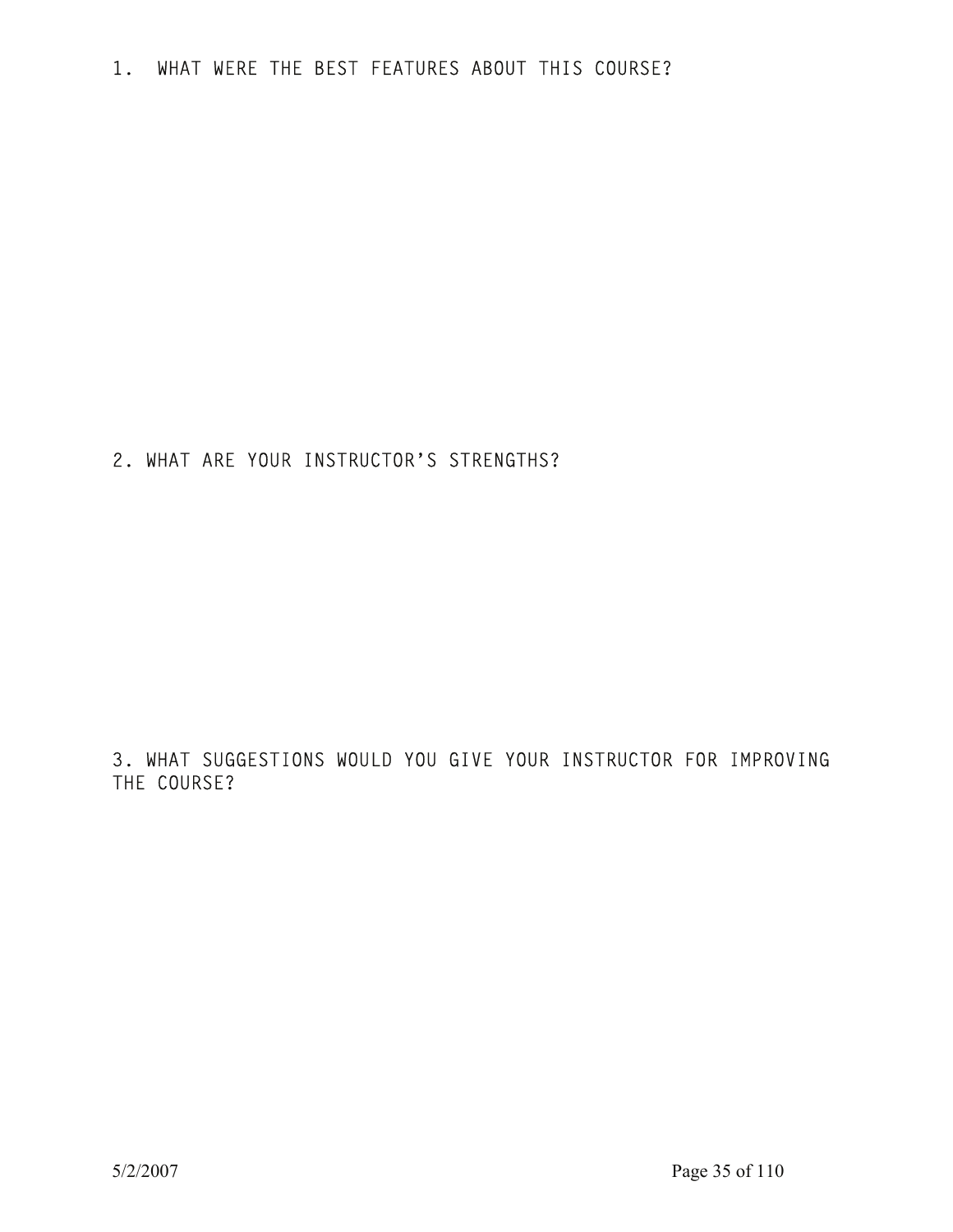#### **Appendix C**  Annual Faculty Activity Report and Action Plan

Faculty Member: \_\_\_\_\_\_\_\_\_\_\_\_\_\_\_\_\_\_\_\_\_\_\_\_\_\_\_\_\_\_\_\_\_\_\_\_\_\_\_\_\_

Department/Division:

Year:

**The Annual Faculty Activity Report, Action Plan, and Annual Evaluation document plays an important role for faculty, departments, and the units within the university as part of strategic planning and development. This document is also a critical component of the promotion and tenure process for faculty; it serves as the primary source of information for the university annual report and as a means to evaluate individual units' progress toward meeting strategic goals. Individual programs and departments should develop policies that address specific components of the report such as allocation of loads for service or special assignments. It is important that research and scholarly activities be discussed in departments and colleges so that listings of activities are clearly and consistently reported across the unit.** 

**Faculty members completing this form should make every effort clearly to address all of the areas within this document that relate to individual responsibilities at the university. Activities should be listed only once within the report; do not include the same activity in two different categories.** 

**The role definitions in this document are adapted from Raoul A. Arreola's** *Developing a Comprehensive Faculty Evaluation System***. Bolton, MA: Anker, 1995.** 

#### **A. TEACHING AND INSTRUCTION**

Teaching and instruction are defined as those activities associated with the design and delivery of instructional events to students. For purposes of evaluation, the instructional model will include the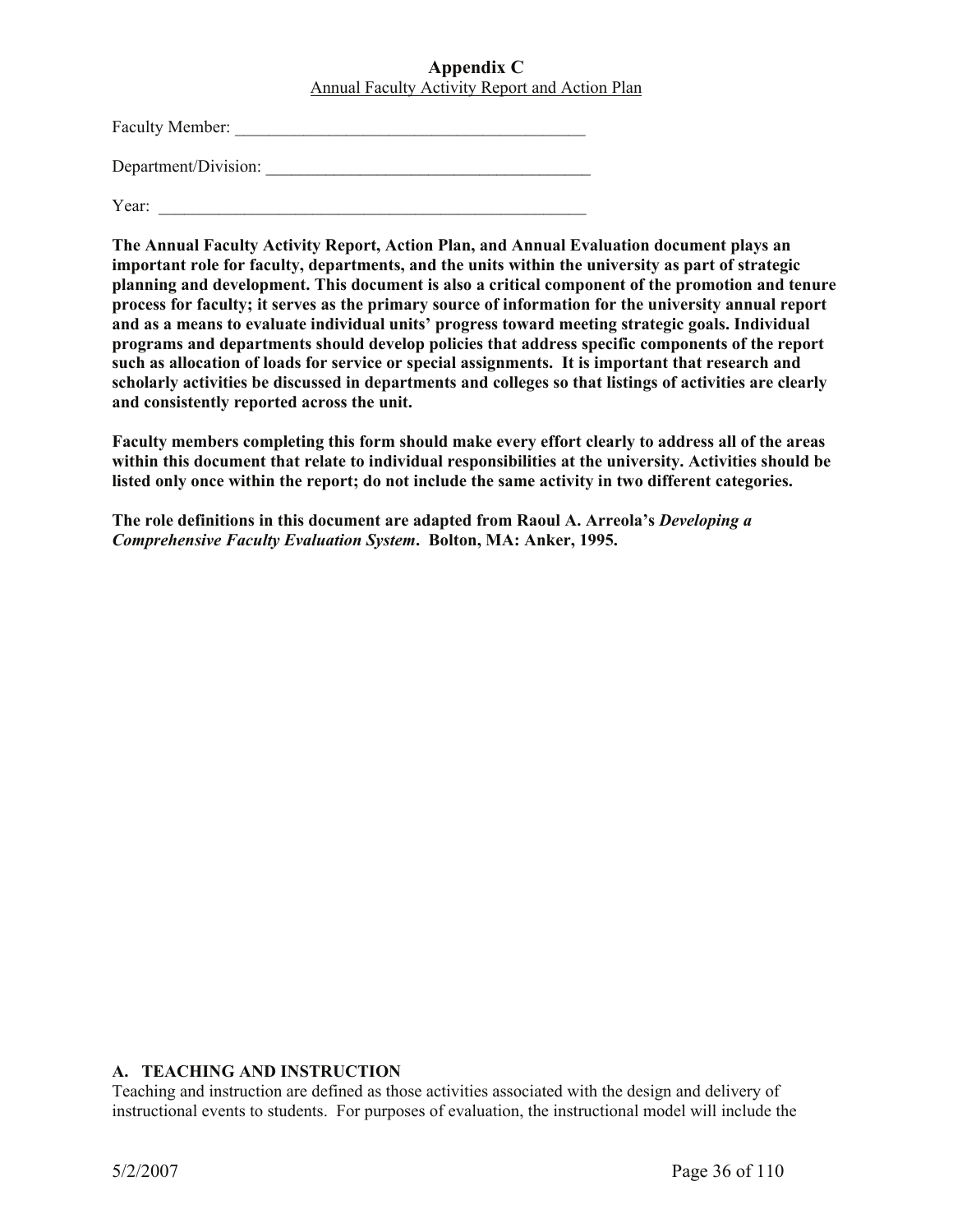following: **classroom performance**, **materials preparation and relevancy**, and **record keeping and instructional management.** 

| ❖ |        |   | ❖ COURSE ❖ NEW<br><b>NUMBE</b><br>$\mathbf R$ |   | PREPARATI<br>$ON*$ | ❖ ENROLLMENT ❖ AVERAGE | SOI |
|---|--------|---|-----------------------------------------------|---|--------------------|------------------------|-----|
| ❖ | Spring |   |                                               | ❖ |                    |                        |     |
| ❖ |        |   |                                               |   |                    |                        |     |
| ❖ |        |   |                                               |   |                    |                        |     |
| ❖ |        |   |                                               |   |                    |                        |     |
| ❖ |        |   |                                               |   |                    |                        |     |
| ❖ | Summer | ❖ |                                               |   |                    |                        |     |
| ❖ |        |   |                                               |   |                    |                        |     |
| ❖ |        |   |                                               |   |                    |                        |     |
| ❖ |        |   |                                               |   |                    |                        |     |
| ❖ |        |   |                                               |   |                    |                        |     |
| ❖ | Fall   |   |                                               |   |                    |                        |     |
| ❖ |        |   |                                               |   |                    |                        |     |
| ❖ |        |   |                                               |   |                    |                        |     |
| ❖ |        |   |                                               |   |                    |                        |     |
|   |        |   |                                               |   |                    |                        |     |

# **1. Courses Taught:**

\* New Preparation is defined as a course taught for the first time or a course which has not been taught for a period of three years.

**2. Evaluate what you have learned about your teaching effectiveness through reading your Student Opinions of Instruction (SOI).** 

**3. Briefly cite any innovative or experimental teaching approaches used and the associated results. Modifications in course content, introduction of technology are also appropriate to mention here. Point out any modifications made to courses based on evaluations of your instruction, SOIs, and/or peer reviews, and/or department head evaluation.** 

# **4. Guided independent study, internships, or other teaching responsibilities:**

|         | ❖ Name of Student |     | $\bullet$ Description of Activity |
|---------|-------------------|-----|-----------------------------------|
|         |                   |     |                                   |
| $\cdot$ |                   |     |                                   |
| $\cdot$ |                   | ∙.∙ |                                   |
| $\cdot$ |                   |     |                                   |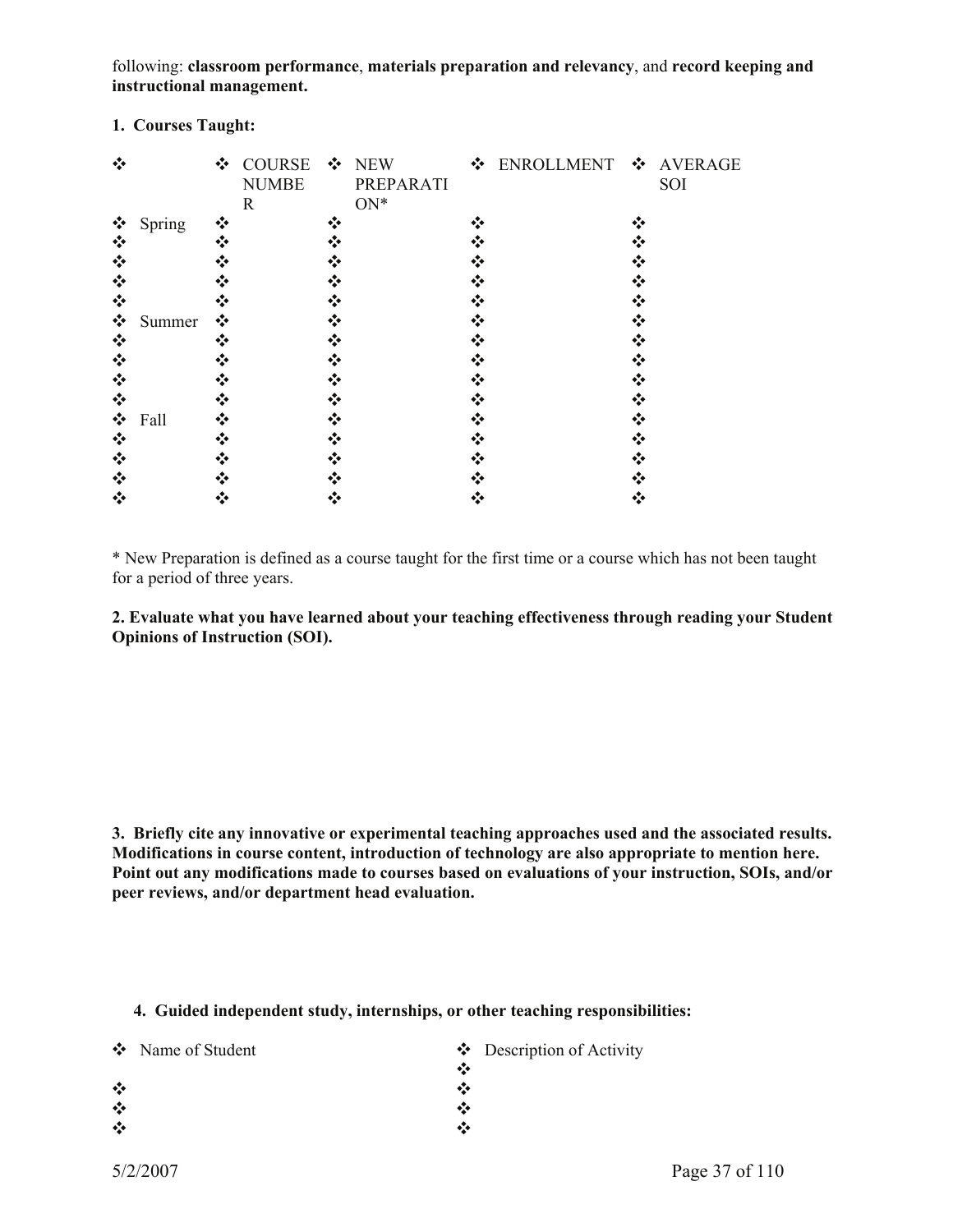**5. Awards or special recognitions earned in this area**.

*Please be prepared to include materials supporting your report if requested. Newly developed course materials should be included in departmental files.* 

# **GOALS**

**Planning is an important part of the evaluation process. When completing this section include specific goals and objectives, remembering that goals should be broad and flexible and recognizing that they may be subject to change. Relate your goals to past Faculty Activity Reports; Department Head Evaluations; Departmental, College, and University Goals; and Strategic Plans. Some plans may need specific timelines or may need to be set within the context of other actions taking place within a department. These details should be included in this report.** 

A. Review and list your goals for last year in teaching and instruction and indicate progress made.

| $\div$ GOAL | ❖ ACTION | ❖ COMPLETED OR IN-<br><b>PROGESS</b> |
|-------------|----------|--------------------------------------|
| ❖           |          | ×                                    |
| ❖           |          |                                      |
| ❖           |          |                                      |
| $\cdot$     |          |                                      |
| ❖           |          | ۰۰                                   |

B. List goals for next year.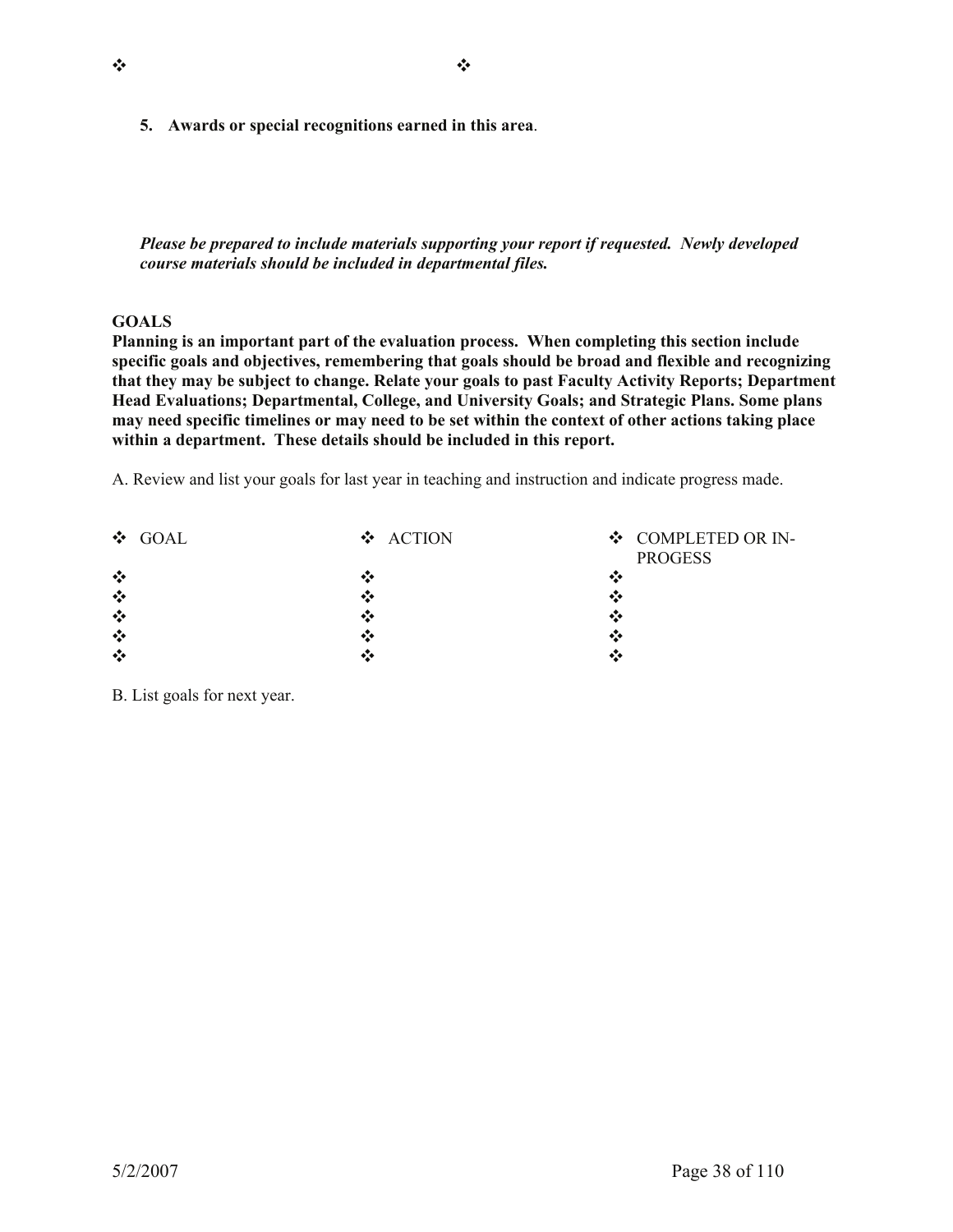# **B. PROFESSIONAL GROWTH AND PRODUCTIVITY**

Professional growth and productivity is defined as improving the competence of faculty members to better fulfill the role and responsibilities of their position within the institution, professional achievement or contribution to the teaching/learning process, or education profession in the faculty member's area of expertise.

# **1. Publications, Performances, Exhibitions, and/or Creative Research:**

Please list publications, performances, exhibitions, and/or creative research (attach a copy of each publication and use a standard bibliography form, including page reference and date. For artistic or creative activity, include appropriate citations, references, or documentation).

# **2. Research/Scholarship and/or Artistic Work in Progress:**

#### **3. Appearance on professional programs:**

|         | $\bullet$ Professional Association $\bullet$ Nature of Contribution | $\mathbf{\hat{\cdot}}$ Date |
|---------|---------------------------------------------------------------------|-----------------------------|
| $\cdot$ |                                                                     |                             |
| $\cdot$ |                                                                     |                             |
| $\cdot$ |                                                                     |                             |
| $\cdot$ |                                                                     |                             |
| $\cdot$ |                                                                     |                             |

# **4. Other research completed during the current year and not reported above.**

# **5. Applications for university and external funding/funding received**

| $\cdot$<br>Title<br>$\div$ Funding Agency | $\bullet$ Amount   |
|-------------------------------------------|--------------------|
|                                           | Requested/Received |
| ❖<br>∙:∙                                  |                    |
| $\cdot$<br>∙:∙                            |                    |
| $\frac{1}{2}$<br>•;∙                      | ∗;∙                |
| ❖<br>∙ĭ∙                                  | ◆:◆                |

# **6. Memberships and offices held in professional associations:**

| Professional |  |  |
|--------------|--|--|
|              |  |  |

Office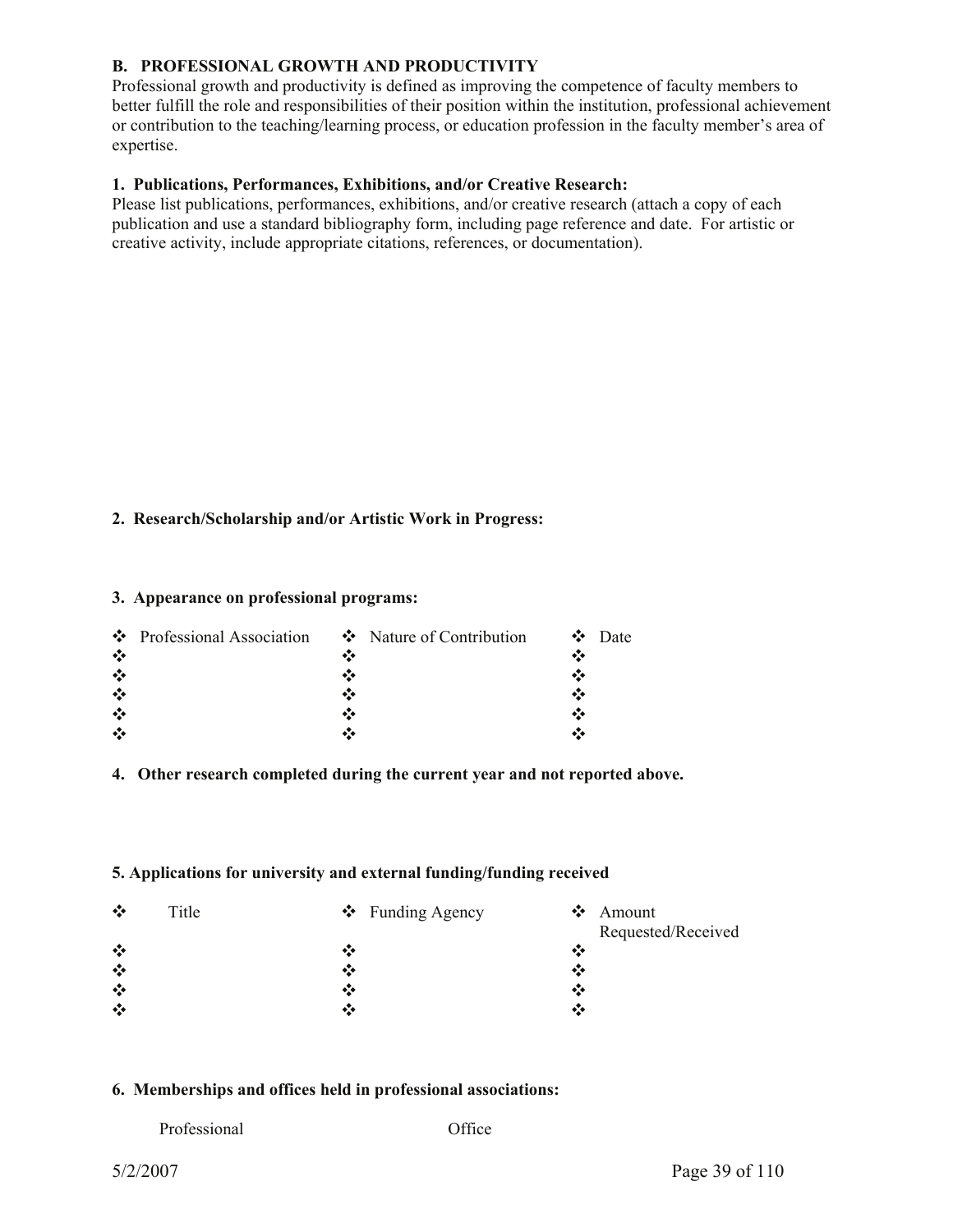| Association    | Held /Member |
|----------------|--------------|
| $\ddot{\cdot}$ | ∗∑∙          |
| ❖              |              |
|                |              |
| $\ddot{\cdot}$ |              |
| ❖              | ∙:∙          |
|                |              |

# **7. Meetings of professional associations attended:**

| Professional                          | Location | <b>Important Sessions</b> |
|---------------------------------------|----------|---------------------------|
| Association                           |          | Attended                  |
| $\cdot$ :                             | ❖        | ❖                         |
| $\bullet^*_{\bullet}\bullet$          | ❖        | ❖                         |
| $\bullet^{\bullet}_{\bullet} \bullet$ | ❖        | ❖                         |
| $\ddot{\cdot}$                        | ❖        | ❖                         |
| $\cdot$                               | ❖        | ❖                         |
| $\cdot$                               |          | ∙∑                        |

#### **8. Professional Training Sessions/Workshops attended**

|         | ❖ Professional       |     | $\div$ Date |    | ❖ Topics Covered |
|---------|----------------------|-----|-------------|----|------------------|
|         | Development Activity |     |             |    |                  |
| $\cdot$ |                      |     |             |    |                  |
| ❖       |                      |     |             | ∙∑ |                  |
| $\cdot$ |                      | ∙ĭ∙ |             | ×  |                  |
| ❖       |                      |     |             | ∙₹ |                  |
| ❖       |                      |     |             |    |                  |

**9. Paid consultancies, workshops, professional development activities provided.** 

# **10. Awards or special recognitions earned in this area.**

 *\*Please be prepared to include materials supporting your report if requested. Make sure that appropriate final reports for research projects have been submitted.* 

# **GOALS**

**Planning is an important part of the evaluation process. When completing this section include specific goals and objective, remembering that goals should be broad and flexible and recognizing that they may be subject to change. Relate your goals to past Faculty Activity Reports; Department Head Evaluations; Departmental, College, and University Goals; and Strategic Plans. Some plans**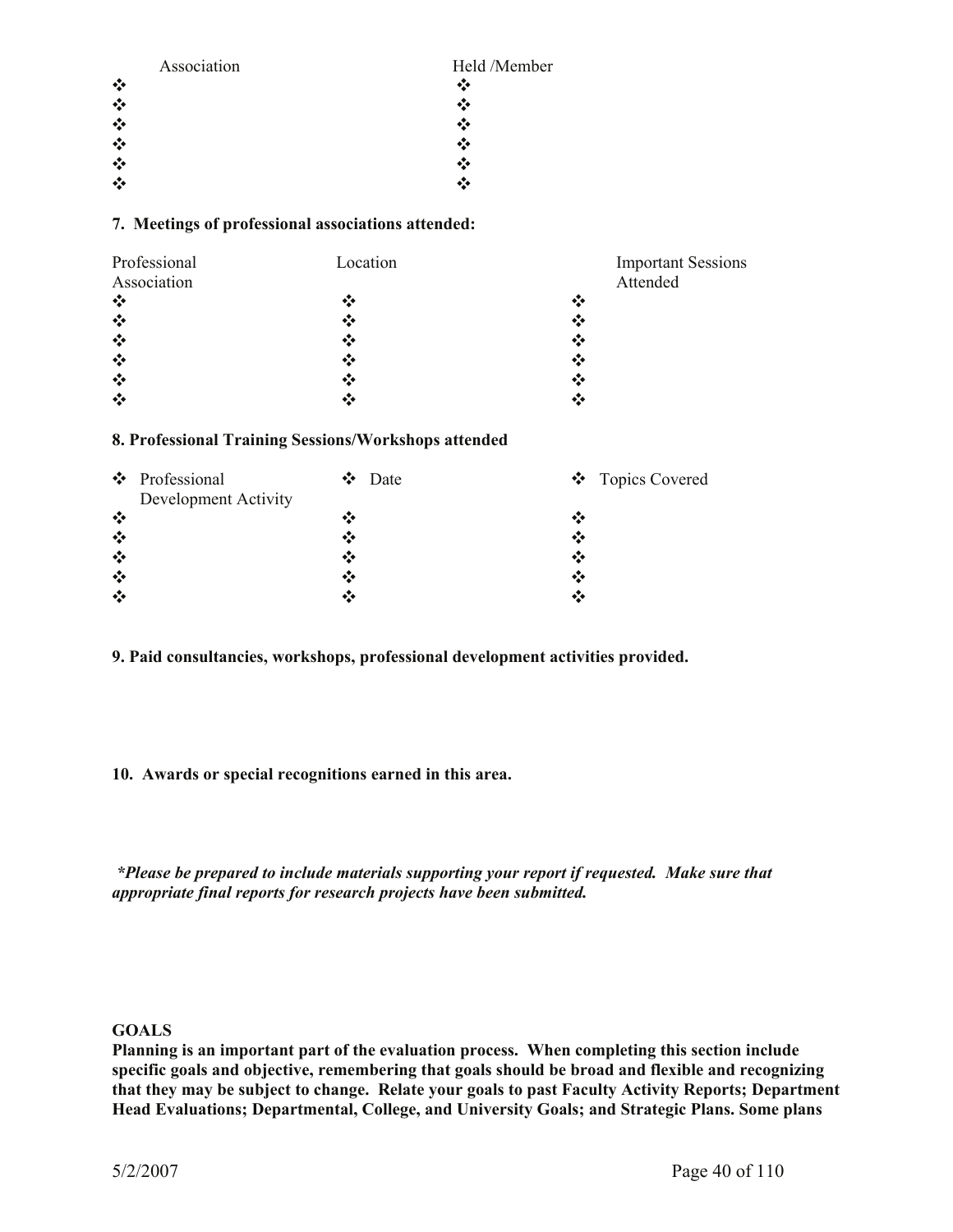# **may need specific timelines or may need to be set within the context of other actions taking place within a department. These details should be included in this report.**

A. Review and list your goals for last year in professional growth and productivity and indicate progress made.

| ❖ GOAL | ❖ ACTION | ❖ COMPLETED OR IN-<br><b>PROGESS</b> |
|--------|----------|--------------------------------------|
| ❖      |          |                                      |
| ❖      |          |                                      |
| ❖      |          |                                      |
| ❖      |          |                                      |
| ❖      |          |                                      |

B. List goals for next year.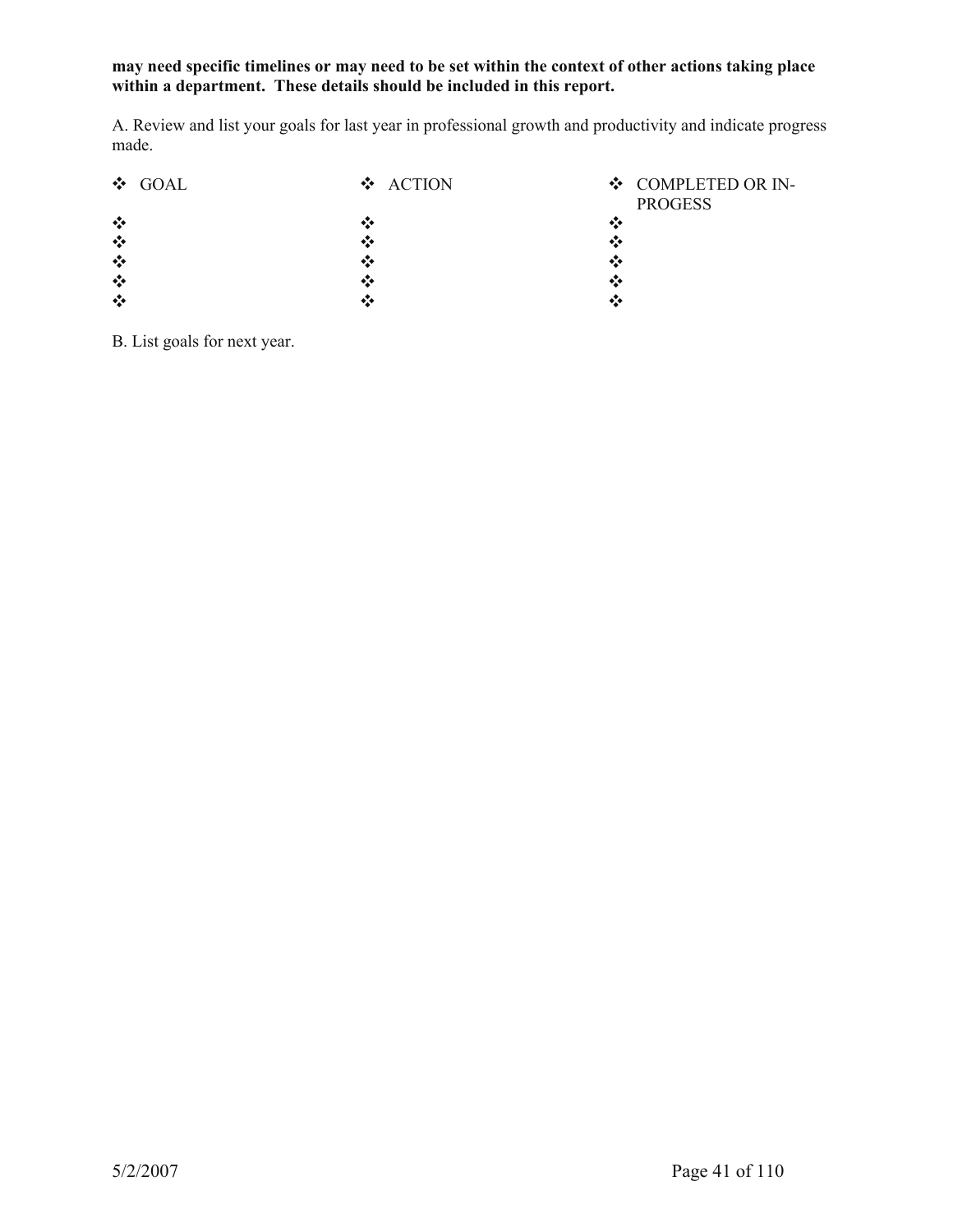#### **C. COLLEGE AND COMMUNITY SERVICE**

Graduate

College service is defined as service rendered by a faculty member in support of the division, department, college, or university. Community service is defined as the application of a faculty member's recognized area of expertise, in the community, without pay. The acceptance of pay constitutes consulting and, as such, is considered under Professional Growth and Productivity. For purposes of evaluation, service to the college or community does not include any functions defined and included elsewhere.

# **1. Advising:**

| a. Estimated Number of<br>Advisees |  |
|------------------------------------|--|
| Undergraduate                      |  |

b. List any positive innovations used in advising.

#### **2. Departmental, Division/College, University, and University-System Committees**:

| ❖ | Committee |   | $\mathbf{\hat{\cdot}}$ Nature of Service (Chair,<br>Member) | ❖ Level (System, University,<br>College, Department) |
|---|-----------|---|-------------------------------------------------------------|------------------------------------------------------|
| ❖ |           | ❖ | ❖                                                           |                                                      |
| ❖ |           |   | ∙?∙                                                         |                                                      |
| ❖ |           |   |                                                             |                                                      |
| ❖ |           |   |                                                             |                                                      |
| ❖ |           |   |                                                             |                                                      |
| ❖ |           |   |                                                             |                                                      |
| ❖ |           |   |                                                             |                                                      |
| ❖ |           |   |                                                             |                                                      |
| ❖ |           |   |                                                             |                                                      |
| ❖ |           |   |                                                             |                                                      |
| ❖ |           |   |                                                             |                                                      |
| ❖ |           |   |                                                             |                                                      |
| ❖ |           |   |                                                             |                                                      |
| ❖ |           |   |                                                             |                                                      |

# **3. Advisor to Student Organizations.**

# **4. Membership/Leadership/Participation in community organizations/activities**

Community organization or activity Role

Y Y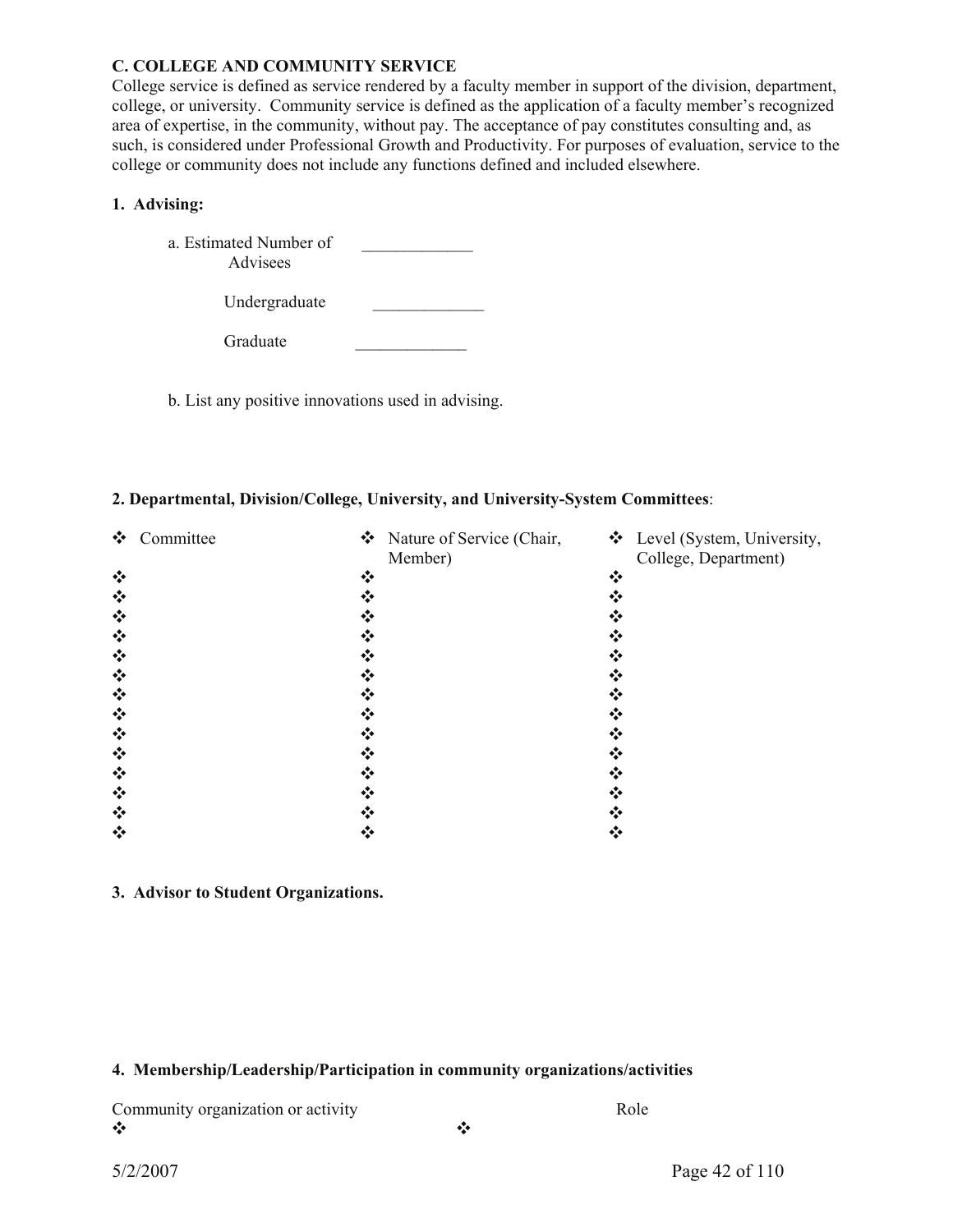| ❖ | ❖ |
|---|---|
| ❖ | ❖ |
| ❖ | ❖ |
| ❖ | ❖ |

**5. Unpaid consultancies, workshops, professional development activities provided.** 

**6. Awards or special recognitions earned in this area.** 

x *Please be prepared to include materials supporting your report if requested. Letters of support or appreciation, reports, information from conferences shared or utilized by your department would be appropriate support material for evidence in this area.* 

# **GOALS**

**Planning is an important part of the evaluation process. When completing this section include specific goals and objectives, remembering that goals should be broad and flexible and recognizing that they may be subject to change. Relate your goals to past Faculty Activity Reports; Department Head Evaluations; Departmental, College, and University Goals; and Strategic Plans. Some plans may need specific timelines or may need to be set within the context of other actions taking place within a department. These details should be included in this report.** 

A. Review and list your goals for last year in college and community service and indicate progress made.

| $\div$ GOAL | ❖ ACTION | ❖ COMPLETED OR IN-<br><b>PROGESS</b> |
|-------------|----------|--------------------------------------|
| ❖           |          | ∙∴                                   |
| ❖           |          | ۰×                                   |
| $\cdot$     |          | ∙:                                   |
| $\cdot$     |          | ∙∴                                   |
| ❖           |          | ۰×                                   |

B. List goals for next year.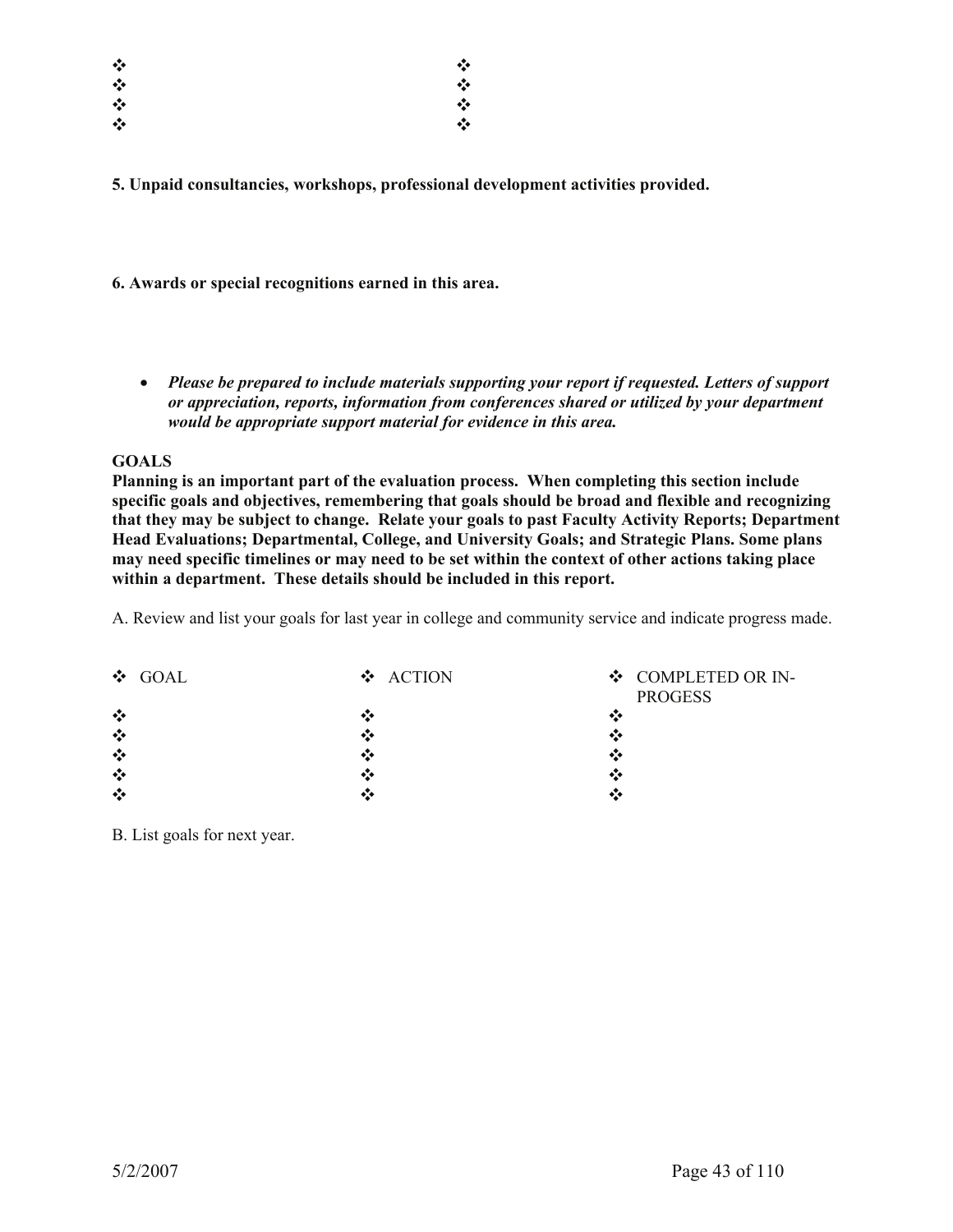**Valdosta State University Annual Faculty Evaluation (Calendar Year \_\_\_\_\_\_)**

Date of Evaluation:\_\_\_\_\_\_\_\_\_\_\_\_\_\_\_

# **I. BIOGRAPHICAL INFORMATION**

| College/Division:                |                          |
|----------------------------------|--------------------------|
| Department:                      |                          |
| Name:                            |                          |
| Highest Degree Earned:           | Year:                    |
| Appointment Year:                | <b>Appointment Rank:</b> |
| <b>Present Rank:</b>             |                          |
| Year First Promotion:            | Year Second Promotion:   |
|                                  |                          |
| Total Years at VSU:              | Years in Present Rank:   |
| Next Scheduled Personnel Action: |                          |
| <b>Eligibility Date:</b>         |                          |

# **FACULTY ANNUAL EVALUATION**

*After reading the faculty member's Faculty Activity Report and Action Plan, department/unit heads will complete this annual evaluation. The statement should evaluate the faculty member's*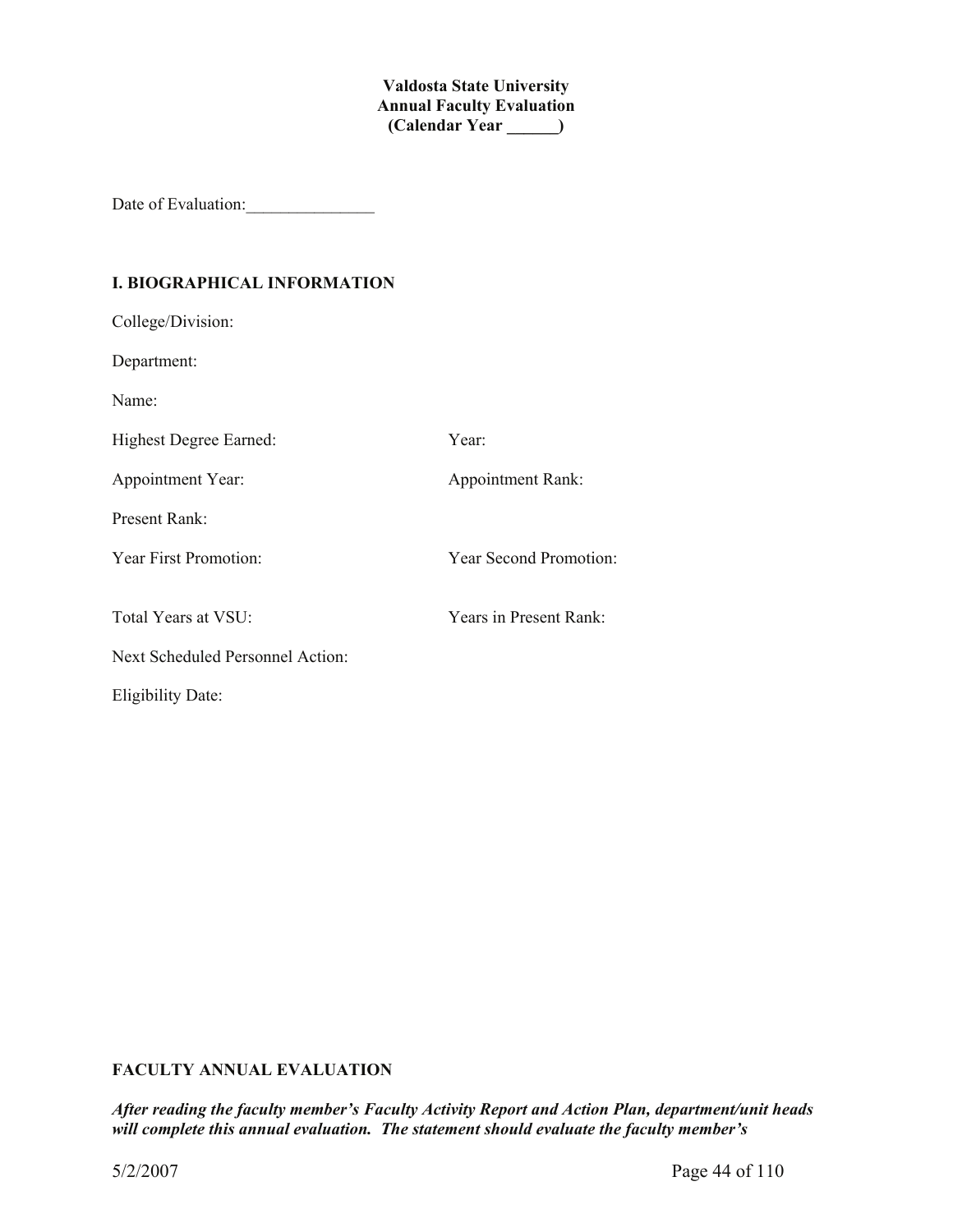*performance in the areas of teaching and instruction, professional growth and productivity, and college and community service. It should also include recommendations if activity in any given area is determined to need improvement. Attention should be given in cases where a faculty member has any form of load adjustment related to their duties within the department/unit. The department/unit head should address the faculty member's planning and goals for the following year and determine if they are aligned with departmental, college, and university goals, and if they are prioritized in a manner that facilitates appropriate levels of activity that may lead to tenure and promotion. The department/unit head's assessment of the faculty member should be based on departmentally established standards of performance.* 

*SATISFACTORY: Satisfactory performance is demonstrated by performance levels that are recognized as meeting all reasonable and acceptable standards compared to other professional faculty within the department. Areas that need improvement may be listed, though overall category performance is deemed satisfactory.* 

*UNSATISFACTORY: Unsatisfactory performance is demonstrated by performance levels that are clearly recognized as not meeting reasonable and minimal standards compared to other professional faculty within the department, or documentation is not provided by faculty when requested or prescribed in the evaluation process. The department/unit head shall provide clear guidelines to remediate unsatisfactory performance areas.* 

**1. Teaching and Instruction** 

**The Satisfactory**  The Unsatisfactory

**2. Professional Growth and Productivity** 

**Let us at isomethic state of the state of the state of the state of the state of the state of the state of the state of the state of the state of the state of the state of the state of the state of the state of the state** 

**3. College and Community Service** 

**\_\_\_Satisfactory \_\_\_Unsatisfactory**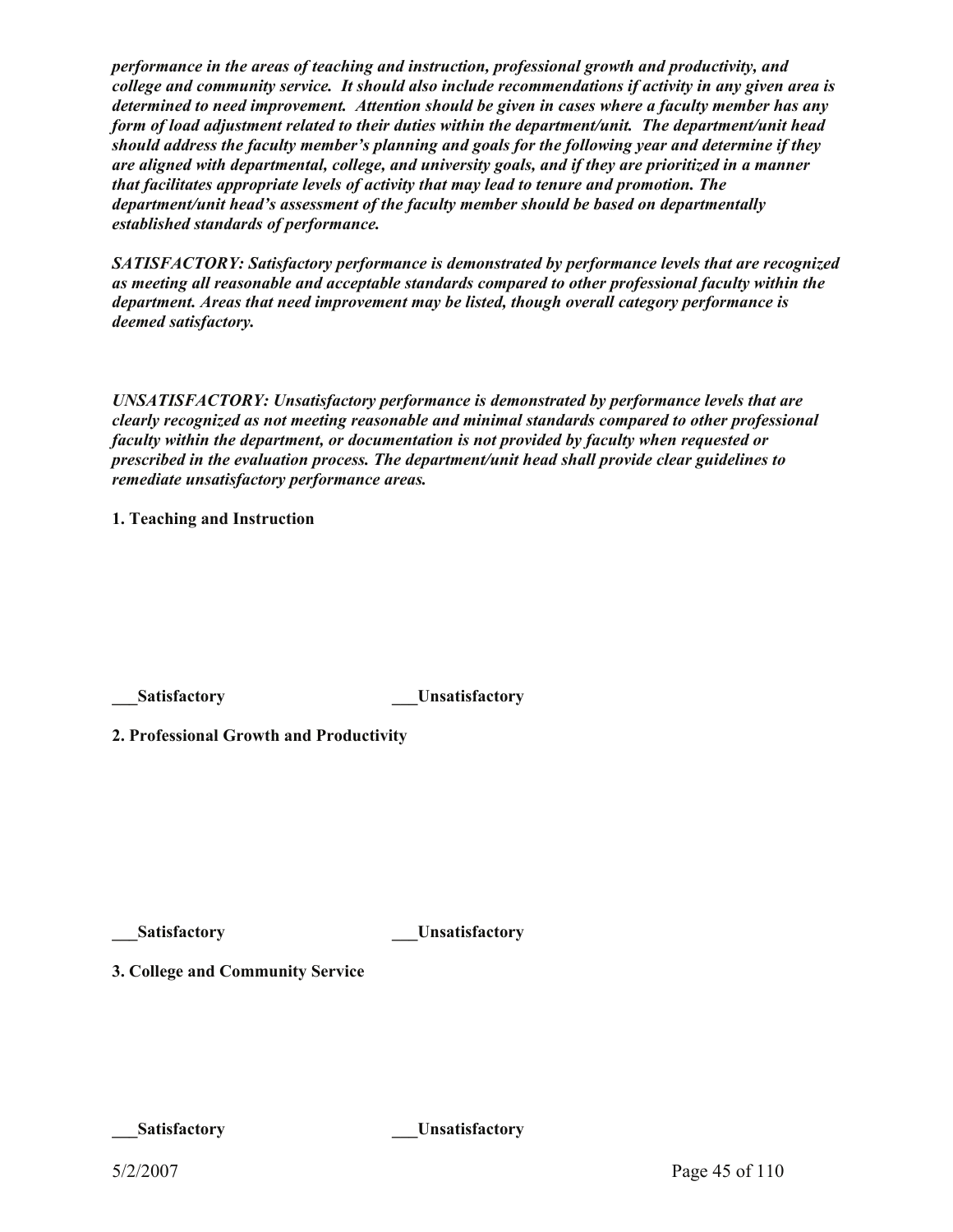#### **4. Recommended Activities for Improvement**

Progress toward next personnel action (List next scheduled personnel action and earliest date, or due date for that action):  $\frac{1}{\sqrt{1-\frac{1}{2}}\sqrt{1-\frac{1}{2}}\left\vert \frac{1}{2}+2\right\vert }$ 

| <b>Overall Evaluation:</b> | Satisfactory | Unsatisfactory        |      |
|----------------------------|--------------|-----------------------|------|
|                            |              |                       |      |
| Department/Unit Head       | Date         | <b>Faculty Member</b> | Date |

The faculty member's signature on this document does not indicate agreement with its contents but that the faculty member has read the evaluation and discussed it with the evaluator. The faculty member has the right to append a response to this evaluation.

| Dean's Signature | Date |
|------------------|------|
|------------------|------|

 $\mathcal{L}_\text{max}$ 

 $\mathcal{L}_\text{max}$ 

VPAA Signature Date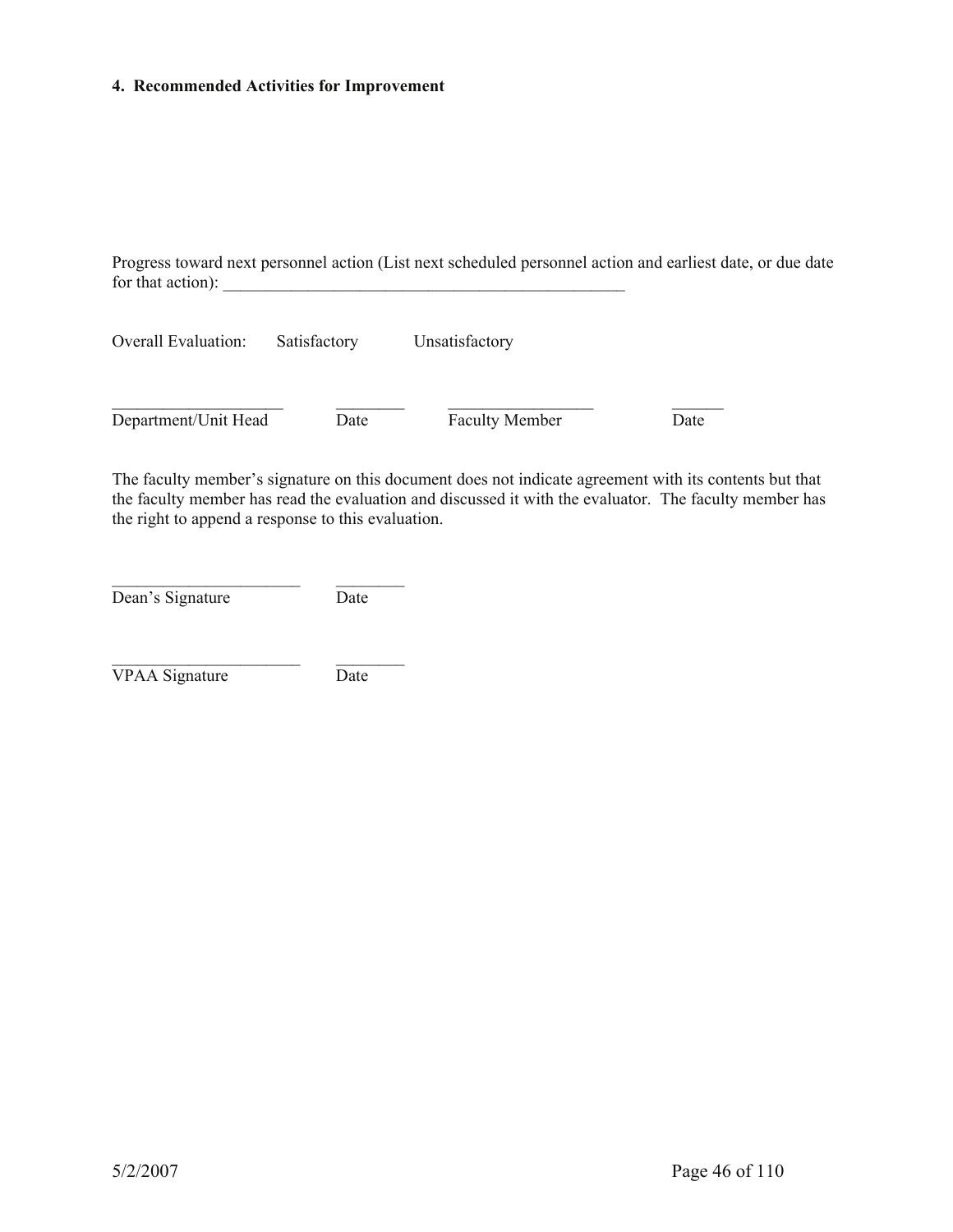Date: Thu, 11 Jan 2007 12:31:01 -0500 From: "Dr. Sharon Gravett" <sgravett@valdosta.edu> Subject: item for Faculty Senate Executive Committee To: 'Christine James' <chjames@valdosta.edu> Cc: Louis Levy <llevy@valdosta.edu>

#### Hi, Christine,

Happy New Year! I hope your new semester is starting out well. Louis has asked me to forward Faculty Evaluation Model prepared by the Faculty Evaluation Taskforce for consideration by the Faculty Senate.

The Faculty Evaluation Taskforce--composed of faculty members from all colleges and divisions as well as representatives from the Deans' Council, Department Heads Council, the Faculty Senate, and AAUP- met regularly since September 2005 to meet the following charge:

- (1) To examine faculty evaluation procedures and policies across the university to assure that they are user friendly for faculty and for evaluators. The following types of evaluations will be investigated:
	- (a) annual faculty evaluation
	- (b) pre-tenure review
	- (c) tenure
	- (d) promotion
	- (e) post-tenure review
	- (f) student evaluation of courses and instructors

(2) To recommend changes to these procedures in order to assure the following:

(a) the most helpful process for faculty members to ensure that they will have clear guidance about their performance goals and accomplishments in areas of teaching, service, advising, scholarship, and creative activities. This guidance should help faculty work in productive ways to achieve positive evaluations.

(b) the most helpful product for faculty members, department heads, and deans as they make decisions about promotion, tenure, and merit pay increases.

(c) the most efficient process for faculty members, department heads, and deans so they will not need to do unnecessary and repetitive work.

(d) the most uniform process/product possible within the context of the many different disciplines within the university so that all faculty members, department heads, directors, and deans may be assured of equitable evaluation.

The taskforce completed a draft document in August 2006. Since that time, the document has been shared with the Deans' Council and with the Department Heads Council. Attached is a copy for consideration by the Faculty Senate. This Faculty Evaluation Model (FEM) document combines all the evaluative processes used for faculty at Valdosta State University into one comprehensive model.

Much of the material in the FEM is already available in the current faculty handbook (last revised 1997). The most significant changes are in the section on the Faculty Activity Report (FAR) and Annual Evaluation and in the additional material on how to interpret Student Opinion of Instruction in Appendix A.

The taskforce has also produced two new documents for further discussion:

- (1) a draft of a proposed University-wide SOI document in Appendix B
- (2) drafts of a revised FAR and Annual Evaluation in Appendix C.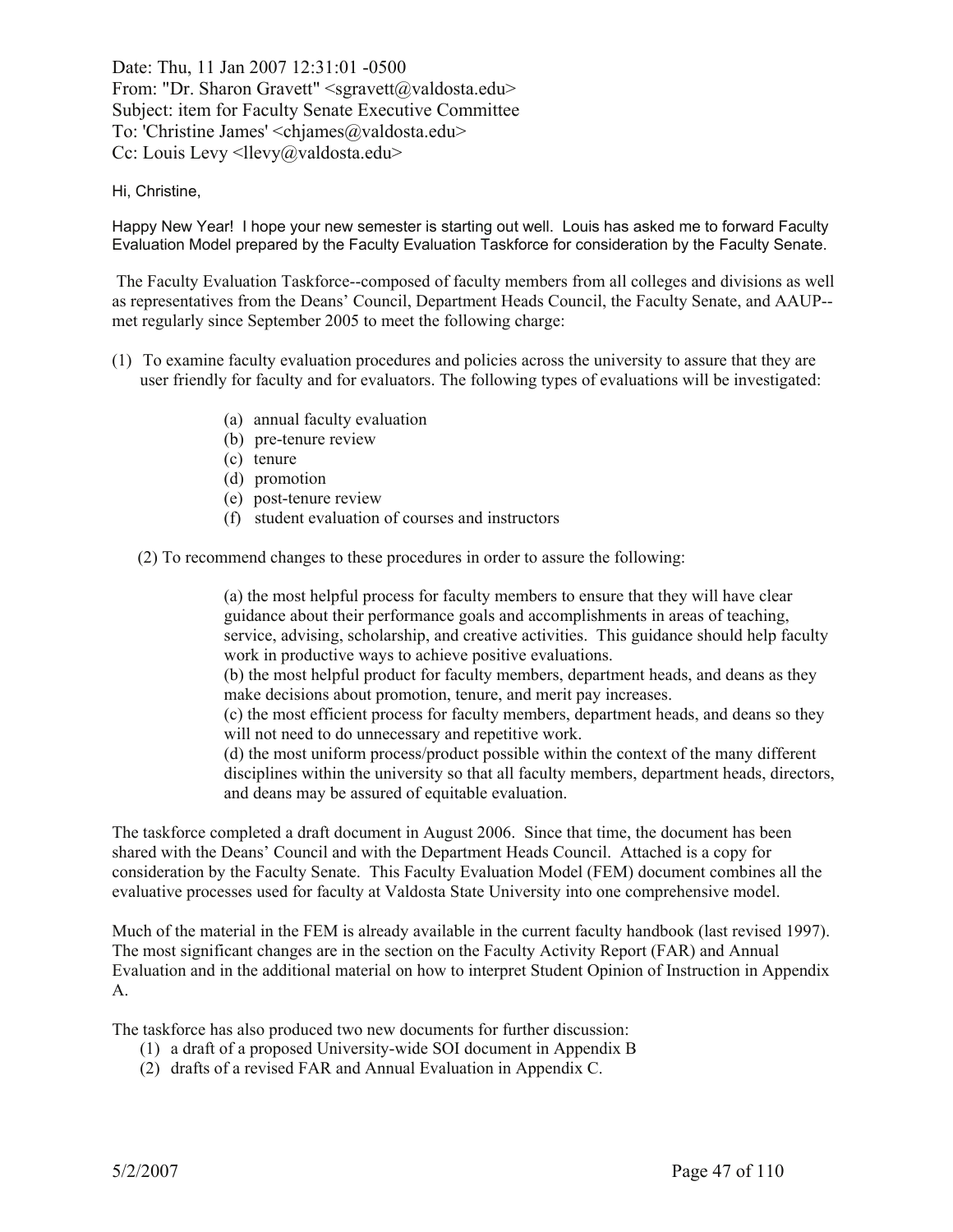The work to produce this model has been challenging, and taskforce members have endeavored to produce documents that will be flexible yet standard enough to meet the needs of our diverse campus community.

If you have any questions, please let me know.

Thanks, Sheri

\*\*\*\*\*\*\*\*\*\*\*\*\*\*\*\*\*\*\*\*\*\*\*\*\*\*\*\*\*\*\*\*\*\*\*\*\*\*\*\*\*\*\*\*\*\*\*\*\*\*\*\*\*\*\*\*\*\*\*\*\*\*\*\*\*\*\*

Dr. Sharon L. Gravett Assistant Vice President for Academic Affairs Valdosta State University Valdosta, GA 31698 (229)333-5950

# **DRAFT 08/25/06 FACULTY EVALUATION MODEL AT VALDOSTA STATE UNIVERSITY**

 $\mathcal{L}_\text{max} = \mathcal{L}_\text{max} = \mathcal{L}_\text{max} = \mathcal{L}_\text{max} = \mathcal{L}_\text{max} = \mathcal{L}_\text{max} = \mathcal{L}_\text{max} = \mathcal{L}_\text{max} = \mathcal{L}_\text{max} = \mathcal{L}_\text{max} = \mathcal{L}_\text{max} = \mathcal{L}_\text{max} = \mathcal{L}_\text{max} = \mathcal{L}_\text{max} = \mathcal{L}_\text{max} = \mathcal{L}_\text{max} = \mathcal{L}_\text{max} = \mathcal{L}_\text{max} = \mathcal{$ 

# **INTRODUCTION**

Valdosta State University wants its faculty members to succeed and to be productive members of the VSU community; therefore, the university and its colleges, departments, and divisions continuously use a series of evaluation processes that are intended to be both summative and formative. They should not only provide an accurate picture of the faculty member's performance in teaching and instruction, professional growth and productivity, and college and community service, but they should also assist faculty members in defining and meeting their own professional goals in these areas.

Faculty members at Valdosta State University are evaluated both by themselves and others numerous times over the course of their careers:

- (7) Every semester, students are given the opportunity to express their opinions about classroom instruction through the **Student Opinion of Instruction (SOI).**
- (8) Each year, faculty members evaluate themselves through an **Annual Faculty Activity Report and Action Plan** to which their department/unit head adds an **Annual Evaluation.**
- (9) Each year, faculty members are evaluated according to individual departmental standards for the award of **merit pay**.
- (10) During their third year of full-time service at VSU, tenure-track faculty members are also evaluated by departmental committees as well as their department/unit heads when they participate in a **Pre-Tenure Review**.
- (11) Beginning in their fourth year of full-time university service (if hired as an Assistant Professor or the fifth year if hired as an Associate Professor), tenure-track faculty members are eligible to apply for **Promotion**, and they are eligible to apply for **Tenure** in their fifth year. In both these processes, faculty must show the results of their earlier evaluation processes to departmental colleagues, department/unit head, the appropriate dean, and the Vice President for Academic Affairs.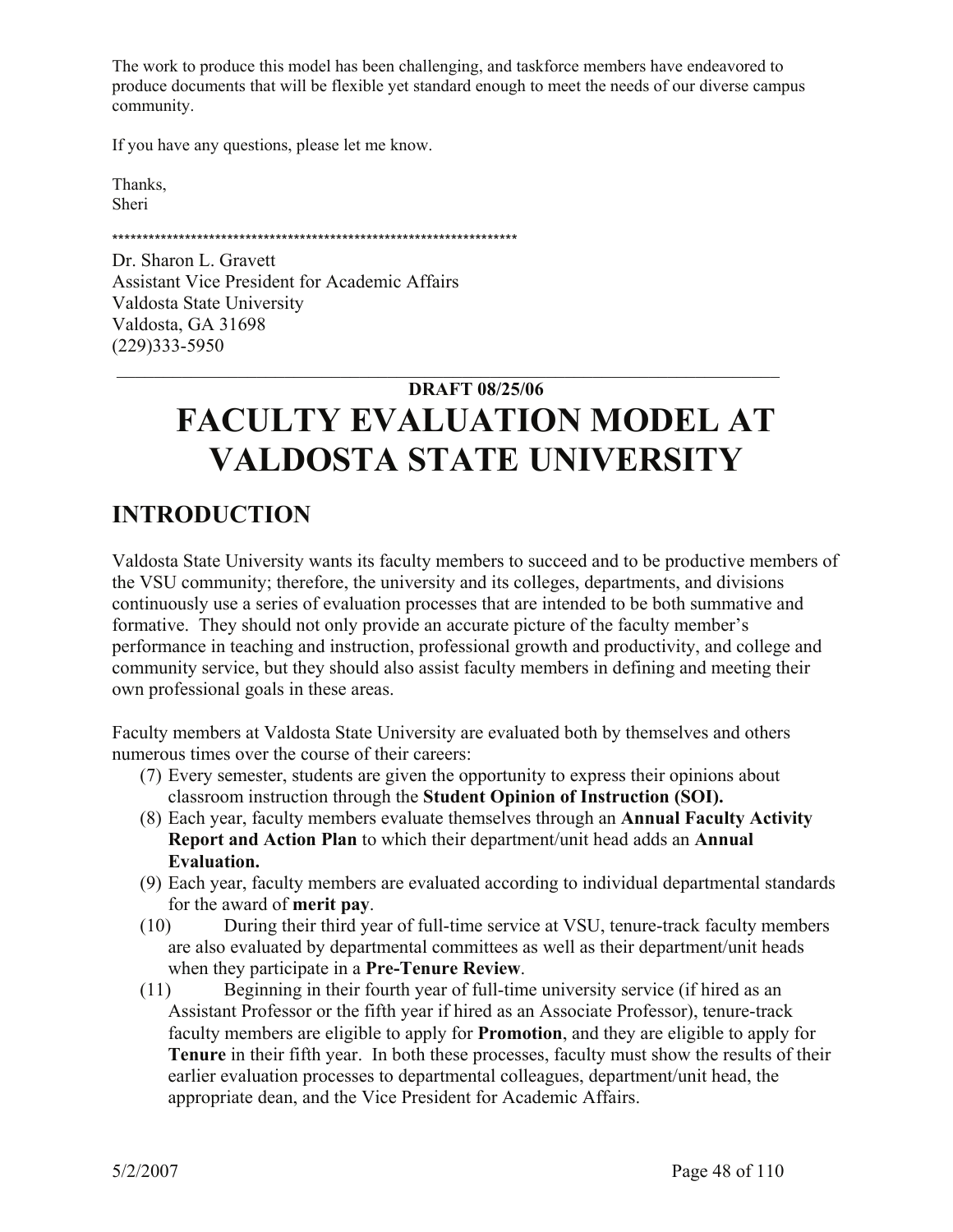(12) Every five years after the award of tenure (unless interrupted by another personnel action such as promotion), faculty members participate in a **Post-Tenure Review.** During this review, they are evaluated by their departmental colleagues and their department/unit heads.

The Faculty Evaluation Model at Valdosta State University seeks to provide the following:

(a) the most helpful process for faculty members to ensure that they will have clear guidance about their performance goals and accomplishments in the areas of teaching and instruction, professional growth and productivity, and college and community service. This guidance should help faculty work in productive ways to achieve positive evaluations.

(b) the most helpful product for faculty members, department/unit heads, and deans as they make decisions about the allocation of resources as well as for promotion, tenure, and merit pay increases.

(c) the most efficient process for faculty members, department/unit heads, and deans so they will not need to do unnecessary and repetitive work.

(d) the most uniform process/product possible within the context of the many different disciplines within the university so that all faculty members, department/unit heads, and deans may be assured of equitable evaluation.

# **(1) STUDENT OPINION OF INSTRUCTION (SOI)**

The main goal of Student Opinion of Instruction is to help faculty improve courses and instruction; moreover, the SOI is used in the annual evaluation of faculty. Therefore, faculty will administer student evaluations for each course\* they teach during the fall and spring semesters, and the summer sessions. All SOIs must include both quantitative and qualitative sections and be completed by the last teaching day of the semester or summer session. Results from these evaluations will be returned to the faculty member in a timely manner. Fall semester student evaluations will be returned by midterm of the following spring semester. Spring semester evaluations will be returned by midterm of the following summer session II. Summer session evaluations will be returned by midterm of the following fall semester. All academic units are expected to follow this policy and exceptions should be reported to the Vice President for Academic Affairs.

\*Possible exceptions must be approved by the department head and might include student teaching, practicum courses, thesis courses, directed studies, internships, or other courses with low enrollments (<5) where the anonymity could be compromised.

**See** 

**Appendix A Guidelines for Interpreting Student Opinion of Instruction SOI) Appendix B Student Opinion of Instruction Form (Revised Draft of Universitywide Questions)** 

# **(2) THE ANNUAL FACULTY ACTIVITY REPORT, ACTION PLAN AND ANNUAL EVALUATION**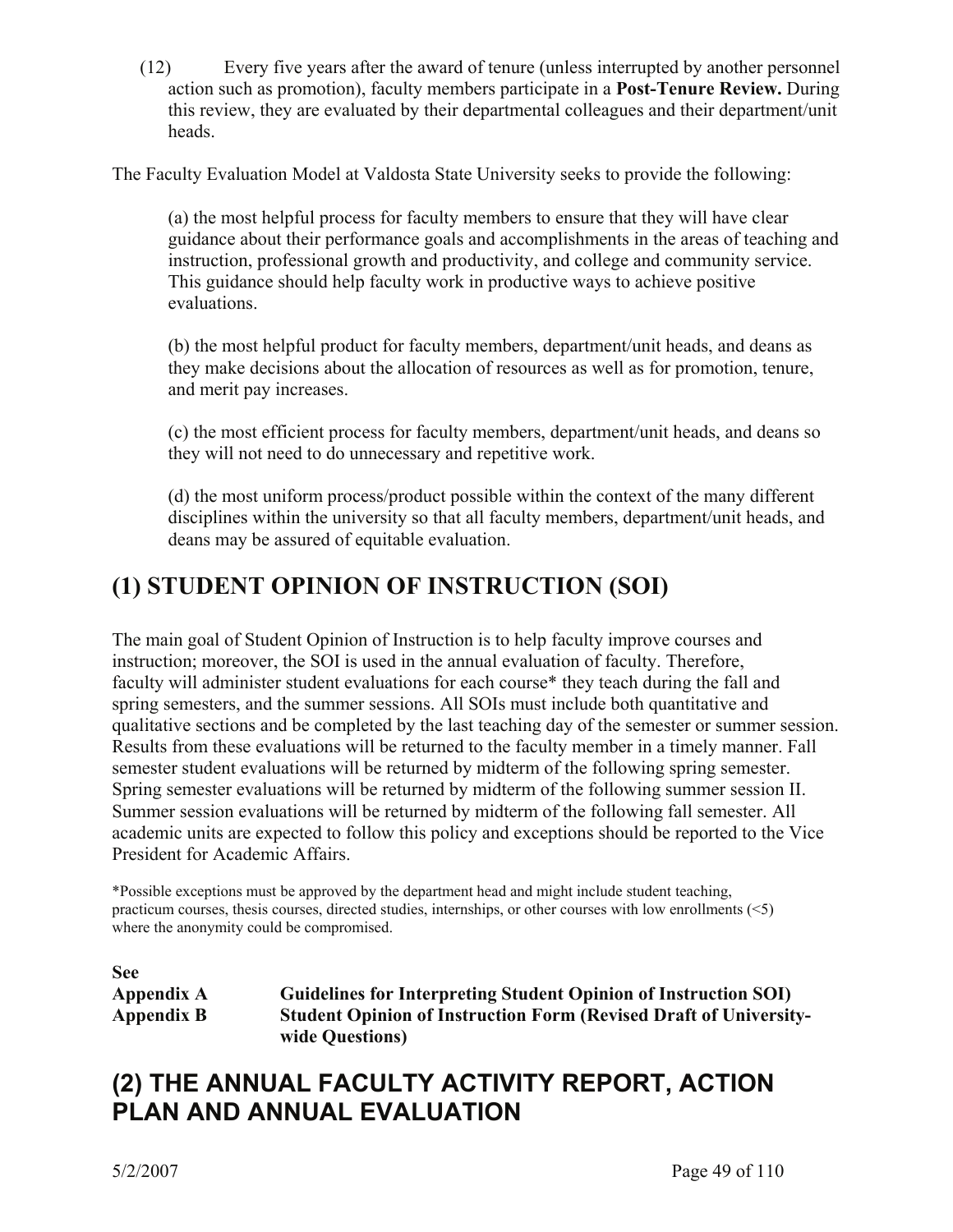Each institution shall establish definite and stated criteria, consistent with the Regents' Policies and the statutes of the institution against which the performance of each faculty member will be evaluated. The evaluation shall occur at least annually and shall follow stated procedures as prescribed by each institution (Board of Regents' Policy Manual, section 803.07).

 The guidelines pertaining to the above were developed by the Chancellor's Office. They read in part:

 The purpose of the new faculty evaluation policy is twofold. The primary purpose is to aid the faculty member in improving and developing his or her performance as a member of the academic community and to ensure the faculty member's understanding of the relationship between his or her performance and the expectations of the institutions. Secondly, the faculty evaluation should assist the institution in its review of the faculty member for continued employment, promotion, tenure and merit salary increases. The institution may wish to develop different procedures for each category of review. However, the faculty member must clearly understand the criteria and procedures to be used in the evaluation process for continued employment, promotion, tenure, and merit salary increases.

The faculty has a right to comment in writing on any aspect of the annual evaluation.

 The faculty shall sign and receive a final copy of their annual evaluation (Memoranda from the Chancellor to Presidents, June 22, 1981 and December 15, 1986).

At Valdosta State University, the Annual Faculty Activity Report, Action Plan, and Annual Evaluation document plays a number of important roles:

- for faculty members, it helps them report their activities over the past year as well as evaluate their performance in teaching and instruction, professional growth and productivity, and college and community service;
- for department/unit heads, it allows them to assess the progress of faculty members for their next personnel action or merit determination and to provide guidance and assistance to help faculty members reach departmental expectations and goals;
- for deans, directors, and the Vice President for Academic Affairs, it not only provides documentation for personnel processes but also for strategic planning and development.

This document is also a critical component of the promotion and tenure process for faculty, it is the primary source of information for the university annual report, and it serves as a means to evaluate individual units' progress toward meeting strategic goals. Individual programs and departments should develop policies that address specific components of the report such as allocation of loads for service or special assignments. It is important that professional growth and productivity activities be discussed in departments, divisions, and colleges so that listings of activities are clearly and consistently reported across the unit.

# **Faculty Activity Report and Action Plan (FAR)**

Faculty members are responsible for accurately reporting all activities—in teaching and instruction, professional growth and productivity, and college and community service in which they have been involved over the preceding calendar year. They should then view these activities in light of whatever personnel action they will next undergo—pre-tenure review, application for promotion and/or tenure, or post-tenure review—and set goals for the upcoming year in all three areas. This planning process will aid not only faculty members in meeting their own professional goals, but it will also help them realize these goals in conjunction with university, college, and departmental goals. Department/unit heads will be able to see what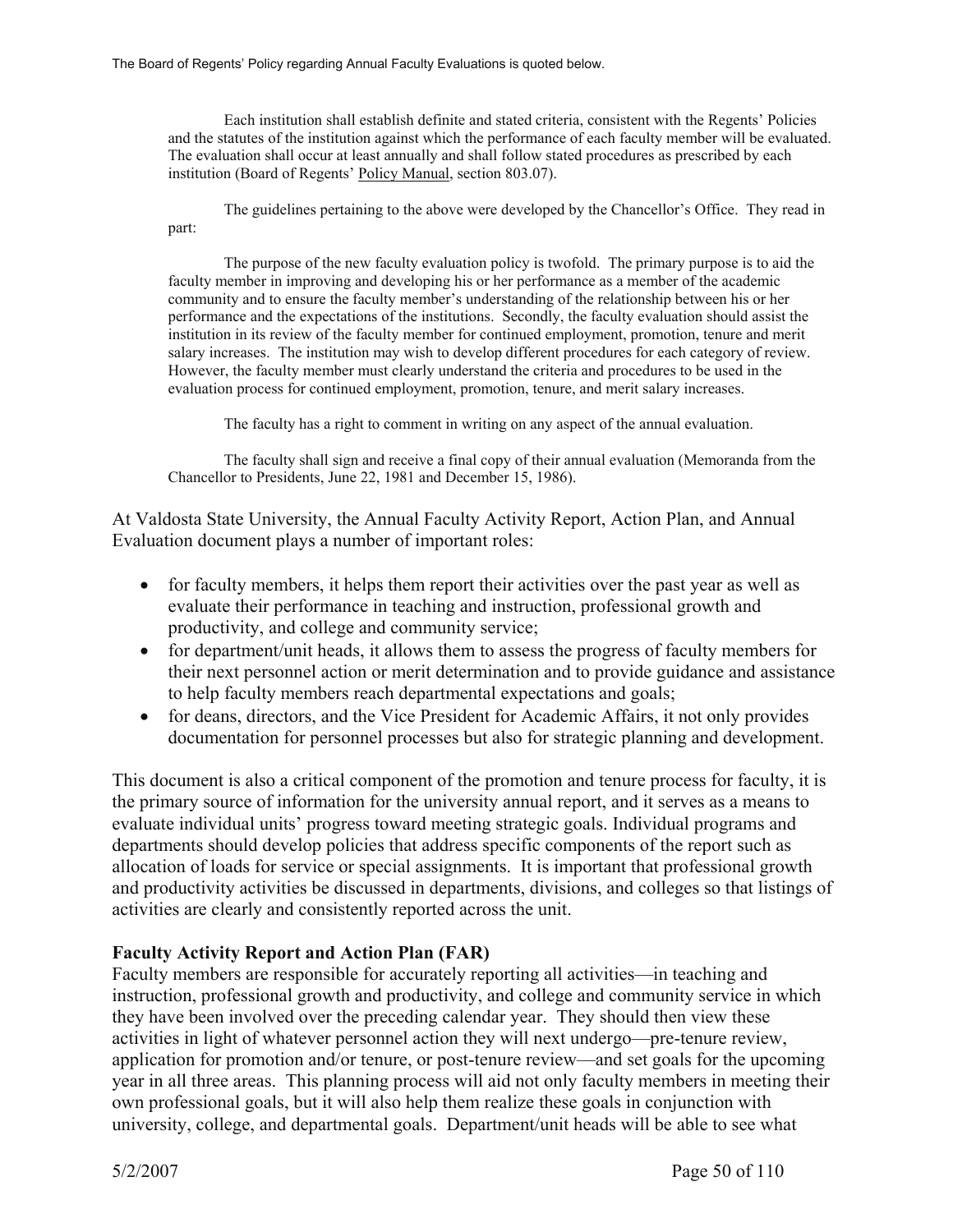resources will be needed to help faculty members realize those goals.

# **Annual Evaluation**

After the faculty member has completed the Annual Faculty Activity Report and Action Plan, the faculty member's department/unit head will complete an Annual Evaluation. This document should evaluate the faculty member's performance in the areas of teaching and instruction, professional growth and productivity, and college and community service. It should also include recommendations if activity in any given area is determined to need improvement. Attention should be given in cases where a faculty member has any form of load adjustment related to their duties within the department. The department/unit head should address the faculty member's planning and goals for the following year and determine if they are aligned with departmental, college, and university goals, and if they are prioritized in a manner that facilitates appropriate levels of activity that may lead to tenure and promotion.

Faculty Activity Reports and supporting documentation will be housed in the department/unit of the faculty member. Copies of the Annual Evaluation document will be forwarded to the appropriate dean and the Vice President for Academic Affairs.

| First semester of employment: | *New faculty members meet with department/unit heads to discuss the<br>Faculty Evaluation Model and departmental expectations. |
|-------------------------------|--------------------------------------------------------------------------------------------------------------------------------|
| End of fall semester:         | *All faculty members complete and submit faculty activity report and action<br>plan.                                           |
| February:                     | *Department/unit heads meet with all faculty members to go over annual<br>evaluations and action plans.                        |

#### **Schedule for Annual Faculty Activity Report, Action Plan, and Annual Evaluation**

**See Appendix C draft Faculty Activity Report, Action Plan, and Annual Evaluation** 

# **(3) MERIT PAY**

The Board of Regents each year receives an appropriation from the General Assembly for all phases of its operations. Expenditures for operation of the University System, including salaries, are therefore necessarily contingent upon legislative appropriations. While compensation could be reduced as a consequence of actions of the governor or General Assembly, it is the stated intent of the Board "to maintain current salary commitments in so far as possible to every employee and the Board will exert its composite influence and best efforts to that end." (Board of Regents' Policy Manual, Section 803.l40l).

Salary increases for full-time teaching faculty are awarded on the basis of merit. Merit ratings should be based on departmental evaluation procedures established in accordance with university policies and represent a consensus arrived at by the department/unit head, dean, and the Vice President for Academic Affairs.

Criteria for the determination of merit increases will include teaching ability, completion of significant professional development activities (including the attainment of additional academic degrees,) promotion in rank, seniority, research productivity, academic achievements and publications, academic honors and recognitions, relevant professional achievements and recognitions, and non-teaching services to the institution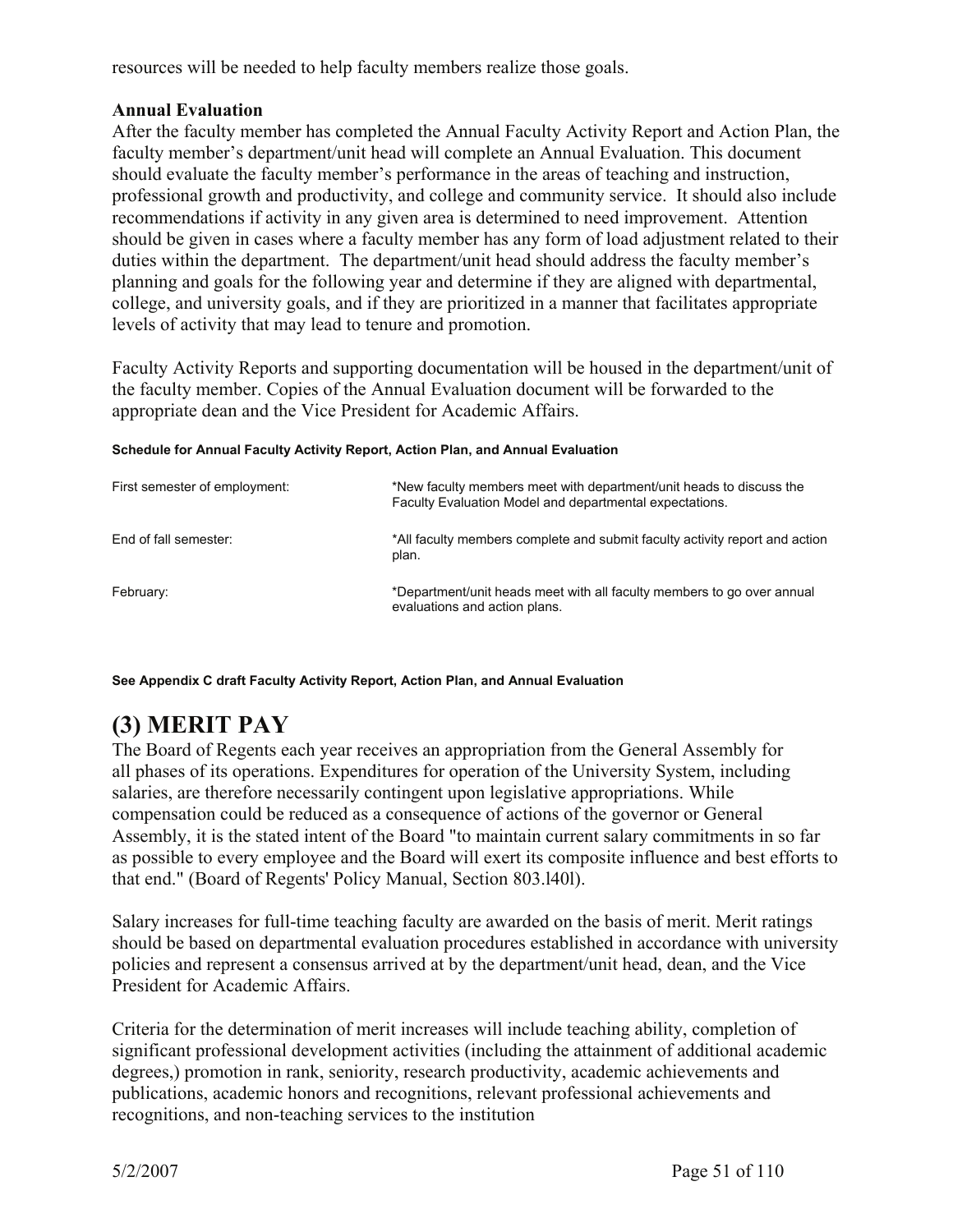Department/unit heads and deans of the colleges are responsible to convey in writing at the beginning of each academic year the method of evaluation of the criteria for merit that are specified in the preceding paragraph which will be utilized in determining merit pay increases. Faculty should be apprised of their success in meeting these evaluative requirements throughout the year and as part of the annual evaluation for which merit will be determined. If upon merit evaluation, the faculty member is not satisfied with the evaluation, the faculty member may appeal the decision through the normal appeal process for faculty.

# **(4) PRE-TENURE REVIEW**

# **Preamble**

Two of the significant milestones of any professor's career involve the awarding of tenure and promotion in rank. Tenure resides with each institution and is not guaranteed; one normally must be employed in a tenure track position for at least five years of consecutive service before a tenure decision is considered. In order to be tenurable, faculty must meet the criteria set forth in the university's statutes and the Board of Regents' policies. The decision to grant tenure to a member of the faculty involves an extensive commitment of the institution's resources. Both the institution and the affected faculty member should maintain close contact with the individual's progress towards tenure. Each college or unit will hold an annual meeting to review the goals and needs of the institution in relation to tenure.

# **Process**

Upon accepting a faculty appointment, new faculty should be provided with the guidelines for tenure followed by their college and department/unit. While insuring one's tenurability is primarily the responsibility of the individual, all tenured members of a department/unit have a professional obligation to help guide untenured faculty through their probationary period. The pre-tenure review process is one of the formal mechanisms through which untenured faculty gain positive and corrective feedback about their performance and how it relates to their tenure progress. This pre-tenure review process will employ the college and department/unit's established criteria for tenure, emphasizing excellence in teaching.

Annually, faculty are evaluated by their department/unit heads. One component of such evaluations should address the head's perception of the untenured individual's progress towards tenure. It is important to note that satisfactory progress towards tenure is never a guarantee of tenure because the needs of the institution do change, and even positive recommendations may not be supported at higher levels. Evaluations by the department/unit's head, while extremely important in all personnel decisions, are only one source of information that is considered in the tenure process. Accordingly, untenured faculty should also receive timely feedback from the tenured members of the department/unit to judge more accurately progress towards tenure. While the tenured members of department/units could also provide untenured faculty with written comments about their progress on an annual basis, all probationary faculty will have a pre-tenure review in the third year of the probationary period or, in cases with prior years services, at the mid-point of the remaining probationary period. By September 15 of each year, candidates for pre-tenure review are notified of their review and are asked to prepare materials for submission no later than November 1.

To accomplish this, the tenured members of the department/unit, or a committee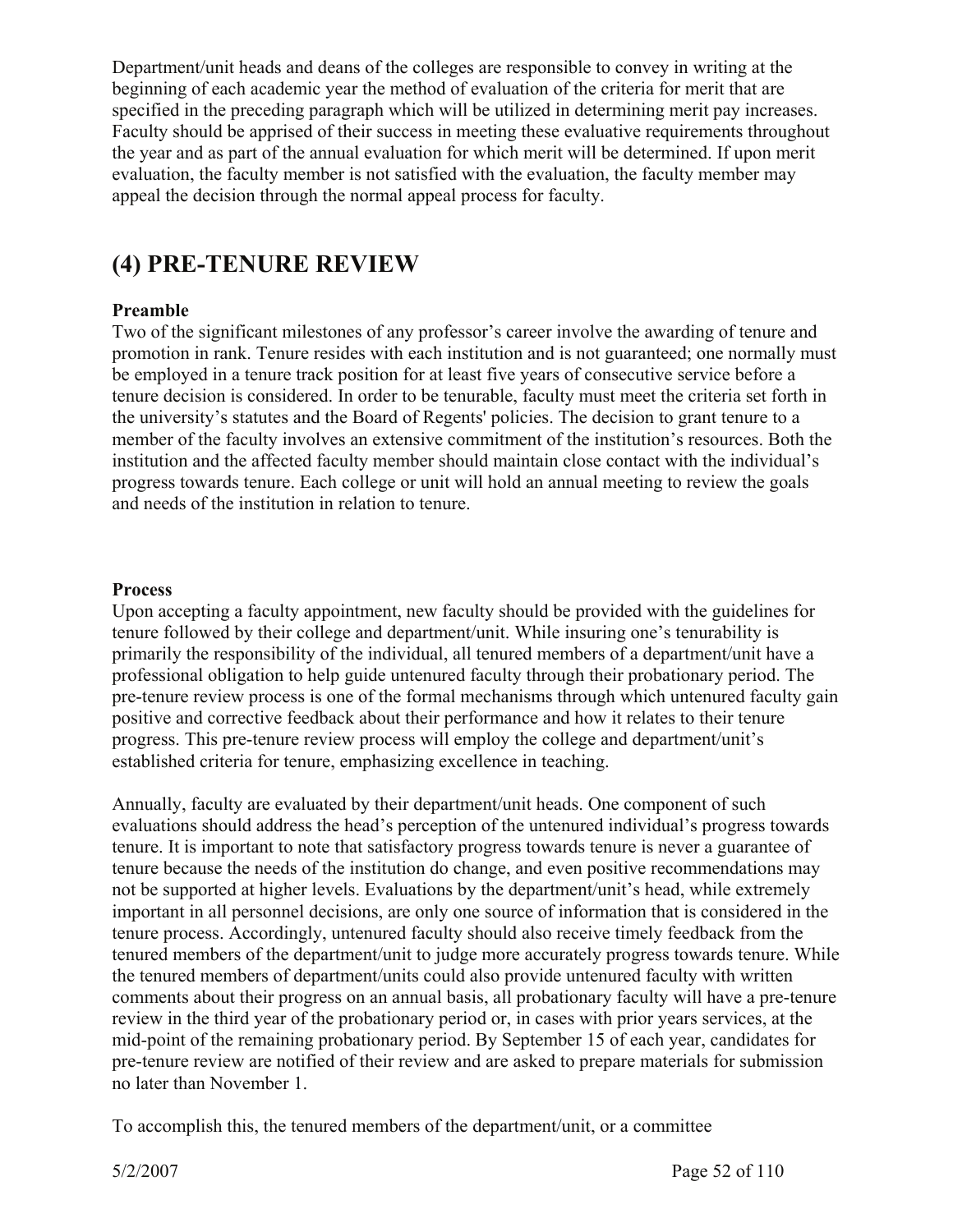representing the tenured faculty in the department/unit that consists of at least three faculty who are elected by the department/unit's tenured faculty must meet and discuss each candidate's progress towards tenure and promotion. In the case where a department/unit does not have at least three tenured faculty, the pre-tenure materials will be reviewed by a committee of at least three tenured faculty who are acceptable to both the individual faculty member and the appropriate dean/director or Vice President for Academic Affairs. The candidate should submit to the committee a draft copy of the current promotion and tenure document for that college/division with the appropriate supporting materials.

Using the college/division and department/unit's criteria, the committee will provide the candidate with a written report identifying areas of strength and areas where additional attention is warranted. Within two weeks of the delivery of the written report to the untenured faculty member, the committee or candidate can request a meeting to discuss and clarify the report.

The committee's report and the optional follow-up meeting should be completed before the end of April of the academic year in which the pre-tenure review is mandated. The committee's report will be submitted to the faculty member and the head of the department/unit. A copy of the report should be included in the faculty member's personnel file.

If the faculty member feels that the report of the committee is unfair, the faculty member can follow the University's established appeals process.

# **(5) PROMOTION AND TENURE**

# **Promotion**

Promotions in rank are based on merit and are not automatic. The Board of Regents has fixed certain minimum criteria for promotion from one rank to another; these criteria include superior teaching, outstanding service to the institution, academic achievement, and professional growth and development. In at least two of these four areas, the faculty member's accomplishment should be noteworthy, with the greatest emphasis on teaching. Regents policies also state that there should be appropriate involvement of faculty in making recommendations for promotion. Each department/unit should have written procedures for making recommendations for promotion, and these procedures should be available to all faculty members.

At Valdosta State University, the terminal degree or its equivalent is normally required for promotion to associate or full professor. Strong justification should be provided in support of any recommendation for promotion to the ranks of associate or full professor without the terminal degree. In addition, length of service is considered for promotion: three years as instructor, four years as assistant professor, and five years as associate professor. Consideration is also taken of the number of promotions available to the university and the number of faculty members in each rank. Promotions are considered once each year at the April meeting of the Board of Regents.

Applications for promotion are initiated at the department level, with the applicant providing the relevant documentation. Appeal is through the deans to the Vice President for Academic Affairs, the President, and the Board of Regents.

Criteria for Promotion are delineated in the Board of Regents' Policy Manual, Section 803.08.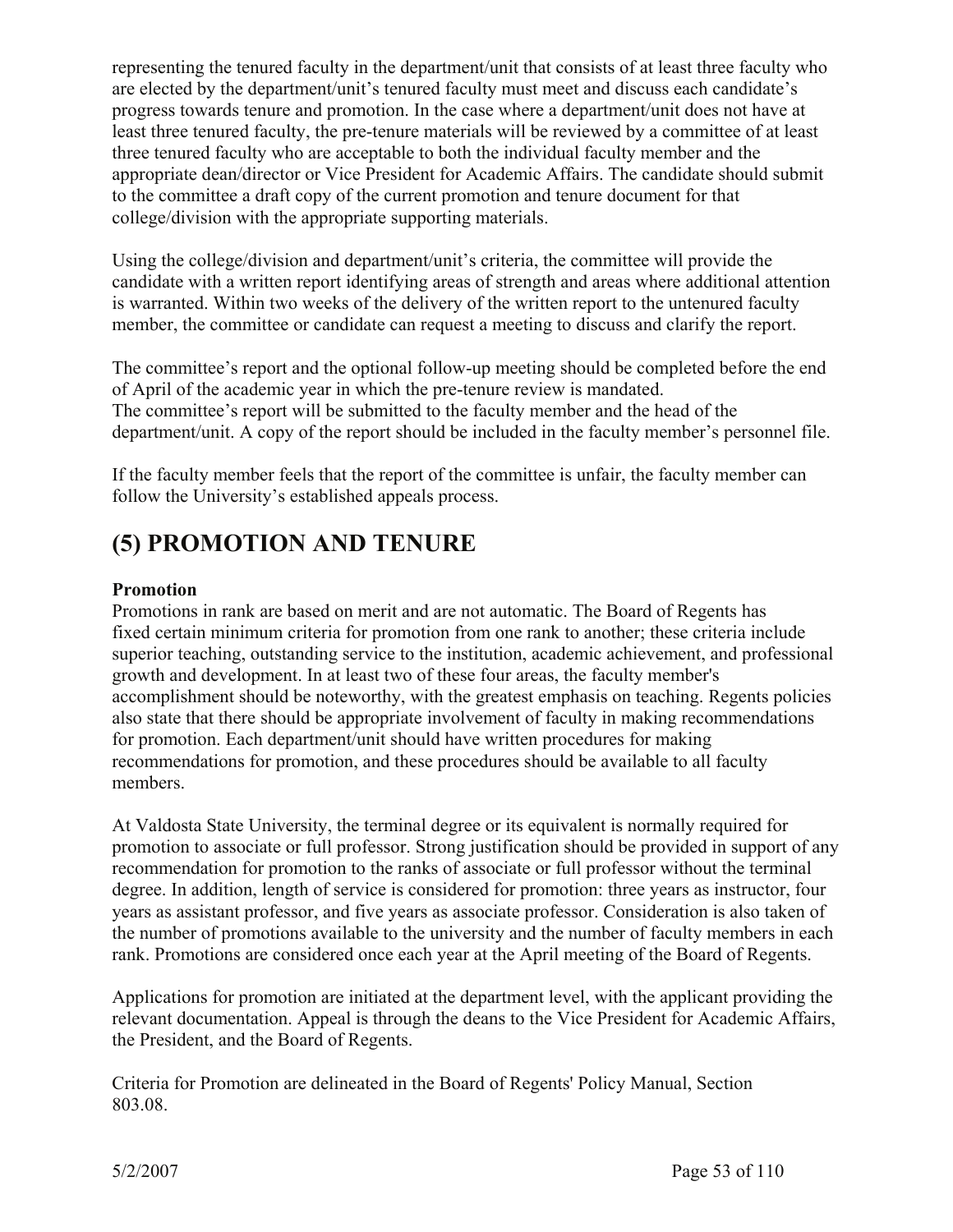# **Tenure**

Tenure resides at the institutional level and is not guaranteed. Only assistant professors, associate professors, and professors are eligible for tenure. Faculty members with adjunct appointments will not acquire tenure, nor does tenure apply to honorific appointments.

Tenure may be awarded, upon recommendation by the President and approval by the Board of Regents, after completion of a probationary period of at least five years of full-time service, defined as a one-hundred percent workload basis for two out of every three consecutive academic terms, at the rank of assistant professor or higher. The five-year period must be continuous, with the exception of a maximum of two years' interruption because of a leave of absence or approved part-time service. However, no probationary credit may be given for such interrupted service. A maximum of three years' credit toward the minimum probationary period may be allowed for service in tenure-track positions at other institutions or for full-time service at the rank of instructor or lecturer at the same institution. Such credit for prior service is to be defined in writing by the President and approved by the Board of Regents at the time of the initial appointment at the rank of assistant professor or higher.

Credit toward the award of tenure and/or promotion may be earned while in a temporary status at this institution. However, only full-time permanent faculty members are eligible for the award of tenure. Credit should be negotiated before the first tenure-track faculty status contract.

The maximum time that may be served at the rank of assistant professor or above without the award of tenure is seven years. The maximum time that may be served in any combination of full-time instructional appointments without the award of tenure is ten years. The maximum period of time that may be served at the rank of full-time instructor is seven years. Tenure or probationary credit towards tenure is lost upon resignation from an institution. However, in the event the individual is again employed as a candidate for tenure, probationary credit for the prior service may be awarded in the same manner as the service at another institution.

Tenure is discussed in the Board of Regents' Policy Manual, Sections 803.09 and 803.0901.

# **Availability of Promotion and Tenure Evaluation Forms**

Each college within the university provides its own promotion and tenure evaluation forms. Copies are available in the respective dean's offices.

# **(6) POST-TENURE REVIEW**

# **Preamble**

Tenure protects academic freedom; it is granted only after a rigorous review of an individual's teaching and instruction, professional growth and productivity, and college and community service. The tenured faculty member becomes a leader of the university community by providing direction, expertise, and stability to the university's academic programs. Tenured faculty members must maintain a level of professional competence that serves as a model for all faculty members and for members of the professional community. According to Board of Regents' policy, this competence must be evaluated periodically throughout each faculty member's career.

**Goals**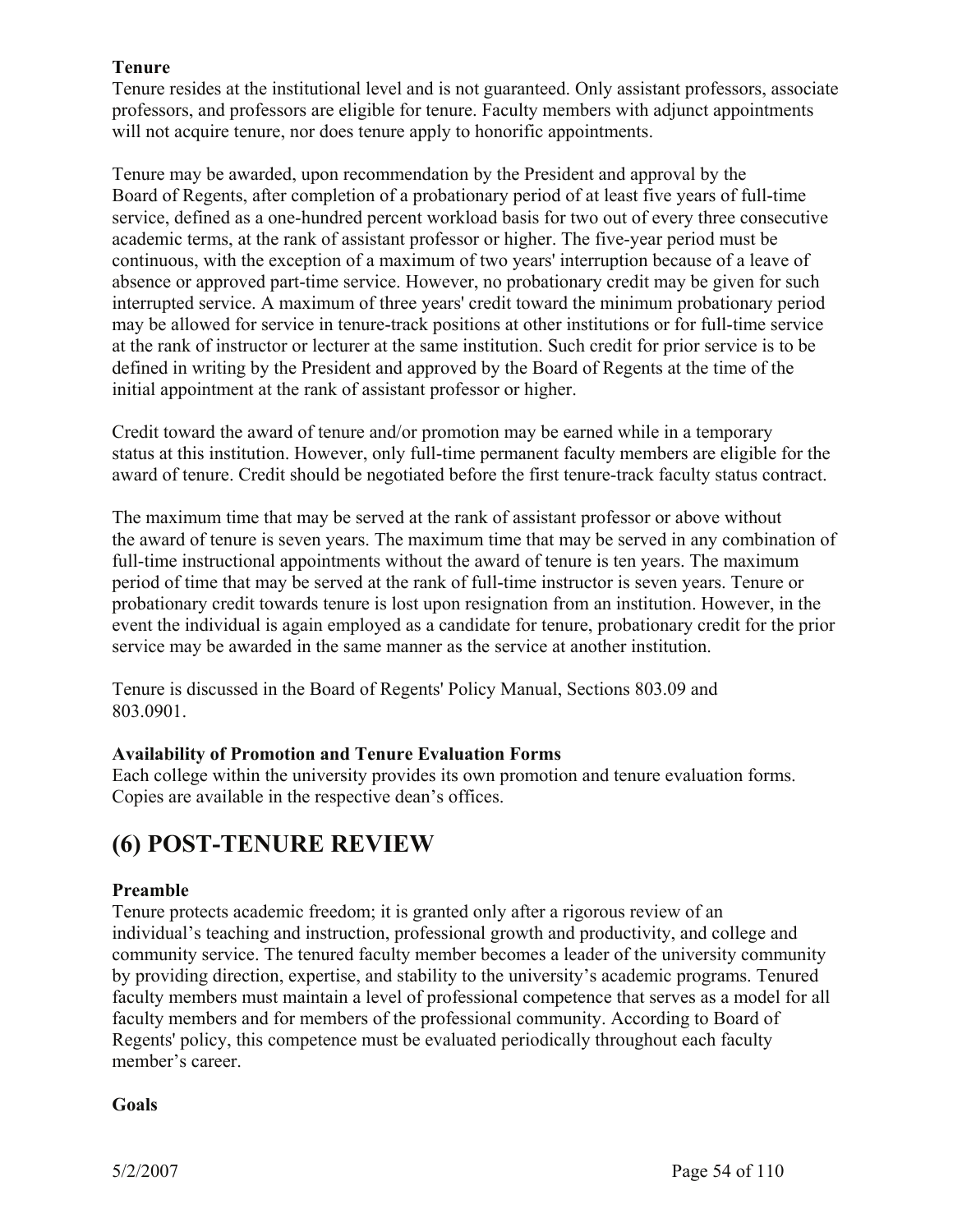Routine evaluation of tenured faculty is a system of recognition, reward, and enhancement of faculty performance. In every aspect of post-tenure review, the principles of academic freedom and due process must be protected.

# **Goal 1: Expand and strengthen established evaluation procedures**

Valdosta State University (VSU) already evaluates the performance of all faculty members through an established annual review process. This process is designed to guide faculty in maintaining a high level of professional competence and to recognize and reward faculty for outstanding achievement. The annual evaluations will serve as the guide for the posttenure review, and each annual evaluation should end with a statement that clearly specifies if the previous year's performance was satisfactory, needs improvement, or unsatisfactory.

The post-tenure review process should not place an onerous burden on faculty to document their continuing competence, which is why the primary documentation submitted by faculty are the five most recent annual evaluations and a current curriculum vitae. Generally, faculty with three or more satisfactory annual evaluations with at least two of these within the three years prior to the review will be considered as candidates for reward and recognition by the department/unit's Promotion and Tenure Committee. Faculty who have two or more unsatisfactory annual evaluations with at least one of these within the three years prior to the review will be considered as candidates for remediation. Faculty whose annual evaluations are between these extremes will be provided with information concerning their areas of strength as well as those areas which they should consider for continued development.

The post-tenure review will be conducted by each department/unit's Promotion and Tenure Committee. The deadline for submission of material will be consistent with those established for VSU promotion and tenure. This review should begin five years after the most recent promotion or personnel action (tenure) and continue at five year intervals unless interrupted by a promotion, impending candidacy for promotion within a year, or approved leave of absence. A statement will be added to each annual contract stating the anticipated year for post-tenure review. Tenured faculty who hold administrative positions above department head will be reviewed five years after returning to a full-time teaching appointment. The review process for department heads will be the same as for faculty except the report from the review committee will be submitted the dean of that college.

The post-tenure review should address accomplishments in teaching, in advising and serving students, in research/scholarly/creative activity, and in service. While a candidate should not be expected to prepare additional materials solely for the purpose of the post-tenure review, faculty should provide performance documentation as follows: (1) a current curriculum vitae and copies of annual evaluations for the years under consideration;

(2) measures of teaching effectiveness including, but not limited to, written student ratings and/or peer evaluations;

(3) a self-assessment; and

(4) other documentation faculty may choose to present.

# **Goal 2: Recognize and reward outstanding professional accomplishments**

Post-tenure review should help tenured faculty members improve their performance. One important means of achieving this objective is formally to recognize and adequately reward outstanding faculty accomplishments. The University will develop a reward structure that recognizes faculty excellence, supports distinguished faculty work,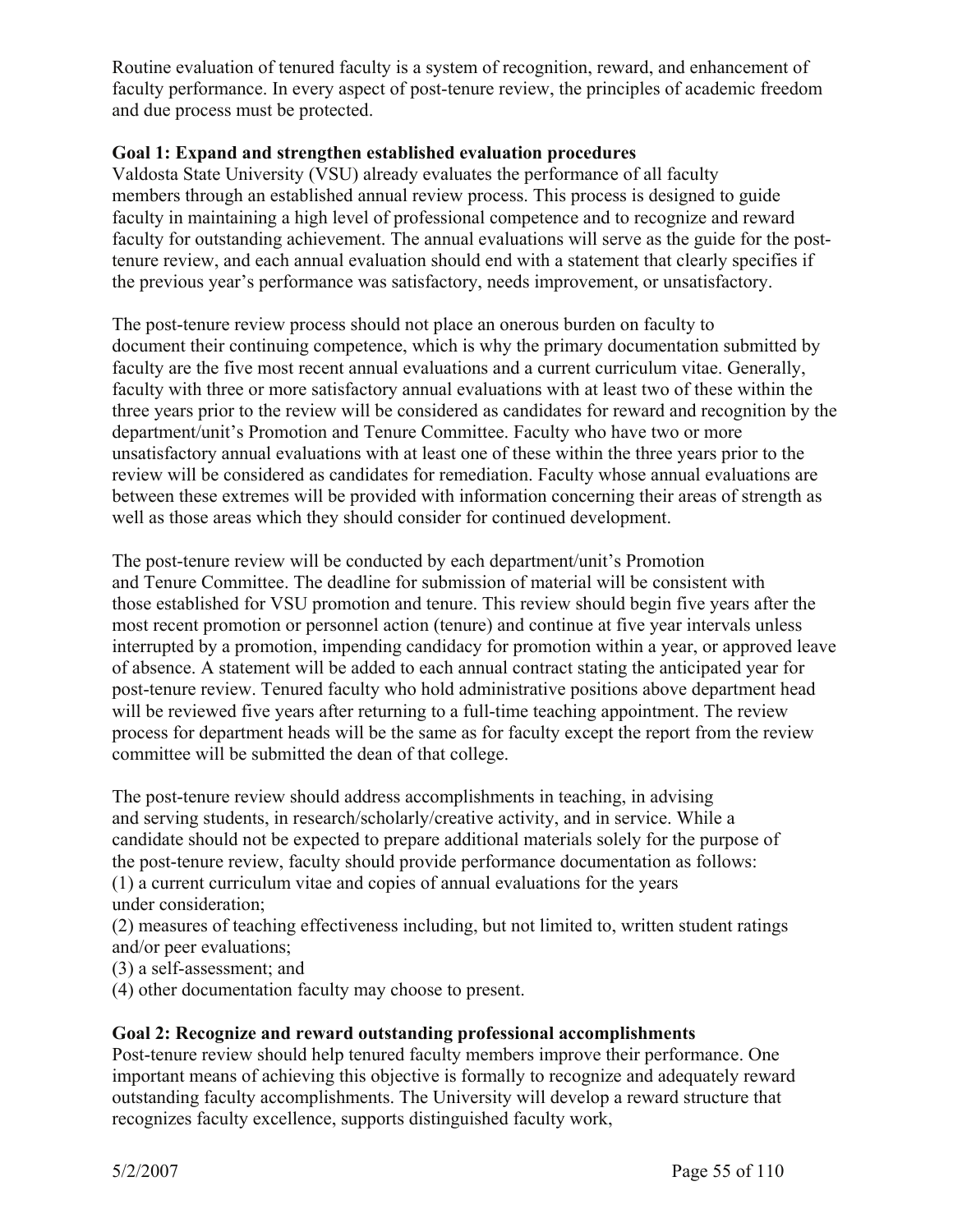attracts and retains outstanding faculty, and enhances the academic reputation of VSU. Such a reward program should include, among other measures, the following:

(1) increased visibility for faculty achievements in teaching, scholarship, and service;

(2) substantial merit-pay increases that are in addition to those awarded through the annual evaluation process; and

(3) continuation, expansion, and support of course reassignment policy and an enhancement of the leave of absence program for the development of faculty scholarship, other creative professional activities, and teaching.

# **Goal 3: Detect and remediate sub-standard professional performance**

If, as a result of the review process, the need for faculty development is recommended, the Promotion and Tenure Committee will provide a written summary of its findings and any recommendations to the department/unit head. Department/unit heads should add their own comments, confer with the faculty member, and present the findings. Both the department/unit head and the faculty member must sign the report indicating the results had been presented and discussed. If a development plan is proposed, recommendations from the Promotion and Tenure Committee will be forwarded to the department/unit head for additional suggestions.

This development plan must accomplish the following:

- (a) define specific goals or outcomes;
- (b) outline activities to be undertaken to achieve these goals or outcomes;
- (c) contain a schedule; and

(d) define the criteria by which the faculty member's progress will be monitored.

The department/unit head will be responsible for forwarding the faculty member's development plan resulting from post-tenure review to the appropriate administrator at least one level above the faculty member's unit and to the Vice President for Academic Affairs. The department/unit head and administrative officer are responsible for arranging appropriate support for the approved plan, if required. This process will be integrated into the timetable for personnel decisions and merit pay decisions established by the Vice President for Academic Affairs.

The development plan will be signed by the members of the Promotion and Tenure Committee, the department/unit head, and the faculty member. A copy of this signed plan will be provided to the faculty member, committee members, the department/unit head, and the appropriate dean. As part of the annual evaluation, the department/unit head will meet with the faculty member engaged in enhancement work to review progress according to the plan. The outcome of this review will be included in the annual evaluation. If, in a period of time not to exceed three years, the department/unit head and Promotion and Tenure Committee agree the faculty member has been successful, they will report this to the department/unit head, dean, and the Vice President for Academic Affairs. A faculty member who successfully completes the development plan will be reviewed 5 years from the date of the original review.

For a faculty member who fails to achieve the improvements identified in the development plan within the agreed-upon timetable as evidenced by the department/unit head's evaluation, both the faculty member and head will be asked to submit a written explanation to the Promotion and Tenure Committee. The faculty member's account should explain why the faculty member has been unable to meet the terms of the development plan. The Promotion and Tenure committee may respond to these written explanations in one of three ways. The Promotion and Tenure Committee: (1) may agree with the faculty member's evaluation that performance has improved;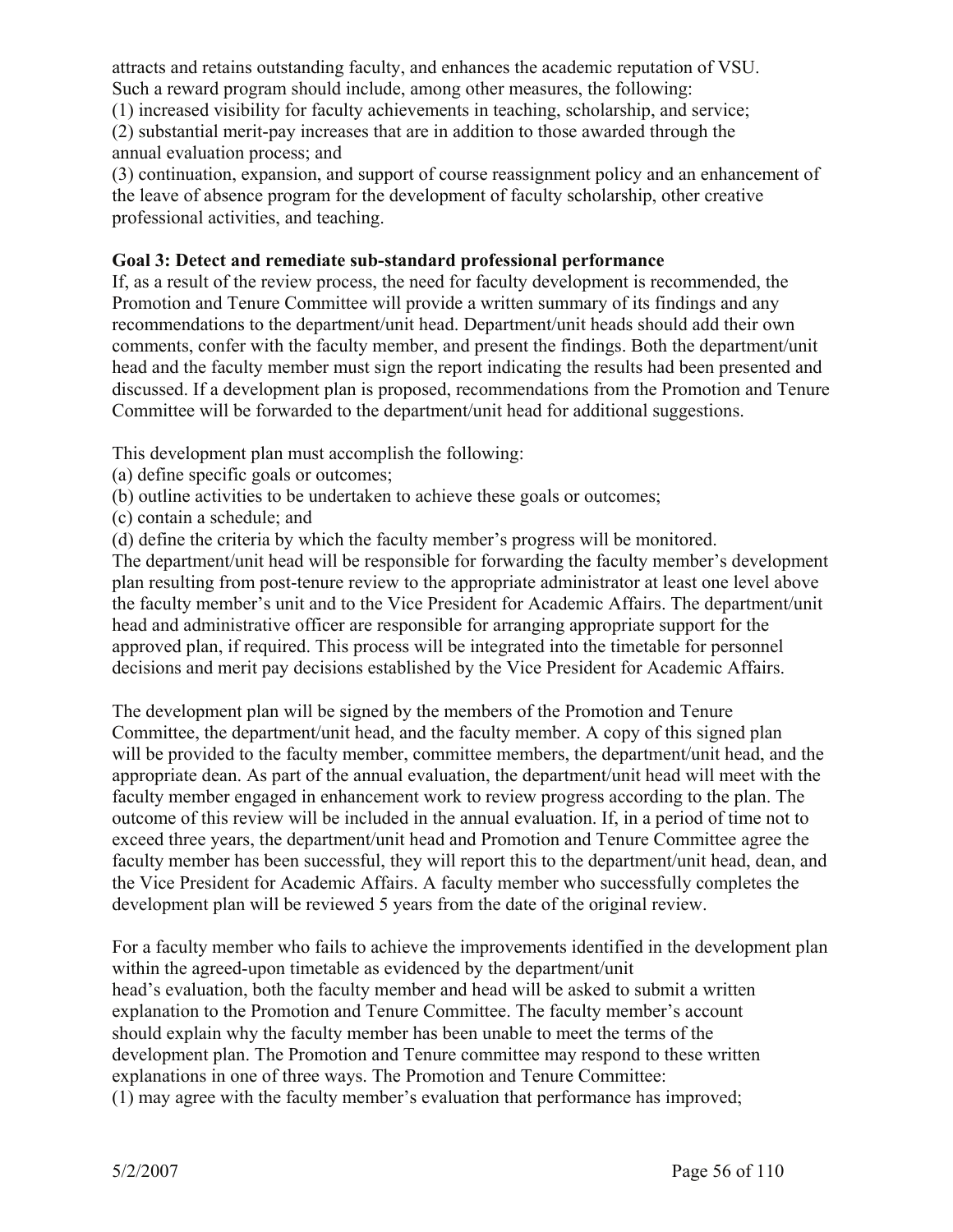(2) may agree with the faculty member's explanation for why the performance goal(s) have not been met; in this case, the committee will work with the faculty member to revise the development plan; or

(3) disagree with the faculty member's explanation; in this case it will prepare a report of the entire post-tenure review process specific to the case, and forward it to the faculty member, the department/unit head, and the dean with the recommendation that appropriate sanctions be implemented.

Regardless of the committee's recommendation, the faculty member can follow the appeals process established by the Board of Regents. If the administration decides to initiate sanctions or dismissal procedures because of an unsatisfactory performance on the part of the faculty member, it will adhere to the University and Board of Regents guidelines for dismissal for cause.

# **Establishing Standards of Performance**

Each department/unit will periodically review and maintain its statement of expectations for satisfactory performance applicable to all faculty members (tenured and non-tenured). Departmental/unit statements will address expectations for the areas of teaching and instruction, professional growth and productivity, and college and community service. These must be as specific as possible, without arbitrarily precluding the diverse contributions that individual faculty members might make to the university community. Individual differences in teaching, scholarship, and service are valued. After approval by the members of the department/unit, the statement will be submitted to the dean for review.

The dean of each unit will certify in writing that department/unit expectations are in keeping with the established mission of the college, that they meet minimum standards, and that expectations are equitable throughout the college. These expectations will be provided to all new faculty. Questions concerning these policies and procedures will be answered at annual meetings open to all faculty of the college.

# **Conclusion**

This post-tenure review provides an opportunity to assess faculty development goals and achievements and provides assistance to faculty in ensuring continuous intellectual and professional growth. The post-tenure review is distinguished from the annual review in that it requires faculty and administrators to assess achievements and goals over a longer term. It also merges the faculty and administration into a unit dedicated to expanding and strengthening the overall quality of education at VSU by encouraging highly motivated and professionally active tenured faculty.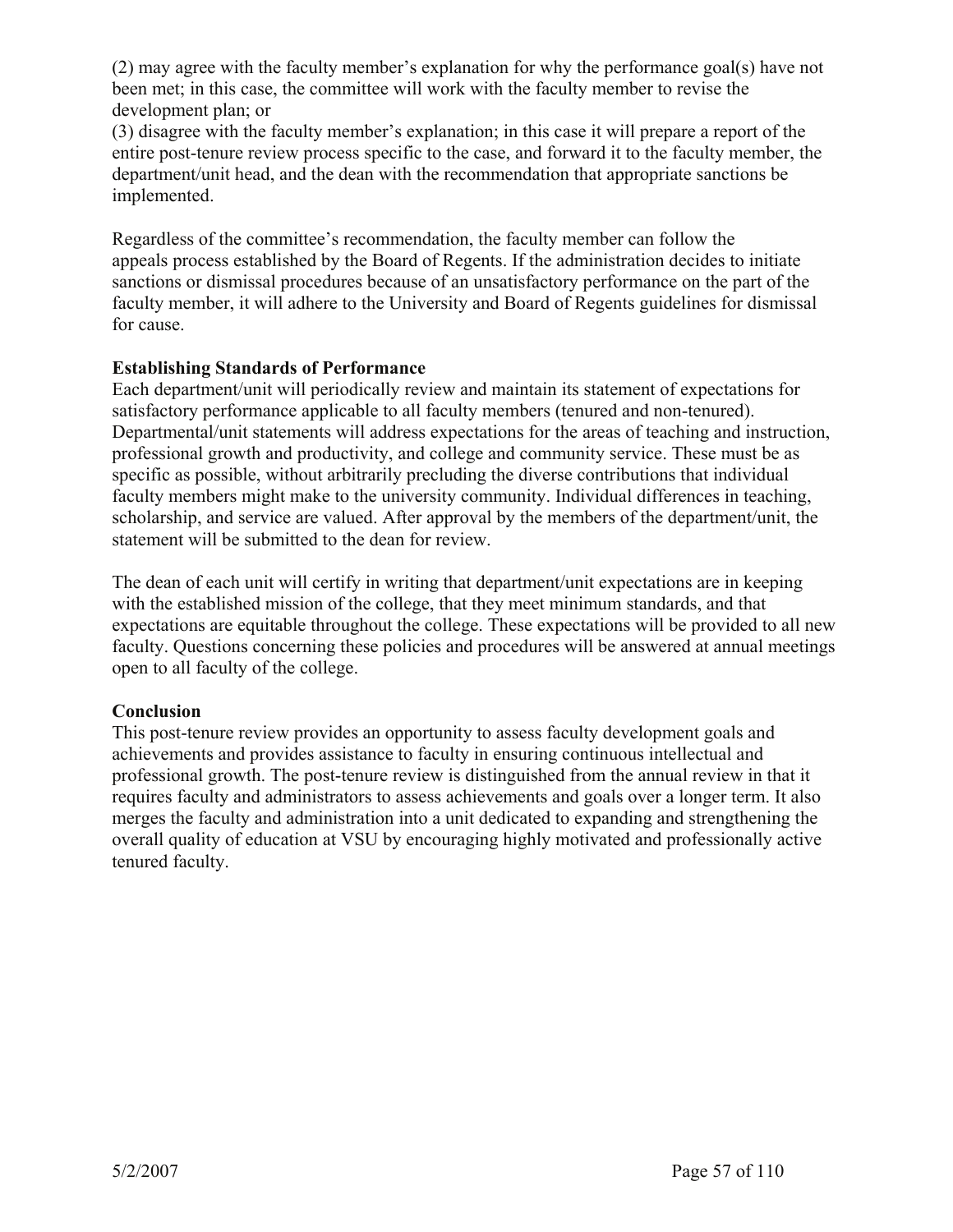# **APPENDIX A**

# **Guidelines for Interpreting Student Opinion of Instruction (SOI)**

Note: The following recommendations are taken from the University of North Dakota website, with only slight modifications. http://www.und.edu/dept/oid/evaluation\_literature.htm

Student course ratings have many uses, particularly if viewed over time and across courses. Student ratings provide information that instructors can use to identify areas of strength and areas needing improvement in their teaching. Furthermore, departments and teaching units can use student ratings in the aggregate to assess the overall performance of multi-course and multiinstructor units, as well as to evaluate individual instructors for personnel reasons, such as decisions regarding retention, promotion, tenure and merit pay.

The recommendations listed below can provide helpful guidelines for the use of student course ratings in personnel decisions.

> **1. Student ratings must be used in concert with other data that relate to the quality of a faculty member's teaching, rather than as a sole indicator of teaching quality**. Other sources such as peer reviews of classroom sessions, peer reviews of curricular materials, and faculty self-reflection should be assessed in addition to student evaluations to gain a true sense of the teaching skills and performance of a faculty member. Consideration of these other sources of evidence is especially important because student ratings alone do not provide sufficient evidence of the extent of student learning in a course.

> **2. Evaluations from more than a single section should be used in making any decision about teaching quality**. Research has shown that ratings from at least five courses are necessary to assure adequate reliability. The validity of the ratings for measuring teaching quality is increased as a greater variety of course formats is represented in the data upon which decisions are based. Trends in ratings across years may also be important in assessing teaching.

> **3. Overall ratings of teaching effectiveness are most appropriate to use in personnel decisions.** Overall ratings of the teacher and the course tend to correlate more closely with student achievement scores than do other items. More specific items should be used by the faculty member for review of specific skills and areas for improvement.

**4. Small differences in individual evaluations should not be used as a basis for differential decisions.** Because student ratings yield numerical averages, there is a temptation to overestimate the precision of the averages that are presented. Small differences in ratings may not be meaningful. It is better to deal with much broader classifications, such as Excellent/Good/Acceptable/Unacceptable or Significantly Exceeds Expectations/Meets Expectations/Falls Short of Expectations/Falls Significantly Short of Expectations.

**5. Interpretations of student ratings averages should be guided by awareness that students tend to rate faculty at or near the high end of the scale.** It is therefore not appropriate to use the median (or 50th percentile) as a presumed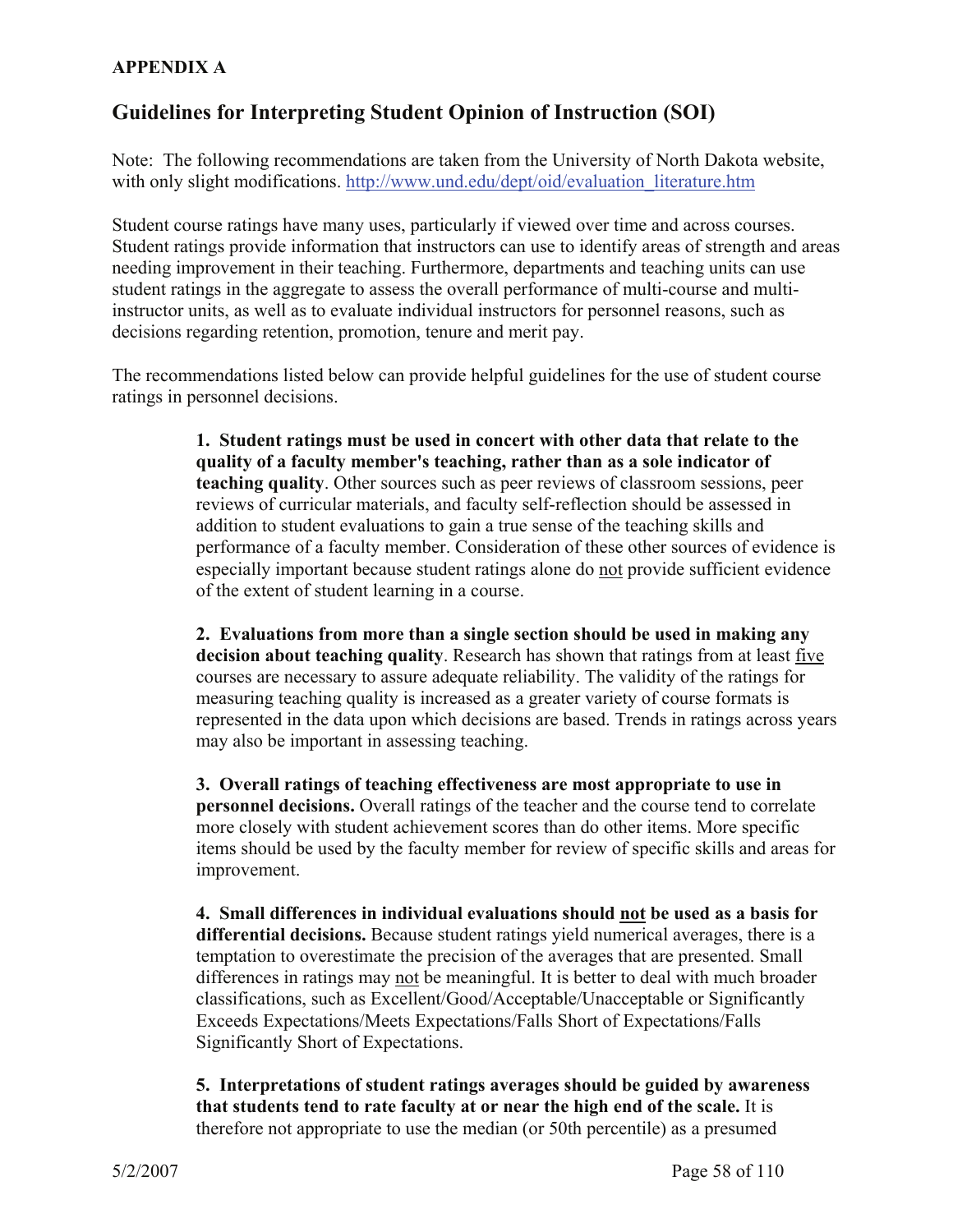dividing line between strong and weak teachers. More appropriate would be to assume that the majority of teachers are strong. It is also appropriate, when evaluating average ratings of individual instructors, to consider relevant comparisons (see Recommendation 6) and specific characteristics of courses taught (see Recommendation 7).

**6. Comparative data should be used with caution**. Department-wide comparison data might be reported on the summary report. However, for comparisons to be useful, the normative group should be based on more than a narrow population of instructors. Smaller departments may not want to rely on departmental norms but use norms calculated for a number of similar departments.

**7. Course characteristics should be considered when interpreting results**. For example, large lecture courses typically receive lower ratings than smaller courses, new courses being taught for the first time receive lower ratings than well-established courses, introductory courses for non-majors receive lower ratings than higher division courses for majors. Adjustments for course type should be made in order to have a fairer sense of the faculty member's teaching skills. One way to adjust for course types is by choosing similar courses for normative comparisons.

**8. Faculty members should be given an opportunity to respond to evaluation results**. Faculty should have an opportunity to discuss the objectives of the course, how the teaching methods were used to meet those objectives, and how circumstances in the course might have affected evaluations. Furthermore, other evaluation information gained from a given course (see Recommendation 1) can aid with the interpretation of ratings results. (At VSU, faculty members are given the chance to respond in their annual Faculty Activity Report).

**9. Administration of course ratings should be scheduled to maximize the number of respondents.** Generally, evaluations will have greater validity when higher proportions of the enrolled students complete evaluation forms. Ratings may not be an accurate reflection of the entire class when smaller proportions of students respond. This problem can be particularly acute in small classes. It is recommended that at least two-thirds of enrolled students must be included in the results to have any confidence in the results. As proportions decrease, particularly in small classes, there is greater opportunity for the rating of one or a few students to disproportionately affect the results.

For References, see http://www.und.edu/dept/oid/evaluation\_literature.htm

# **Thinking about Teaching Evaluations http://www.oberlin.edu/cot/pdweval.htm**

Patty deWinstanley, Associate Professor of Psychology (Oberlin), prepared the following based on her reading of the extensive literature on teaching evaluations. She focused predominantly on three literature reviews: [1] Cashin, W. E. (1995). Student Ratings of Teaching: The Research Revisited. Center for Faculty Evaluation and Development, Idea Paper no.32; [2] Aleamoni, L.M. (1999). Student rating myths versus research facts from 1924 to 1988. Journal of Personnel Evaluation in Education, 13(2), 153-166. (Provided to COT in Spring, 2000); and [3] Pratt, D. D. (1997). Reconceptualizing the evaluation of teaching in higher education. Higher Education, 34, 23-44.

# **1. Students can make reliable and valid judgments about an instructor and certain aspects of instruction.**

# **A. Reliability**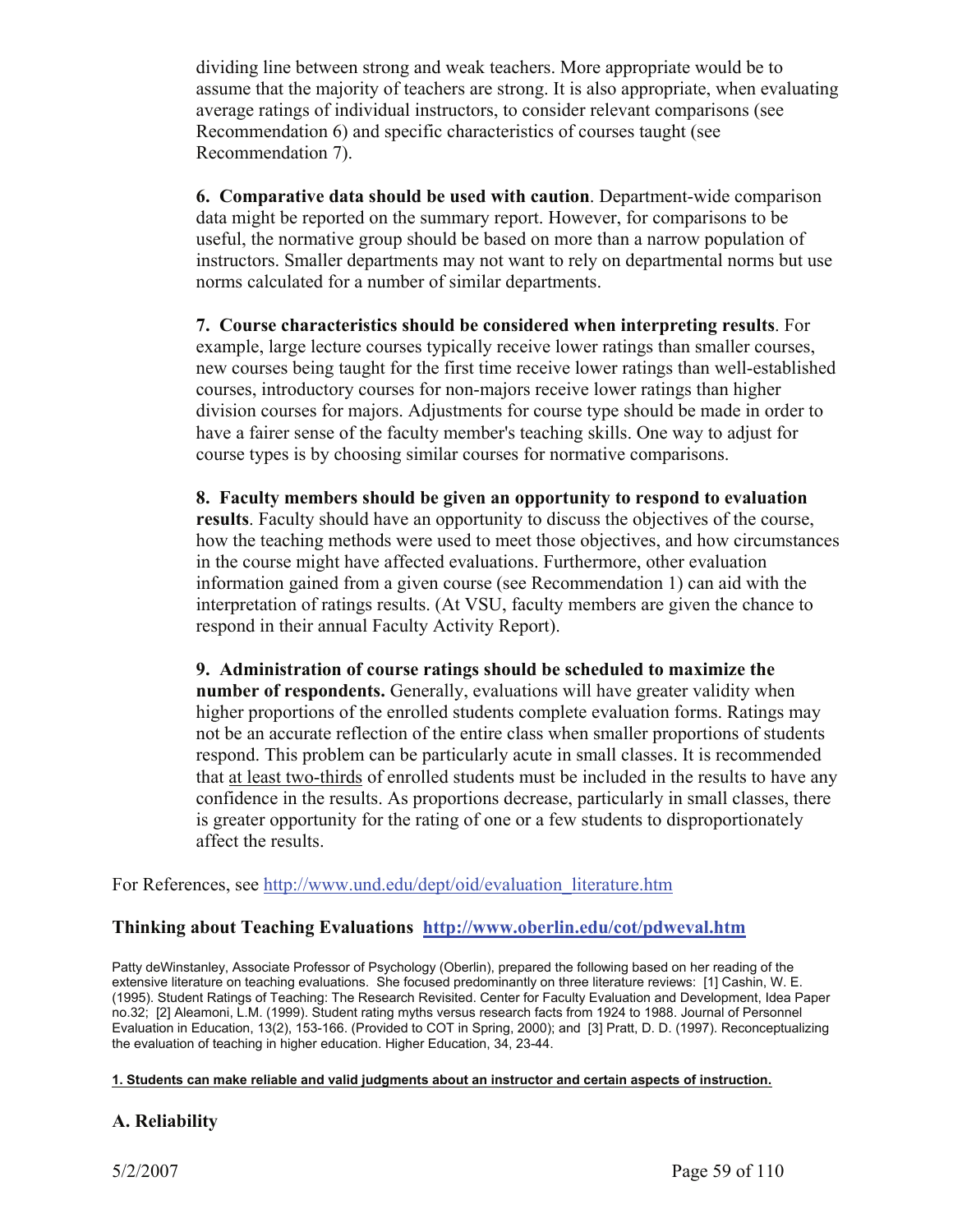Just as you would throw away a bathroom scale that gave you a different measure of your weight every time that you stepped on it, an evaluation form with low reliability also should be thrown away. Fortunately, under best case scenarios, student evaluation forms have been shown to be reliable.

Reliability refers to the consistency, stability, and replicability of a measurement.

The consistency of student evaluations refers to the extent that students within the same class give similar ratings on a given question. Good consistency is achievable with class sizes greater than 30. Class sizes of 10 or fewer students will probably not produce adequate consistency.

The stability of student evaluations refers to the agreement among raters over time. Student evaluations tend to be fairly stable. Thus, one can expect to see good agreement between ratings at the end of the semester and ratings given by those same students years after graduation. Some institutions spend a lot of time and effort surveying graduates about teaching effectiveness for tenure decisions. The literature suggests that little if any new information is obtained because of the high stability levels of student evaluations.

The replicability of student evaluations refers to the extent that the same instructor is rated the same for the same course over a number of semesters and for all his or her courses. Replicability is high for both the same course over a number of semesters and for different courses taught by the same instructor.

Cashin (1995) provides the following guidelines for assuring that acceptable levels of reliability are achieved for student evaluations when making personnel decisions.

1. Reliability will be achieved only to the extent that the surveys are well designed, thus forms should be developed in consultation with someone knowledgeable about educational measurement.

2. Reliability will be achieved when using "ratings from a variety of courses, for two or more courses from every term for at least two years, totaling at least five courses." If there are less than 15-20 students in any class, data from additional classes are recommended.

Aleamoni (1999) echoes Cashin's suggestions and further emphasizes the importance of consultation in the construction of the evaluation forms: "It should be noted, however, that wherever student rating forms are not carefully constructed with the aid of professionals, as in the case of most student- and faculty- generated forms, the reliabilities may be so low as to negate completely the evaluation effect and its results".

# **B. Validity**

Although you might not throw away a scale that always reported your weight at ten pounds lighter than every other scale that you have stepped on, you would know that the scale isn't a valid measure of your weight. A scale can be highly reliable (always giving you the same weight) but not valid (the weight is really ten pounds under your actual weight). Student evaluations can also be reliable (in the ways mentioned), but not valid. That is, student evaluations might not measure "effective teaching."

Validity refers to the extent that student evaluations measure what we want them to measure, that is, good teaching. There are several studies reported in the literature indicating that student evaluations can be valid measures of some aspects of teaching effectiveness. To illustrate, student ratings have been found to correlate with final exam performance, instructor's self-ratings, ratings of colleagues, and ratings of administrators. In addition, numerical ratings tend to correlate well with student comments on open-end questions.

#### **2. Some variables that are unrelated to teaching effectiveness do correlate with student evaluations. In addition, some variables that have been purported to correlate with student ratings do not.**

When considering student evaluations as part of a personnel evaluation, the variables that are unrelated to teaching effectiveness but do correlate with student evaluations should be taken into consideration. The variables listed below as correlating with student evaluations are the ones for which a consistent pattern based on many studies has been obtained.

A. Elective courses are rated higher than required courses.

B. More advanced students give higher ratings than less advanced students.

C. Grades are weakly correlated with student ratings: Higher grades are associated with somewhat higher ratings.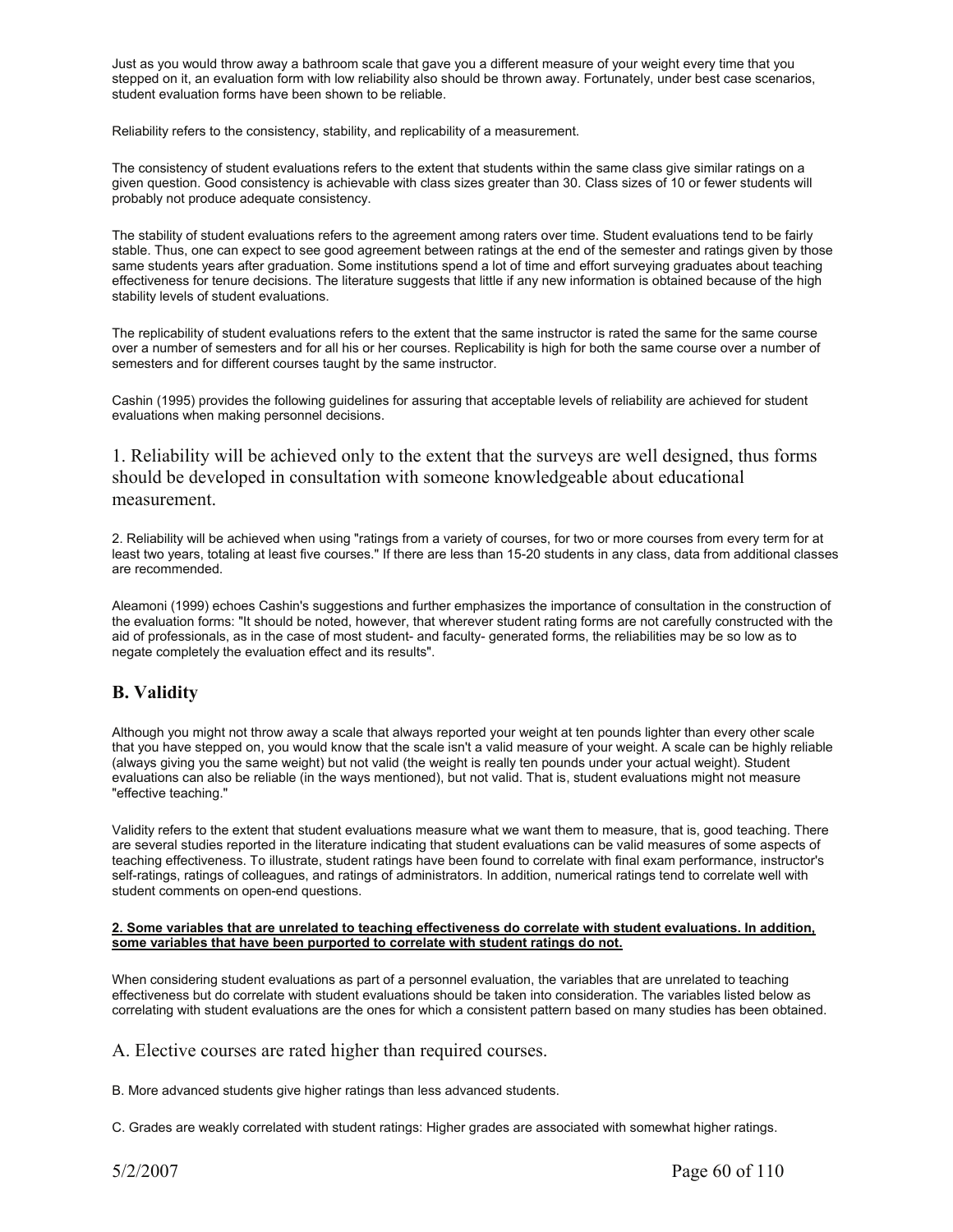D. Humanities courses receive higher ratings than social science courses, and social science courses receive higher ratings than science courses.

The variables listed below are the ones that many people believe are correlated with student ratings, but for which inconsistent results have been found.

A. Size of the class (although, keep in mind the issue of reliability when class size falls below 15).

- B. Gender of the student
- C. Gender of the instructor
- D. An interaction between gender of the student and gender of the instructor
- E. Time of day that the course is offered.
- F. Whether students are majors or non-majors.
- G. Rank of instructor

Information regarding the type of variables that have an impact on student evaluations must be kept in mind when comparing evaluations from different courses. At the very least, department heads and deans should be aware of the impact of variables on student evaluations that we do not think are important to teaching effectiveness. Furthermore, the information provided to the persons making personnel decisions must be periodically updated. The research on student evaluations is very active. More researchers are beginning to investigate the interactions of several variables on student evaluations. To insure appropriate interpretations of the evaluations, up-to-date information must be provided.

#### **3. Student evaluations are multidimensional. Contrary to some people's perceptions, student evaluations are not simply measuring popularity. Most researchers show that at least six dimensions, or factors, are commonly found in student rating forms. Below is a list of the factors. Any student evaluation form must have a few questions dedicated to assessing each of the six factors.**

# A. Course Organization

- B. Clarity, communication skills
- C. Teacher/student interaction, or rapport
- D. Course difficulty, workload
- E. Grading and examinations
- F. Student self-rated learning

All authors of the review articles cautioned that a single overall (or general) measure of teaching effectiveness is inadequate because single items are not reliable or valid. Futhermore, single items, such as in general how would you rate this teacher's effectiveness, tend to correlate with many more of the factors that are unrelated to teaching effectiveness (i.e., gender, class size, etc.)

#### **4. All authors of the review articles state that student evaluations must be used in conjunction with other methods of evaluating teaching. Pratt (1997) lists six principles for evaluating teachers in a broader approach that includes student evaluations as only one aspect of teaching evaluations.**

The six principles are as follows:

B. Evaluation should involve multiple and credible sources of data.

A. Evaluation should acknowledge and respect diversity in actions, intentions, and beliefs.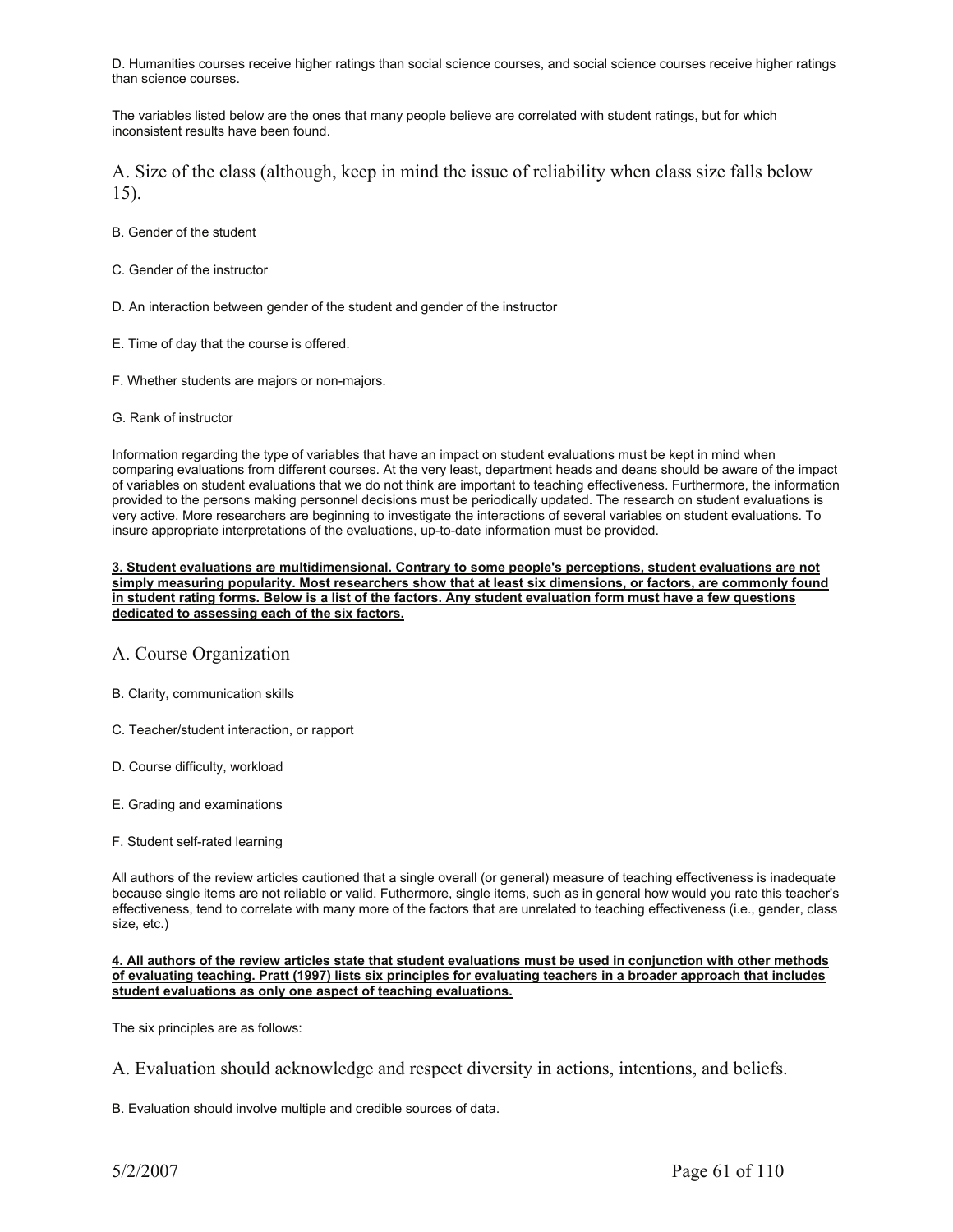- C. Evaluation should assess substantive, as well as technical, aspects of teaching.
- D. Evaluations should consider planning, implementation, and results of teaching.
- E. Evaluation should contribute to the improvement of teaching.

F. Evaluation should be done in consultation with key individuals responsible for taking data and recommendations forward within an institution.

# **Understanding Quantitative Data in the Student Opinion of Instruction**

# *Common Statistical Terms—What they mean and how to use them*

http://cstl.syr.edu/cstl2/Home/Teaching%20Support/Teaching%20at%20SU/Student%20Ratings/ 12A400.htm

**N—**The letter "N" represents the sample size (number of students who responded to the course evaluation overall or to a particular item).

**Mean—**The mean score represents the numerical average for a set of responses. The following points assume a scale in which a low score is assigned to negative responses (i.e., poor) and a high score to positive responses (i.e., excellent).

# **Generally, the higher the mean score, the better the evaluation.**

On a 5-point scale, items with mean scores above 4.0 generally reflect teaching aspects that are particularly effective.

**Standard Deviation—**The standard deviation represents the distribution of the responses around the mean. It indicates the degree of consistency among student responses. The standard deviation is often abbreviated in data tables as *s*, *sd*, *SD*, *std*, or *StD*.

The standard deviation in conjunction with the mean provides a better understanding of your data. Begin by adding the standard deviation to the mean. Next subtract the standard deviation from the mean. The range between the two calculated values represents where approximately 2/3 of your students' responses fall. For example, if the mean score is 3.3 with a std of 0.4, then 2/3 of the students' responses lie between 2.9 (3.3 - 0.4) and 3.7 (3.3 + 0.4).

The standard deviation represents the degree of similarity among the students' responses. A small standard deviation (as in the example above) reflects a high degree of consensus among the students. Since there is a small numerical range (2.9 - 3.7) in which 2/3 of the ratings fall, the response pattern among your students is very consistent.

A large standard deviation indicates that there was considerable disagreement among the students' responses. For example, if the mean score is 3.3 with a std of 1.0, then 2/3 of the students' responses lie between 2.3 and 4.3. This indicates a wide disparity among the responses to this item, with the mean simply representing a numerical average of the responses and not a consensus rating by the class.

#### **More on Standard Deviation & Mean** http://www.brevard.edu/fyc/fya/CuseoLink.htm

The standard deviation for individual items is an index of agreement or disagreement among student raters. Perfect agreement yields a standard deviation of 0. Deviations of less than 1.0 indicate relatively good agreement in a 5-point scale.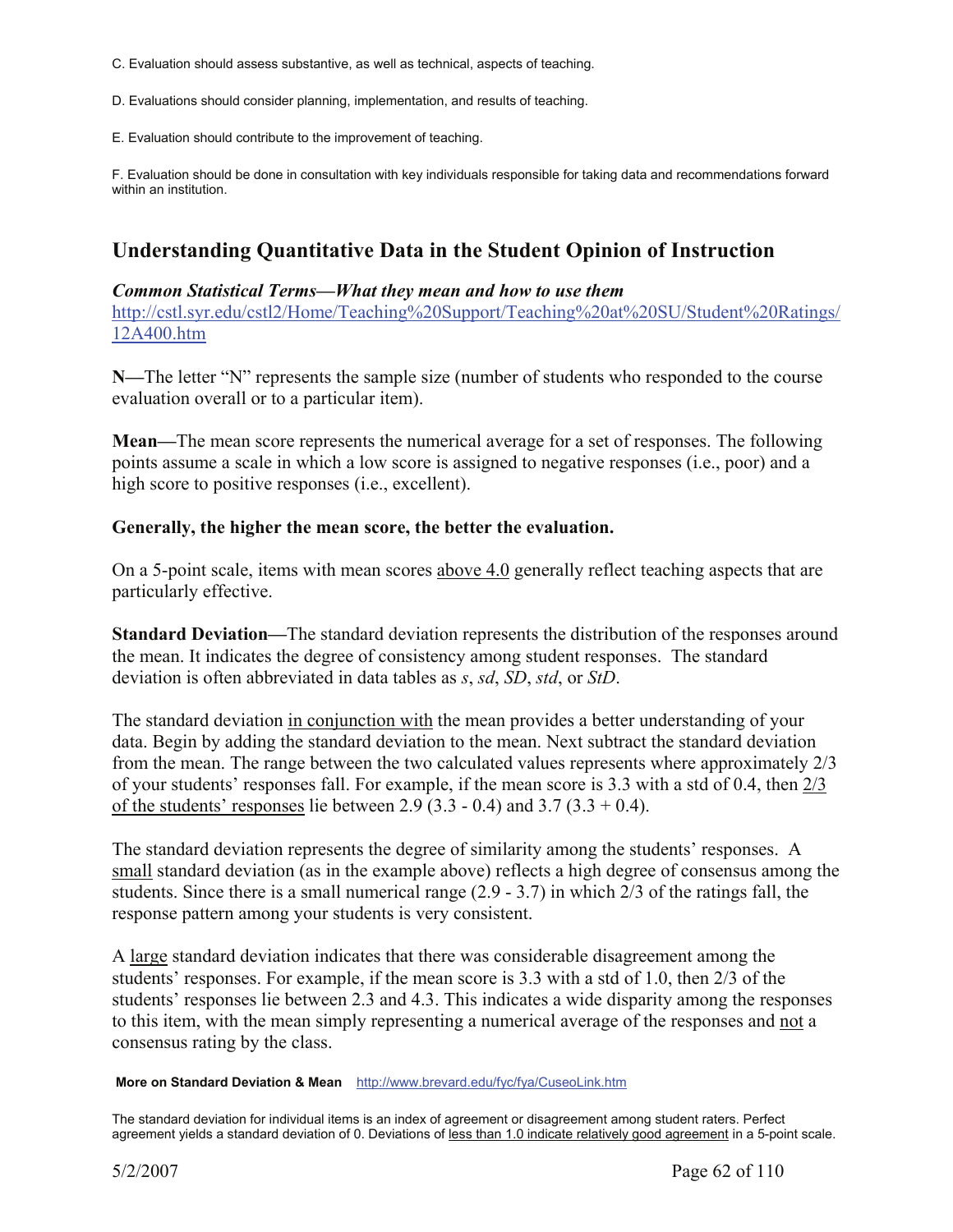Deviations of 1.2 and higher indicate that the mean may not be a good measure of student agreement. This situation may occur when opinion in a class is strongly divided between very high and very low ratings or, possibly, is evenly dispersed across the entire response scale, resulting in a mean that does not represent a "typical" student opinion in any meaningful sense. A mean of 3.0 or 3.5 [on a 5-point scale] cannot be construed to represent "average" performance in the sense of middle-range performance when the mean is simply an artifact of strong disagreement among students.

# **UNDERSTANDING WRITTEN COMMENTS IN THE STUDENT OPINION OF INSTRUCTION (SOI)**

Individual written comments should be interpreted only in the context of all written comments and student ratings; an individual comment should not be considered meaningful unless it is supported by other written comments or by the ratings. Any analysis of comments should seek patterns rather than focusing on isolated statements.

http://www.radford.edu/~mayleswo/sef/Principles.html

**http://www.uni.edu/vpaa/GuidelinesforStudentEvaluation.pdf**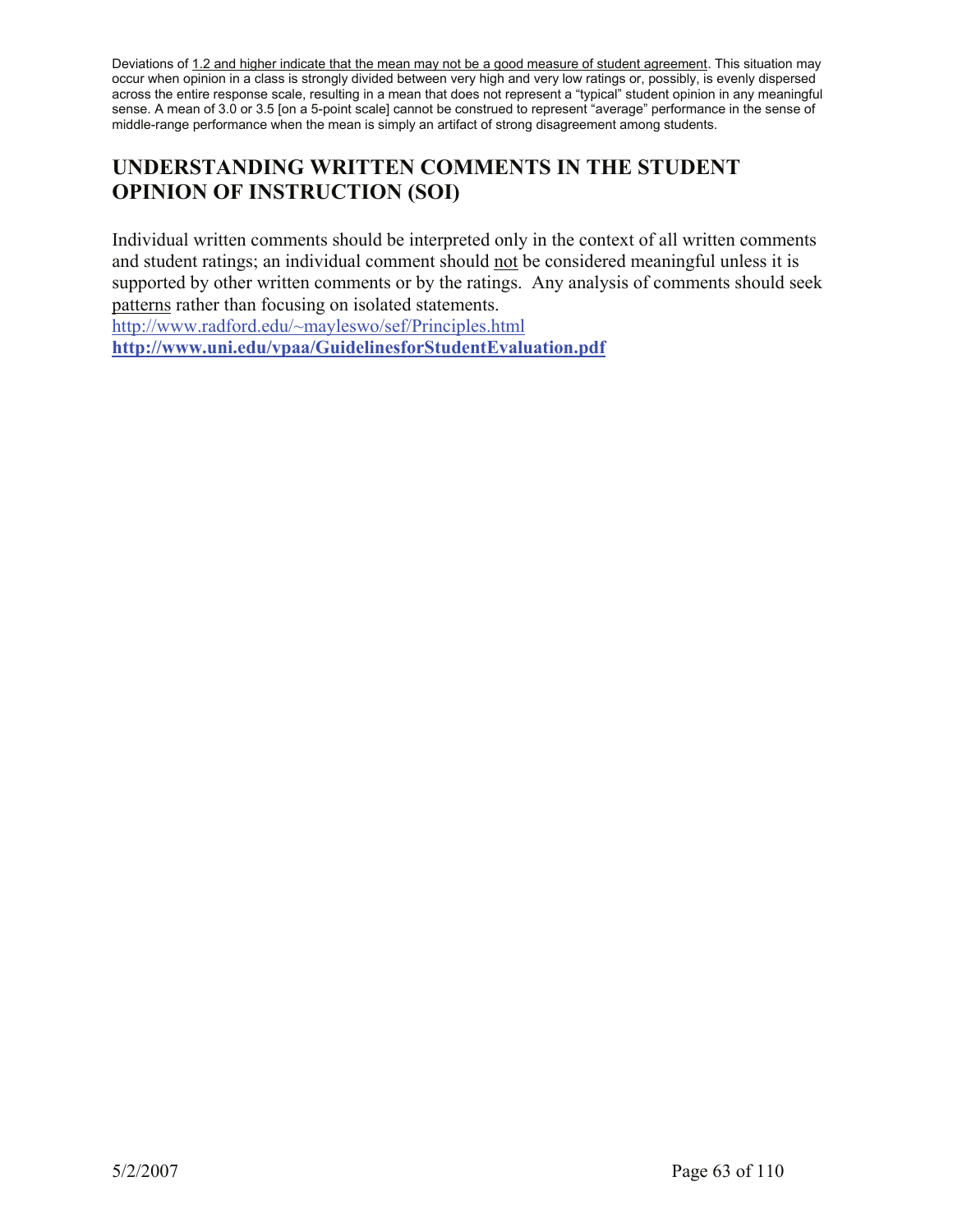# Appendix B Student Opinion on Instruction (SOI) Revised Draft of University-wide Questions

# As you answer the questions below, be aware that successful learning requires effort by **both** instructor and students.

|                                                                                                                                                                                     | Strongly<br>Agree | Agree                       | Neutral | Disagree                 | Strongly<br>Disagree |
|-------------------------------------------------------------------------------------------------------------------------------------------------------------------------------------|-------------------|-----------------------------|---------|--------------------------|----------------------|
| 1. Course assignments were clearly explained in<br>the syllabus or other handouts.                                                                                                  | $\Box$            | $\Box$                      |         | $\Box$                   |                      |
| 2. Course policies (for example,<br>attendance, late papers) were<br>clearly explained in the syllabus<br>or other handouts.                                                        | $\Box$            | $\mathcal{L}_{\mathcal{A}}$ | $\Box$  | $\overline{\phantom{a}}$ |                      |
| 3. The instructor was well<br>prepared for class.                                                                                                                                   |                   | $\sim$                      |         |                          |                      |
| 4. The instructor made effective<br>use of class time to cover course<br>content.                                                                                                   | $\Box$            | П                           | $\Box$  | П                        |                      |
| 5. Course assignments were<br>returned in a timely manner.                                                                                                                          | П                 | $\Box$                      | $\Box$  | $\Box$                   |                      |
| 6. The instructor explained<br>grading criteria (for example,<br>grammar, content) clearly.                                                                                         | П                 | $\Box$                      | $\Box$  | $\Box$                   |                      |
| 7. The instructor was willing to<br>discuss course-related issues<br>either in person or by email /<br>telephone.                                                                   | $\Box$            | $\Box$                      |         |                          |                      |
| 8. The instructor responded to<br>student questions on course<br>material in a professional<br>manner.                                                                              |                   |                             |         |                          |                      |
| 9. This course increased my<br>knowledge of the topic.                                                                                                                              |                   |                             |         |                          |                      |
| 10. This course helped me further<br>develop my academic skills (for<br>example, reading, writing,<br>speaking, critical analysis,<br>performance, artistic abilities,<br>$etc.$ ). |                   |                             |         |                          |                      |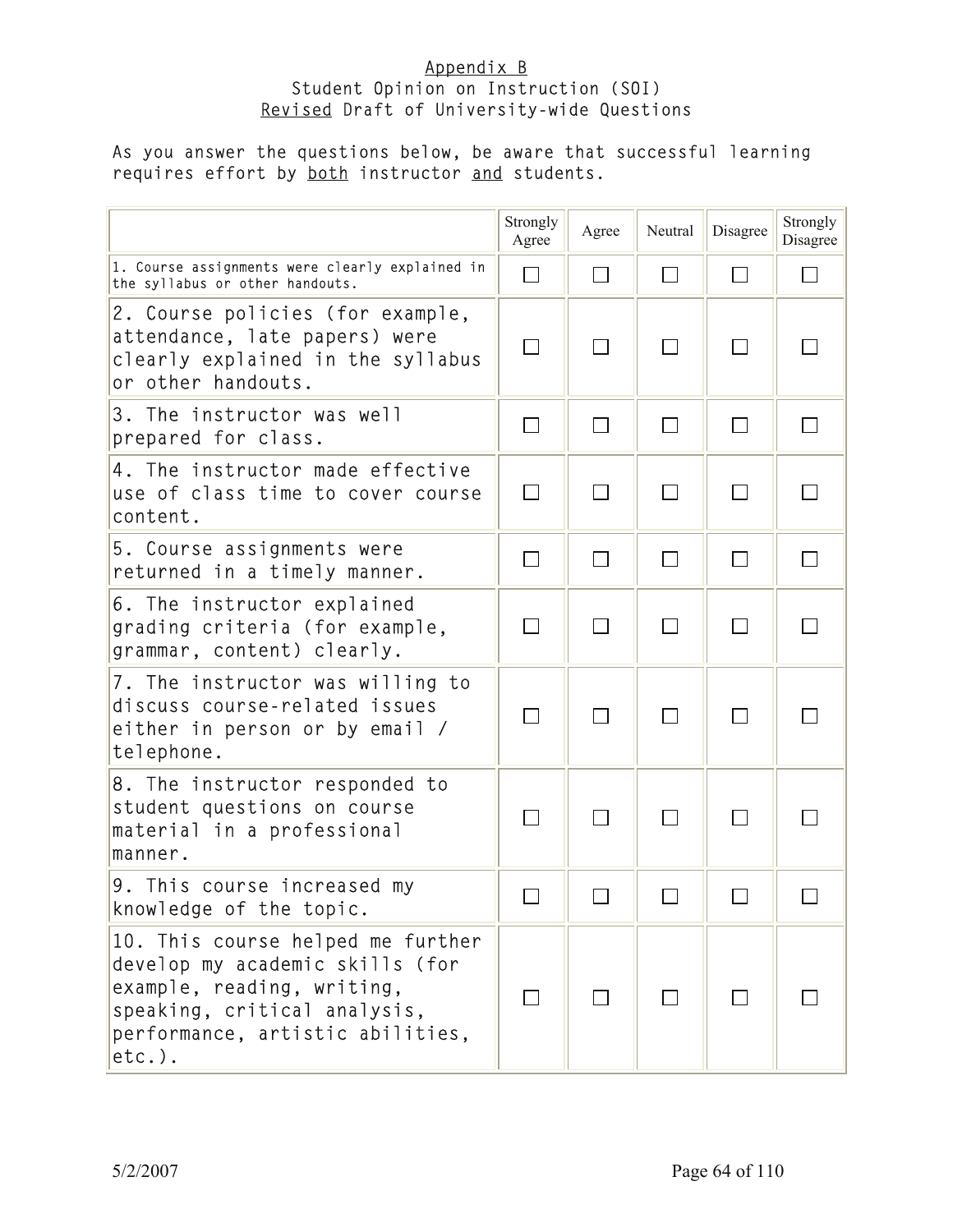2. WHAT ARE YOUR INSTRUCTOR'S STRENGTHS?

3. WHAT SUGGESTIONS WOULD YOU GIVE YOUR INSTRUCTOR FOR IMPROVING THE COURSE?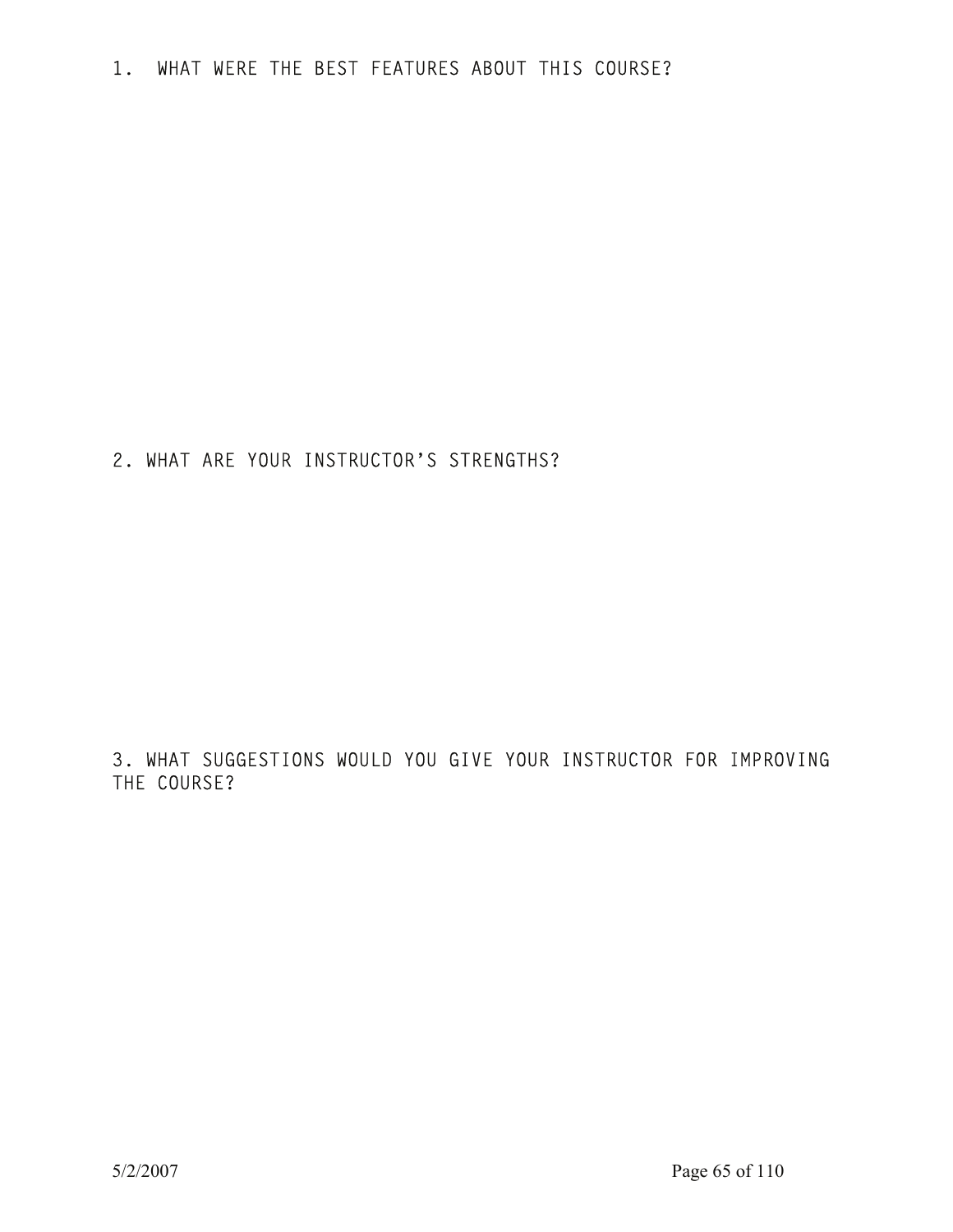# **Appendix C**  Annual Faculty Activity Report and Action Plan

Faculty Member: \_\_\_\_\_\_\_\_\_\_\_\_\_\_\_\_\_\_\_\_\_\_\_\_\_\_\_\_\_\_\_\_\_\_\_\_\_\_\_\_\_

Department/Division:

Year:

**The Annual Faculty Activity Report, Action Plan, and Annual Evaluation document plays an important role for faculty, departments, and the units within the university as part of strategic planning and development. This document is also a critical component of the promotion and tenure process for faculty; it serves as the primary source of information for the university annual report and as a means to evaluate individual units' progress toward meeting strategic goals. Individual programs and departments should develop policies that address specific components of the report such as allocation of loads for service or special assignments. It is important that research and scholarly activities be discussed in departments and colleges so that listings of activities are clearly and consistently reported across the unit.** 

**Faculty members completing this form should make every effort clearly to address all of the areas within this document that relate to individual responsibilities at the university. Activities should be listed only once within the report; do not include the same activity in two different categories.** 

**The role definitions in this document are adapted from Raoul A. Arreola's** *Developing a Comprehensive Faculty Evaluation System***. Bolton, MA: Anker, 1995.** 

# **A. TEACHING AND INSTRUCTION**

Teaching and instruction are defined as those activities associated with the design and delivery of instructional events to students. For purposes of evaluation, the instructional model will include the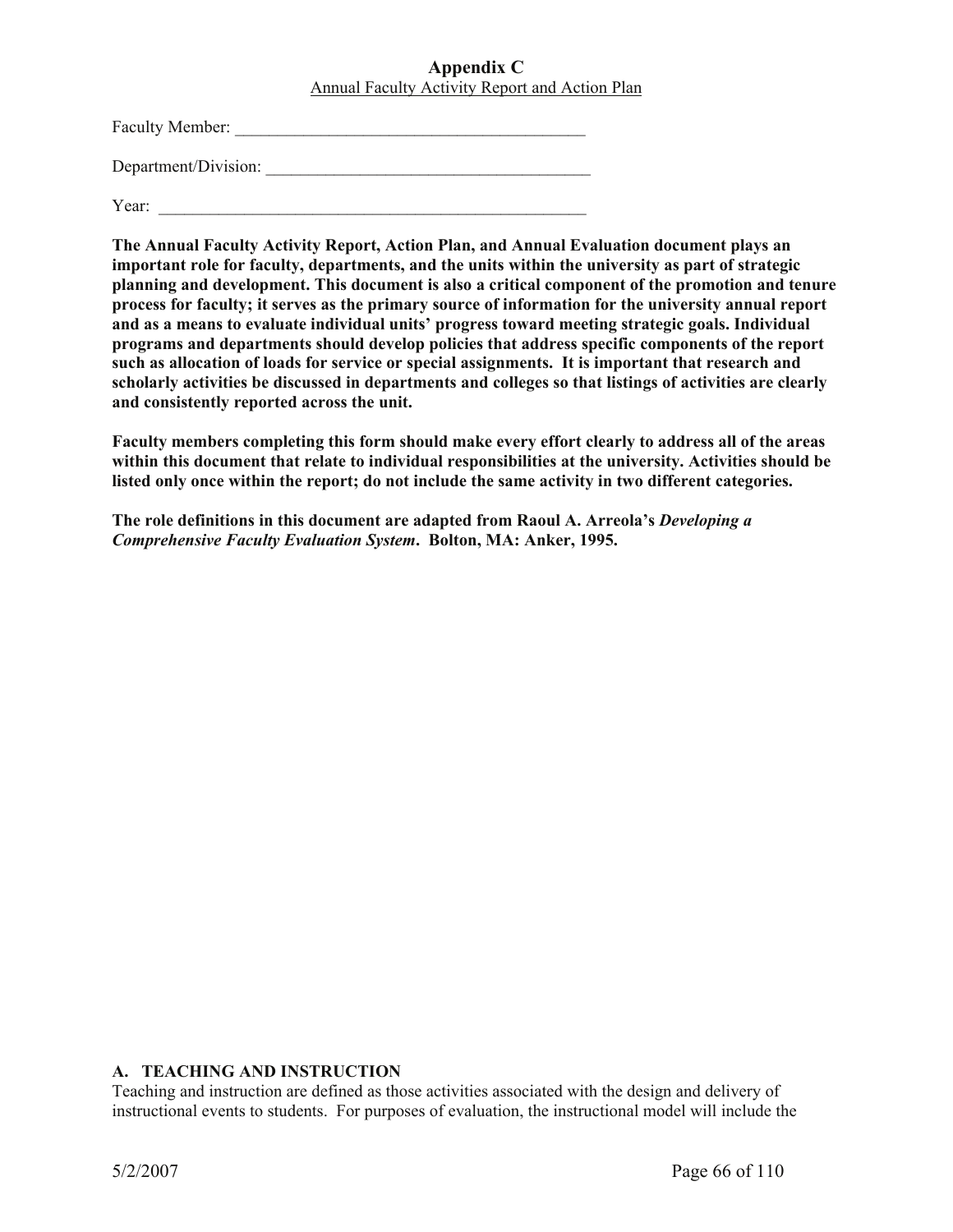following: **classroom performance**, **materials preparation and relevancy**, and **record keeping and instructional management.** 

| ❖ |        |   | ❖ COURSE ❖ NEW<br><b>NUMBE</b><br>$\mathbf R$ |     | PREPARATI<br>$ON*$ | ❖ ENROLLMENT ❖ AVERAGE | SOI |
|---|--------|---|-----------------------------------------------|-----|--------------------|------------------------|-----|
| ❖ | Spring |   |                                               | ∗?∙ |                    |                        |     |
| ❖ |        |   |                                               |     |                    |                        |     |
| ❖ |        |   |                                               |     |                    |                        |     |
| ❖ |        |   |                                               |     |                    |                        |     |
| ❖ |        |   |                                               |     |                    |                        |     |
| ❖ | Summer | ❖ |                                               |     |                    |                        |     |
| ❖ |        |   |                                               |     |                    |                        |     |
| ❖ |        |   |                                               |     |                    |                        |     |
| ❖ |        |   |                                               |     |                    |                        |     |
| ❖ |        |   |                                               |     |                    |                        |     |
| ❖ | Fall   |   |                                               |     |                    |                        |     |
| ❖ |        |   |                                               |     |                    |                        |     |
| ❖ |        |   |                                               |     |                    |                        |     |
| ❖ |        |   |                                               |     |                    |                        |     |
|   |        |   |                                               |     |                    |                        |     |

# **1. Courses Taught:**

\* New Preparation is defined as a course taught for the first time or a course which has not been taught for a period of three years.

**2. Evaluate what you have learned about your teaching effectiveness through reading your Student Opinions of Instruction (SOI).** 

**3. Briefly cite any innovative or experimental teaching approaches used and the associated results. Modifications in course content, introduction of technology are also appropriate to mention here. Point out any modifications made to courses based on evaluations of your instruction, SOIs, and/or peer reviews, and/or department head evaluation.** 

#### **4. Guided independent study, internships, or other teaching responsibilities:**

|         | ❖ Name of Student |   | $\bullet$ Description of Activity |
|---------|-------------------|---|-----------------------------------|
|         |                   |   |                                   |
| $\cdot$ |                   |   |                                   |
| $\cdot$ |                   | ⊷ |                                   |
| ❖       |                   |   |                                   |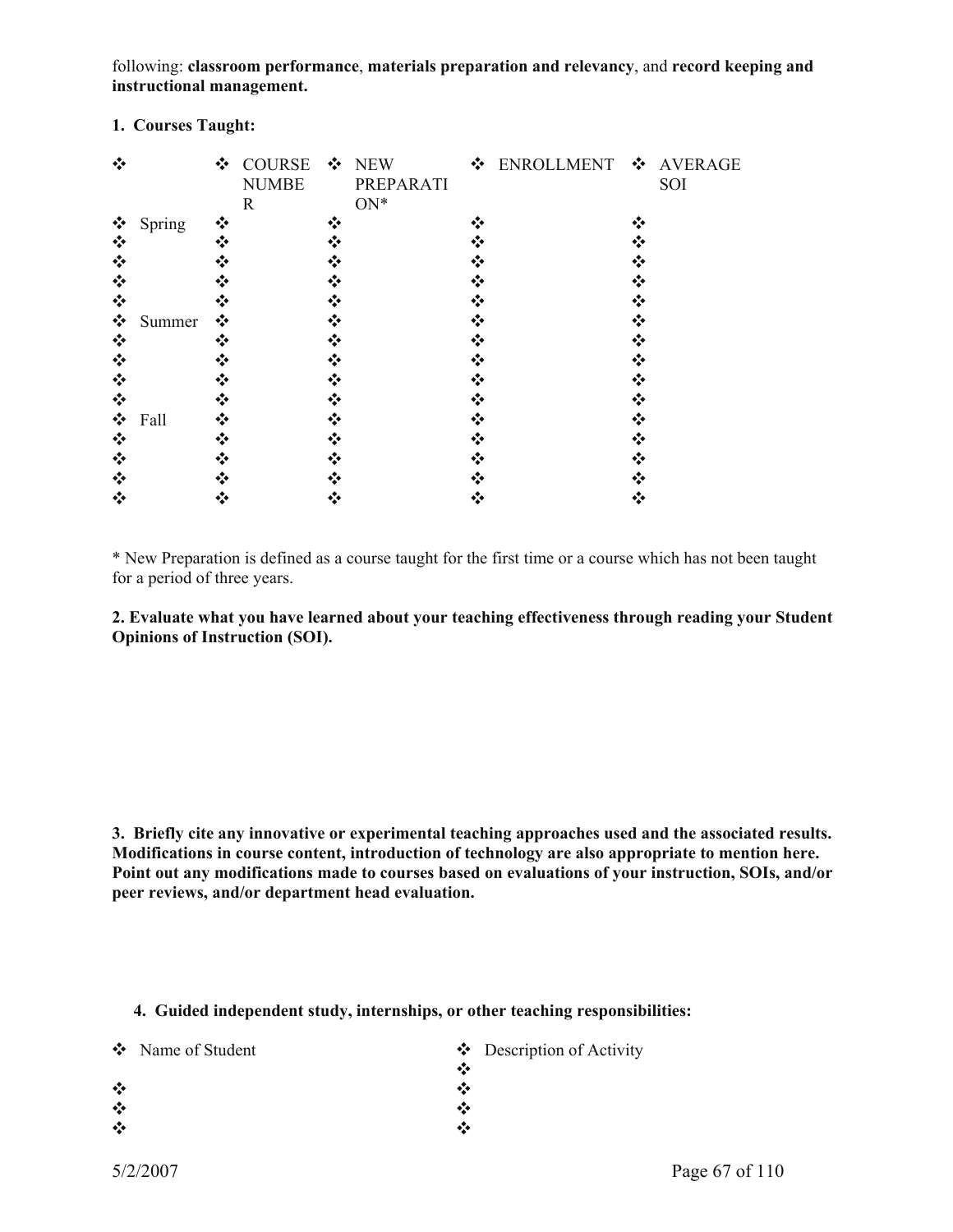**6. Awards or special recognitions earned in this area**.

*Please be prepared to include materials supporting your report if requested. Newly developed course materials should be included in departmental files.* 

# **GOALS**

**Planning is an important part of the evaluation process. When completing this section include specific goals and objectives, remembering that goals should be broad and flexible and recognizing that they may be subject to change. Relate your goals to past Faculty Activity Reports; Department Head Evaluations; Departmental, College, and University Goals; and Strategic Plans. Some plans may need specific timelines or may need to be set within the context of other actions taking place within a department. These details should be included in this report.** 

A. Review and list your goals for last year in teaching and instruction and indicate progress made.

| $\div$ GOAL | ❖ ACTION | ❖ COMPLETED OR IN-<br><b>PROGESS</b> |
|-------------|----------|--------------------------------------|
| ❖           |          | ×                                    |
| ❖           |          |                                      |
| ❖           |          |                                      |
| $\cdot$     |          |                                      |
| ❖           |          | ۰۰                                   |

B. List goals for next year.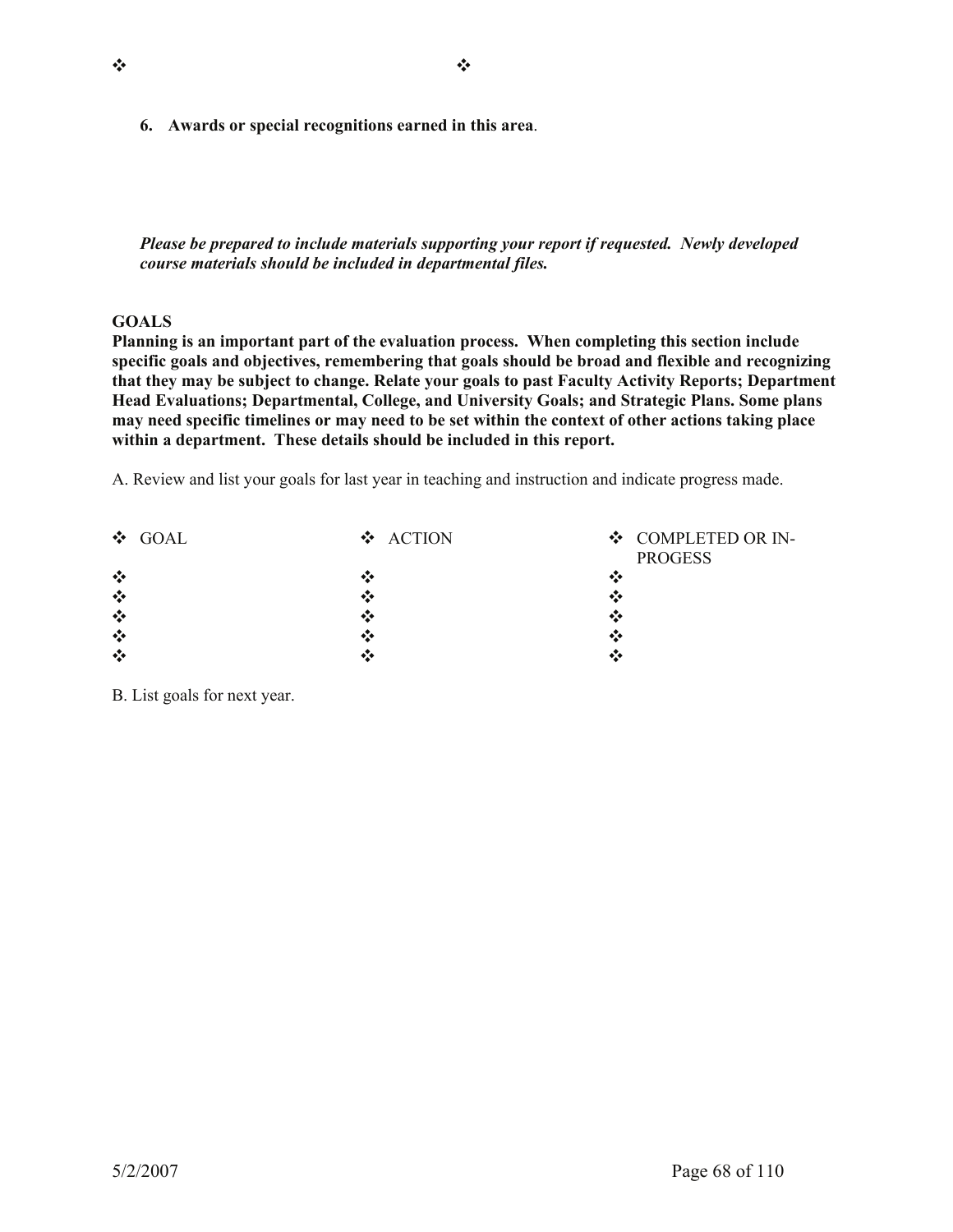# **B. PROFESSIONAL GROWTH AND PRODUCTIVITY**

Professional growth and productivity is defined as improving the competence of faculty members to better fulfill the role and responsibilities of their position within the institution, professional achievement or contribution to the teaching/learning process, or education profession in the faculty member's area of expertise.

# **1. Publications, Performances, Exhibitions, and/or Creative Research:**

Please list publications, performances, exhibitions, and/or creative research (attach a copy of each publication and use a standard bibliography form, including page reference and date. For artistic or creative activity, include appropriate citations, references, or documentation).

# **2. Research/Scholarship and/or Artistic Work in Progress:**

#### **3. Appearance on professional programs:**

|         | $\bullet$ Professional Association $\bullet$ Nature of Contribution |  | $\bullet$ Date |
|---------|---------------------------------------------------------------------|--|----------------|
| $\cdot$ |                                                                     |  |                |
| $\cdot$ |                                                                     |  |                |
| $\cdot$ |                                                                     |  |                |
| $\cdot$ |                                                                     |  |                |
| $\cdot$ |                                                                     |  |                |

# **4. Other research completed during the current year and not reported above.**

# **5. Applications for university and external funding/funding received**

| $\cdot$<br>Title<br>$\div$ Funding Agency | $\bullet$ Amount   |
|-------------------------------------------|--------------------|
|                                           | Requested/Received |
| ❖<br>∙:∙                                  |                    |
| $\cdot$<br>∙:∙                            |                    |
| $\frac{1}{2}$<br>•;∙                      | ∗;∙                |
| ❖<br>∙ĭ∙                                  | ◆:◆                |

# **6. Memberships and offices held in professional associations:**

| Professional |  |
|--------------|--|
|              |  |

Office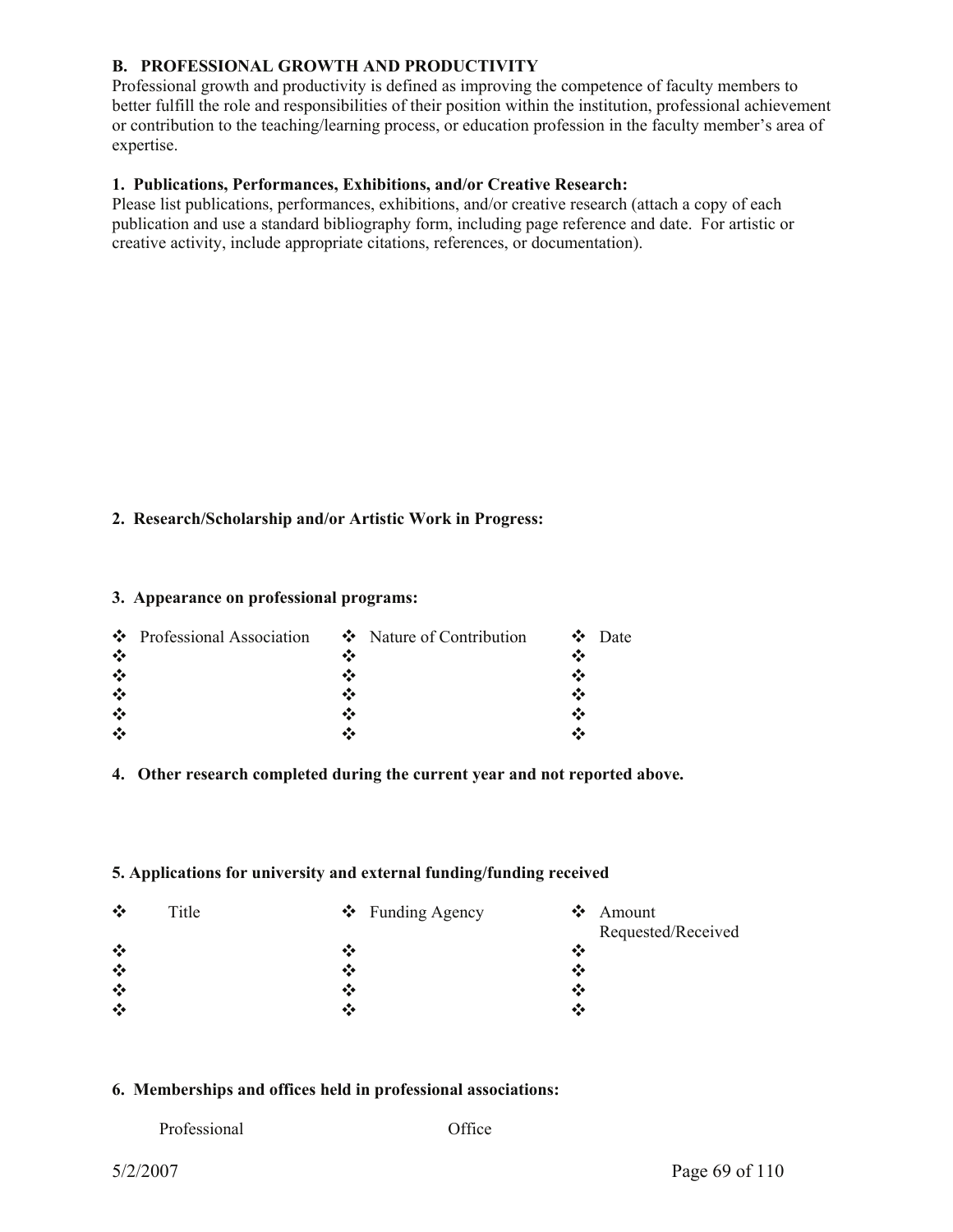| Association    | Held /Member |
|----------------|--------------|
| $\ddot{\cdot}$ | ∗∑∙          |
| ❖              |              |
|                |              |
| $\ddot{\cdot}$ |              |
| ❖              | ∙:∙          |
|                |              |

# **7. Meetings of professional associations attended:**

| Professional                          | Location | <b>Important Sessions</b> |
|---------------------------------------|----------|---------------------------|
| Association                           |          | Attended                  |
| $\cdot$ :                             | ❖        | ❖                         |
| $\bullet^*_{\bullet}\bullet$          | ❖        | ❖                         |
| $\bullet^{\bullet}_{\bullet} \bullet$ | ❖        | ❖                         |
| $\ddot{\cdot}$                        | ❖        | ❖                         |
| $\cdot$                               | ❖        | ❖                         |
| $\cdot$                               |          | ∙∑                        |

#### **8. Professional Training Sessions/Workshops attended**

|         | ❖ Professional       |     | $\div$ Date |    | ❖ Topics Covered |
|---------|----------------------|-----|-------------|----|------------------|
|         | Development Activity |     |             |    |                  |
| $\cdot$ |                      |     |             |    |                  |
| ❖       |                      |     |             | ∙∑ |                  |
| $\cdot$ |                      | ∙ĭ∙ |             | ×  |                  |
| ❖       |                      |     |             | ∙₹ |                  |
| ❖       |                      |     |             |    |                  |

**9. Paid consultancies, workshops, professional development activities provided.** 

# **10. Awards or special recognitions earned in this area.**

 *\*Please be prepared to include materials supporting your report if requested. Make sure that appropriate final reports for research projects have been submitted.* 

# **GOALS**

**Planning is an important part of the evaluation process. When completing this section include specific goals and objective, remembering that goals should be broad and flexible and recognizing that they may be subject to change. Relate your goals to past Faculty Activity Reports; Department Head Evaluations; Departmental, College, and University Goals; and Strategic Plans. Some plans**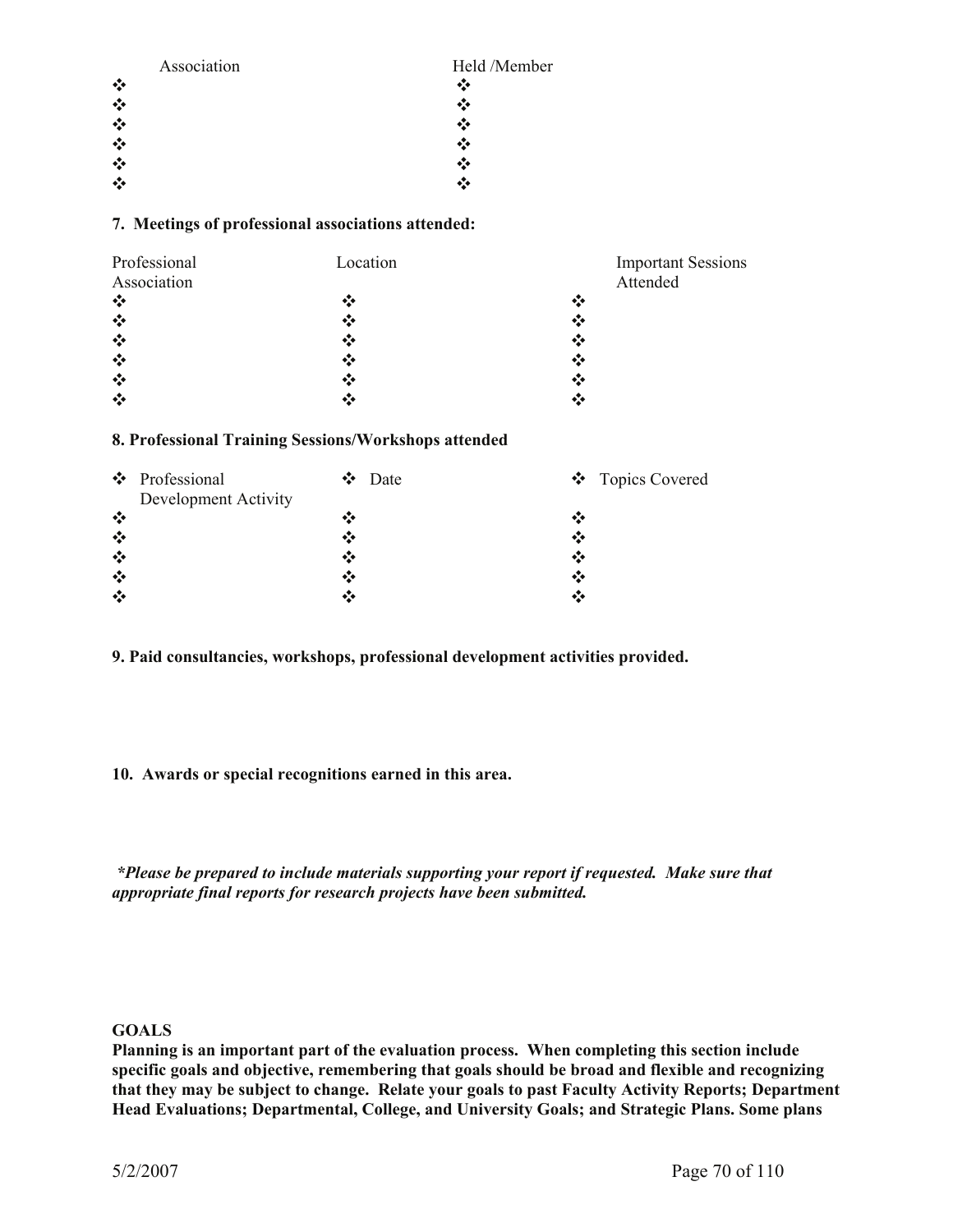# **may need specific timelines or may need to be set within the context of other actions taking place within a department. These details should be included in this report.**

A. Review and list your goals for last year in professional growth and productivity and indicate progress made.

| ❖ GOAL         | ❖ ACTION | ❖ COMPLETED OR IN-<br><b>PROGESS</b> |
|----------------|----------|--------------------------------------|
| ❖              |          |                                      |
| $\ddot{\cdot}$ |          |                                      |
| ❖              |          |                                      |
| $\ddot{\cdot}$ |          |                                      |
| ❖              |          |                                      |

B. List goals for next year.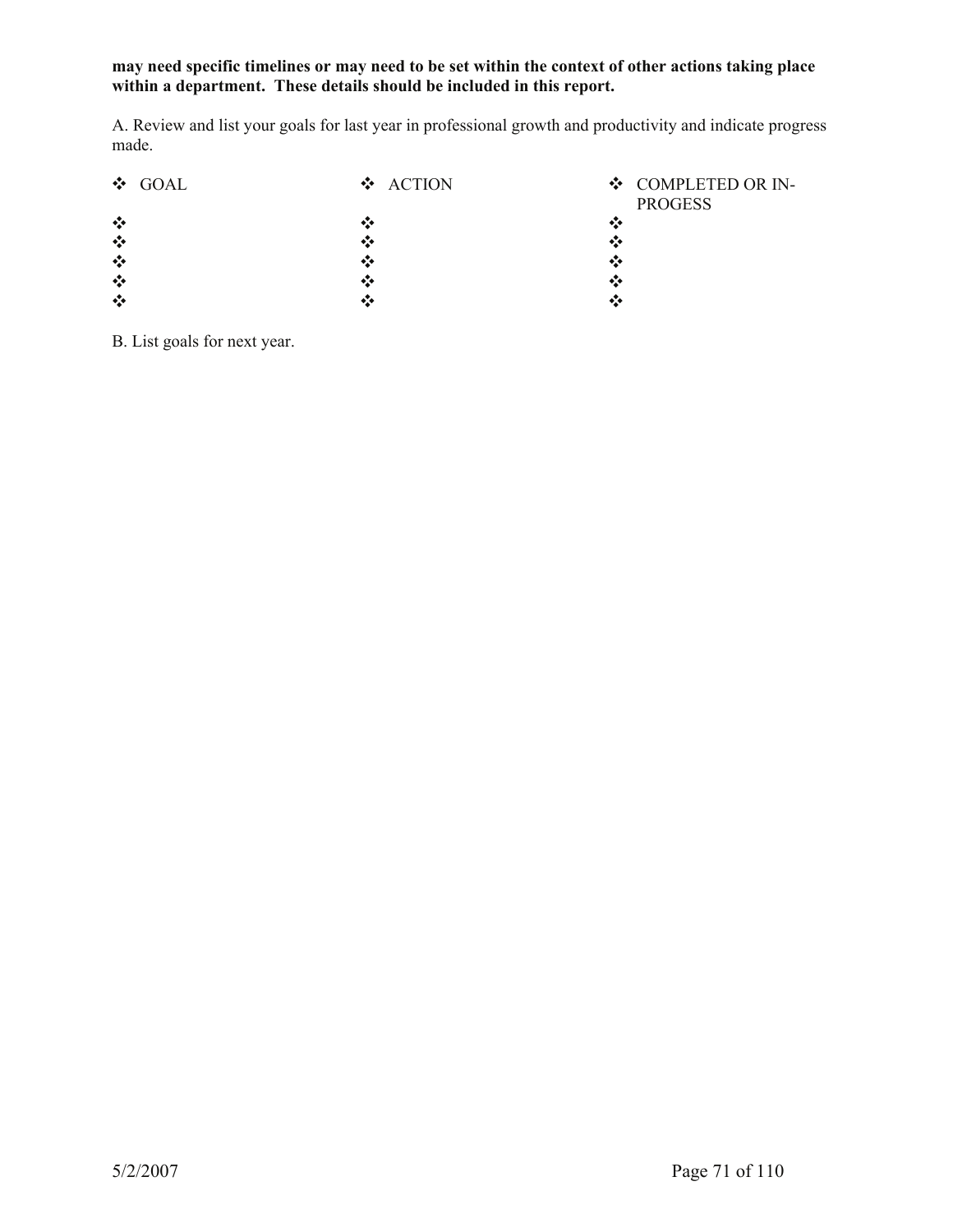#### **C. COLLEGE AND COMMUNITY SERVICE**

Graduate

College service is defined as service rendered by a faculty member in support of the division, department, college, or university. Community service is defined as the application of a faculty member's recognized area of expertise, in the community, without pay. The acceptance of pay constitutes consulting and, as such, is considered under Professional Growth and Productivity. For purposes of evaluation, service to the college or community does not include any functions defined and included elsewhere.

# **1. Advising:**

| a. Estimated Number of<br>Advisees |  |
|------------------------------------|--|
| Undergraduate                      |  |

b. List any positive innovations used in advising.

#### **2. Departmental, Division/College, University, and University-System Committees**:

| ❖ | Committee |     | $\mathbf{\hat{\cdot}}$ Nature of Service (Chair,<br>Member) | ❖ Level (System, University,<br>College, Department) |
|---|-----------|-----|-------------------------------------------------------------|------------------------------------------------------|
| ❖ |           | ❖   | ❖                                                           |                                                      |
| ❖ |           |     |                                                             |                                                      |
| ❖ |           | ∗∑∙ |                                                             |                                                      |
| ❖ |           | ❖   |                                                             |                                                      |
| ❖ |           |     |                                                             |                                                      |
| ❖ |           |     |                                                             |                                                      |
| ❖ |           |     |                                                             |                                                      |
| ❖ |           |     |                                                             |                                                      |
| ❖ |           |     |                                                             |                                                      |
| ❖ |           |     |                                                             |                                                      |
| ❖ |           | ❖   |                                                             |                                                      |
| ❖ |           | ∗∑∙ |                                                             |                                                      |
| ❖ |           |     |                                                             |                                                      |
| ❖ |           |     |                                                             |                                                      |

**3. Advisor to Student Organizations.** 

# **4. Membership/Leadership/Participation in community organizations/activities**

Community organization or activity Role

Y Y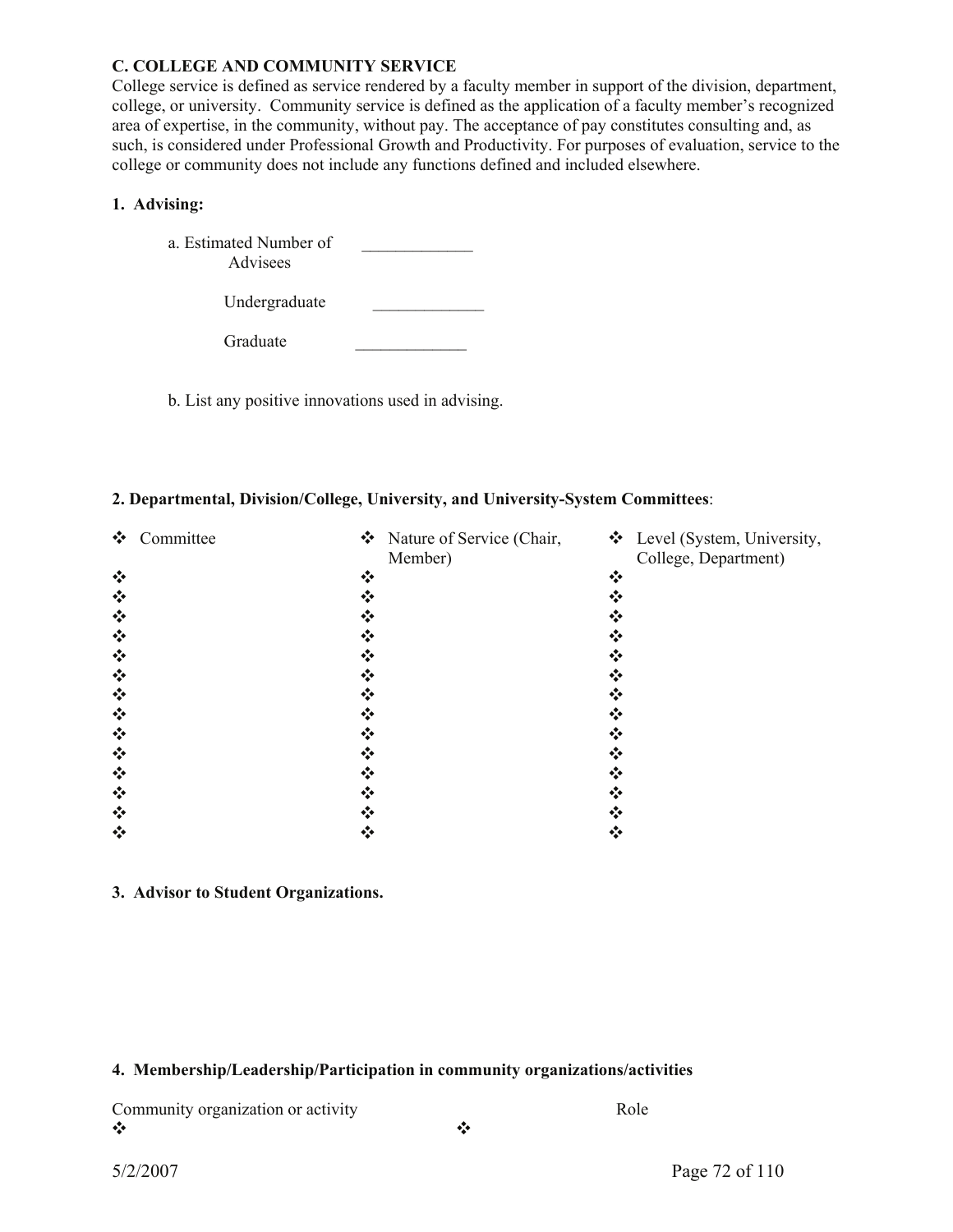| ❖ | ❖ |
|---|---|
| ❖ | ❖ |
| ❖ | ❖ |
| ❖ | ❖ |

**5. Unpaid consultancies, workshops, professional development activities provided.** 

**6. Awards or special recognitions earned in this area.** 

x *Please be prepared to include materials supporting your report if requested. Letters of support or appreciation, reports, information from conferences shared or utilized by your department would be appropriate support material for evidence in this area.* 

# **GOALS**

**Planning is an important part of the evaluation process. When completing this section include specific goals and objectives, remembering that goals should be broad and flexible and recognizing that they may be subject to change. Relate your goals to past Faculty Activity Reports; Department Head Evaluations; Departmental, College, and University Goals; and Strategic Plans. Some plans may need specific timelines or may need to be set within the context of other actions taking place within a department. These details should be included in this report.** 

A. Review and list your goals for last year in college and community service and indicate progress made.

| $\div$ GOAL | ❖ ACTION | ❖ COMPLETED OR IN-<br><b>PROGESS</b> |
|-------------|----------|--------------------------------------|
| ❖           |          | ٠X                                   |
| $\cdot$     |          | ۰×                                   |
| $\cdot$     |          | ×                                    |
| $\cdot$     |          | ∙:                                   |
| $\cdot$     |          | œ                                    |

B. List goals for next year.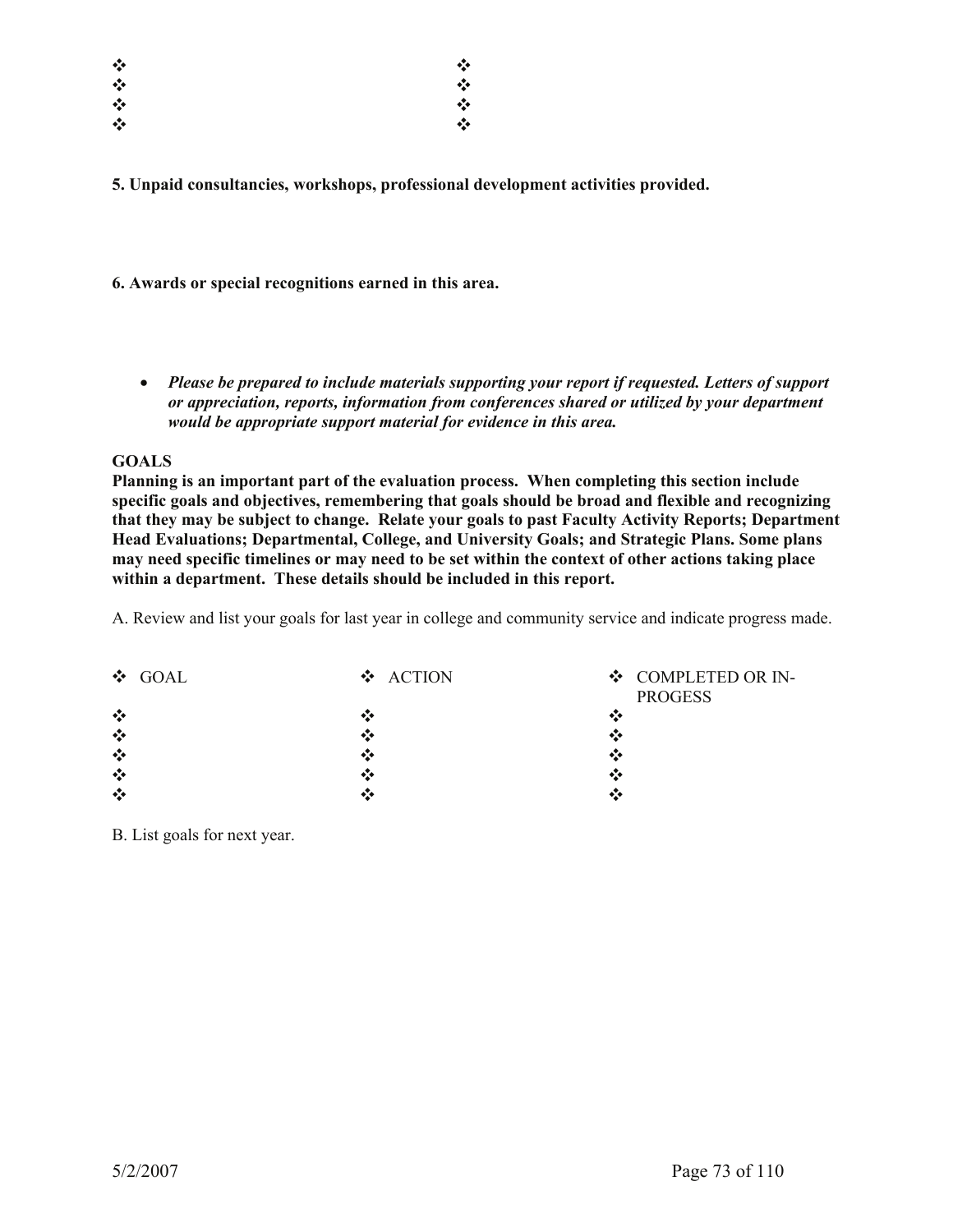**Valdosta State University Annual Faculty Evaluation (Calendar Year \_\_\_\_\_\_)**

Date of Evaluation:\_\_\_\_\_\_\_\_\_\_\_\_\_\_\_

# **I. BIOGRAPHICAL INFORMATION**

| College/Division:                |                        |
|----------------------------------|------------------------|
| Department:                      |                        |
| Name:                            |                        |
| Highest Degree Earned:           | Year:                  |
| Appointment Year:                | Appointment Rank:      |
| <b>Present Rank:</b>             |                        |
| <b>Year First Promotion:</b>     | Year Second Promotion: |
|                                  |                        |
| Total Years at VSU:              | Years in Present Rank: |
| Next Scheduled Personnel Action: |                        |
| <b>Eligibility Date:</b>         |                        |

# **FACULTY ANNUAL EVALUATION**

*After reading the faculty member's Faculty Activity Report and Action Plan, department/unit heads will complete this annual evaluation. The statement should evaluate the faculty member's*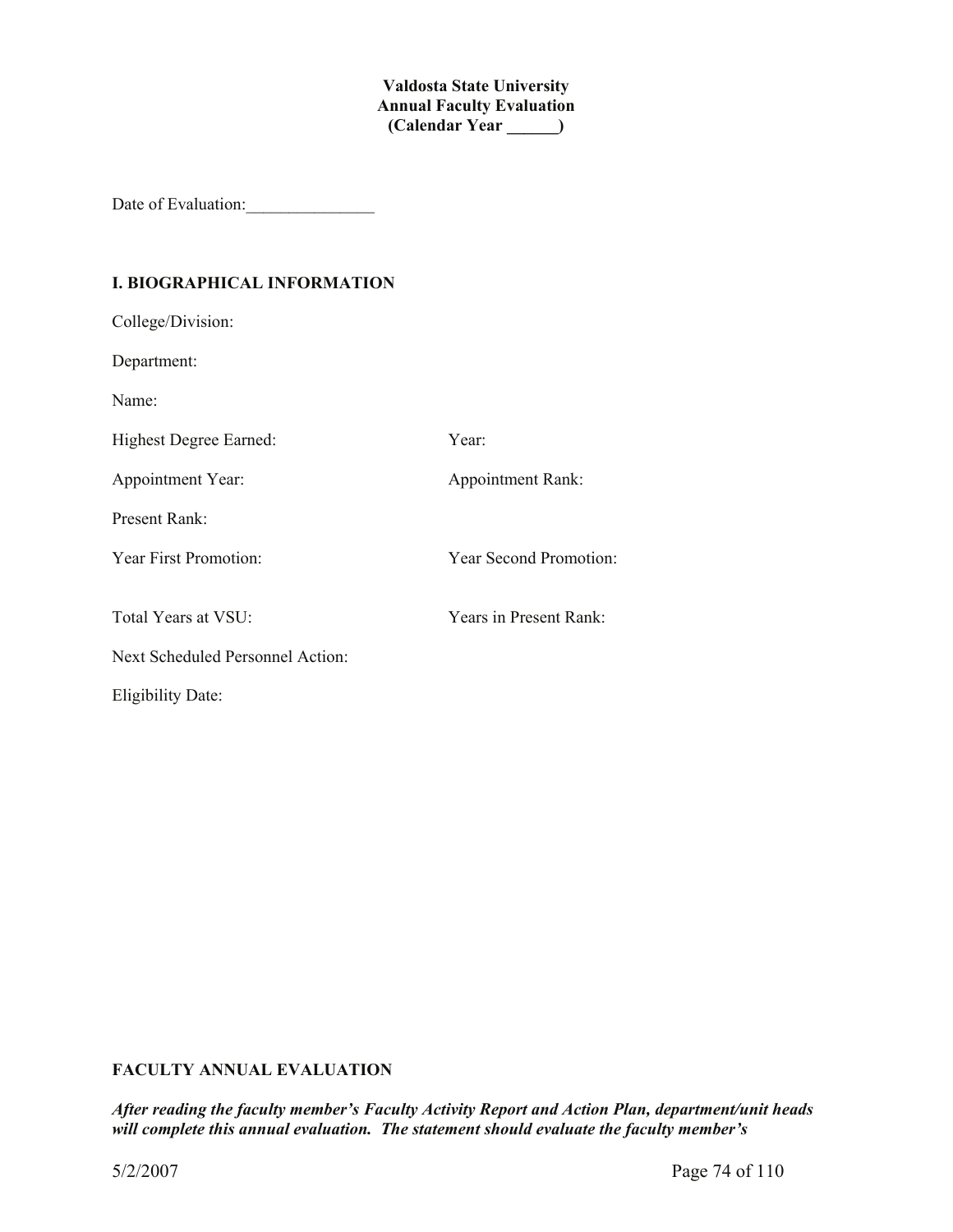*performance in the areas of teaching and instruction, professional growth and productivity, and college and community service. It should also include recommendations if activity in any given area is determined to need improvement. Attention should be given in cases where a faculty member has any form of load adjustment related to their duties within the department/unit. The department/unit head should address the faculty member's planning and goals for the following year and determine if they are aligned with departmental, college, and university goals, and if they are prioritized in a manner that facilitates appropriate levels of activity that may lead to tenure and promotion. The department/unit head's assessment of the faculty member should be based on departmentally established standards of performance.* 

*SATISFACTORY: Satisfactory performance is demonstrated by performance levels that are recognized as meeting all reasonable and acceptable standards compared to other professional faculty within the department.* 

*NEEDS IMPROVEMENT: Performance that needs improvement is demonstrated by performance levels that are recognized as deficient in one or more criteria, but evidence suggests that satisfactory performance is possible with appropriate professional development and assistance. Achievements are not well documented or always evident.* 

*UNSATISFACTORY: Unsatisfactory performance is demonstrated by performance levels that are clearly recognized as not meeting reasonable and minimal standards compared to other professional faculty within the department, or documentation is not provided by faculty when requested or prescribed in the evaluation process.* 

**1. Teaching and Instruction** 

| Satisfactory                            | <b>Needs Improvement</b> | <b>Unsatisfactory</b> |
|-----------------------------------------|--------------------------|-----------------------|
| 2. Professional Growth and Productivity |                          |                       |
|                                         |                          |                       |
|                                         |                          |                       |
|                                         |                          |                       |
|                                         |                          |                       |
|                                         |                          |                       |

**Alleger Satisfactory 2.1 Channel Satisfactory 2.1 Channel Satisfactory 2.1 Channel Satisfactory 2.1 Channel Satisfactory 2.1 Channel Satisfactory 2.1 Channel Satisfactory 2.1 Channel Satisfactory 2.1 Channel Satisfactory** 

**3. College and Community Service**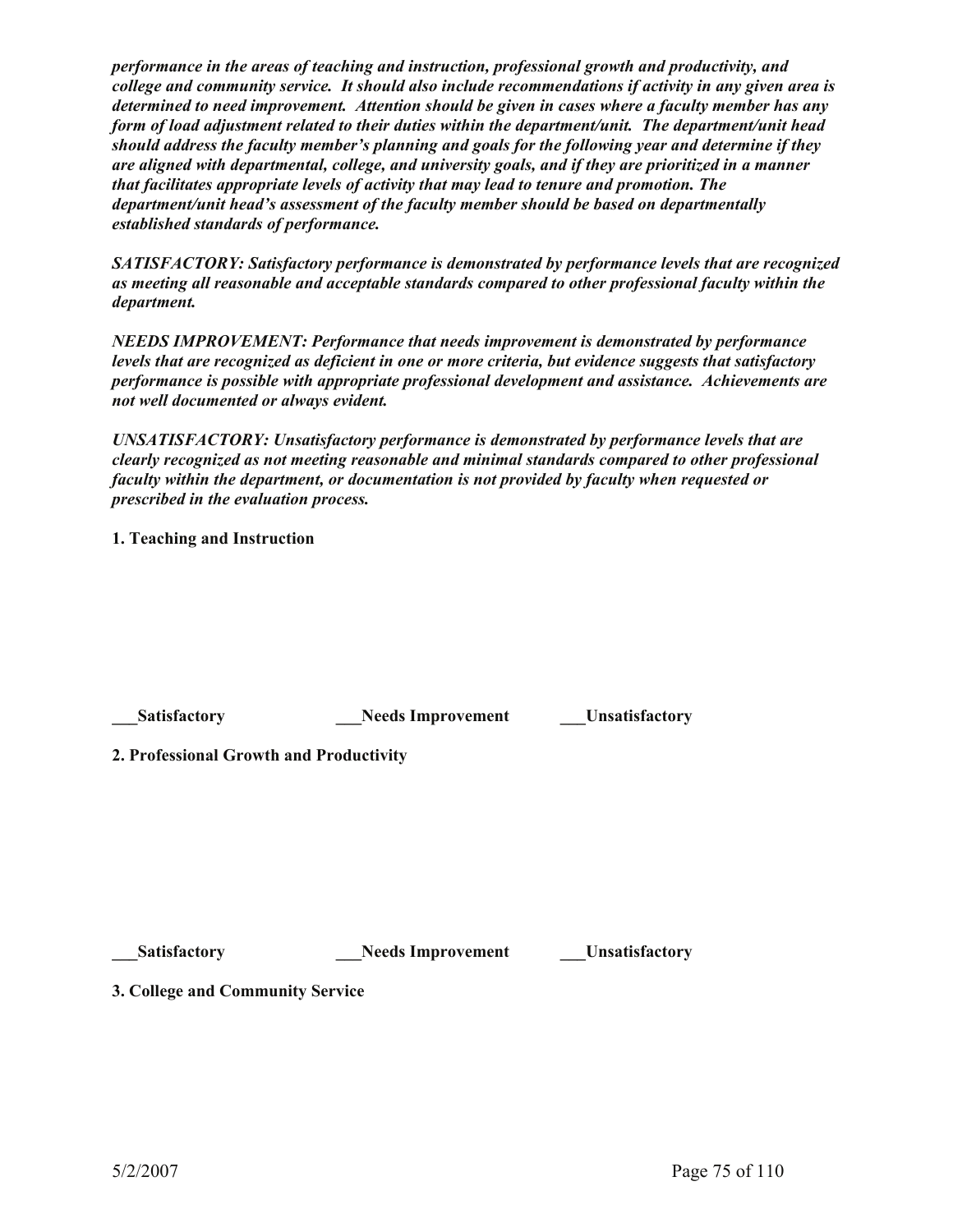### **4. Recommended Activities for Improvement**

Progress toward next personnel action (List next scheduled personnel action and earliest date, or due date for that action):  $\frac{1}{2}$  and  $\frac{1}{2}$  and  $\frac{1}{2}$  and  $\frac{1}{2}$  and  $\frac{1}{2}$  and  $\frac{1}{2}$  and  $\frac{1}{2}$  and  $\frac{1}{2}$  and  $\frac{1}{2}$  and  $\frac{1}{2}$  and  $\frac{1}{2}$  and  $\frac{1}{2}$  and  $\frac{1}{2}$  and  $\frac{1}{2}$  and  $\frac{1}{2$ 

| <b>Overall Evaluation:</b> | Satisfactory | Unsatisfactory        |      |  |  |
|----------------------------|--------------|-----------------------|------|--|--|
|                            |              |                       |      |  |  |
| Department/Unit Head       | Date         | <b>Faculty Member</b> | Date |  |  |

The faculty member's signature on this document does not indicate agreement with its contents but that the faculty member has read the evaluation and discussed it with the evaluator. The faculty member has the right to append a response to this evaluation.

| Dean's Signature | Date |
|------------------|------|

 $\mathcal{L}_\text{max}$ VPAA Signature Date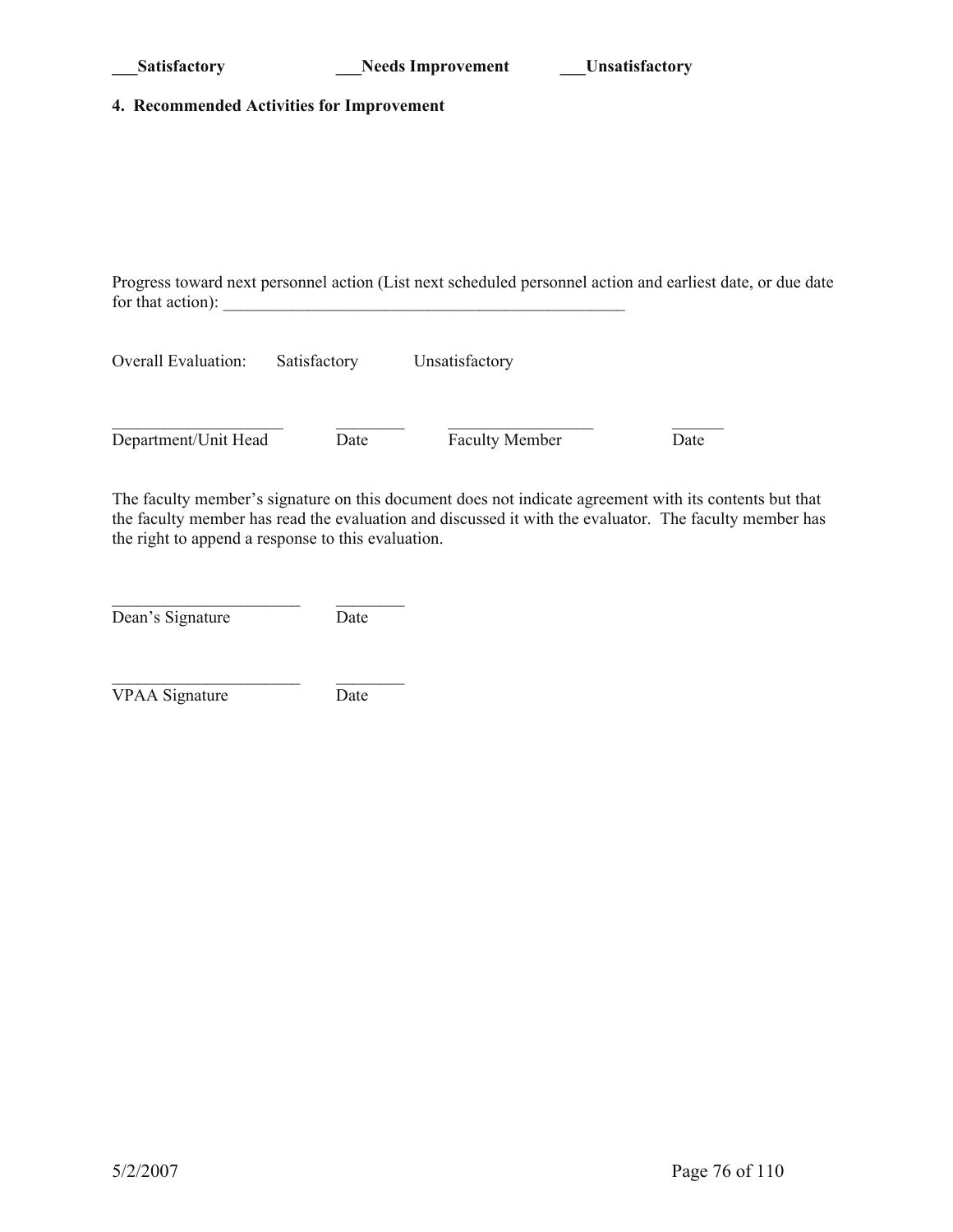**APPENDIX C**: Report from the Academic Scheduling and Procedures Committee Date: Fri, 09 Mar 2007 14:21:49 -0500 From: "Dr. Carol A. Barnett" <cabarnet@valdosta.edu> Subject: Academic Scheduling and Procedures Committee To: Christine James <chjames@valdosta.edu> User-Agent: Thunderbird 1.5.0.10 (Windows/20070221) X-IronPort-Anti-Spam-Filtered: true X-IronPort-Anti-Spam-Result: Ao8CAGpC8UWoEpLV/2dsb2JhbAA X-IronPort-AV: i="4.14,268,1170651600"; d="scan'208,32"; a="24648168:sNHT27172752" Original-recipient: rfc822;chjames@valdosta.edu

Christine,

 Our committee would like to submit the attached proposal for the 2008-2009 Academic year. Our committee voted to request Dr. Levy to request the BOR to allow us to schedule the final class day for Spring of 2009 as Monday, May 4. Relief was not given for Spring of 2009, but was granted in subsequent years and the Fall of 2008. Therefore, the committee has voted to submit the attached calendar, designating Saturday, May 2 as a make-up day for Monday classes. This Saturday is to be used by instructors who decide to hold an additional class instead of assigning additional work to makeup for the missed class day.

 Through our discussion, it was determined that it would place a hardship on the university to community to try to open the Spring semester on W,Th or F (Jan. 7,8 or 9) due to orientation, registration, opening dorms and starting a new semester.

 Please discuss this with the Executive Committee and let me know their response so we will know where to go from here.

 Thank you. Carol Barnett Chair, Academic Scheduling and Procedures Committee

| Mon, Aug 18<br><b>First Class Day</b><br>Mon, Sept 1<br><b>Labor Day</b><br>Thurs, Oct 9<br><b>Midterm</b><br><b>Mon-Tues, Oct 13 - 14</b><br><b>Fall Break</b><br><b>Wed- Fri, Nov 26 - 28</b><br><b>Thanksgiving Holidays</b><br>Mon, Dec 8<br><b>Last Class Day</b><br>Tues, Dec 9<br><b>Exam Prep Day</b><br><b>Wed- Fri, Dec 10 - 12</b><br><b>Exams</b><br><b>Sat, Dec 13</b><br><b>Graduation</b><br><b>SPRING 2009</b><br><b>First Class Day</b><br>Mon, Jan 12<br>Mon, Jan 19<br><b>MLK Holiday</b><br><b>Midterm</b><br>Thur, Mar 5<br><b>Mar 16 - 20</b><br><b>Spring Break</b><br>Fri, May 1<br><b>Last Class Day</b><br>Sat, May 2<br>that meet on Monday)<br>Mon, May 4<br><b>Exam Prep Day</b> | <b>FALL 2008</b>                            |
|---------------------------------------------------------------------------------------------------------------------------------------------------------------------------------------------------------------------------------------------------------------------------------------------------------------------------------------------------------------------------------------------------------------------------------------------------------------------------------------------------------------------------------------------------------------------------------------------------------------------------------------------------------------------------------------------------------------|---------------------------------------------|
|                                                                                                                                                                                                                                                                                                                                                                                                                                                                                                                                                                                                                                                                                                               |                                             |
|                                                                                                                                                                                                                                                                                                                                                                                                                                                                                                                                                                                                                                                                                                               |                                             |
|                                                                                                                                                                                                                                                                                                                                                                                                                                                                                                                                                                                                                                                                                                               |                                             |
|                                                                                                                                                                                                                                                                                                                                                                                                                                                                                                                                                                                                                                                                                                               |                                             |
|                                                                                                                                                                                                                                                                                                                                                                                                                                                                                                                                                                                                                                                                                                               |                                             |
|                                                                                                                                                                                                                                                                                                                                                                                                                                                                                                                                                                                                                                                                                                               |                                             |
|                                                                                                                                                                                                                                                                                                                                                                                                                                                                                                                                                                                                                                                                                                               |                                             |
|                                                                                                                                                                                                                                                                                                                                                                                                                                                                                                                                                                                                                                                                                                               |                                             |
|                                                                                                                                                                                                                                                                                                                                                                                                                                                                                                                                                                                                                                                                                                               |                                             |
|                                                                                                                                                                                                                                                                                                                                                                                                                                                                                                                                                                                                                                                                                                               |                                             |
|                                                                                                                                                                                                                                                                                                                                                                                                                                                                                                                                                                                                                                                                                                               |                                             |
|                                                                                                                                                                                                                                                                                                                                                                                                                                                                                                                                                                                                                                                                                                               |                                             |
|                                                                                                                                                                                                                                                                                                                                                                                                                                                                                                                                                                                                                                                                                                               |                                             |
|                                                                                                                                                                                                                                                                                                                                                                                                                                                                                                                                                                                                                                                                                                               |                                             |
|                                                                                                                                                                                                                                                                                                                                                                                                                                                                                                                                                                                                                                                                                                               |                                             |
|                                                                                                                                                                                                                                                                                                                                                                                                                                                                                                                                                                                                                                                                                                               | <b>Monday- Make-up Day (for all classes</b> |
|                                                                                                                                                                                                                                                                                                                                                                                                                                                                                                                                                                                                                                                                                                               |                                             |
|                                                                                                                                                                                                                                                                                                                                                                                                                                                                                                                                                                                                                                                                                                               |                                             |
| Tues- Fri, May 5 – May 8<br><b>Exams</b>                                                                                                                                                                                                                                                                                                                                                                                                                                                                                                                                                                                                                                                                      |                                             |

# **Proposed Dates For Fall 2008 through Summer 2009**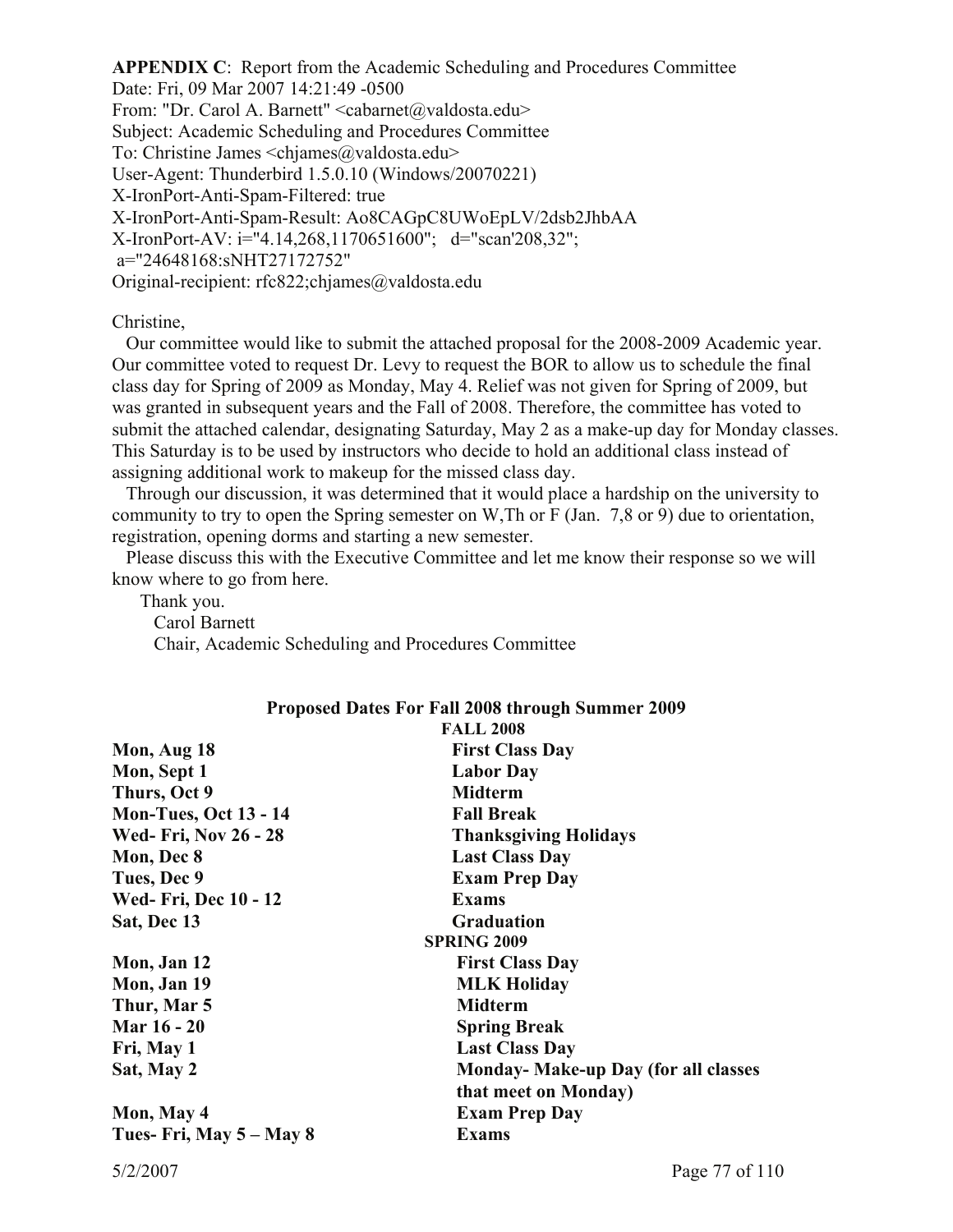Sat, May 9 **Graduation SUMMER 2009** 

**Maymester Thur, May 14 First Class Day – Mayterm Mon, May 26 Midterm for Maymester Mon, May 25 Memorial Day- Holiday Thur, Jun 4 Last Class day – Mayterm Fri, Jun 5 Maymester exams Summer II (full term)**  Wed, Jun 10 **First class day Thur, Jul 2 Midterm Fri, Jul 3 (No Class)-July 4-Holiday Holiday Mon, Jul 6 No Classes Tue, Jul 29 Last Class Day Jul 30-31 Exams Sat, Aug 1** Graduation **Summer III**  Wed, Jun 10 First class day **Fri, June 19 Midterm**  Wed, Jul 1 **Last class day Thurs, Jul 2 Exams Summer IV**  Tues, Jul 7 **First class day** Thur, Jul 16 Midterm **Tues, Jul 28 Last class day Wed, Jul 29 Exams**  Sat, Aug 2 Graduation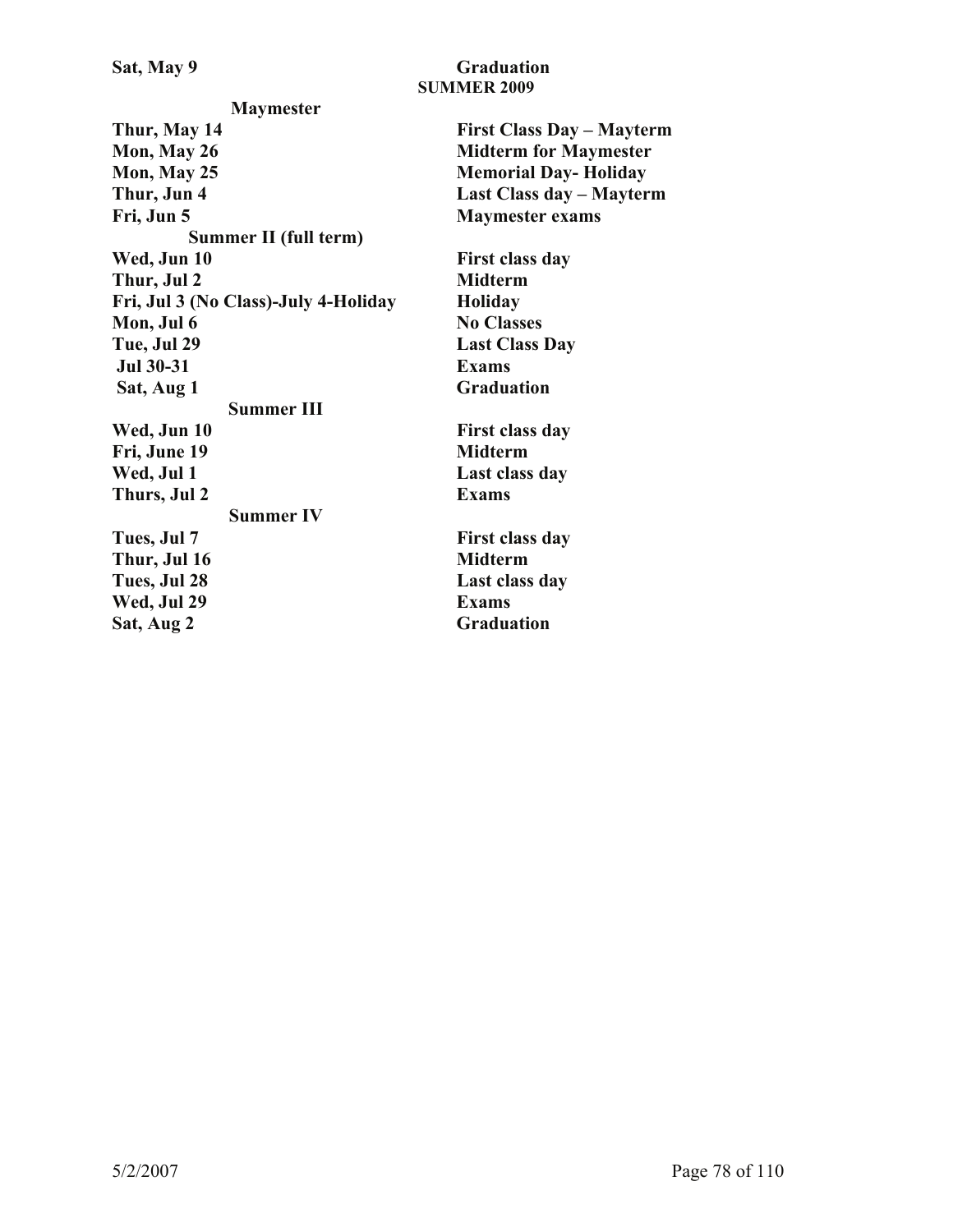# **APPENDIX D:**

Report from the Academic Scheduling and Procedures Committee (Nov. 2006)

The survey of faculty and student satisfaction with new fall and spring break schedules is completed and ready to be shared with the Faculty Senate. This survey was voluntarily undertaken by the Academic Scheduling and Procedures Committee after the issue was discussed at a Faculty Senate meeting last spring. Keep in mind that the 2007-2008 university calendar has already been approved by the Senate. The information we are providing here is an attempt to assess satisfaction with the changes for consideration of future calendar preparation. This data is not intended to suggest that changes are needed.

The committee would like the results with the comments and information about breaks at other Georgia colleges and universities, presented and accessible to the Faculty Senate for the November meeting.

Respectfully submitted,

.

Carol Barnett Chair of Academic Scheduling and Procedures Committee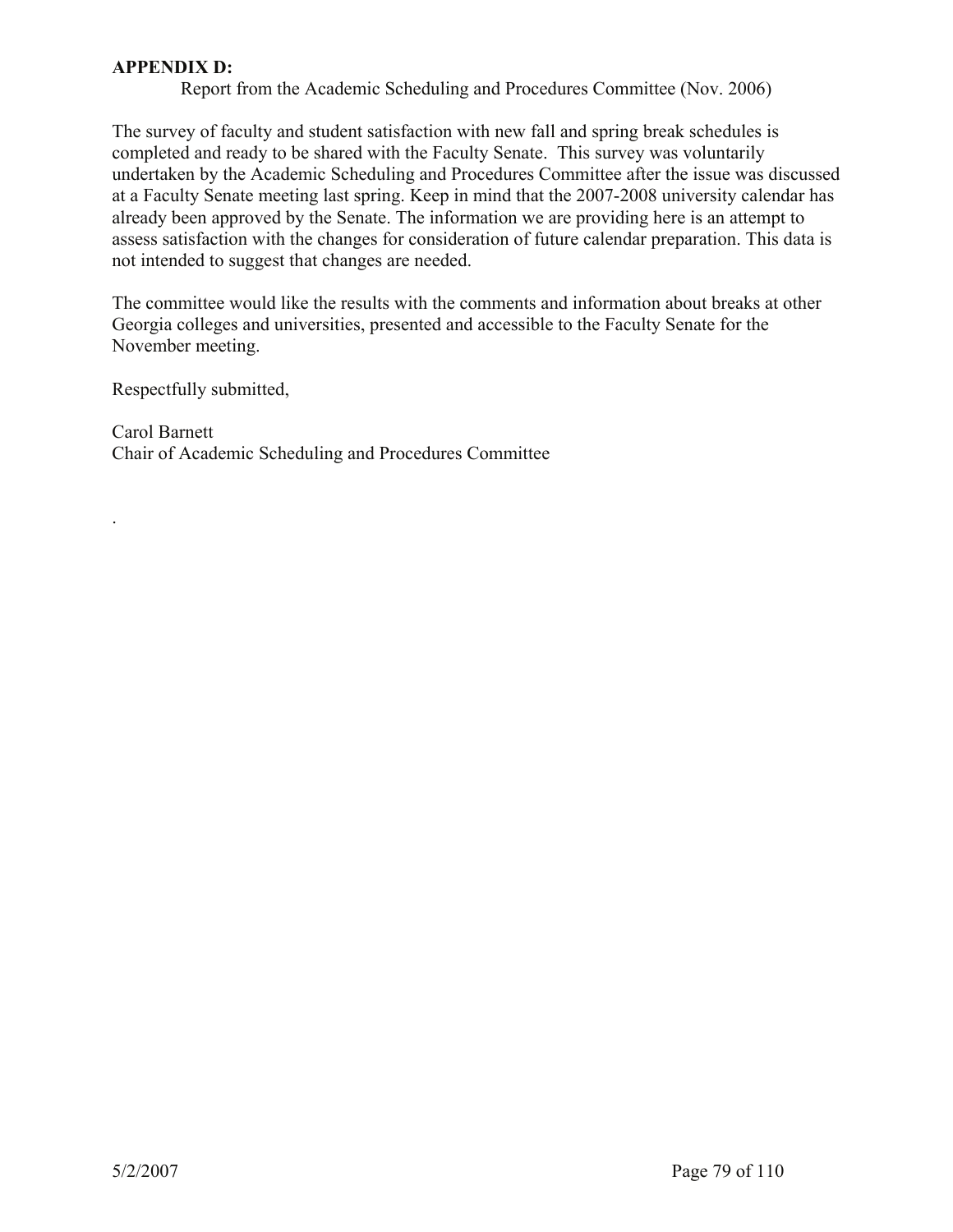# **Question 1**

 Last year, spring break occurred nearer to midterm than it has in recent years. Do you prefer the new midterm spring break?

# **Question 2**

 Last year, a fall break was initiated to provide a break nearer to midterm. Do you prefer the new fall break?

|        |            |                     |                    | <b>Answered Do</b> |              |       |       |                   |
|--------|------------|---------------------|--------------------|--------------------|--------------|-------|-------|-------------------|
|        | Question # | <b>Answered Yes</b> | <b>Answered No</b> | <b>Not Care</b>    | <b>Total</b> | Yes   | No    | <b>Don't Care</b> |
| 18-Sep |            | 344                 | 295                | 298                | 938          | 36.7% | 31.4% | 31.8%             |
|        |            | 469                 | つフつ<br>ے اے        | 159                | 900          | 52.1% | 30.2% | 17.7%             |

*Data above is total responses* 

|        | Question # | <b>Answered Yes</b> | <b>Answered No</b> | <b>Answered Do</b><br><b>Not Care</b> | Total | Yes     | No        | Don't Care |
|--------|------------|---------------------|--------------------|---------------------------------------|-------|---------|-----------|------------|
| 18-Sep |            |                     | 76                 | 29                                    | 192   | 45.3%   | 39.6%     | 16.9%      |
|        |            | 80                  | 92                 | つつ<br>ᅩ                               | 194   | $1.2\%$ | .4%<br>47 | 1.3%<br>11 |
|        |            |                     |                    |                                       |       |         |           |            |

*Data above is for faculty* 

|          | Question # | <b>Answered Yes</b> | <b>Answered No</b> | <b>Answered Do</b><br><b>Not Care</b> | <b>Total</b> | <b>Yes</b> | No    | Don't Care |
|----------|------------|---------------------|--------------------|---------------------------------------|--------------|------------|-------|------------|
| $18-Sep$ |            | 243                 | 205                | 237                                   | 685          | 35.5%      | 29.9% | 34.6%      |
|          |            | 374                 | 175                | 124                                   | 673          | 55.6%      | 26.0% | 18.4%      |

*Data above is for students* 

#### **Participation**

| Responses  | 963 |
|------------|-----|
| Complete   | 882 |
| Incomplete | 69  |
| Declined   | 12  |

41% of faculty and 9% of students responded to the survey.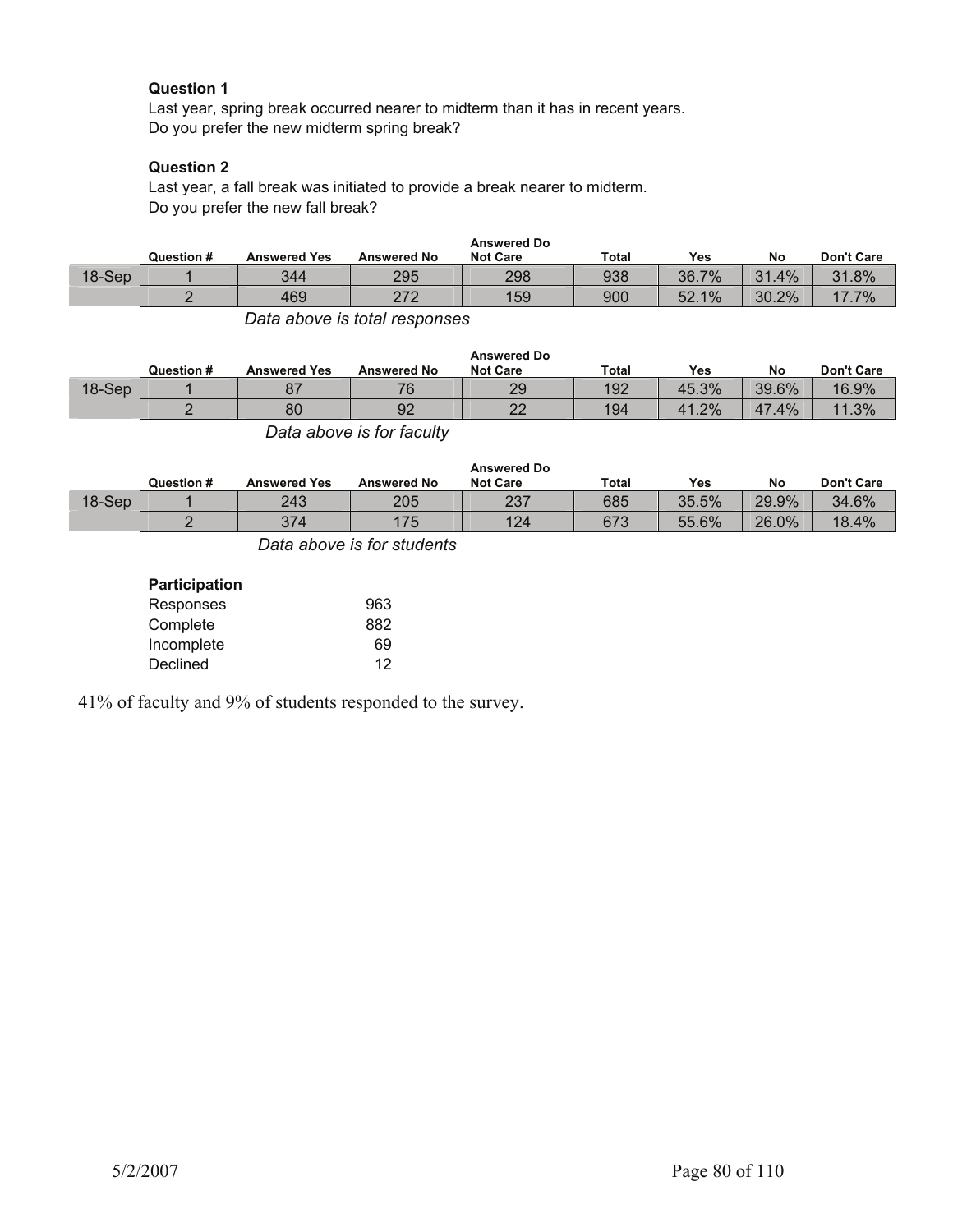| School                             | Spring Break (2007)   | <b>Public School Break</b> | <b>Local School System</b>   | Source of Break Data |
|------------------------------------|-----------------------|----------------------------|------------------------------|----------------------|
| <b>Research Universities</b>       |                       |                            |                              |                      |
| Georgia Tech                       | Mar 19 - 23           | Apr 2 -6                   | <b>Fulton County</b>         | Note 5.              |
| Georgia State                      | Mar 5 - 11            | Apr 2 -6                   | <b>Fulton County</b>         | Note 6.              |
| Medical College of GA              | Apr 2 - 6             | Mar 30 - Apr 6             | <b>Richmond County</b>       | Note 7.              |
| University of GA                   | Mar 12 - 16           | Mar 12-16                  | <b>Clarke County</b>         |                      |
| <b>Regional Universities</b>       |                       |                            |                              |                      |
| Georgia Southern                   | Mar 12 - 16           | Apr 2-6                    | <b>Bulloch County</b>        |                      |
| Valdosta State University          | Mar 12 - 16           | Apr 2 - 6                  | Lowndes/Valdosta             |                      |
| <b>State Universities</b>          |                       |                            |                              |                      |
| <b>Albany State</b>                | Mar 5 - 9             | Apr 2-6                    | Dougherty County             |                      |
| Armstrong Atlantic                 | Mar 12 - 17           | Apr 2 - 6                  | Chatham County               |                      |
| Augusta State                      | Mar 8 - 9, Apr 2-7    | Mar 30 - Apr 6             | <b>Richmond County</b>       | Note 8.              |
| <b>Clayton State</b>               | Mar 5 - 11            | Apr 2 - 6                  | <b>Clayton County</b>        | Note 9.              |
| Columbus State                     | Mar 5 - 11            | Apr 2 - 6                  | Muscogee County              |                      |
| Fort Valley State                  | Feb 26 - Mar 2, Apr 6 | Apr 2 - 9                  | Peach County                 | Note 10.             |
| Georgia College & State Univresity | Mar 26 - 30           | Apr 2 - 6                  | <b>Baldwin County</b>        |                      |
| Georgia Southwestern               | Mar 5 - 10            | Apr 2-6                    | <b>Sumter County</b>         |                      |
| Kennesaw State                     | Mar 3 - 9             | Apr 2 - 6                  | <b>Cobb County</b>           |                      |
| North Georgia                      | Mar 12 - 16           | Apr $2 - 6$                | Lumpkin County               |                      |
| Savannah State                     | Mar 12 - 16           | Apr 2 - 6                  | Chatham County               |                      |
| Southern Polytech                  | Mar 4 - 10            | Apr 2 - 6                  | Cobb County                  |                      |
| Univ of West GA                    | Mar 19 - 23           | Apr 2 - 6                  | <b>Carroll County</b>        |                      |
| <b>State Colleges</b>              |                       |                            |                              |                      |
| <b>Dalton State</b>                | Mar 5 - 9             | Apr 16 - 20                | <b>Whitfield County</b>      | Note 11.             |
| <b>Gainesville State</b>           | Mar 5 - 11            | Apr 2 -6                   | Hall County/Gainesville City | Note 12.             |
| Macon State                        | Mar 5 - 10            | Apr 16 - 20                | <b>Bibb County</b>           | Note 13.             |

# **Notes:**

- 1. Information not presented for 2 year, junior colleges
- 2. Only 3 schools (those shaded) have concurrent spring breaks with local schools
- 3. MCG and Augusta State are reported to coincide because of National Golf Championship held annually (April 2 - 8 in 2007)
- 4. Note that Clark County schools match UGA rather than UGA matching a traditional K-12 holiday schedule

Source of data for colleges/universities:

http://www.usg.edu/academics/calendars/calendars.phtml?showCal=4

- 5. http://www.fultonschools.org/media-bin/documents/2006\_Calendars.pdf
- 6. http://www.fultonschools.org/media-bin/documents/2006\_Calendars.pdf
- 7. http://www.rcboe.org/www/rcboe/site/hosting/Calendars/RCBE%20Full%20Calendar-2006-2007.pdf
- 8. http://www.rcboe.org/www/rcboe/site/hosting/Calendars/RCBE%20Full%20Calendar-2006-2007.pdf
- 9. http://www.clayton.k12.ga.us/administration/calendars/schoolcal0607.pdf
- 10. http://www.peachschools.org/docs/SchoolCalendar0607%20Final.pdf
- 11. http://www.whitfield.k12.ga.us/uhome/startup/startup2.pdf
- 12. http://www.gcssk12.net/downloadables/calendars/Traditional06-07.pdf http://www.hallco.org/main/calend.asp
- 13. http://www.bibb.k12.ga.us/Front%20Page%20Files/Instructional%20Calendar%2006\_07.pdf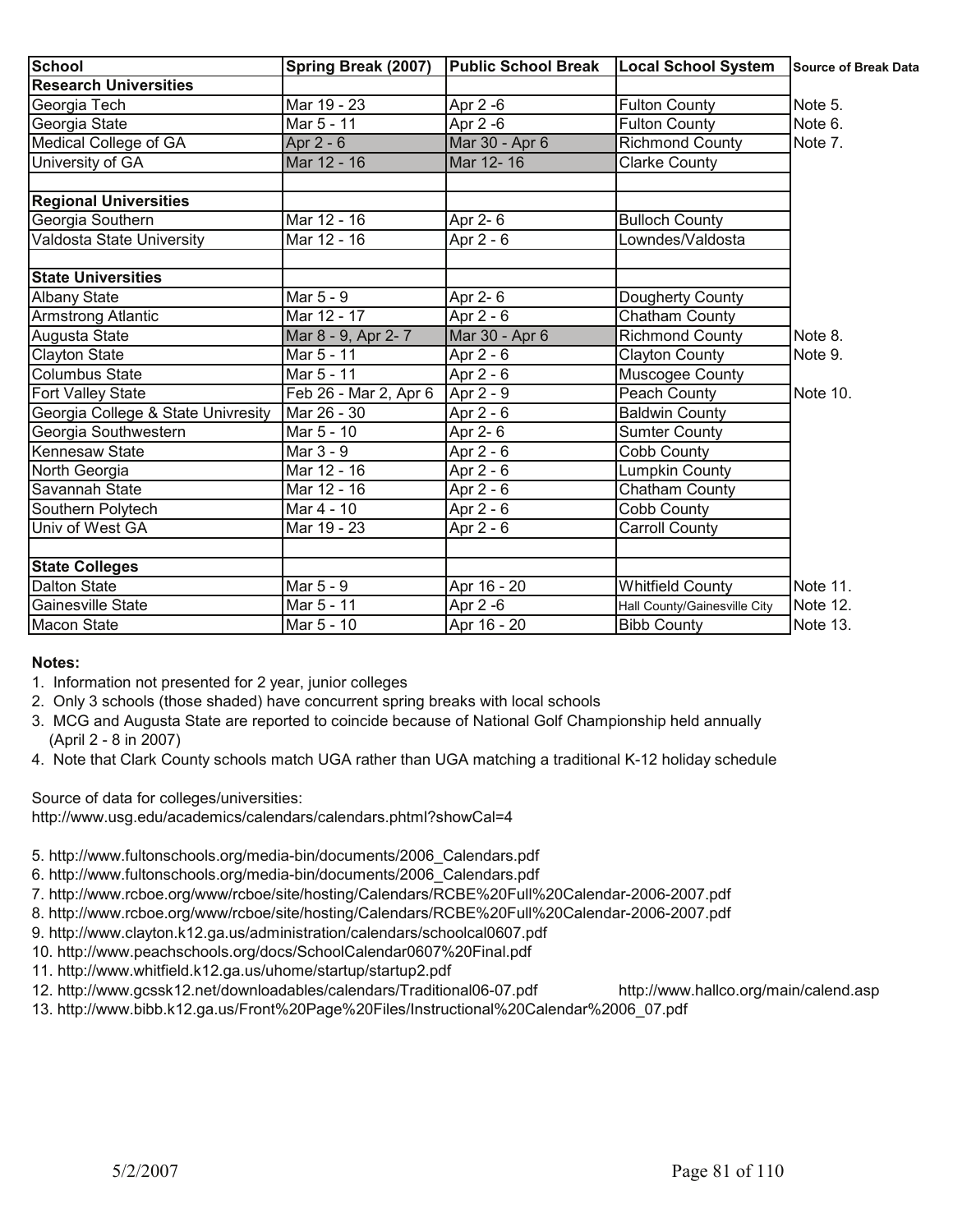# **2007 Schedule of Spring Breaks**

|                   | Clayton State<br>Coastal Georgia<br>Columbus State |                                            |                                   |                      |               |
|-------------------|----------------------------------------------------|--------------------------------------------|-----------------------------------|----------------------|---------------|
|                   | Dalton State<br>Gainesville State                  | Armstrong Atlantic<br>East Georgia College |                                   |                      |               |
|                   | Georgia Perimeter                                  | Georgia Southern                           |                                   |                      |               |
|                   | Ga. Southwestern<br>Georgia State                  | North Georgia<br>Savannah State            |                                   |                      |               |
|                   | Gordon College<br>Kennesaw State                   | <b>UGA</b><br>Univ West Georgia            | ABAC                              |                      |               |
|                   | Macon State                                        | Valdosta State                             | Georgia Highlands<br>Georgia Tech |                      | Augusta State |
| Fort Valley State | Southern Polytech                                  | Waycross College                           | South Georgia                     | Ga Coll & State Univ | <b>MCG</b>    |
| Feb $26 - Mar$ 2  | <b>Mar 5-10</b>                                    | Mar 12-16                                  | Mar 19 - 23                       | <b>Mar 26-30</b>     | Apr $2 - 6$   |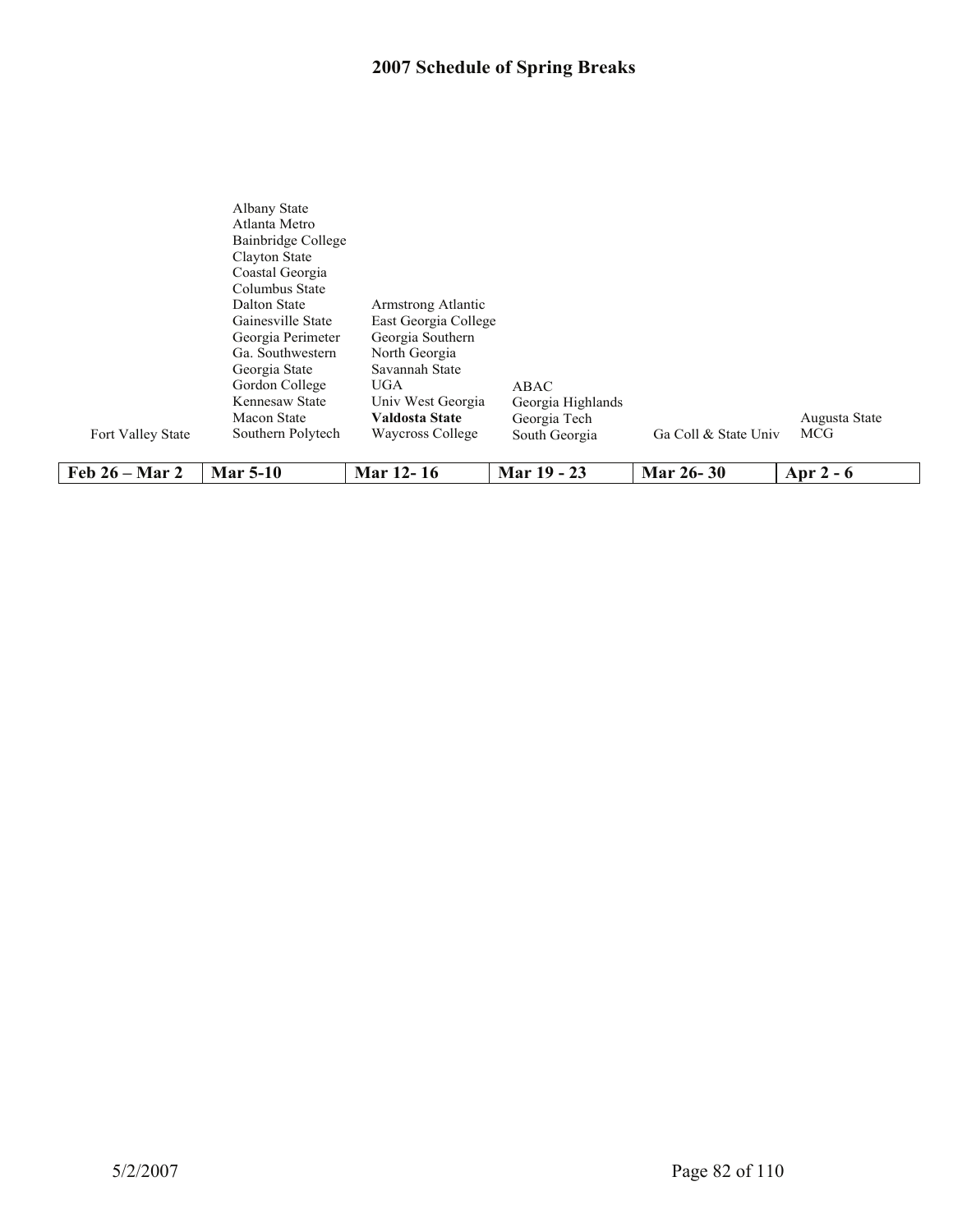Date: Tue, 31 Oct 2006 16:31:44 -0500 From: Michael Noll  $\leq m$ gnoll $\omega$ valdosta.edu> Subject: Report for the November meeting of the Faculty Senate To: Christine James <chjames@valdosta.edu> User-Agent: Thunderbird 1.5.0.7 (Windows/20060909) X-PMX-Version: 5.2.1.279297, Antispam-Engine: 2.4.0.264935, Antispam-Data: 2006.10.18.132442 Original-recipient: rfc822;chjames@valdosta.edu

Hi Christine.

Please find attached the promised report on my findings in regard to the spring and fall break question. Thanks so much for putting the issue on the agenda.

Here are some thoughts of what I would like to accomplish at our meeting, so that there is no confusion:

1) I would like to have the opportunity to briefly address general concerns of our current spring and fall break arrangements based on my research (see attached report). The timing of my report seems appropriate, as it connects with the survey that will be presented the same day. It also seems important, since the Faculty Senate will soon vote on a new academic schedule (as early as February) depending on how quickly the Academic Scheduling Committee will be able to finish its work. Based on both reports given at our next meeting, we then will be able to discuss the merits or shortfalls of the current scheduling system, so that when the next academic calendar(s) come around, we can make a better decision of whether we want to keep it as it is, or if we perhaps should change it.

2) If the survey presented by the Academic Scheduling Committee indicates that a majority of students and faculty are stating that they "do not like" the current set-up or "don't care" about the current set-up, I also think it would be appropriate to "reconsider" the scheduling of (and only of!) the 2008 Spring Break. (The breaks of 2007 are out of the question at this late point in time.) This, of course, is a bit more tricky as we already decided on this issue in the past. However (as clarified by John Samaras), Robert's Rules provide for such a situation in that the Faculty Senate can "reconsider" such things as the Spring Break of 2008 if (and only if!) a "motion to suspend the rules" has been approved by a 2/3 majority of the Faculty Senate. Only when that "motion to suspend the rules" carries with the required 2/3 majority, will we be able to reconsider (and discuss) the fall break of 2008.

Please let me know if you have any questions or concerns about this.

Thanks, Michael.

# **Observations Concerning the Scheduling of Spring & Fall Breaks at VSU and Local Schools**

# **1) When did VSU and the local schools schedule their spring break since the year 2000?**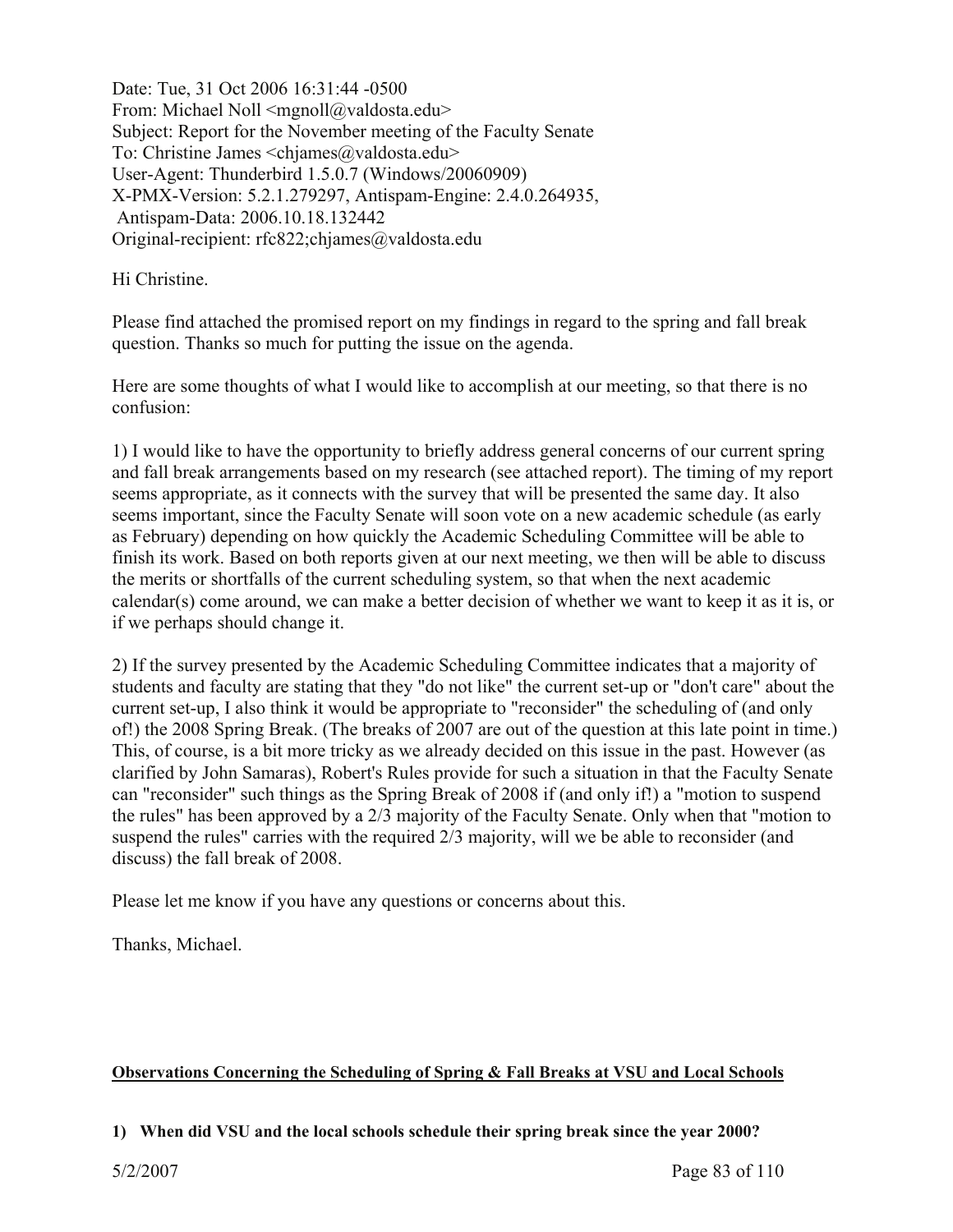| VSU                      | Local Schools     |
|--------------------------|-------------------|
| March 27 - 31, 2000      | same as VSU       |
| March 26 - 30, 2001      | same as VSU       |
| March 25 - 29, 2002      | same as VSU       |
| March 31 - April 4, 2003 | same as VSU       |
| April 5 - 9, 2004        | same as VSU       |
| March 28 - April 1, 2005 | same as VSU       |
| March 13 - 17, 2006*     | April 3 - 7, 2006 |
| March 12 - 16, 2007*     | April 2 - 6, 2007 |

March 10 - 14, 2008<sup>\*</sup> March 31 - April 4, 2008

\* Based on a recommendation by the Academic Scheduling Committee and a vote of the Faculty Senate in April 2004 (35 - 22), a new academic calendar was approved which practically disaligned VSU's spring break from the spring break of local schools. The same vote also approved an amendment introduced by Ken Stanley, creating the new fall break.

Note: It appears that representatives of the local schools have not been invited anymore to meetings of the Academic Scheduling Committee since 2004. This lack of communication has, among other things, led to this year's fall break dilemma, a break which could have easily been aligned with the local schools.

# **2) What are some side-effects of a disaligned spring break, or the creation of our new fall break? Here are some voices:**

"I teach Nursing for VSU and we utilize the high schools and Head Start for clinical sites. If they have a different spring break than we do, that is two weeks we cannot have clinicals at those sites." (Gayle Taylor, College of Nursing)

 "Our students in the COMD program missed many more contact hours in their practicum due to the difference in spring breaks. Many of our students either do their practicum in the schools or see school-aged children here in our speech and hearing clinic. Because we close one week and the schools another, the loss of contact / services to the clients was doubled…. The fall break was also a problem as we must inform all of our clients about our holidays when they differ." (Tish Consolini, Communication Disorders Program)

"For all education students doing field experience and/or school observations, the non-aligned schedules of K-12 schools and the university limits the students' opportunities to complete these assignments."

(Lynn Corbin, Music Department)

"I have two sections of Human Anatomy and Physiology this semester. Out of 36 students, 8 used the fall break to take off the entire week, and 5 of them could ill afford this. The same thing happened last year in my Zoology class of 72 students with a very high percentage of the poorest students taking the full week off. Last year the same students in Zoology also then took off the entire week of Thanksgiving…. As to offering labs in the sciences, here the problem becomes more difficult. When breaks are split between two weeks such as fall break and Thanksgiving, we have to then start shifting the labs around so that we start a lab on a particular topic one week and then finish it the next week. This becomes problematic for giving tests as it provides students more time to pass information around between those that have already taken the test and those that still are going to take the test…. If you are working with a lab that requires live organism with limited life expectancies, then you find that as you go into the second week of offering a lab, the animals start dieing out and students taking the lab after the weekend do not get the same experience as those that took the lab prior to the weekend…. Also, we have a certain number of students that live in other states or counties. Why not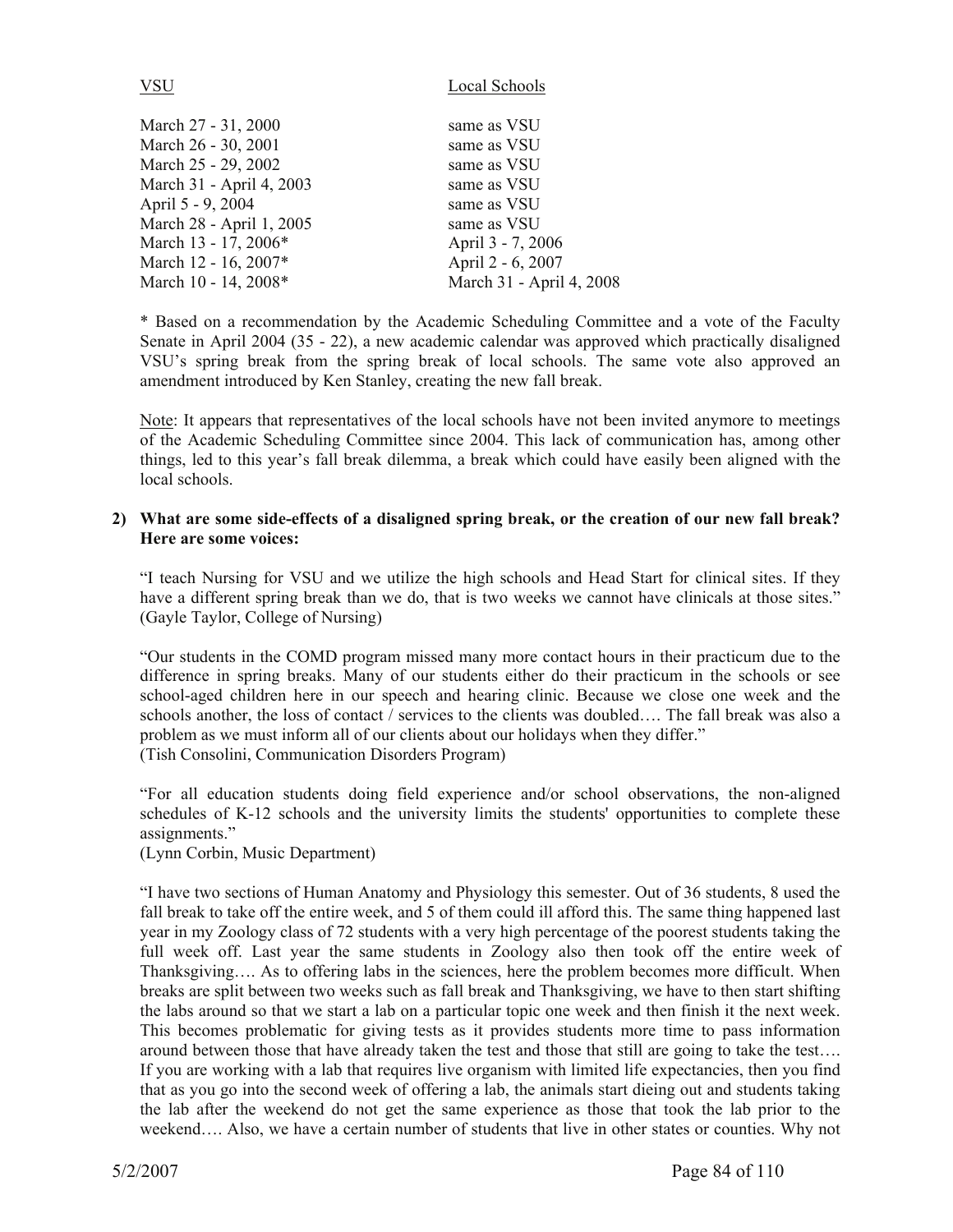give them more travel time at Thanksgiving to get home and spend time with their families? The current split break schedule discriminates against these students." (David Bechler, Biology Department)

# **3) Approximately how many members of the VSU community are negatively impacted by the current scheduling of our spring break?**

 Although the results of the recent survey were not known at the time this report was written, my research leads to the following estimate:

- a minimum of 30% of the faculty (or 150 faculty members)
- a minimum of 10% of our students (or 1000 students)
- a minimum of 5% of our staff members (or 40 staff members)

These estimates are based on e-mail surveys, conversations with students, faculty  $\&$  staff, a consideration of students in the Nursing School, COMD, and the COE, and interpolation.

Negative consequences of disaligned breaks are:

- loss of clinical, service & observation hours for students in the COE, and programs like Nursing and COMD
- daycare issues for parents among all three groups at VSU (students, staff, & faculty), with the resulting extra costs
- loss of quality time for parents at VSU with their children.

# **4) Two issues that need to be addressed in regard to the spring break question:**

 A) A statement was made during the discussion of the new academic calendar at the March 2006 Faculty Senate meeting that a survey in the past had shown that "60% of our students support a Midterm Spring Break."

This statement was actually referring to a 2004 survey asking students what they thought of the idea to get rid of "dead day". (See minutes of the November 2004 meeting.)

 B) In the recent survey on spring and fall breaks, staff members at VSU were not included because the belief exists that "*they* don't get spring or fall break anyway". Technically speaking this may be correct, but practically speaking this is misleading.

Certain staff members with children now have difficulties to get annual leave days approved because their children are on spring break when VSU is in session. Here are some who have verified this in conversations, and who have agreed to have their names listed:

 Lisa Wagner (Assistant Clinic Director / Communication Disorders Program); Janice Inman (Secretary / Mathematics Department); Valerie Holton (Secretary / Music Department); Barbara Gilbert-Jones (Secretary / Department of Philosophy & Religious Studies) Karen Jarvis (Secretary / Department of Kinesiology & Physical Education) Patricia Mincy (Secretary / History Department) Bonnie O'Steen (Secretary / Department of Marketing & Economics) Diane Guess (Assistant Director / Student Advising Center / COBA) Regina Lee (Secretary / Office for Employee & Organizational Development / UC) Terry Morton (Secretary / Art Department) Tina Muncy (Secretary to the Dean / College of the Arts) Patricia Stone (Secretary / Department of Modern and Classical Languages)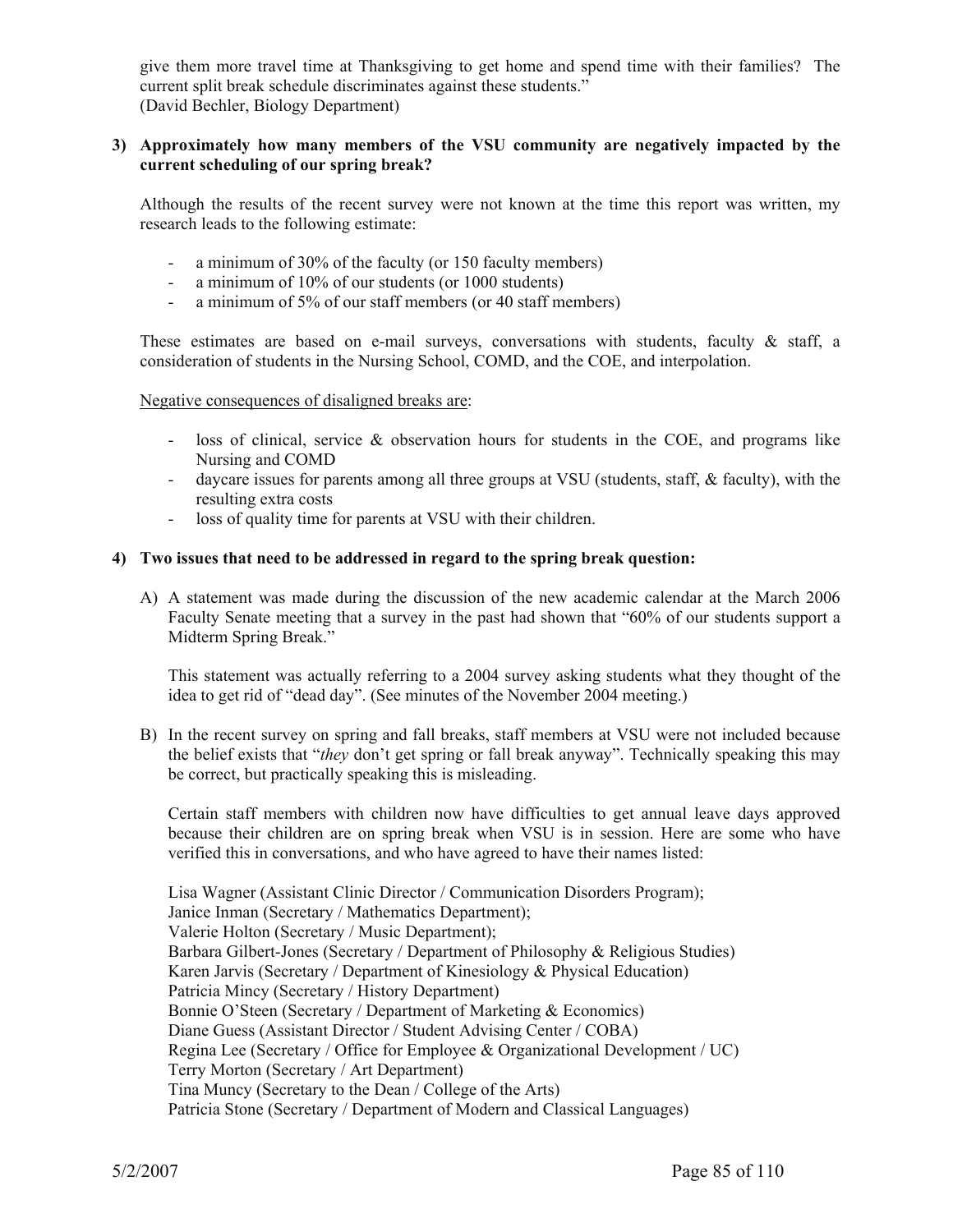# **5) What stipulates the timing of spring breaks for local schools?**

Two tests, the GHSGT (Georgia High School Graduation Test) and the CRCT (Criterion-Referenced Competency Test). Local schools must place their spring breaks between these two tests. The GHSGT comes first, takes 5 days to administer, and has to be scheduled within a two week window. The CRCT comes last, but is not truly a scheduling problem, since it can be administered within a four week window.

In general, the GHSGT is administered in the last two weeks of March, while the CRCT is administered throughout April. Thus, local schools (as seen in the past) like to schedule their spring break in the last week of March or the first week of April, depending on the exact test dates given by the BOE, which may vary slightly from year to year.

(In 2007, the GHSGT can be administered March 19 - 30, and the CRCT April 2 - 27.)

# **6) When do other institutions in the University System of Georgia have spring break?**

Anywhere from the beginning of March to the beginning of April. Most institutions, however, have their spring break within the first half of March. Some examples for 2007:

 March 5-9: Georgia State University March 12-16: University of Georgia March 19-23: Georgia Institute of Technology March 26-30: Georgia College & State University April 2-6: Augusta State University

# **7) What were/are some common reasons given to justify a change in the scheduling of our spring break?**

a) Academic relevance: Students benefit from an earlier spring break.

The question is, how important is this academic relevance for students when looking at the side effect of our new fall break (i.e. students taken off two weeks in the fall)? Moreover, based on conversations some of my colleagues and I had with students, there doesn't seem to be a consensus among them of what (academically speaking) the best time would be for a spring break. Later, so that they can write their term papers? Earlier, so that they can have a break closer to midterm?

 b) Student desire: Students want an earlier spring break, so that they can be with their friends from other USG institutions at the beach or elsewhere.

Based on the information above, the question is: what friends, from what institution?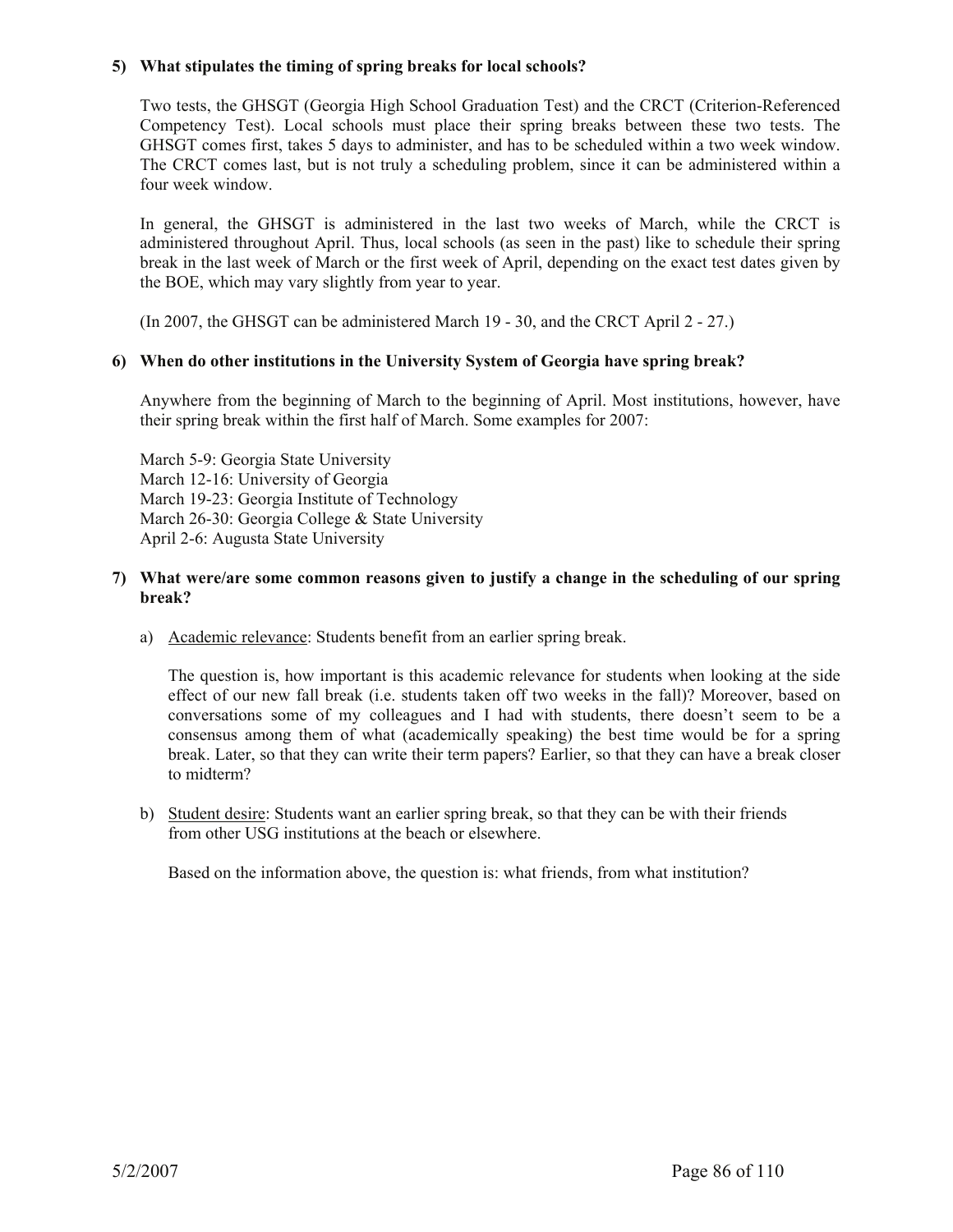#### **APPENDIX E: VALDOSTA STATE UNIVERSITY**

#### **ENVIRONMENTAL POLICY (Updated draft 4/13/07)**

### **OVERVIEW**

This policy represents a collaborative effort from groups across the Valdosta State University campus to develop a comprehensive environmental policy that includes specific sections addressing waste prevention and recycling, energy, outdoor lighting, and tree preservation and maintenance. The policies developed within were written with the assistance of the Environmental Issues Committee of the Faculty Senate, The Environmental Health and Occupation Safety Office, and the Department of Physical Plant. This collaboration sought to produce a document that is evocative of the University's commitment to environmental stewardship, while providing cohesive and realistic guidelines for implementation.

# **RELATED POLICES AND PROCEDURES**

VSU Policy and Procedure Manual (PPM)

### **SCOPE**

This policy applies to all facilities and property under the jurisdiction of VSU, and to office practices and purchases made both through the Purchasing office and by individual departments.

# **CONTENTS**

| Waste Prevention and Recycling Policy    | pg. 2-5   |  |
|------------------------------------------|-----------|--|
| <b>Energy Policy</b>                     | pg. 6-8   |  |
| <b>Outdoor Lighting Policy</b>           | pg. 9-10  |  |
| Tree Preservation and Maintenance Policy | pg. 11-13 |  |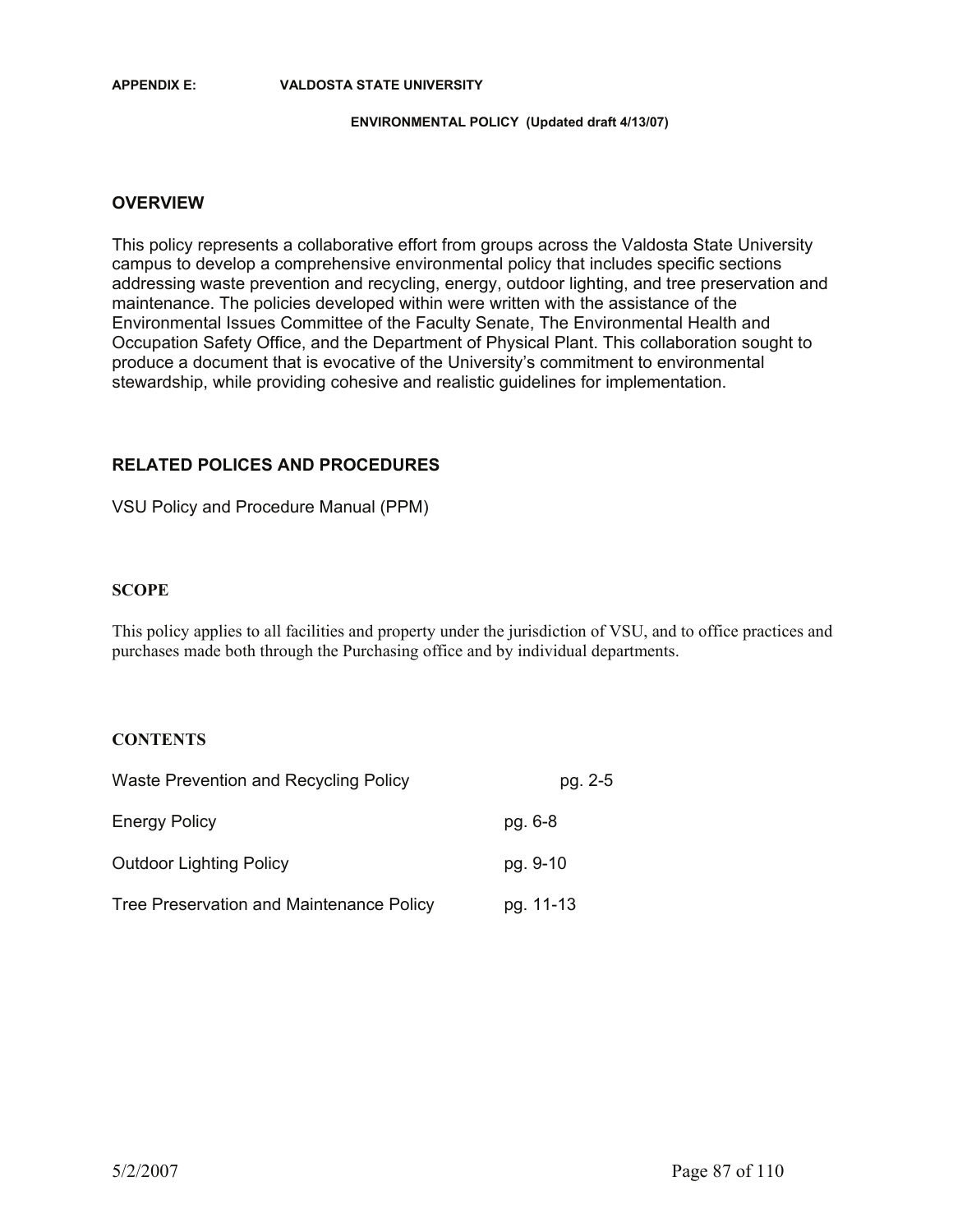# **WASTE PREVENTION AND RECYCLING POLICY**

# **PURPOSE**

VSU recognizes its role as a leader in the community with regards to environmental policies and, with the adoption of this policy, demonstrates its intention to ensure responsible stewardship of the environmental resources under its influence. More specifically, the purpose of this policy is to set forth standards and organizational processes aimed at: 1) reducing waste at the source; 2) encouraging the purchase and use of durable and reusable products; 3) encouraging the purchase of high post-consumer content recycled products; 4) increasing the total volume of waste materials diverted from landfills to recycling processes; 5) ensuring the long term viability of campus recycling operations through appropriate educational programs, coordination, management and oversight; and 6) remaining in compliance with Federal and Georgia State Law.

Valdosta State University will have a campus-wide program for the collection of waste and recycling of materials used in large quantities by the campus community and otherwise discarded on campus, to include, but not necessarily limited to the following: white paper, newspaper, cardboard, aluminum cans, and plastic beverage bottles. In addition to the fact that we are an agency of the State of Georgia, and therefore mandated by the 1990 Georgia Solid Waste Management Act to have a waste reduction and recycling program, and that we are a unit of the University System of Georgia, which mandates that each campus "practice waste minimization and pollution prevention by adopting recycling programs for all appropriate materials, purchasing recycled products, substituting less hazardous materials and establishing micro-scale chemistry operations (USG Board of Regents Policy Manual 916.g)," we should also recycle for all of the following reasons:

- Recycling saves landfill space (each ton of paper saves three cubic yards, a ton of aluminum cans 10 cubic yards, a ton of plastic bottles 30 cubic yards) and land filling costs, which are rising;
- Recycling saves natural resources; each ton of recycled paper can save 17 trees, 380 gallons of oil and 7,000 gallons of water; a ton of recycled aluminum saves over 16,000 gallons of water;
- Executing saves energy; each ton of recycled paper can save  $4,000$  kilowatt-hours, a ton of aluminum can save14,000 kilowatt-hours;
- Recycling reduces pollution; each ton of recycled paper reduces air pollutants by 60 pounds and produces virtually no dioxin (the most carcinogenic chemical known), which is a water-polluting byproduct of the bleaching of raw wood pulp;
- Recycling is an engine of economic development, creating jobs in the local community; recycling a ton of paper creates 5 times as many jobs as producing paper from raw materials; incinerating 10,000 tons of waste creates one job, land filling the same amount creates 6 jobs, and recycling that amount creates 36 jobs;
- VSU, as the leading educational institution for the south Georgia region, must lead by example in an effort to increase recycling regionally; our increasingly cosmopolitan student body and faculty expect it; a 2005 study by the South Georgia Regional Development Commission found that annually in the ten-county region over 45,000 tons (62% of the municipal waste stream, and including over 13,000 tons of cardboard alone) of recyclable materials are land filled.

#### **PROCEDURES**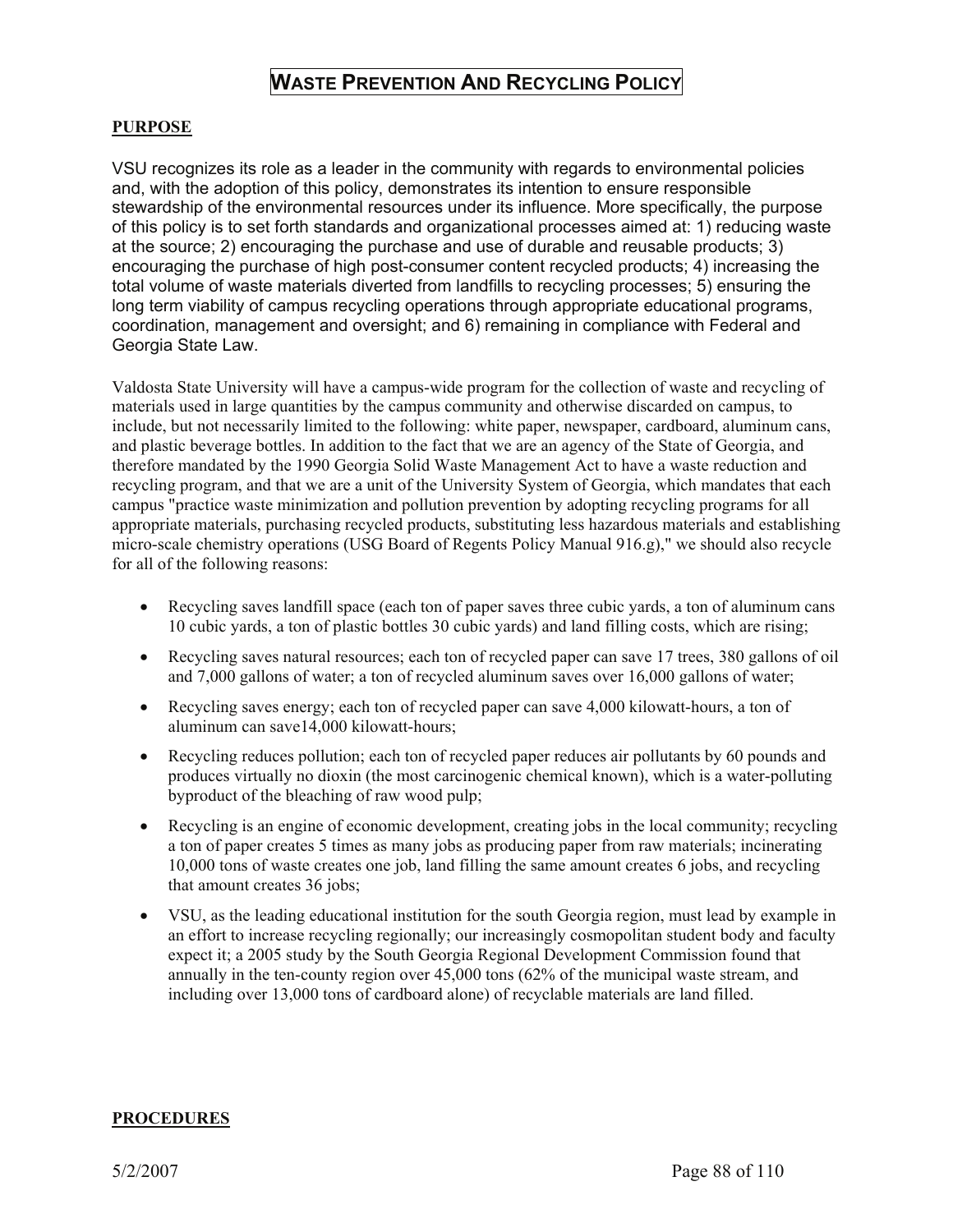The following practices shall be implemented and maintained through all VSU operations.

# *Reduce the Amount of Waste Generated*

- 1) Departments will consider the purchase of durable and reusable products by evaluating the total cost of ownership for any products specified or purchased.
- 2) Suppliers will be required to utilize minimal and reusable packaging materials as deemed appropriate in the products packaging specifications. Suppliers with contracts that require installation will be required to take back their packaging materials/containers when written in their contract requirements.
- 3) Copying and Printing
	- a) Whenever feasible, electronic distribution of correspondence shall replace written correspondence. On campus correspondence shall be by email, list serves, and electronic bulletin boards. Only one printed copy of the correspondence should be sent to each department to be routed or posted for interested parties to read. Unnecessary printed copies of electronic correspondence are discouraged.
	- b) All office paper shall meet or exceed the State and Environmental Protection Agency (EPA )requirements for recycled content.
	- c) Office paper shall be recycled by each department.
	- d) Employees will reuse office paper whenever practical.
	- e) Letters, reports and documents produced by campus departments should be printed on both sides when feasible for the intended use.
	- f) Departments shall encourage two-sided copying and printing.
	- g) Whenever practical, scrap paper printed only on one side shall be used for either producing rough drafts or as scratch pads.
	- h) All requests for proposals and reports from outside vendors and consultants shall include the request that these be printed on both sides and using recycled content paper.
	- i) When electronic communication is not feasible any forms used on the campus should include only the necessary information and number of copies. Necessary instruction sheets shall be printed on the back of the last page of the form.
	- j) Annually, staff shall review mailing lists and delete out of date subscribers.

# *Standards and Specifications*

VSU shall, at a minimum, conform to State of Georgia requirements and the federal purchasing guidelines developed by the Environmental Protection Agency (EPA). For products which have been designated by either the State or EPA, all bid specifications shall include products with the minimum recycled content and purchases must contain the minimum recycled content as long as the products are available and meet the performance needs. See EPA website for minimum percentage of recycled content and listings of the most common recyclable materials.

#### *Purchasing*

1) General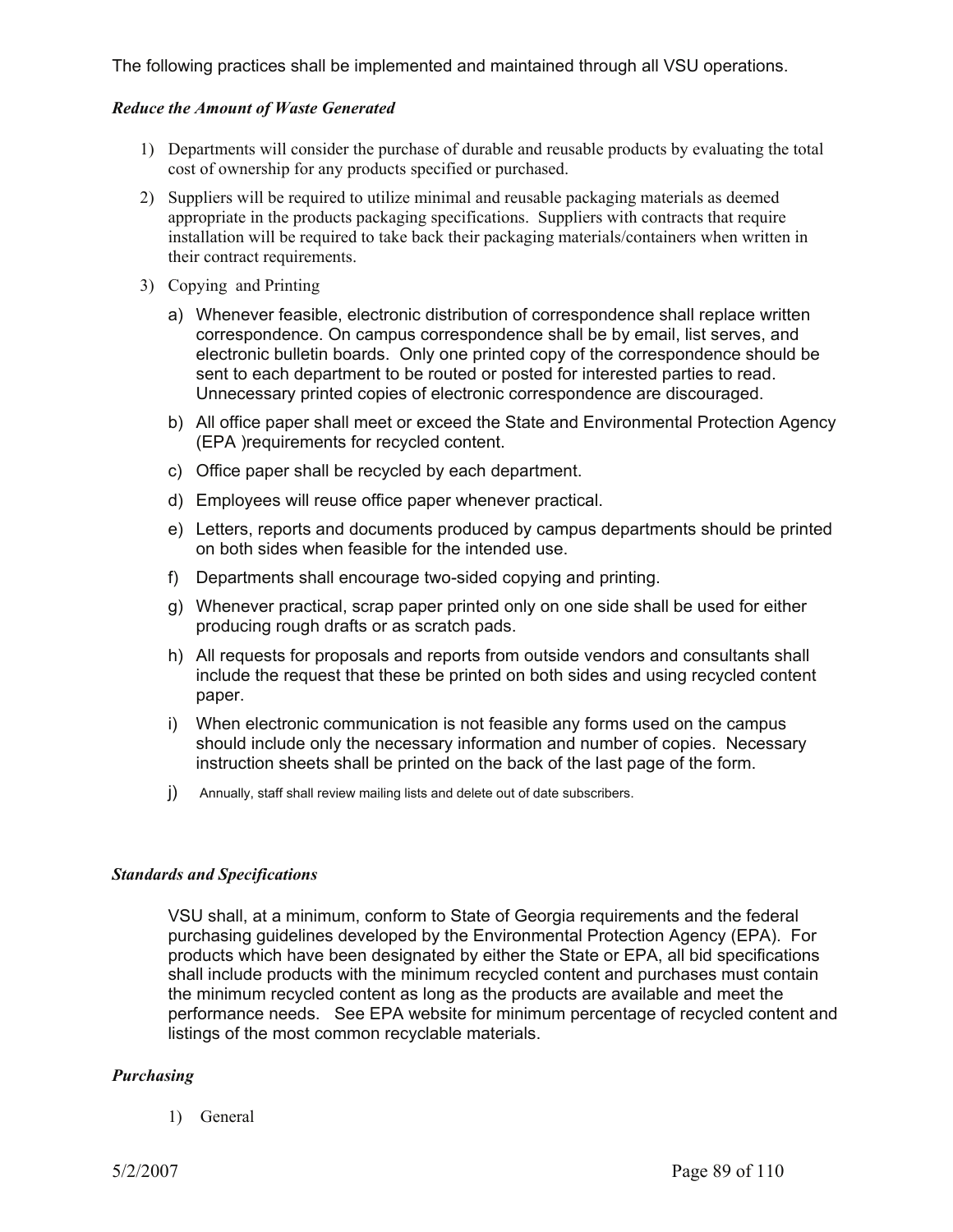VSU shall continue to improve its efforts toward recycling and waste reduction goals by defining purchasing policies aimed at encouraging the procurement of recycled products.

Initially the focus of this policy is on toner and inkjet cartridges for printers and copiers, paper products for printers and copiers, and papers in items printed off campus because these groups of products are the largest volumes of recycled commodities ordered by the campus. Detailed expenditure policies shall be recommended by the Vice President for Finance and Administration to the Faculty Senate Environmental Committee and coordinated policy will be forwarded through the Faculty Senate and COSA for the President's approval and signature.

2) Requirement to Purchase Recycled Paper Products

The VSU Central Stores should be used for the purchase of all bond paper products used in copiers and printers

The VSU Central Stores shall procure paper products meeting the State of Georgia regulations for price and recycled content.

3) Elimination of Prohibitions

Purchasing Department shall be responsible for informing the Faculty Senate, COSA, and the SGA of purchasing policy changes that limit or restrict purchases of bond paper, inkjet cartridges, or toner cartridges based on recycled content or ability to be recycled. Additionally, VSU and individual departmental policy and procedures shall be updated to reflect any changes.

# *Recycling*

- 1) All University employees shall be instructed with regard to their responsibility to participate in campus recycling efforts.
- 2) General practices regarding recycling, reuse and waste reduction shall be included as part of the standard job orientation for all new employees.
- 3) The Physical Plant and Facilities Planning Department shall ensure that all new construction is designed to facilitate recycling in both interior and exterior locations.
- 4) Whenever possible and economically feasible, the University and its contractors shall reuse or recycle materials resulting from the demolition or remodeling of campus facilities.
- 5) Physical Plant will be responsible for providing educational programs and materials for faculty and staff. Education will include a discussion of VSU's commitment and responsibilities regarding waste prevention and recycling instructions on how various commodities can be recycled, information contacts and phone numbers, and any applicable incentives.
- 6) Departmental Contacts: Each Department should appoint a primary contact person for recycling
- 7) Students: Educational presentations regarding the need for recycling and waste reduction and ways to participate in campus recycling efforts will be made to all new students as part of their orientation. Additional educational programs shall be devised and implemented as the program improves.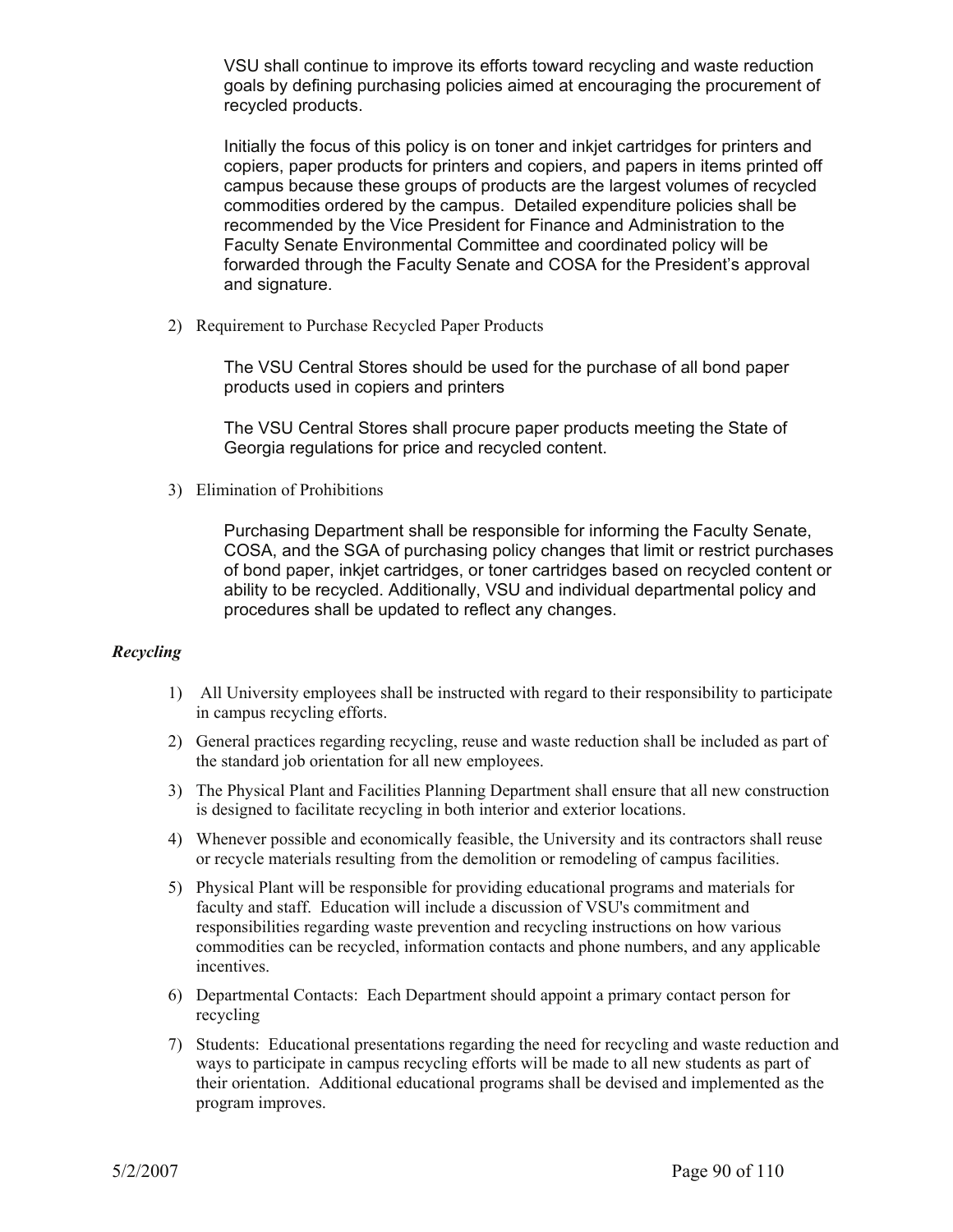# **RESPONSIBILITIES**

# *Recycling Coordinator*

The Assistant Director for Physical Plant Operations shall coordinate the recycling program and at a minimum include the following materials: Aluminum, Corrugated Cardboard, Non-Corrugated Cardboard, Computer paper, Glass, Yard Wastes, Mixed paper (White paper), Newspaper, Plastic, Metal Tin & Steel cans, Building Materials, Auto Waste from campus vehicle maintenance (Oil, Batteries, Tires, etc)

# *Waste Prevention*

Each campus department shall coordinate the purchase of materials to ensure durable, recycled and recyclable goods and materials are purchased when feasible.

The Director of Occupational Safety and Environmental Services shall coordinate the storage of all hazardous materials on campus. Keeping an inventory of all materials and maximum amounts that can be stored at each site. The Director shall inform the President and Cabinet of amount and location of toxic chemicals annually and recommend changes to reduce the severely hazardous chemicals.

# *Departments and Organizations*

All departments and organizations engaged in individual recycling programs shall coordinate their activities with the Assistant Director for Physical Plant Operations and provide records of their operations (if separate from the campus-wide program) on a quarterly basis within fifteen days following the end of each calendar quarter.

# *Faculty Senate Environmental Affairs Committee*

VSU encourages the Faculty Senate to maintain a standing "Environmental Committee" to recommend university policy (through the Faculty Senate and in coordination with COSA), and to review the recycling program and make recommendations for the campus waste prevention and recycling operations. The Committee should review quarterly recycling reports and determine whether any commodities should be added to or deleted from VSU's recycling operations.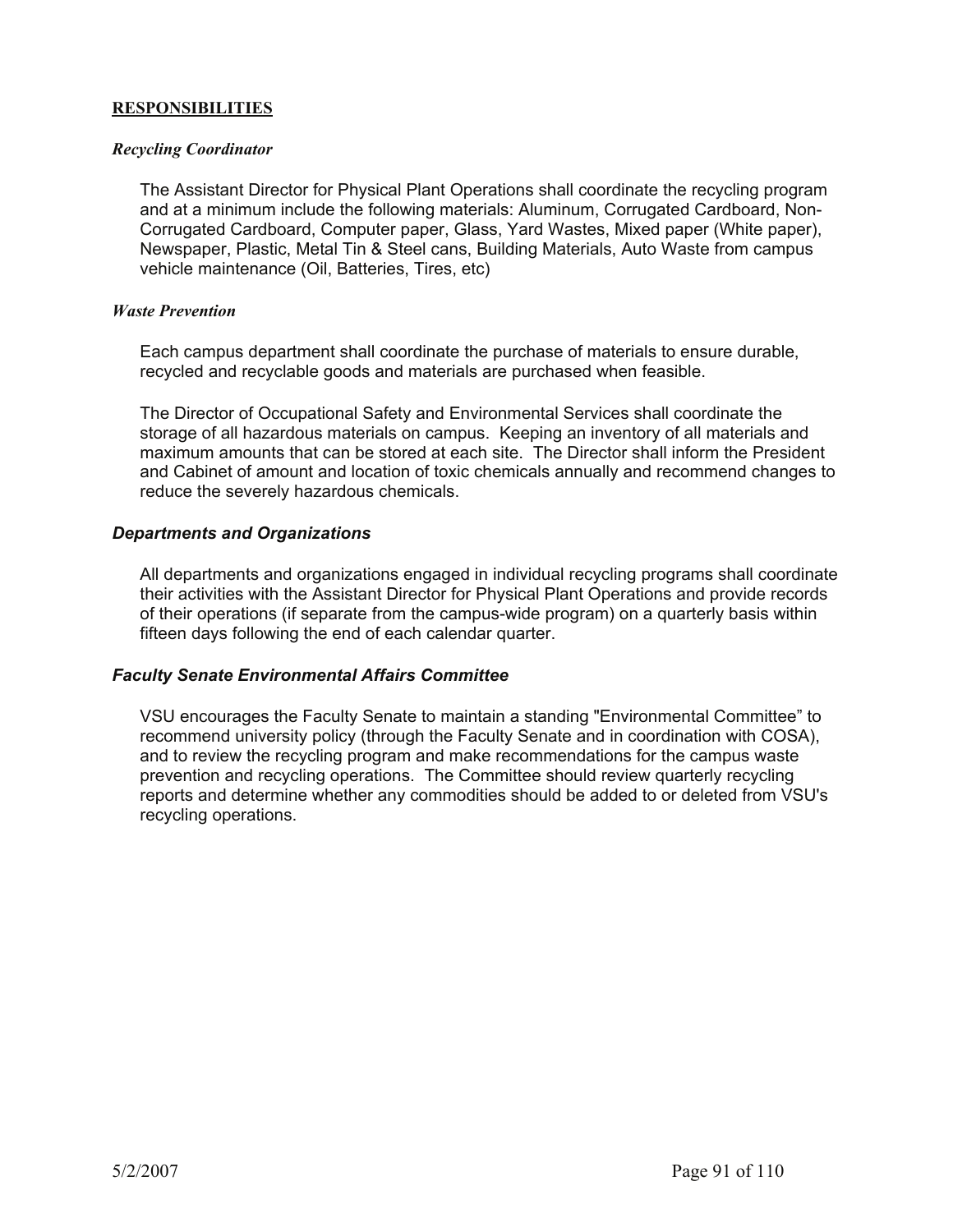# **ENERGY POLICY**

# **PURPOSE**

Valdosta State University is committed to a policy of energy efficiency and energy conservation in its current facilities and all new construction on campus. This policy identifies energy conservation as a significant issue for the entire campus community and outlines steps to address these issues and reach the energy goals of the University.

# **POLICY**

It is the University's policy to reduce energy consumption whenever possible through the active efforts of its faculty, staff, and students in closing doors, turning off lights, and generally making positive efforts to conserve energy and through passive means such as installing energy-saving devices and lights, pursuing energy savings in its infrastructure and facilities construction plans, and continued implementation of the University's environmental control system.

#### **PROCEDURES**

#### *Buildings*

Windows and doors of conditioned spaces should be kept closed. Office equipment, lights, window air conditioners and personal heaters should be turned off when not in use. Power management features of personal computers should be enabled. As time and funding allow, buildings' mechanical systems will be tied into the University's environmental control system permitting central monitoring and change of building temperatures and energy consumption.

#### *New Construction*

New construction should be designed and built to minimize energy use. The most recent version of *ASHRAE Standard 90.1 – Energy Efficient Design of New Buildings Except Low Rise Residential Buildings* should be set as the minimum energy efficiency guideline, since it has been shown that further reductions in energy use are economically achievable. The design process should include energy life cycle costing analyses. New construction should be added to the University's existing environmental control system for enhanced energy management capabilities. Primary consideration should be given to connecting and/or extending central systems for heating, cooling, and other electrical and lighting systems. Year-round cooling needs should be met by utilizing the most energy efficient systems. All new construction should include utility metering (electricity, natural gas, steam, and water).

#### *Alternative Energy*

Alternative energy sources such as passive solar heating and heat recovery should be considered, as well as day lighting and other strategies for decreasing building energy consumption in accordance with green building concepts.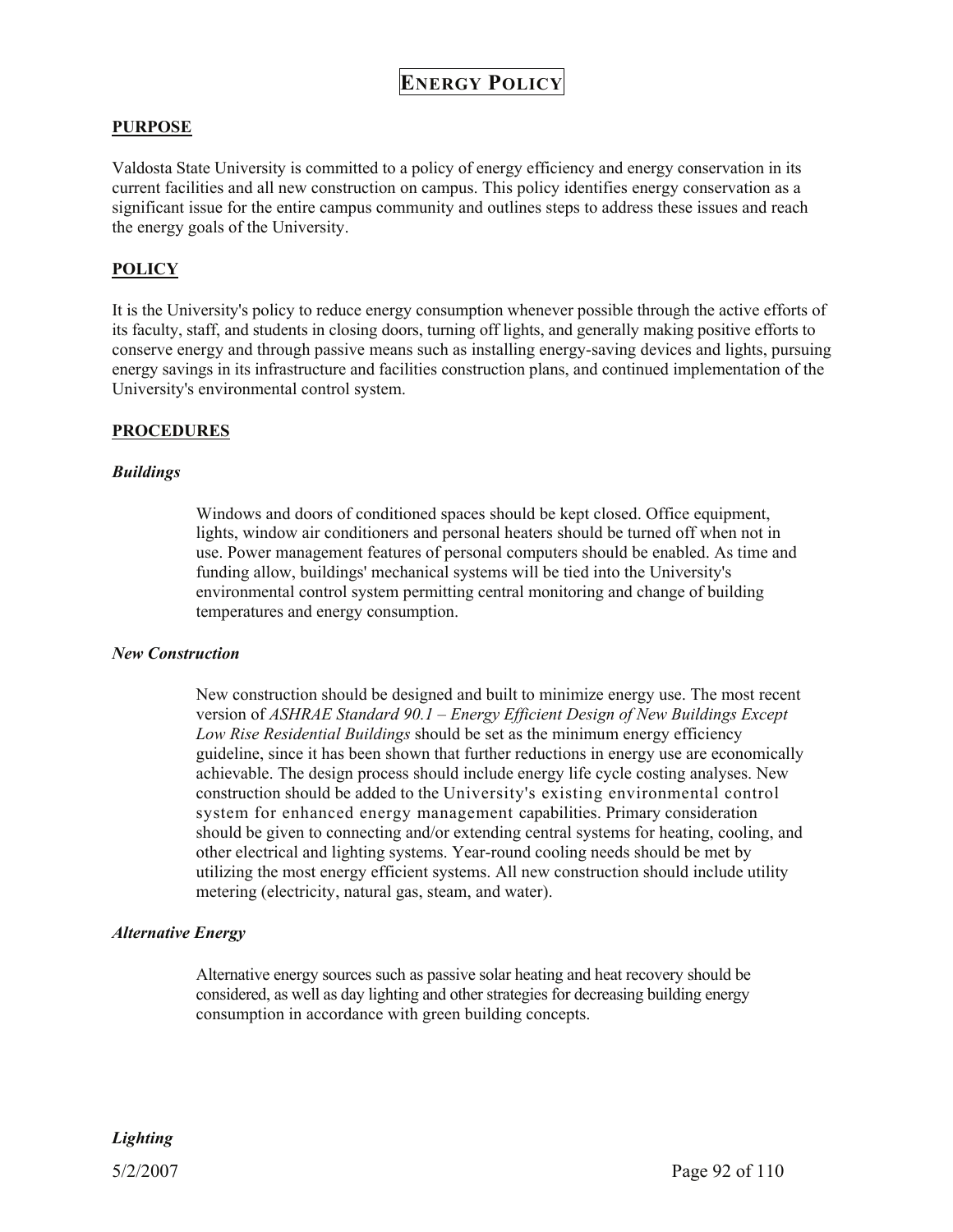Most lighting on campus has been retrofitted or upgraded to high efficiency lighting. Remaining areas should be upgraded as funding is available. New construction and remodels should use high efficiency lighting and minimize incandescent lighting. Excessive interior decorative lighting should be kept at a minimum and exterior decorative lighting should be limited and use the most efficient fixtures available. Lighting levels recommended by the *Illuminating Engineering Society Lighting Handbook* should be used as guidelines to avoid over-lit spaces. Motion-activated light controls are used throughout campus and will continue to be implemented as funding allows

The University will strive to make outdoor lighting increasingly more efficient while maintaining the standards established by the University's *Outdoor Lighting Policy*.

#### *Heating and Cooling*

For occupied rooms, control of room temperatures should be maintained at 70-75° F. This is generally accomplished by the Physical Plant Department setting the temperatures then locking down thermostats. The University's environmental control system will be used to control nighttime temperatures or other extended periods when facilities are unoccupied.

Research from the American Society of Heating, Refrigerating, and Air-conditioning Engineers (ASHRAE) over many years has shown the following thermostat settings will keep the most occupants comfortable in the typical office setting.

Maintain Temperatures between:

| Winter        | $70^{\circ}$ F and $74^{\circ}$ F |
|---------------|-----------------------------------|
| Spring & Fall | $71^{\circ}$ F and $75^{\circ}$ F |
| Summer        | $72^{\circ}$ F and $75^{\circ}$ F |

The Physical Plant Department strives to maintain temperatures in facilities within those ranges. Those utility systems under direct control of building occupants should be operated in an economical manner. It is imperative that someone be designated in each facility to ensure proper system operation to prevent damage to building systems or waste of utilities.

If facilities are uncomfortably cold or warm, employees should contact the Physical Plant Work Order Center at X7854.

#### *Purchasing*

Energy efficient products should be purchased whenever possible. For example, see the U.S. Environmental Protection Agency Energy Star products list. Recyclable and reusable products should also be purchased when feasible to reduce disposal costs.

#### *Green Computing*

The university will continue to enhance the energy efficiency of computers as resources permit. Faculty, staff, and students are encouraged to adopt green computing practices.

# *Campus Education*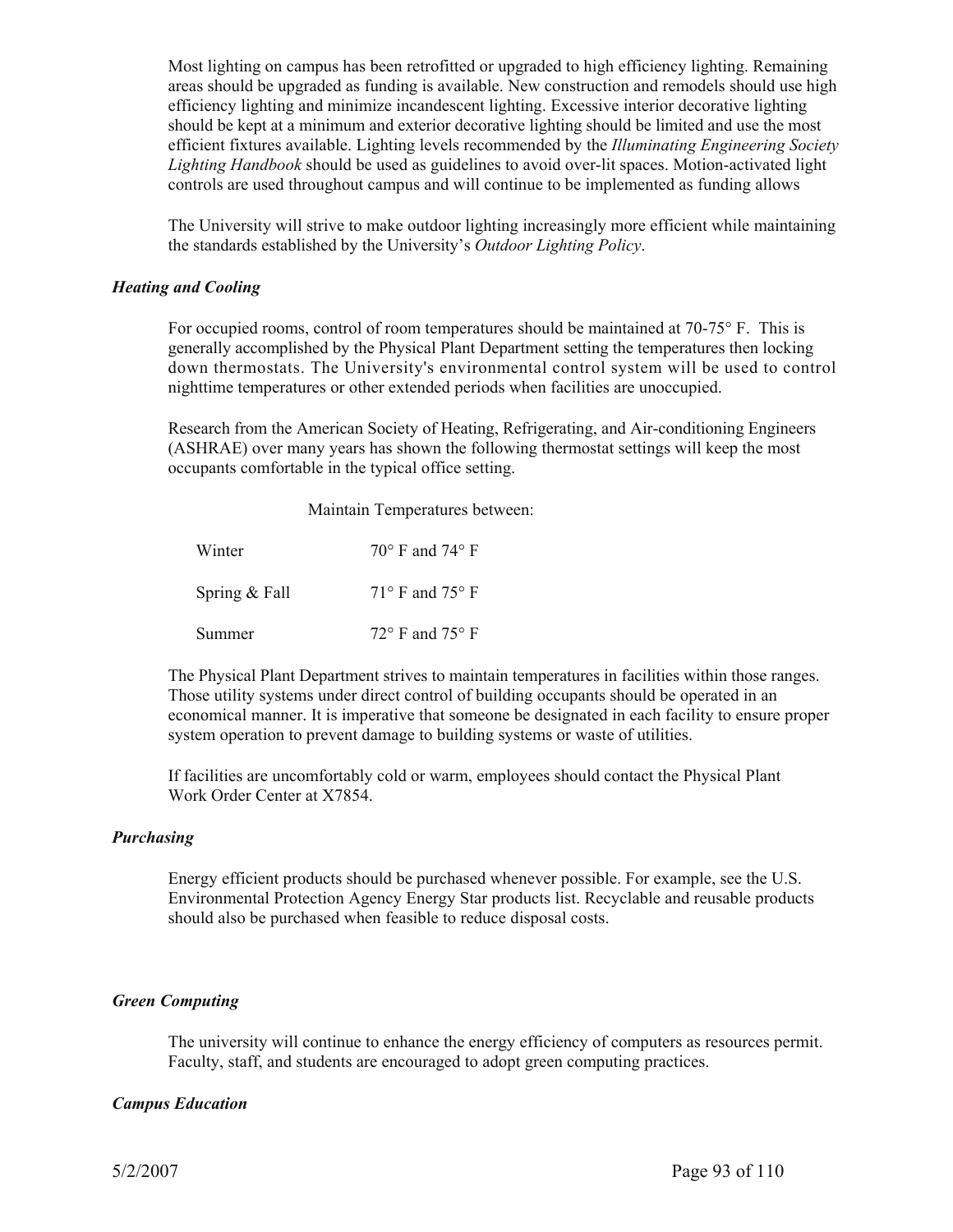Faculty, staff, and students will be informed of the campus energy policy and encouraged to adopt practices which contribute to its achievement.

# *Fleet Fuel Economy*

New campus vehicles will be purchased with the maximum feasible fuel efficiency. Alternative energy vehicles will be gradually phased into the campus fleet, as it is practical and economically to do so.

# **RESPONSIBLITIES**

# *Yearly Review*

Plant Operations will conduct yearly review of campus energy policy.

# *Suggestions*

Faculty, staff, or students with suggestions that may reduce energy consumption or costs should contact the Physical Plant Department at X5875.

*Notes:* 

*Second Draft 11.10.2006, 03.22.2007*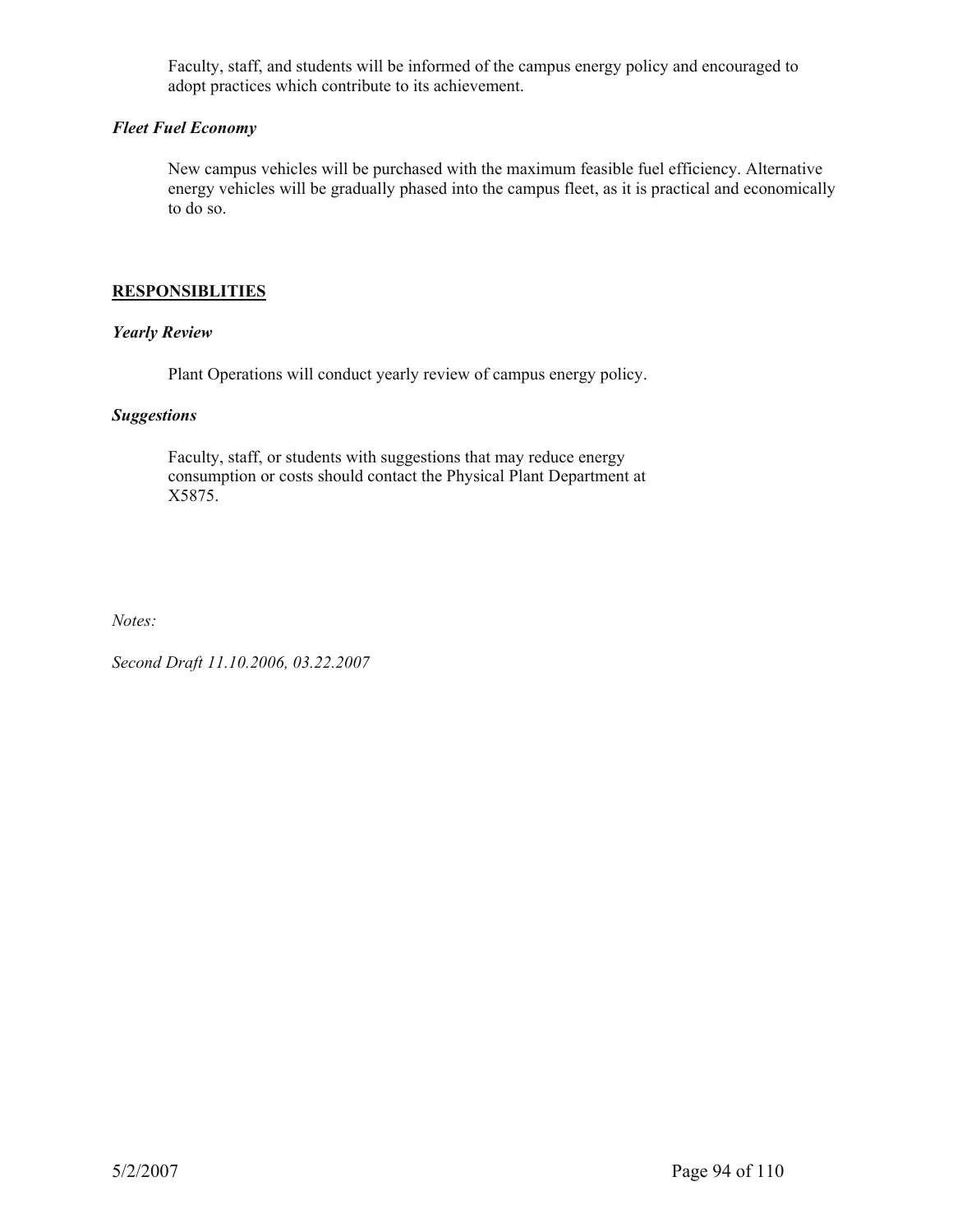# PURPOSE

# **This policy is predicated on the need to balance the following objectives and concerns:**

- 1) To ensure nighttime safety and security for VSU students and personnel, and to provide optimum nighttime visibility on the VSU campus.
- 2) To avoid unnecessary hazards to motorists and pedestrians created by lateral glare from building, street, or parking lot light fixtures. Lateral glare is defined as a light beam projecting from a fixture more than 70 degrees above straight downward.
- 3) To minimize undesirable light trespass and illumination of Valdosta's night sky.
- 4) To conserve energy, for both environmental and economic reasons.
- 5) To minimize adverse effects of artificial nighttime illumination on local nocturnal animals.
- 6) To restore and preserve a suitable level of night-sky darkness to ensure adequate visibility of celestial objects from the VSU Observatory, a scientific and educational facility of regional importance.

# **POLICY**

It is the University's policy to provide optimum nighttime campus lighting for maximum security, while

minimizing risks to safety and adverse effects on the environment and night sky.

# **PROCEDURES**

- 1) Specifics of design and installation of new lighting and retrofitting of existing lighting should be done after a survey and consulting the IDA Outdoor Lighting Code Handbook Version 1.11, including the USA Pattern Lighting Code and the EPA Green Lights Program (http://es.epa.gov/partners/green/green.html).
- 2) Any currently existing lighting fixture which does not satisfy these guidelines should be removed, redirected, or shielded within a reasonable period of time, budget permitting, so as to minimize light trespass, light pollution of the night sky, and over-illumination within the VSU campus area. The VSU Administration cooperates with the Environmental Issues Committee (a standing committee of the VSU Faculty Senate, with representation from SGA and the administration), in collaboration with SGA and COSA, in the design and retrofitting of campus outdoor lighting fixtures to be in compliance with this policy.
- 3) Full consideration should be given to the appropriate placement, density, and elevation of lights, so as to avoid over-illumination of any given area and to minimize glare and light trespass. As an example, a higher density of lower-elevation, lower-intensity light fixtures might be chosen over a smaller number of high-elevation, high intensity fixtures providing comparable illumination. High-elevation lights particularly should be adequately shielded to minimize lateral glare. Properly shielded and well-placed fixtures should allow adequate illumination of the ground generally not exceeding 200,000 net lumens per acre for parking lots, and 20,000-100,000 net lumens per acre for other campus areas, depending on level of use; sport-field lighting levels will be higher (exception 8c).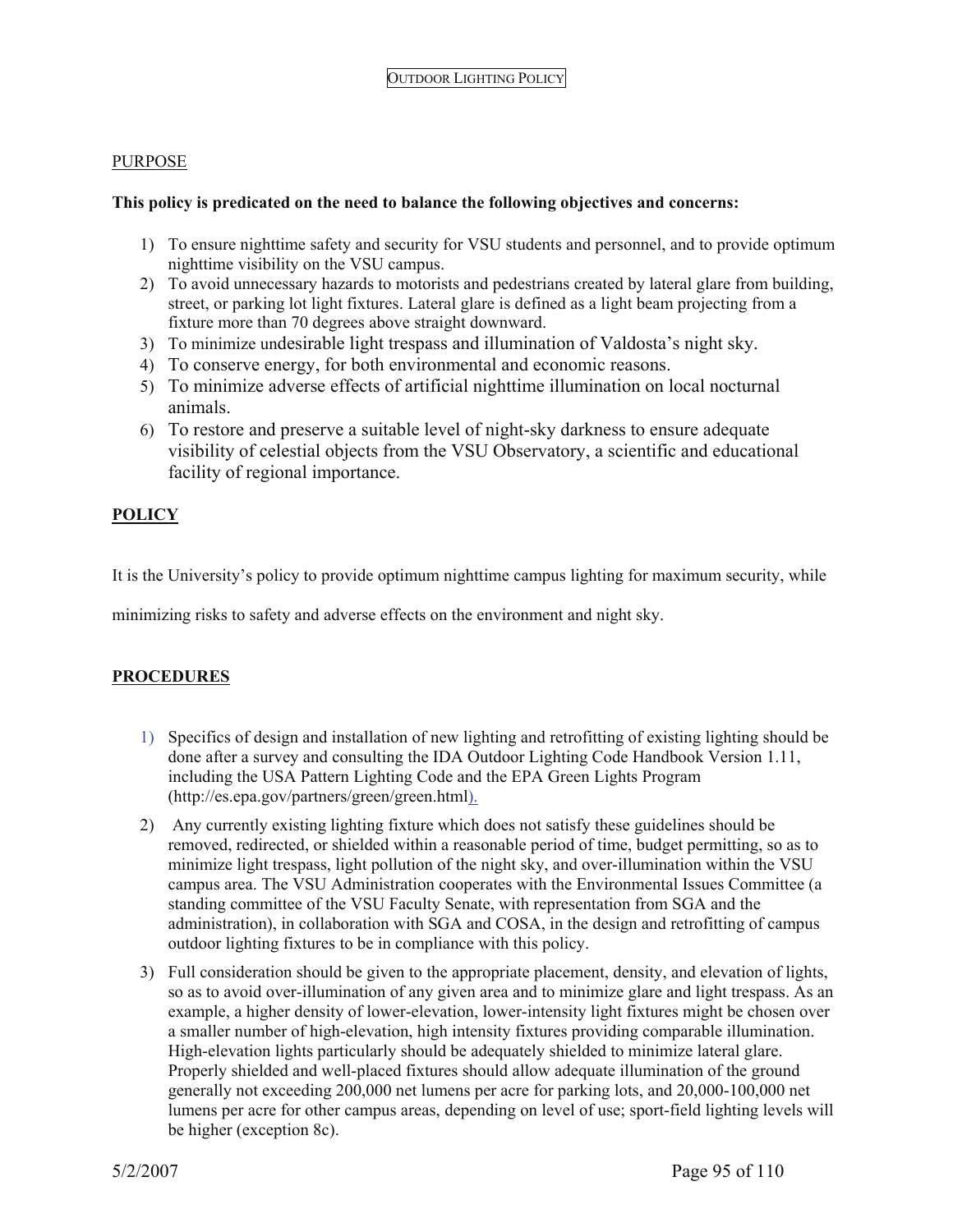- 4) No single lamp should exceed 1800 lumens unless housed in a "full cut-off" fixture (i.e. it is fully shielded) so that all light is directed downward with no lateral glare. Full cut-off fixtures are recommended for *all* outdoor lighting. A recommended maximum per fixture of 180 watts Low Pressure Sodium (LPS), 250 watts High Pressure Sodium (HPS) or Metal Halide (MH), and 400 watts Mercury Vapor (MV, see 8c below) should provide adequate brightness for most campus uses (this equals 20,000 to 33,000 lumens per fixture depending on lamp type), especially when proper design and placement of fixtures is considered.
- 5) Because energy conservation is and will increasingly be an important consideration, preference should be given to the most efficient lamp type (highest lumens/watt) that is feasibly and effectively used in a given lighting situation. For light intensities typical of large-scale outdoor uses, LPS is the most efficient lamp type, followed by HPS, and then MH; MV lamps are substantially less energy efficient; these and MH also produce potentially toxic mercury waste when disposed of, and should therefore be avoided, except in special circumstances where a case can be made for their necessity. Compact fluorescent is very energy efficient and may be feasibly used for some smaller-scale lighting needs. LPS lamps may be effectively used where true color rendering is not deemed important for security or other purposes (or where the latter could be provided for by additional individual lights of other types) and are particularly advantageous near the astronomical observatory. Although somewhat true of all lamp types, MH and especially MV lamps fade in intensity over time, providing less luminance and sometimes altered quality while drawing the same wattage.
- 6) For any areas (such as outdoor sports facilities and outlying parking lots) which are not intended to be used after a certain hour of the night, lights should be turned off after hours of use in order to conserve energy and to limit light trespass onto streets and residential neighborhoods.
- 7) In campus areas which experience very little nighttime usage, it is suggested that illumination be triggered by motion detectors or manual on/off switches wherever feasible. This could be done on an experimental basis.
- 8) Exceptions
	- 1) Any state or federal regulations which may take precedence.
	- 2) Temporary emergency or construction situations which may require additional lighting for performance of specific tasks.
	- 3) Sporting or other special events, where the special lighting is used only during the event.
	- 4) Illumination of monuments, structures, or flagpoles, providing every effort is made to direct the illumination so as to minimize light trespass and lateral glare.
	- 5) Any other situation in which the VSU Administration can make a special case for a variance, subject to consultation with the Environmental Issues Committee of the Faculty Senate.

# **RESPONSIBILITIES**

Overall responsibility for implementation is assumed by Physical Plant unless otherwise noted.

*Notes:* 

*This policy has been developed with the aid of guidelines established by the Illuminating Engineering* 

*Society*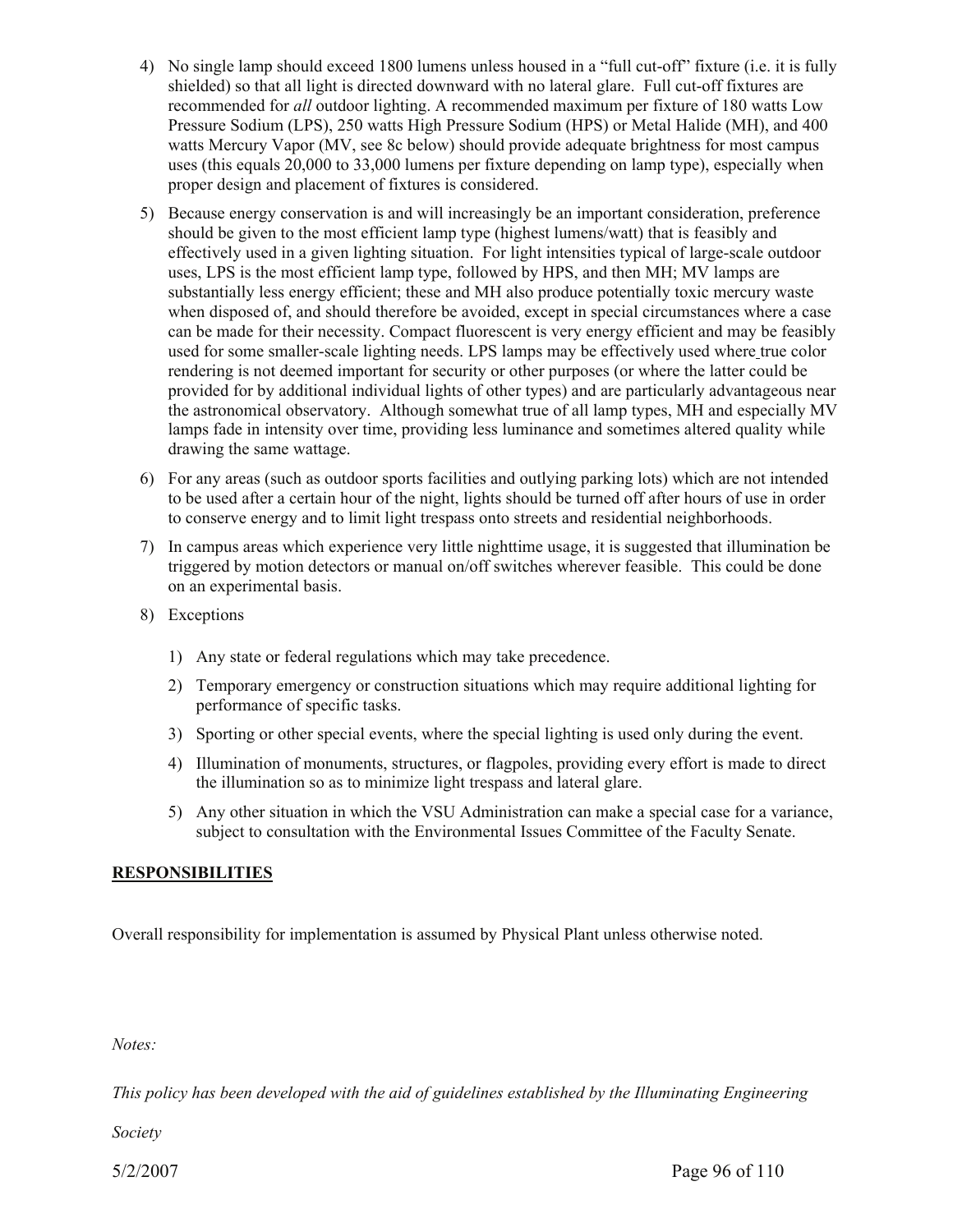*of North America and by the International Dark-Sky Association.* 

*Passed by VSU Faculty Senate, 15 November 2001.* 

*Adopted as VSU Policy, 14 January 2002, according to VSU Statutes, Chapt. 4, Art. I, Sect. 3.* 

*Draft revision 03.22.2007.* 

# **TREE PRESERVATION AND MAINTENANCE POLICY**

# **PURPOSE**

As the leading center for higher learning in southern Georgia, Valdosta State University recognizes its obligation to preserve and manage an abundance and diversity of trees on campus for the benefit of the public and future generations of students. By its example of environmental stewardship, the University will take the lead in promoting and developing a sound preservation ethic for the region's natural heritage. Included among the many benefits of preserving trees on campus and promoting additional plantings are: (1) improved air quality; (2) noise abatement and temperature amelioration; (3) mitigating the natural processes of water runoff, erosion, and sedimentation; (4) shading and consequently energy savings; (5) education; (6) aesthetics; (7) historical significance, and (8) intrinsic value.

# **POLICY**

It is the University's policy to preserve and manage all trees on campus, particularly species native to south-central Georgia, in such a way as to minimize damage and prolong their life. Especially important are stands of mature native trees and native species no longer abundant on campus or in the area. Existing trees should not be removed for merely aesthetic, design, or landscaping reasons. Long-term plans should promote new plantings that will increase the diversity of native species, contain more canopy species, and enhance fall color.

# **PROCEDURES**

# *Special Management Zones*

The following special zones are established on campus in order to protect and manage critical or sensitive areas of mature trees:

1) the entire stand of mostly mature longleaf pine, between Patterson Street and Oak Street, extending southward from Georgia Avenue onto the main campus. This stand pre-dates the settlement of Valdosta, contributes substantially to the unique character of the University campus, and is especially vulnerable to changes in environmental conditions

2) stands of mature native trees along One Mile Branch, especially near the intersection of Patterson Street and Brookwood Drive

3) the mature mixed woodland at north campus bisected by Two Mile Branch

4) the dense woodland/swamp along the southern bank of One Mile Branch west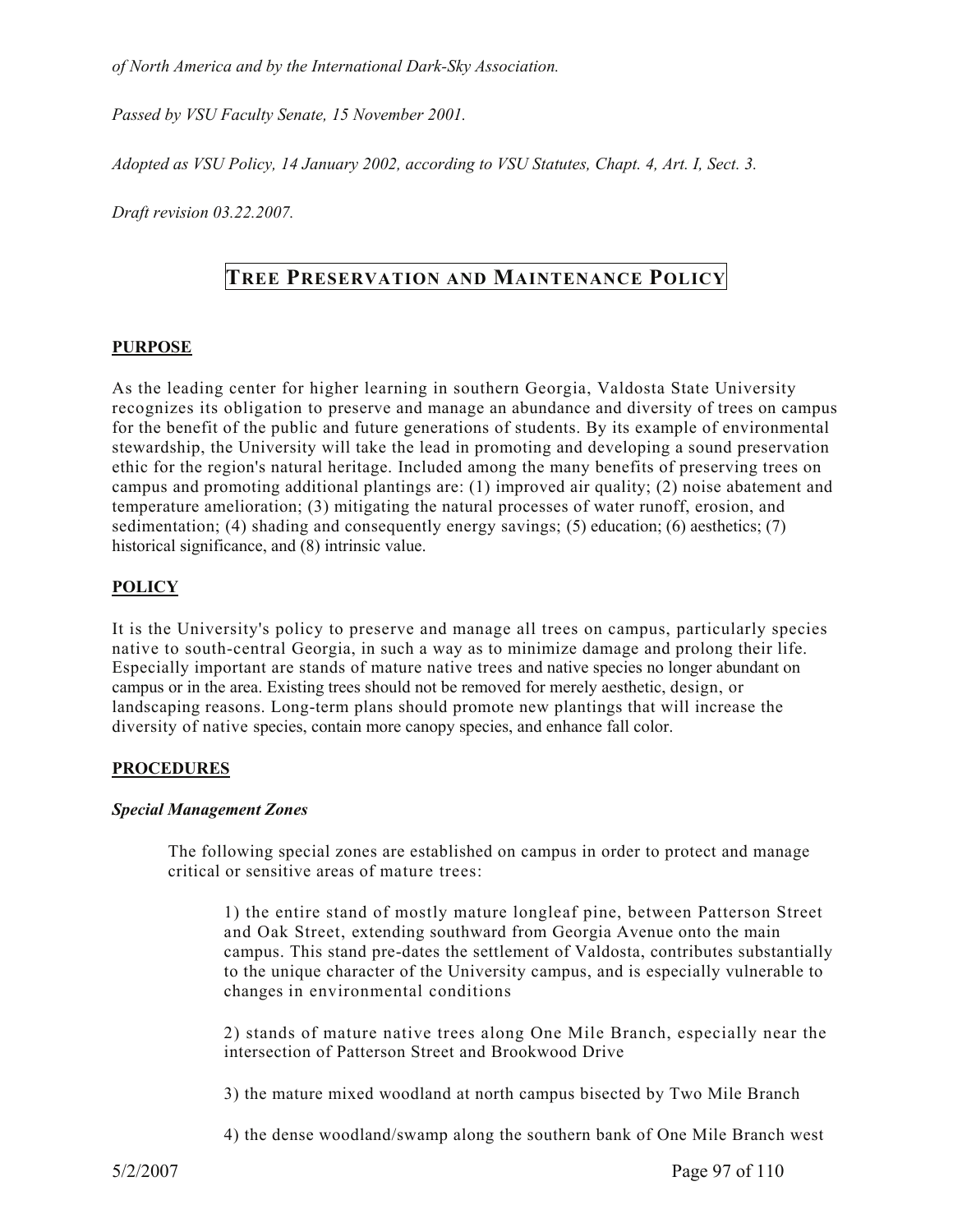of the Student Recreation Center parking lot.

Activities resulting in soil compaction, root damage, and depletion of air and water supply to the roots should be avoided in these zones. Also, thinning of groves, especially pines, increases susceptibility of remaining trees to storm damage and should be avoided. Specifically, the following practices are to be avoided, in proximity to trees which may be affected:

- 1) trenching, filling, or other soil disturbances
- 2) unabated erosion;
- 3) driving or operation of heavy equipment over the ground
- 4) parking of vehicles or heavy equipment
- 5) storage of materials
- 6) paving or introduction of impermeable surfaces on the ground
- 7) thinning of groves, especially pines.

# *Preventive Maintenance and Care of Existing Trees*

Prevention of tree damage or disease should be an ongoing commitment, particularly of older, still-healthy trees. The following preventative maintenance measures will be taken to enhance the vigor and prolong the life of trees and to reduce susceptibility to disease and weather damage: 1) application of pesticide treatment; 2) aeration of soil within the drip line of trees where compaction has occurred; 3) bedding of individual trees or groups of trees to prevent future physical damage and soil compaction by mowers and other vehicles or equipment; 4) cordoning of drip-lines of trees with a 4-foot high, high-visibility fence prior to the initiation of renovation or construction activities, according to the *Community Tree Planting and Establishment Guidelines* (Georgia Forestry Commission, 2002); 5) restriction of equipment and any construction and renovation activities from cordoned areas; and 6) inclusion of language in contracts issued by the University, which prohibits construction and renovation activities from cordoned areas and specifies penalties for violations.

#### *Prior Consultation*

The University administration shall work in consultation with the Campus Beautification and Stewardship Subcommittee of the Faculty Senate's Environmental Issues Committee in all Pre-Design Phase and Design-Phase meetings involving the VSU Administration, campus planners, state officials, and private contractors, during which any decisions can and will be made affecting the fate of campus trees. This policy also designates Campus Beautification and Stewardship Subcommittee as the consultative body to be integrally involved in environmental, historical, and cultural impacts reviews of proposed campus projects as mandated by the Georgia Environmental Policy Act of 1991 (Georgia Code Title 12, Chapter 16).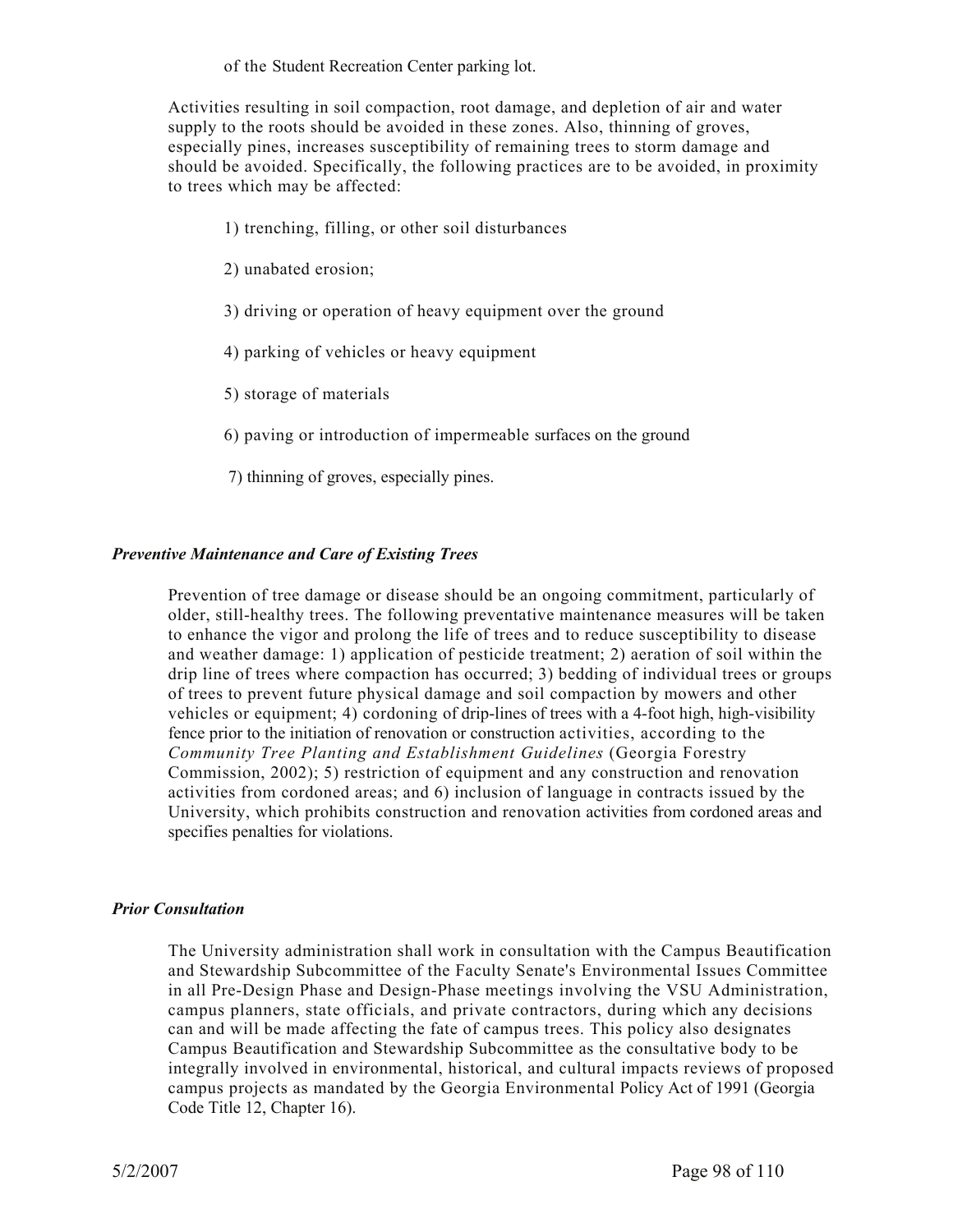Before trees are removed or plans are finalized for tree removal, or for construction or other activities that may result in tree removal or potential tree damage, the Physical Plant Department will consult with the Campus Beautification and Stewardship Subcommittee of the Environmental Issues Committee, except in emergency situations, where imminent damage to property or individuals is involved. In the latter event, the subcommittee is to be immediately notified by the Physical Plant Department of the action to be taken.

Reasons to be considered as valid for proposed tree removals will generally include the following:

- 1) prevention of the impending spread of disease by the affected tree
- 2) likelihood of imminent damage to property;
- 3) existence of a threatening safety hazard to individuals
- 4) any unavoidable constraints of construction or renovation that remain after completion of the planning and consultation requirements as specified above.

# **RESPONSIBILITIES**

# *Monitoring and Enforcement*

The Physical Plant Department shall ensure that any trees scheduled to be removed after consultation shall be clearly marked at least 14 days before their scheduled removal and the Campus Beautification and Stewardship Subcommittee be notified and given the opportunity to inspect the marked trees before removal. For any construction projects, the Physical Plant Department shall periodically throughout the duration of the construction make arrangements for the Campus Beautification and Stewardship Subcommittee to inspect the site and ensure that the protection provisions previously specified are being observed. If they are not being observed, the Physical Plant Department shall immediately report the failure to the contractor and/or the Georgia State Finance and Investment Commission official. In accordance with Board of Regents contracts, appropriate action will be taken to remedy the situation.

*Notes:* 

*Amended and Passed by VSC Faculty Senate: May 27, 1993 Adopted as VSU Policy 27 July 1993, according to VSU Statutes, Chapt. 4, Art. I, Sect. 3. Revised by the Environmental Issues Committee: 9 May, 31 May, 2 November 2000. Amended and adopted by the VSU Faculty Senate 15 February 2001. Adopted as VSU Policy 16 April 2001, according to VSU Statutes, Chapt. 4, Art. I, Sect. 3. Draft Revision 02.09.2007, 03.22.2007*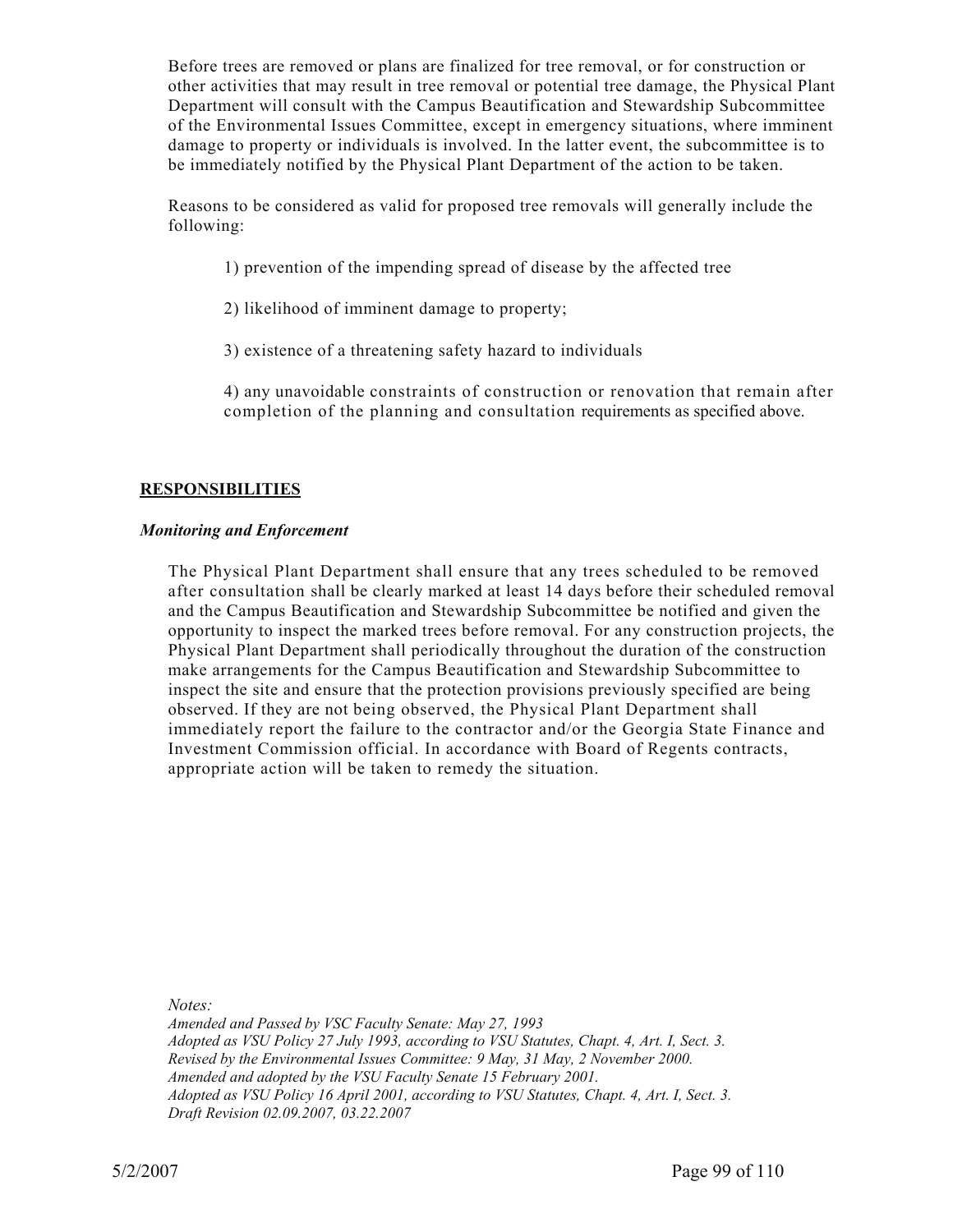### **Questions and Suggestions from University Council Members**

#### *Waste management:*

Should we consider advising individuals how to determine total cost of ownership? Perhaps we don't' in the policy itself, but could the Council recommend that Purchasing develop this? Furthermore, are we really doing anything if we don't say that departments are RESPONSIBLE for total cost of ownership?

Why will the VPFA make a detailed expenditure policy recommendation to the Faculty Senate – shouldn't that be the University Council?

Who will manage departmental recycling contacts? What records are these contact required to keep as noted later in the policy?

Will each department hav ea recycling box? Who pays for this? If we don't have a box, who is responsible for sorting/delivering recyclables to appropriate place?

- p. 3 under departments. Who will collect those reports?
- p.3, Should we include language that recommends use of electronic format?
- p. 3, last paragraph: list the website URL for EPA
- p. 4 point 1 under recycling: Who is responsible for this instruction?
- p. 5 How can students be involved in the educational process under point 7?

last section on p. 5-- change "Environmental Affairs Committee" (subheading in bold, italics) and ""Environmental Comittee"" (in text below above) both to read "Environmental Issues Committee. This is the actual name of the Standing Committee of the Faculty Senate as stipulated in the Senate bylaws (current and since 1991), and the committee was renewed last year for an additional 3-year period. Also, do a global search for other occurrences of "Environmental Comittee" and change accordingly.

Bottom of page 3, for purchase decision between new and recycle-content products, performance considerations are allowed. Decision should also be affected by any cost differential between new and recycled-content products.

On page 4, policy stresses the use of recycled toner and inkjet cartridges. Some of these recycles damage the printers and create higher equipment maintenance and replacement costs. Performance, cost, and equipment impact should be considered in decision.

Policy does not consider the effect that recycling containers have on the aesthetics of the campus (i.e., do not create visual pollution).

Purchasing catalogs will identify all recyclable items with a known symbol so all customers will know which items are recyclable and/or better for the environment.

#### *Tree:*

Tree Policy: I am strongly opposed to the elimination of what is Section V in the current policy--Campus Planning to Minimize Tree Loss. Having been chair of the CBS subcommittee for several years, a member for many years before that (in fact, pre-dating the Faculty Senate), and past chair of EIC, I know only too well that the best and maybe only way to ensure the long-term preservation of this campus's natural heritage is for whatever administration is in charge to adopt the ethos of minimal damage through maximally benign development. We should always write policy with the next generation in mind--our successors among the faculty and EIC as well as among the administration. These people will not have had the same experiences or instincts that we have acquired over the years in working on this issue.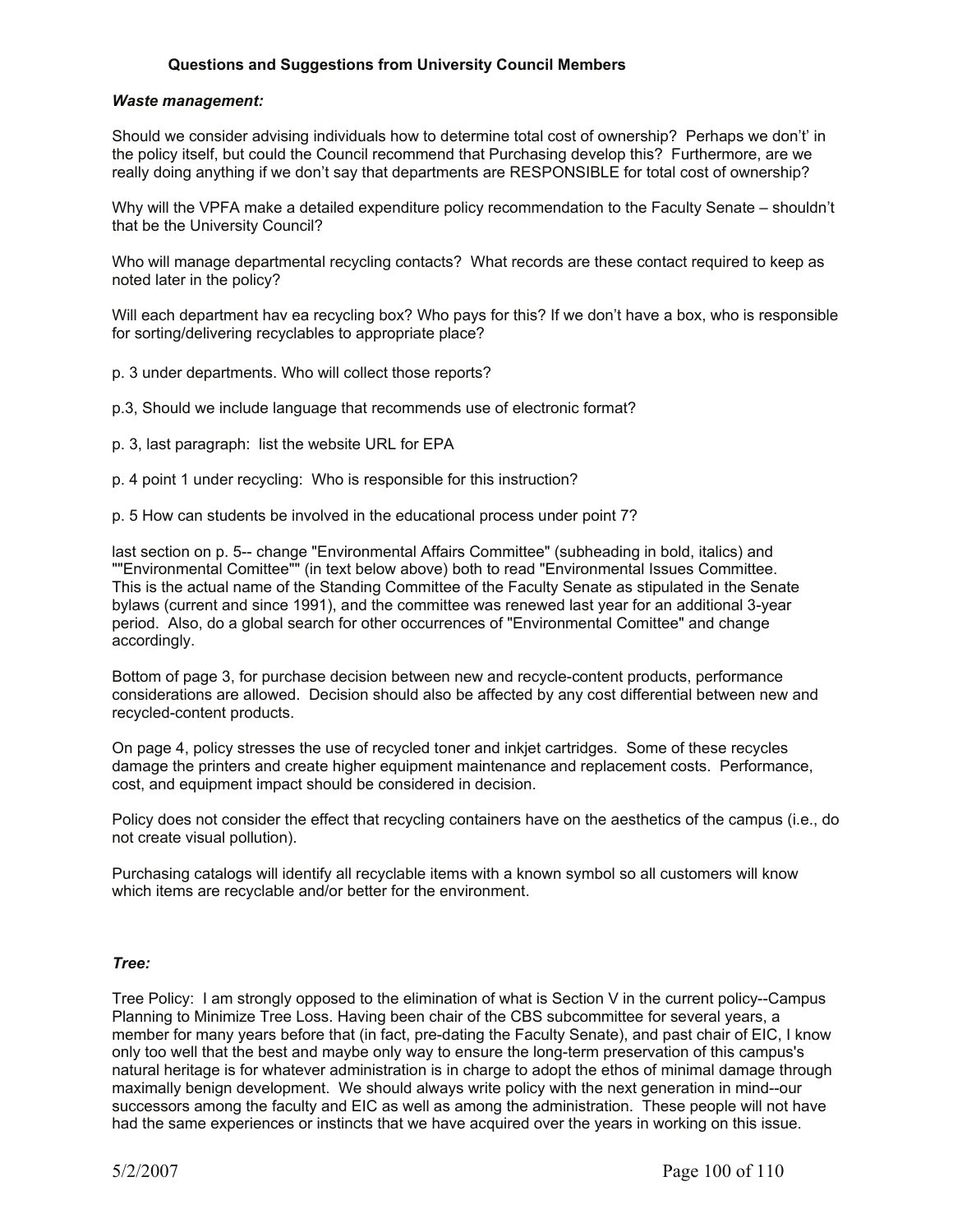Before pencil is put to paper, knowledge and consideration of what we have that is too valuable to destroy should be at the forefront of the minds of those with the authority to make the decisions. Locations of the trees should be mapped before sites are even proposed for development and certainly before footprints are drawn on plans. This is pro-active minimization of tree loss, and really the only effective means. Once a specific site has been chosen, and perhaps even a footprint drawn--if it has been blind to the existing tree resources--the best we can hope for is some minor tweaking to save a tree here or there, if even that.

The remaining "Prior Consultation" section (Section VI in the current policy), even if it is adhered to strictly (i.e., involves our input from the Pre-Design phase meetings henceforth), only kicks in after the siting decisions have been made. The caveats under the "Special Management Zones" section could, conceivably, be interpreted as not applying to new development. That is why the "Campus Planning..." section was and is vital. It obligates future administrations to adopt the ethos of preservation that has characterized the previous dozen or so, which is the only reason we still have 250-year-old longleaf pine trees on the VSU campus.

Additionally, the next sentence in the section is the one and only place in the policy that establishes the need for mitigation and a "no-net-loss" provision (trees unavoidably lost must be replaced). Therefore, it is absolutely vital.

Finally, although I'd prefer not to abandon entirely any sense that there will be true accountability for violations of the policy, I can live with some reduction in the section on enforcement. Perhaps the phrase "appropriate action" could be explicated.

Should it be in our policy to "enhance fall color" – this seems like someone's personal preference.

In reference to thinning of pine groves – this is common practice with some value – although I recognize it is debatable. But should we reference some standard here to give us flexibility if a true need arises? Maybe contact the Forestry department? I think doing so in other areas of the policy is very convincing (lighting, etc).

#### *Energy:*

p. 8 How and by whom will the campus education occur?

I am somewhat disappointed to see a meager three lines on Alternative Energy and no mention of photovoltaics (solar panels) (which is different from passive solar heating) or the possible use of bio-fuels for university operated vehicles (busses, vans).

I am also curious of what would happen if the University would approach local car dealers, who sell true hybrids (min. of 50-60 mpg) to see if they can give us a "special deal" (better ticket price or better financing plan) under which faculty and staff get the help needed to buy their hybrid cars.

And how about not just having the overhead lights (which I never use in my office by the way) become more energy efficient, but also supply the hundreds of office lamps (I have two) with more energy efficient bulbs. Perhaps I overlooked this part, but that too would add to the larger picture of energy conservation.

Policy stresses energy efficiency but never mentions cost (e.g., would not make sense to pay an extra \$100,000 for a car that only saves an extra gallon of gas in its life time). Policy should have an "efficiency per dollar cost" consideration.

In addition to a review of the written policy (pg. 8), is there a yearly review of energy usage planned?

#### **VSU Environmental Policy**

#### **Questions and Suggestions from COSA**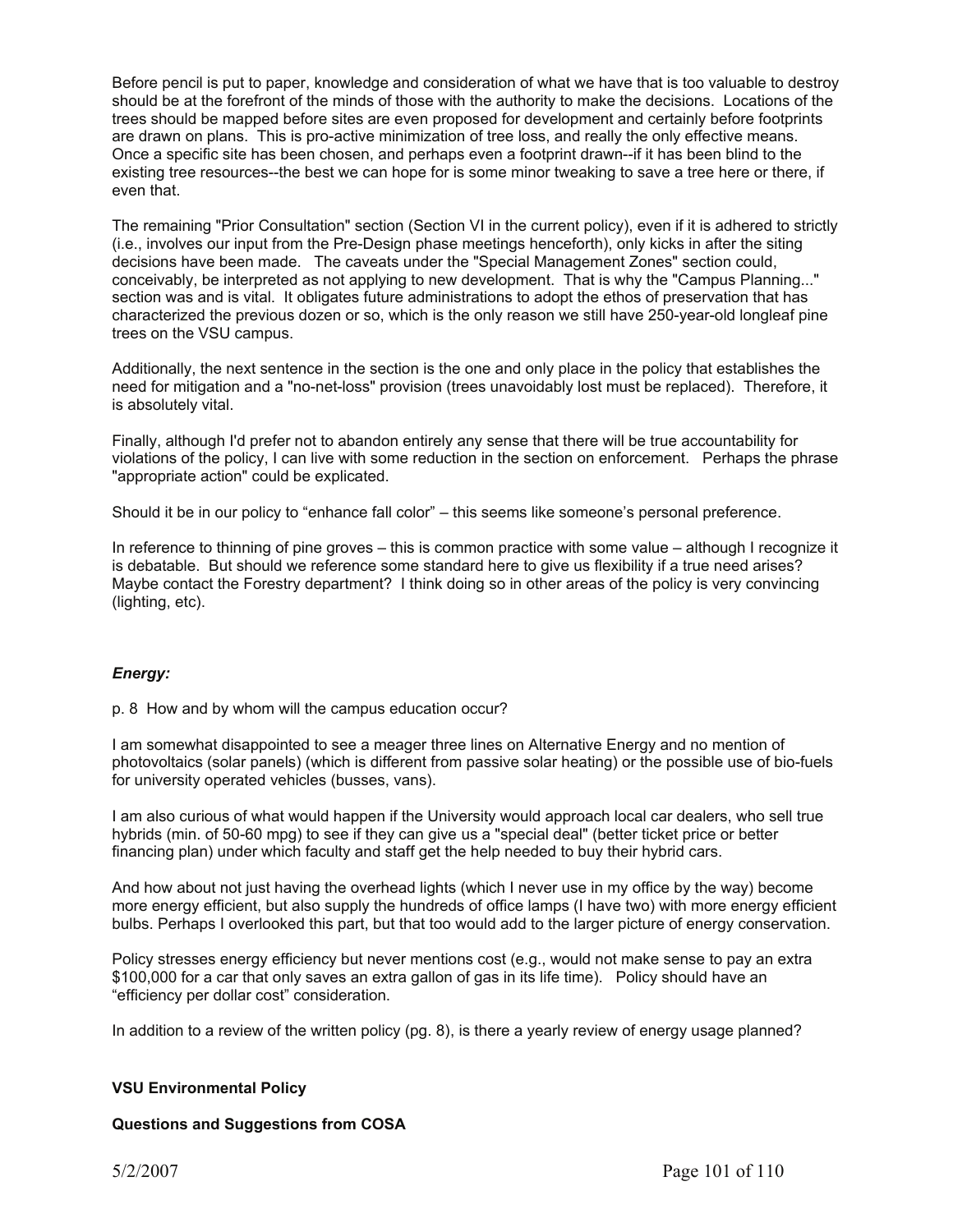Page 2, under section on "Purpose" second paragraph 3<sup>rd</sup> sentence near the end, take out and. 4<sup>th</sup> sentence after bottles insert, *and yard waste.*

Page 4, Purchasing

Sect. 1 General Second paragraph, Omit second sentence entirely. This statement is too demanding and unnecessary. No single body is allowed to demand information from upper administration.

A better way to ask,

*A detailed purchasing policy would be ask by the Vice President for Finance and Administration and shared with the Campus Environmental Committee for review and on to the President for approval. The Campus Environmental Committee make up would be, two or three reps for SGA, Faculty Senate, and COSA and the Chair Appointed by the President.* 

Section 3, Sentence one, omit be responsible for informing the Faculty Senate, COSA, and the SGA, replace with, *advise the Campus Environmental Committee.* 

Page 4, Recycling

Sect. 1 omit, shall be instructed with regard to their responsibility, insert *should be encourage*

Sect. 5 omit Physical Plant and insert *Campus Environmental Committee* 

Add Sect 8, to read something like, *Compost shall be use where possible as mulch in landscape beds where visible. The compost shall be the by product from yard waste that has been properly composted by US Compost Society specs.* 

Page #5 Responsibilities

Recycling Coordinator

First sentence, omit Assist. Director for Physical Plant Operation, to *Recycling Coordinator.* Add a paragraph to define *Recycling Coordinator: Recycling Coordinator shall be knowledgeable in all aspects of recycling including all EPA and EPD regulation concerning recyclable items. The coordinator will report to the Director of Physical Plant Operations.* 

Departments and Organizations

Second line omits Assist. Director for Physical Plant Operations, insert *Recycling coordinator.* 

Faculty Senate Environmental Affairs Committee omit this title and insert *Campus Environmental Committee.* Line 1 VSU to COSA) change to *VSU encourages the Campus Environmental Committee to recommend university policy, and….* 

Page 10 Sect. 8 sub e) second line omit Environmental Issues Committee of the Faculty Senate to *Campus Environmental Committee.* 

Page 12, Preventive Maint. Papragraph,

Line 4 after 1) application of pesticide treatment, add *(pesticide treatments to follow Integrated Pest Management practices)*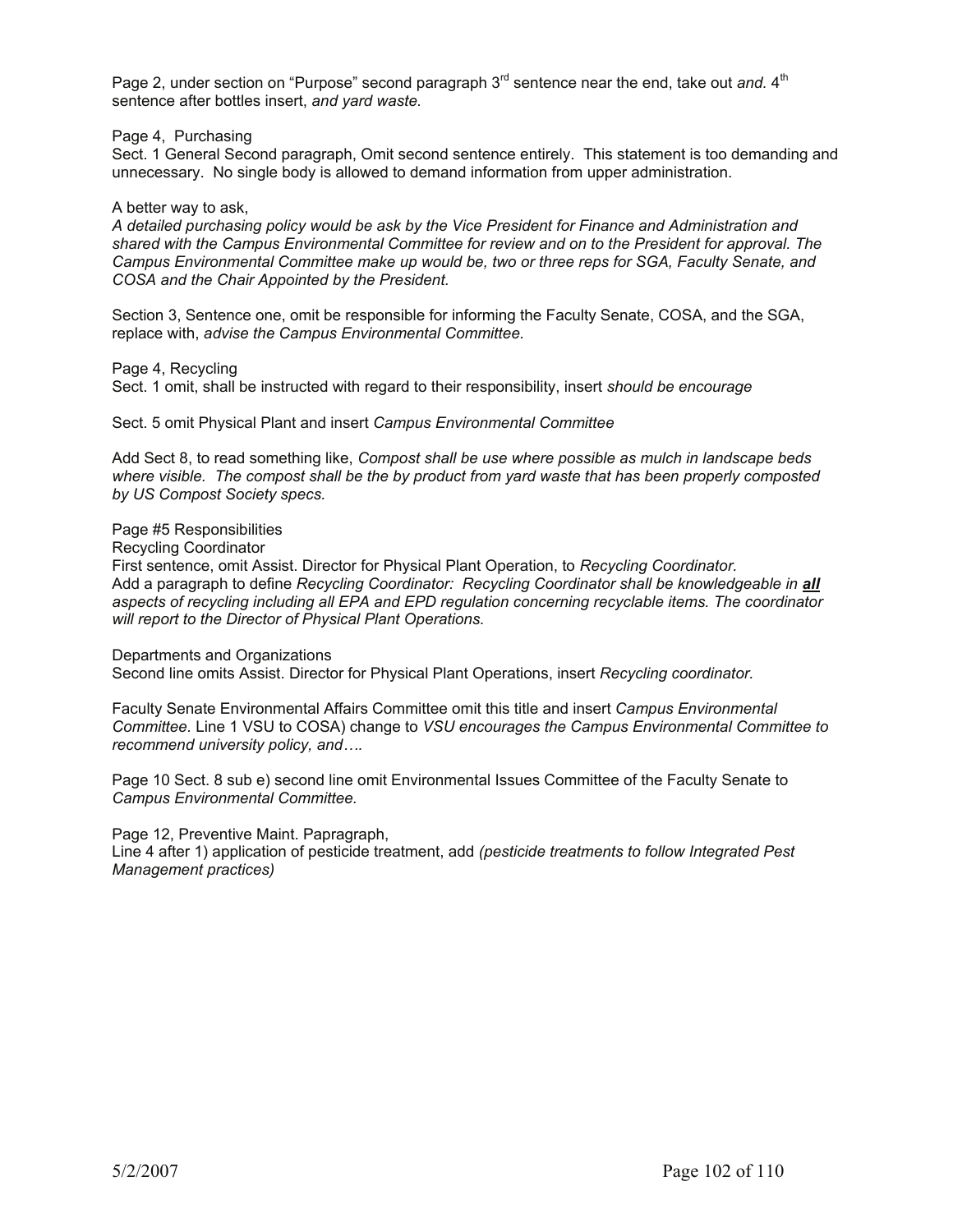**APPENDIX F: Minors after receiving a degree** Date: Tue, 03 Apr 2007 12:13:29 -0400 From: "Dr. Louis Levy" <llevy@valdosta.edu> Subject: Minors after receiving a degree To: 'Chuck Hudson' <chudson@valdosta.edu>, "'Dr. Sharon Gravett'" <sgravett@valdosta.edu>, 'Christine James' <chjames@valdosta.edu> Reply-to: llevy@valdosta.edu Organization: Valdosta State University X-Mailer: Microsoft Office Outlook, Build 11.0.6353 Thread-index: Acd2B1I+AtO+R0jURQe/noNtjsa6OwAAw7Kw X-IronPort-Anti-Spam-Filtered: true X-IronPort-Anti-Spam-Result: Ao8CAOgZEkaoEpBf/2dsb2JhbACDCQ X-IronPort-AV: i="4.14,366,1170651600"; d="scan'208,217"; a="40439139:sNHT77488392" I am sending the issue of minors to Christine James for the faculty senate. I like the UGA policy as well. Louis

\*\*\*\*\*\*\*\*\*\*\*\*\*\*\*\*\*\*\*\*\*\*\*\*\*\*\*\*\*\*\*\*\*\*\*\*\*\*\*\*\*\*\*\*\*\*\*\*\*\*\*\*\*\*\*\*\*\*\*\*\*\*\*\*\* Louis Levy, Ph.D. Phone: 229/333-5950 (office) Vice President for Academic Affairs 229/244-6116 (home) Valdosta State University FAX: 229/333-7400 Valdosta, GA 31698 Office: West Hall Room 107 USA E-mail: llevy@valdosta.edu \*\*\*\*\*\*\*\*\*\*\*\*\*\*\*\*\*\*\*\*\*\*\*\*\*\*\*\*\*\*\*\*\*\*\*\*\*\*\*\*\*\*\*\*\*\*\*\*\*\*\*\*\*\*\*\*\*\*\*\*\*\*\*\*\*

**From:** Chuck Hudson [mailto:chudson@valdosta.edu] **Sent:** Tuesday, April 03, 2007 11:33 AM **To:** Dr. Sharon Gravett **Cc:** Louis Levy **Subject:** RE: VSU Registrar's Contact Form

Dr. Gravett and Dr. Levy,

I rather agree with UGA's policy and wording. Directly above the catalog entry on minors is the entry on "Second Baccalaureate Degree". If a student can add a second degree by taking the courses required, where is the big distinction in allowing a minor by completing the courses required? If we wanted to proceed along this route, I would suggest taking to the Faculty Senate and asking that they assign to committee (Educational Policies?). Or could I simply take to the Senate as a recommendation for approval? There are, however, some significant Banner issues that would have to be dealt with.

Thanks, Chuck

At 10:59 AM 4/3/2007, Dr. Sharon Gravett wrote:

Dear Chuck,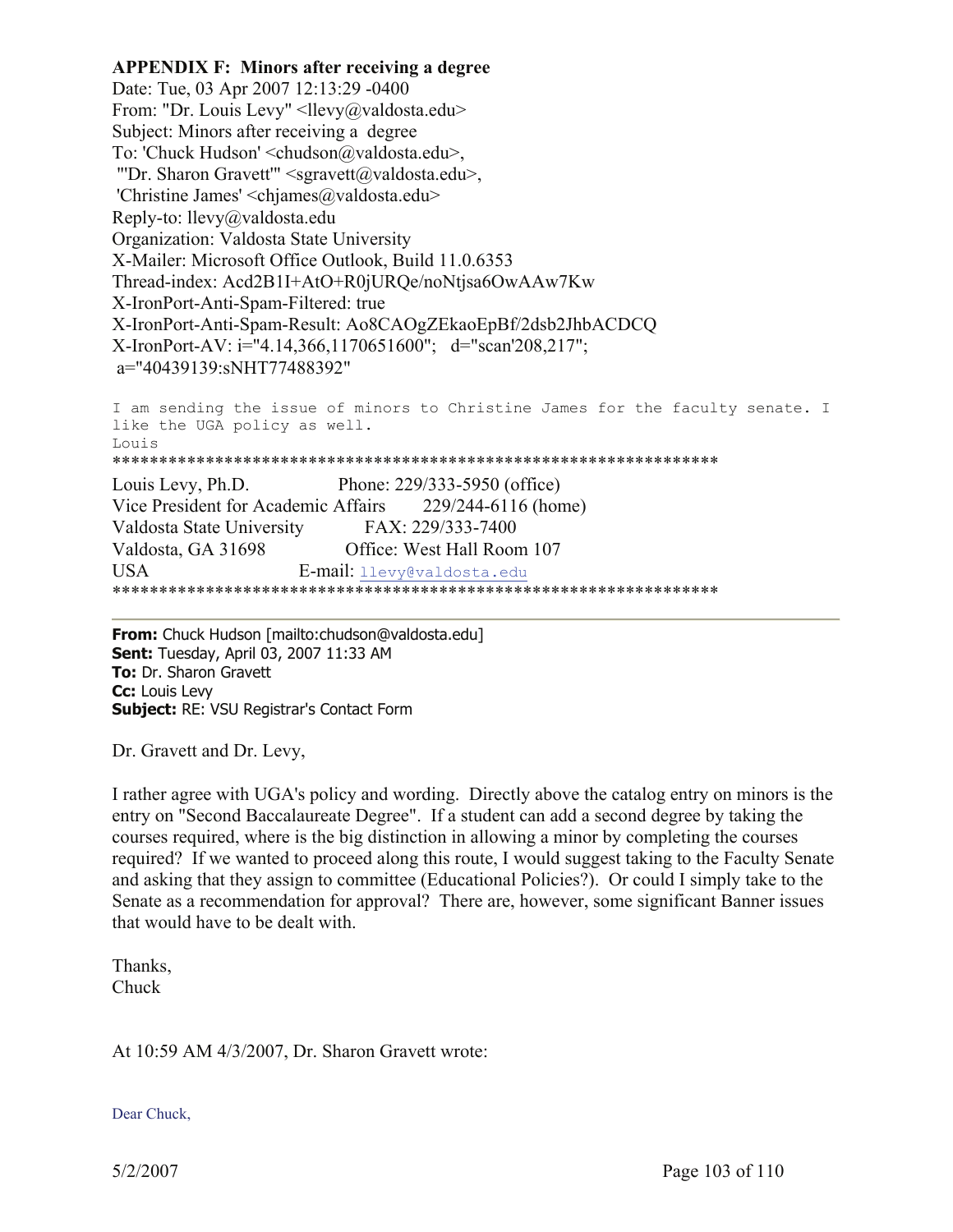I agree with you that the practice here has been that a student should apply for the minor when applying for graduation. That said, I can find no policy that specifically says that a student cannot receive a minor after graduation. Just out of curiosity, I went to the UGA website and found the following information about minors:

A student may select a minor in consultation with his or her advisor. The student may then consult an advisor in the minor field who can inform the student of remaining requirements for the minor. When the student has met the requirements for the minor, the advisor in the minor field will then certify that fact to the student's dean. The completed minor will be recorded on the student's permanent transcript, but not on the diploma. For students completing a minor after graduation, the statement shall appear on the transcript in chronological order following the courses taken subsequent to graduation. A student must be enrolled at the time a minor is approved by the Board of Regents, or subsequent to that date, to receive credit for the minor. A student may have more than one minor. ( http://bulletin.uga.edu/bulletin/prg/minors listing.html) It seems like we may need to do a couple of things:

(1) explore our policy on minors and consider whether or not students should have the opportunity to earn minors after their graduation (and then put suitable language in our catalogue)

(2) for this specific case, adopt your work around solution since the student has spent time and money in completing this minor.

I am sharing this email with Dr. Levy to see what he thinks of this situation, Sheri

\*\*\*\*\*\*\*\*\*\*\*\*\*\*\*\*\*\*\*\*\*\*\*\*\*\*\*\*\*\*\*\*\*\*\*\*\*\*\*\*\*\*\*\*\*\*\*\*\*\*\*\*\*\*\*\*\*\*\*\*\*\*\*\*\*\*\*

Dr. Sharon L. Gravett Assistant Vice President for Academic Affairs Valdosta State University Valdosta, GA 31698 (229)333-5950

-----Original Message----- **From:** Chuck Hudson [ mailto:chudson@valdosta.edu] **Sent:** Tuesday, April 03, 2007 10:07 AM **To:** sgravett@valdosta.edu **Cc:** llevy@valdosta.edu; kshepard@valdosta.edu **Subject:** Fwd: VSU Registrar's Contact Form

Sheri,

This is an unusual situation that I want to discuss with you beforehand. Elizabeth Coram, graduated in May 2006 with a degree in Biology. At that time, she made no mention of a Minor in her graduation application.

Today, I received the e-mail below with the statement and questions: "and then decided i wanted to finish my minor i will finish my minor for psychology this semester. Do i have to submit a graduate application for my minor?"

Ms. Coram completed 9 hours of Psychology and a statistics course in Fall 2006 and is currently enrolled in 9 hours of upper level psychology. Traditional practice in the Registrar's office has been that a person cannot add a minor after graduation. In order to have a minor, the student must apply for the minor at graduation and complete the work with their undergraduate degree. That's practice, however, and I can find nothing to support this as policy in our catalog. Minors are described in very limited detail in the catalog on page 66. I find no reference to "minors" (as an academic area of study) in the BOR Policy Manual and limited guidance in the USG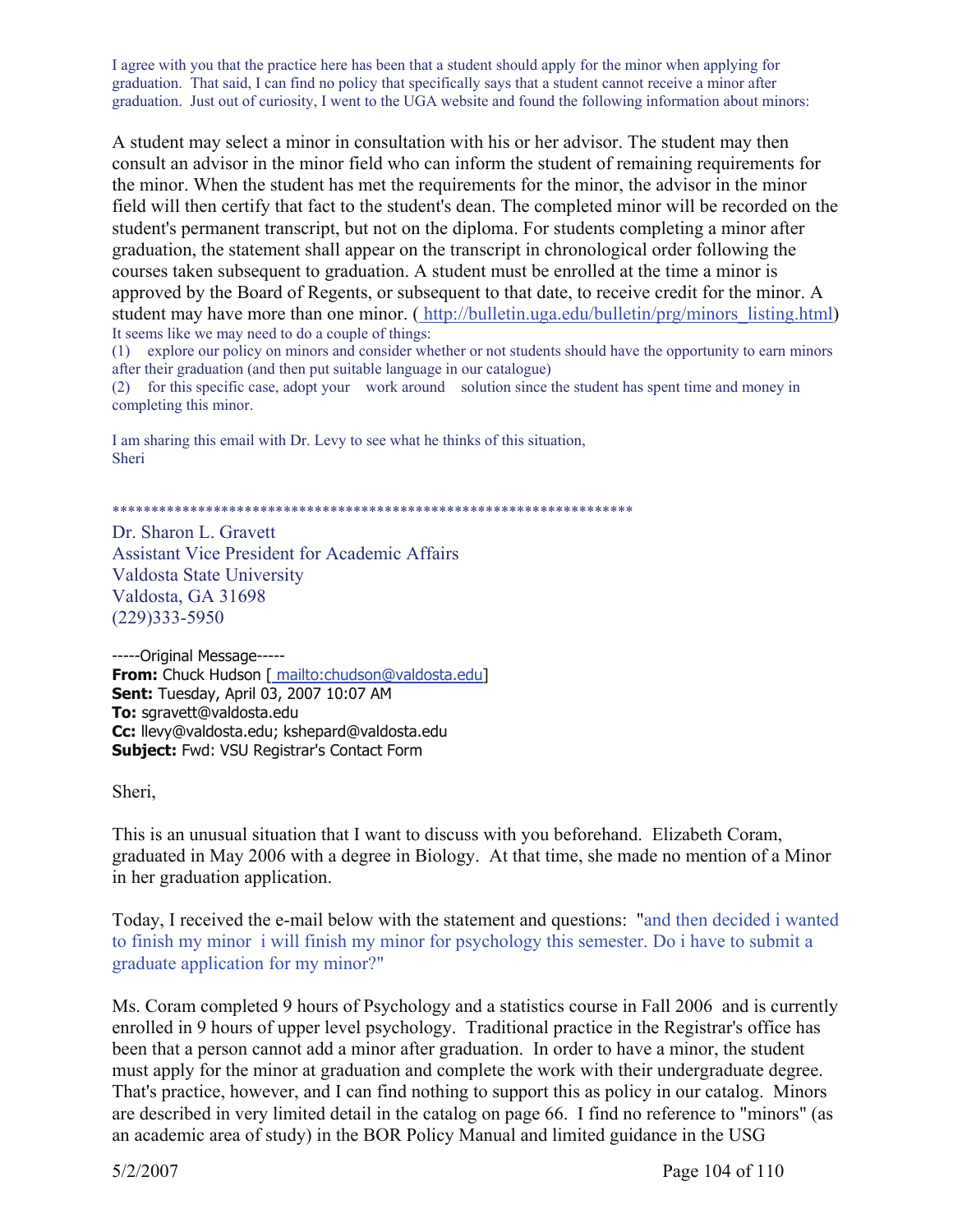Ms. Coram had her advising flag lifted by O'Drobinak in Fall 2006 and by Kohn in Spring 2007.

Administrative Issue: Generally speaking, there is no way to post the minor without entering a degree to the student's record through SHADEGR. Trying to use this process after the fact would create an erroneous record with issues in SIRS reporting. A "work around solution" to deal with this could be to place a comment on the transcript which simply says, "Minor in Psychology awarded May 5, 2007". This comment would then be a part of the academic record and would appear on all transcripts printed.

Questions:

1. Do you agree with our practice of not allowing minors to be added after a degree has been awarded?

2. Do we have policy written somewhere that I can quote when enforcing this?

3. If we wish to continue operating in this minor (i.e. minor only awarded with degree and not after the fact) should we not modify the text in our catalog?

4. How to deal with the student at hand who has attended two additional semesters and has been advised (?) by two faculty members in getting to where she is now?

If I engage this student in this battle along with her parents and state representatives, I want you aware of the situation before we begin.

I appreciate your help. Chuck

Date: Mon, 02 Apr 2007 17:02:40 -0400 From: ehcoram@valdosta.edu () Subject: VSU Registrar's Contact Form To: registrar@valdosta.edu X-IronPort-Anti-Spam-Filtered: true X-IronPort-Anti-Spam-Result: Ao8CACYMEUaoEoKi/2dsb2JhbAA X-IronPort-AV: i="4.14,362,1170651600"; d="scan'208"; a="39886527:sNHT14552814" Original-recipient: rfc822;registrar@valdosta.edu

Here is what was submitted: date: 4/2/2007 time: 17:02 IP# : 168.18.155.163 Referrer : http://www.valdosta.edu/registrar/contact.html Browser: Mozilla/4.0 (compatible; MSIE 6.0; Windows NT 5.1; SV1; .NET CLR 1.1.4322; .NET CLR 2.0.50727; InfoPath.1)

Name: Elizabeth Hope Coram Telephone: 2296720631 Status: student Subject: Minor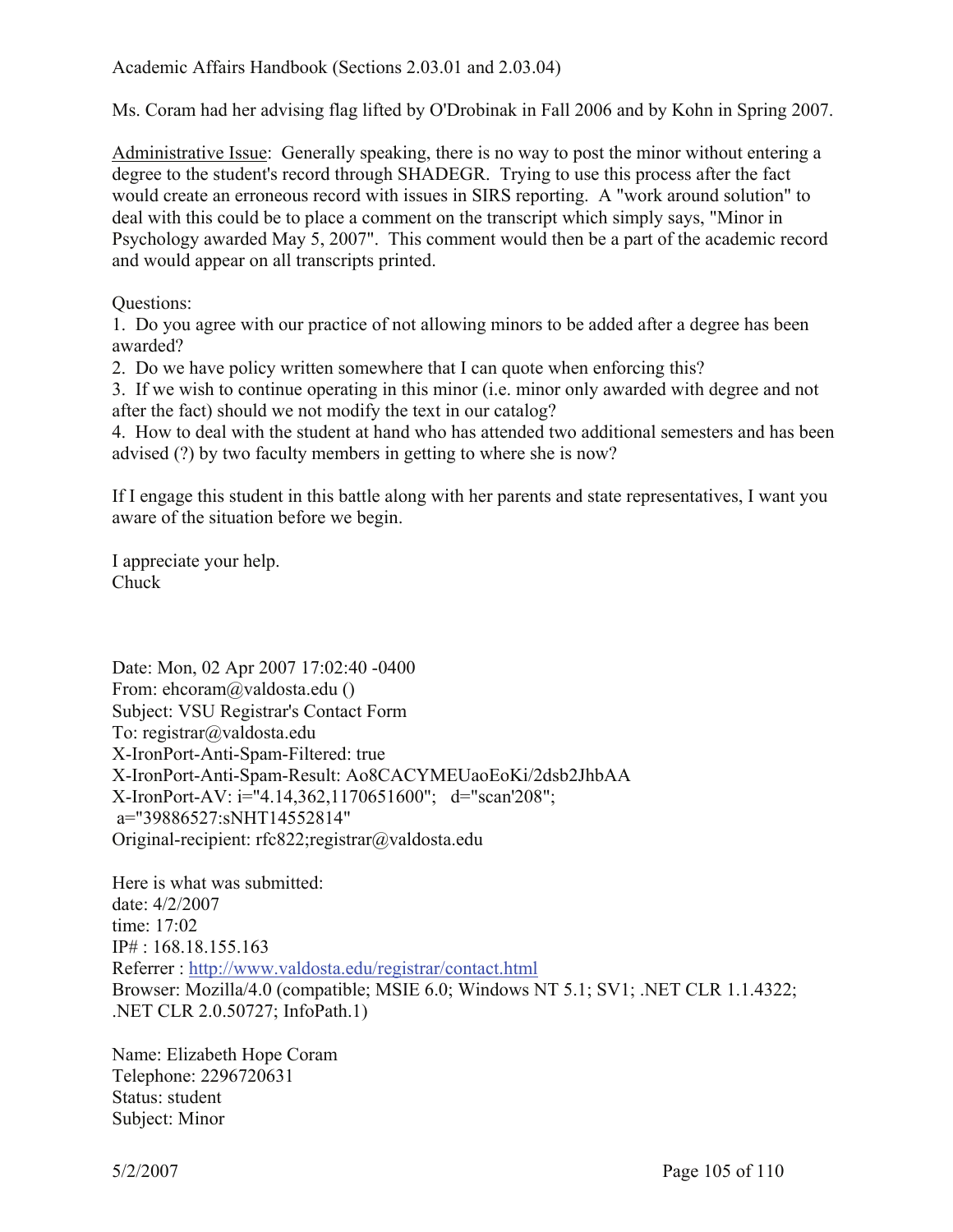Comments: I graduated last may with a degree in biology and then decided i wanted to finish my minor i will finish my minor for psychology this semester. Do i have to submitt a graduate application for my minor?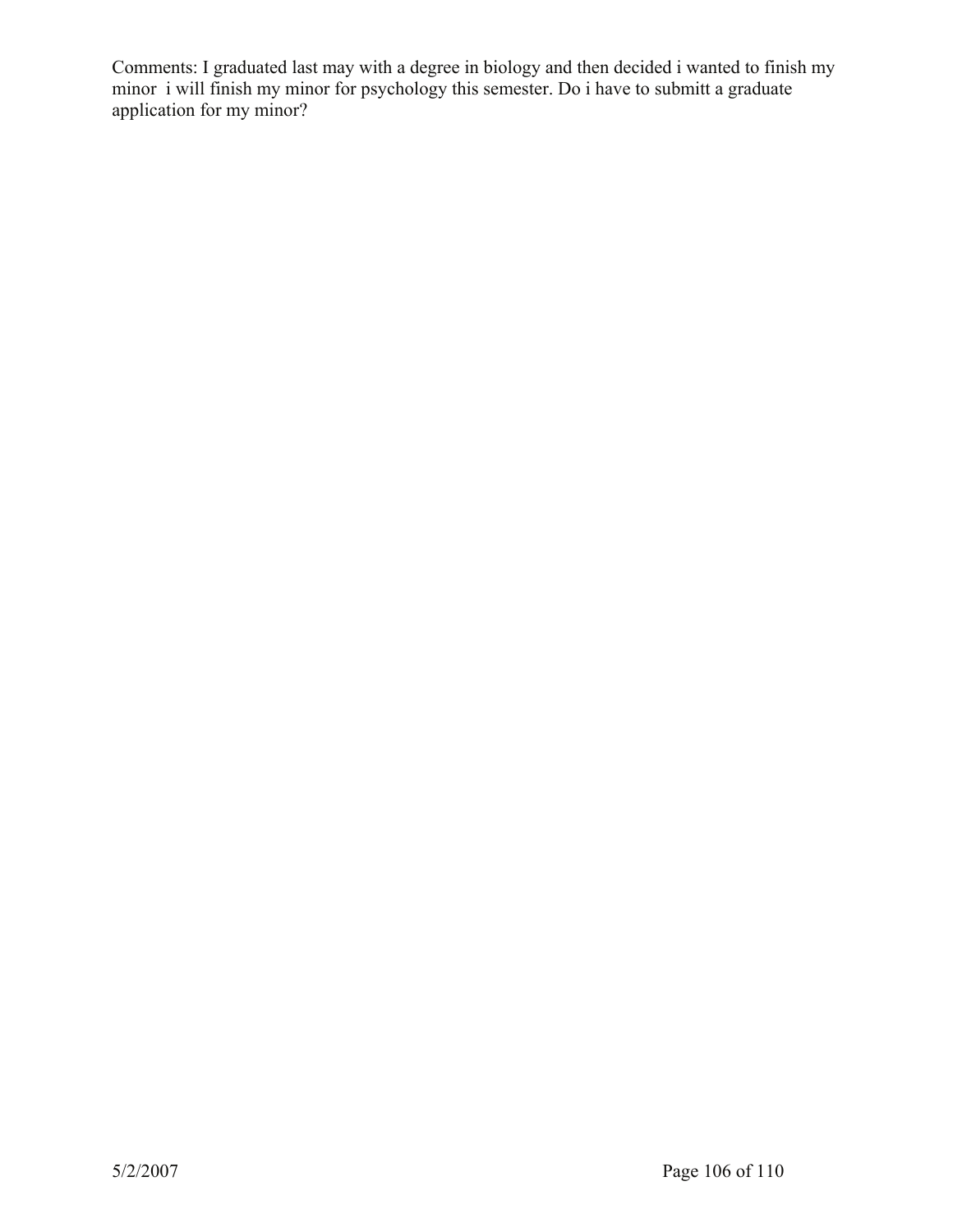# **APPENDIX G: ORP Legislation**

Date: Sun, 08 Apr 2007 17:40:14 -0400 From: "Dr. Louis Levy" <llevy@valdosta.edu> Subject: FW: ORP Legislation To: 'Christine James' <chiames@valdosta.edu> Reply-to: llevy@valdosta.edu

# FYI

\*\*\*\*\*\*\*\*\*\*\*\*\*\*\*\*\*\*\*\*\*\*\*\*\*\*\*\*\*\*\*\*\*\*\*\*\*\*\*\*\*\*\*\*\*\*\*\*\*\*\*\*\*\*\*\*\*\*\*\*\*\*\*\*\*

Louis Levy, Ph.D. Phone: 229/333-5950 (office) Vice President for Academic Affairs 229/244-6116 (home) Valdosta State University FAX: 229/333-7400 Valdosta, GA 31698 Office: West Hall Room 107 USA E-mail: llevy@valdosta.edu \*\*\*\*\*\*\*\*\*\*\*\*\*\*\*\*\*\*\*\*\*\*\*\*\*\*\*\*\*\*\*\*\*\*\*\*\*\*\*\*\*\*\*\*\*\*\*\*\*\*\*\*\*\*\*\*\*\*\*\*\*\*\*\*\*

-----Original Message-----

From: James L. Black [mailto:jblack@valdosta.edu] Sent: Sunday, April 08, 2007 5:22 PM To: Dr. Ronald M. Zaccari; llevy@valdosta.edu Cc: 'Traycee Martin'; 'Thressea H. Boyd'; 'Denise Bogart' Subject: FW: ORP Legislation

Colleagues,

Just in case you have not heard or seen this proposed legislation I forward Vice Chancellor Bowes mail to you. You will recall recent concerns that the Optional Retirement Programs did not receive sufficient contributions by the University System. This proposed legislation seeks to address that issue and who may elect such plans.

Jim

James L. Black, M.A., M.B.A., M.P.A. Vice President for Finance and Administration and Assistant Professor Emeritus of Modern and Classical Languages Valdosta State University 1500 North Patterson Street Valdosta, Georgia 31698 Office (229) 333-5710 Facsimile (229) 259-5020 Mobile (229) 630-3672 -----Original Message----- From: William Bowes [mailto:William.Bowes@usg.edu] Sent: Monday, April 02, 2007 8:53 AM To: robert.thompson@carnegie.gatech.edu; jracklif@gsu.edu; dwray@mcg.edu; ebeaucha@ggc.usg.edu; dwhitfield@aug.edu; marc.mascolo@skio.usg.edu; helton tom@colstate.edu; hendersona@fvsu.edu; davidheflin@mail.clayton.edu; harry.keim@gcsu.edu; jfrankli@georgiasouthern.edu; aparks@canes.gsw.edu; rhinds@kennesaw.edu; mmcconnell@ngcsu.edu; brignaji@mail.armstrong.edu; bgauthie@westga.edu; fwright@abac.edu; trobinson@atlm.edu;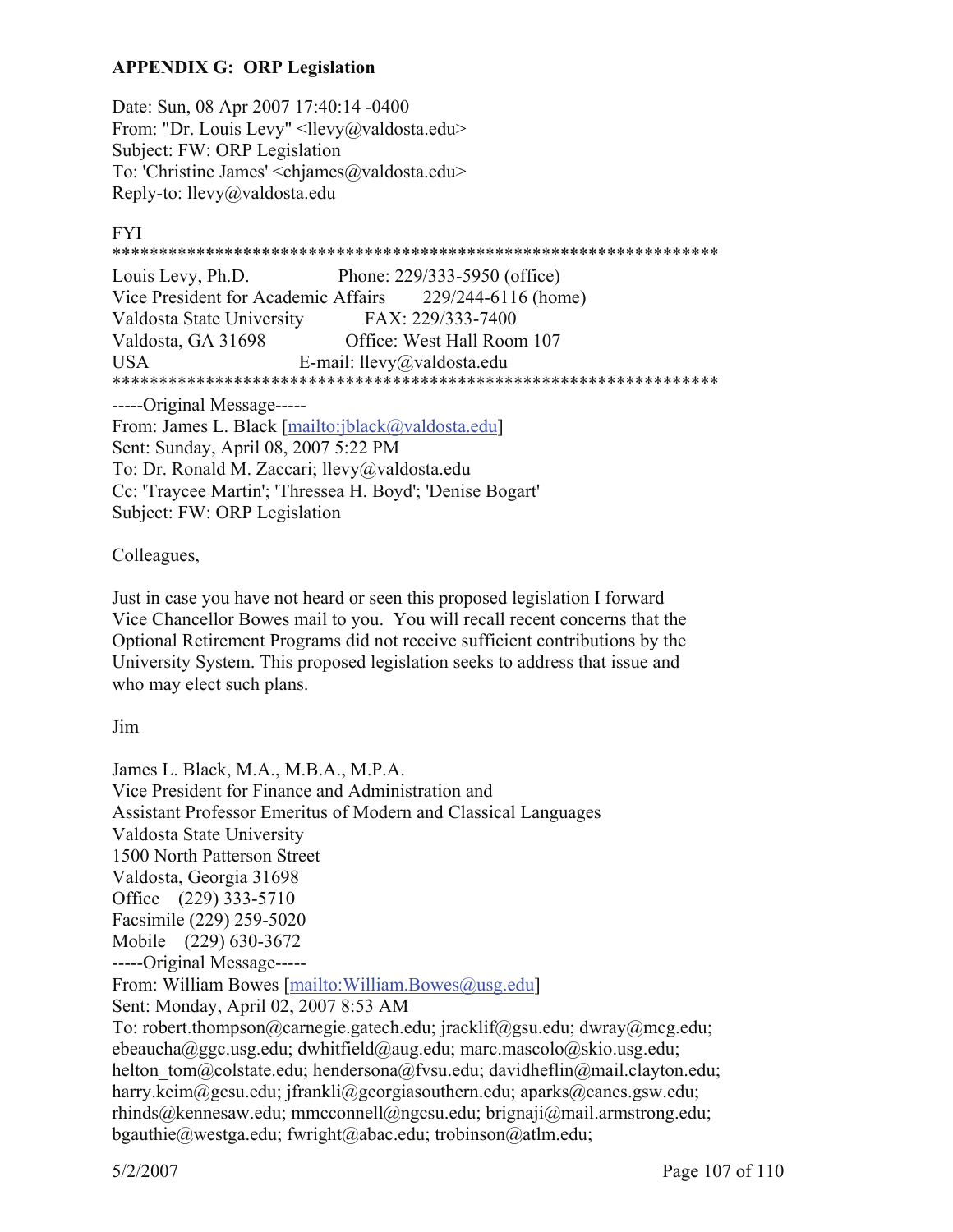saunders@cgcc.edu; sbailey@daltonstate.edu; henryr@darton.edu; rcarruth@gpc.edu; galloway@ega.edu; pglaser@gsc.edu; jerryt@gdn.edu; lyoumans@mail.maconstate.edu; lhobbs@mgc.edu; wlloyd@sga.edu; wdeason@waycross.edu; timb@uga.edu; debbie.lasher@usg.edu; pmccord@spsu.edu; wshuler@highlands.edu; william.bowes@usg.edu; angelia.thomas@usg.edu; usha.ramachandran@usg.edu; campbele@savstate.edu; jblack@valdosta.edu; nhigley@bainbridge.edu; Larry Wakefield; jmock@westga.edu Cc: Tom Daniel; Rob Watts Subject: ORP Legislation

To all: Please review the attached. This is the new proposed legislation for the Optional Retirement Program (ORP) http://www.legis.ga.gov/legis/2007\_08/sum/hb797.htm Bill

-- William R. Bowes Vice Chancellor for Fiscal Affairs Board of Regents, University System of Georgia 404-656-2232 404-657-7433 (Fax)

PDF Version link from the page above:

http://www.legis.ga.gov/legis/2007\_08/pdf/hb797.pdf

03/30/07 - House First Readers **First Reader Summary** 

A BILL to be entitled an Act to amend Title 47 of the Official Code of Georgia Annotated, relating to retirement and pensions, so as to change the definition of employees of the Board of Regents of the University System of Georgia who may opt not to participate in the Teachers Retirement System of Georgia; to increase the employer contribution to the members' accounts in the Regents Retirement Plan; to provide conditions for an effective date and automatic repeal; to repeal conflicting laws; and for other purposes.

# **Status History**

Bill History

**Date Action**  03/30/2007 House First Readers

**Members and Visitors present:**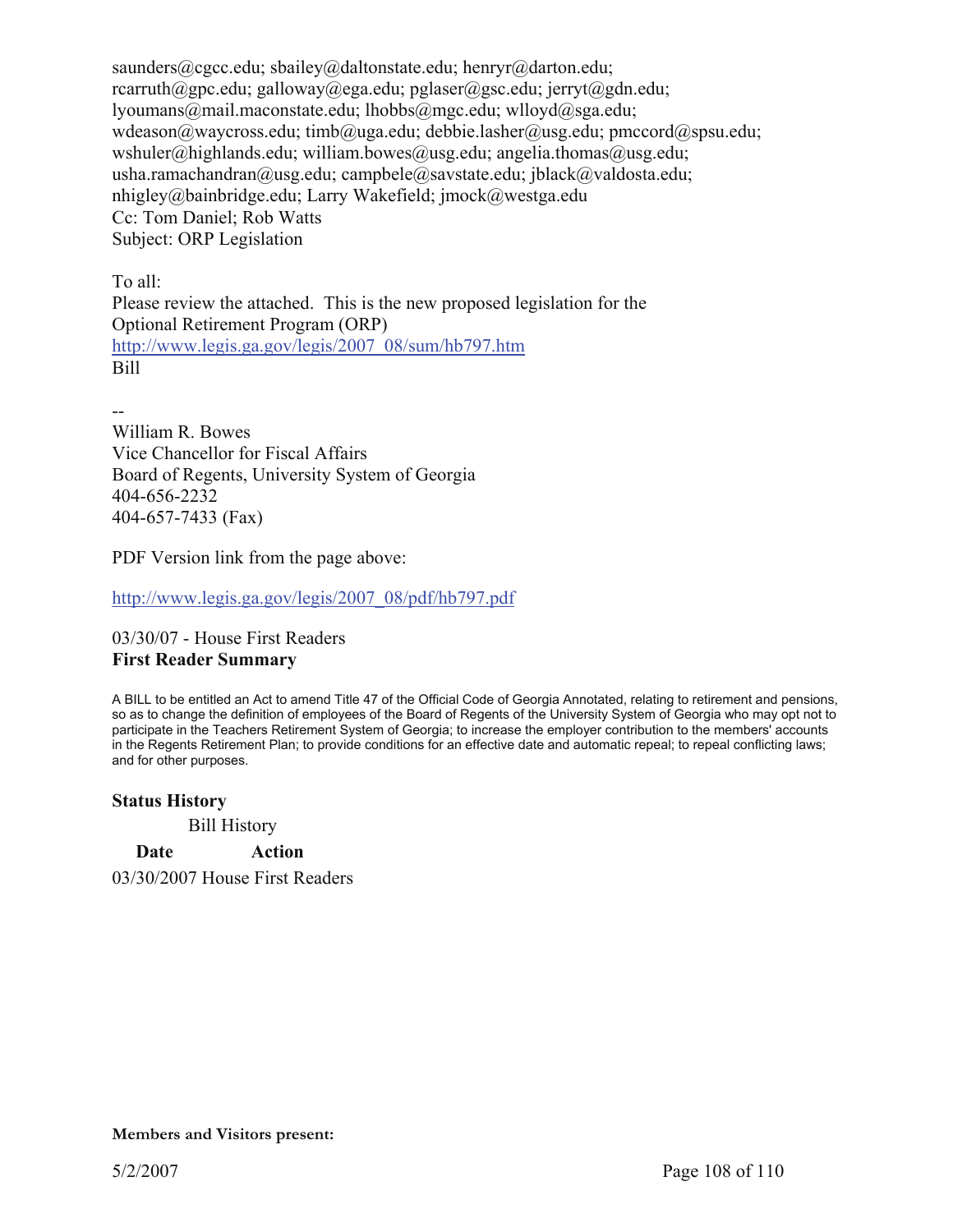**R.M. Zaccari, President L. Levy, Vice President, Academic Affairs C. James, Executive Secretary J. Muncy, Parliamentarian** 

**\*Indicates the individual assigned a proxy** 

| <b>Ex-Officio Senators:</b>                            |                      | <b>College of the Arts:</b> |                     |
|--------------------------------------------------------|----------------------|-----------------------------|---------------------|
| <b>B.</b> Adler                                        | R. Allen             | J. Bowland                  | R. Haptonstall      |
| N. Argyle                                              | J. Black             | *L. Indergaard              | S. Lahr             |
| *P. McGuire<br>*L. Calendrillo *J. Gaston<br>K. Murray |                      |                             |                     |
| G. Gaumond                                             | M. Giddings          | E. Nielsen                  | M. Schmidt          |
| P. Gunter (absent)                                     | A. Hufft (absent)    |                             |                     |
| K. Keppler                                             | S. Sikes             |                             |                     |
| <b>College Of Arts and Sciences:</b>                   |                      |                             |                     |
| R. Amesbury                                            | *A. Aronson-Friedman | C. Barnbaum                 | <b>B.</b> Bergstrom |
| <b>B.</b> Blake                                        | R. Carter            | M. Davey                    | D. Hill             |
| C. James                                               | A. Kumar             | J. LaPlant                  | *A. Lazari          |
| <b>B.</b> Mboup                                        | P. Moch              | M. Noll                     | C. Peguesse         |
| J. Rickman                                             | J. Samaras           | T. Thompson                 | *C. Tillman         |
| J. Wang                                                | J. Whitehead         | M. Williams                 |                     |
|                                                        |                      |                             |                     |
| <b>College Of Business Administration:</b>             |                      |                             |                     |
| *B. Caster                                             | J. Muncy             | C. Tori                     | F. Ware             |
| <b>B.</b> Williams                                     |                      |                             |                     |
| <b>College of Education:</b>                           |                      |                             |                     |
| S. Andrews                                             | C. Barnett           | H. Brasell                  | D. Briihl           |
| <b>B.</b> Browne                                       | R. Fulton            | *C. Hudson                  | J. Hummel           |
| L. Leader                                              | D. Leech             | *Y. Mat Som                 | L. Minor            |
| K. Ott                                                 | S. Sanderson         | N. Scheetz                  | R. Schmertzing      |
| <b>College Of Nursing</b>                              |                      |                             |                     |
| S. Lauterbach                                          | J. Temple            |                             |                     |
|                                                        |                      |                             |                     |
| <b>Division Of Social Work:</b>                        |                      |                             |                     |
| M. Meacham                                             | C. Tandy             |                             |                     |
| Odum Library:                                          |                      |                             |                     |
| A. Bernstein                                           | A. Price             |                             |                     |
|                                                        |                      |                             |                     |
| Proxies:                                               |                      |                             |                     |
| <b>Bob Williams for Bruce Caster</b>                   |                      |                             |                     |
| Eric Nielsen for Lyle Indergaard                       |                      |                             |                     |
| <b>James LaPlant for Linda Calendrillo</b>             |                      |                             |                     |
| Kenny Ott for Patrick McGuire                          |                      |                             |                     |
| Michael Noll for Andreas Lazari                        |                      |                             |                     |
| Beverly Richardson-Blake for Cheri Tillman             |                      |                             |                     |
| Jane Whitehead for Amy Aronson-Friedman                |                      |                             |                     |
| <b>Richard Schmertzing for Clemente Hudson</b>         |                      |                             |                     |
| Ralph Allen for John Gaston                            |                      |                             |                     |
| Lars Leader for Yahya Mat Som                          |                      |                             |                     |

**Student Government Association (non-voting)**